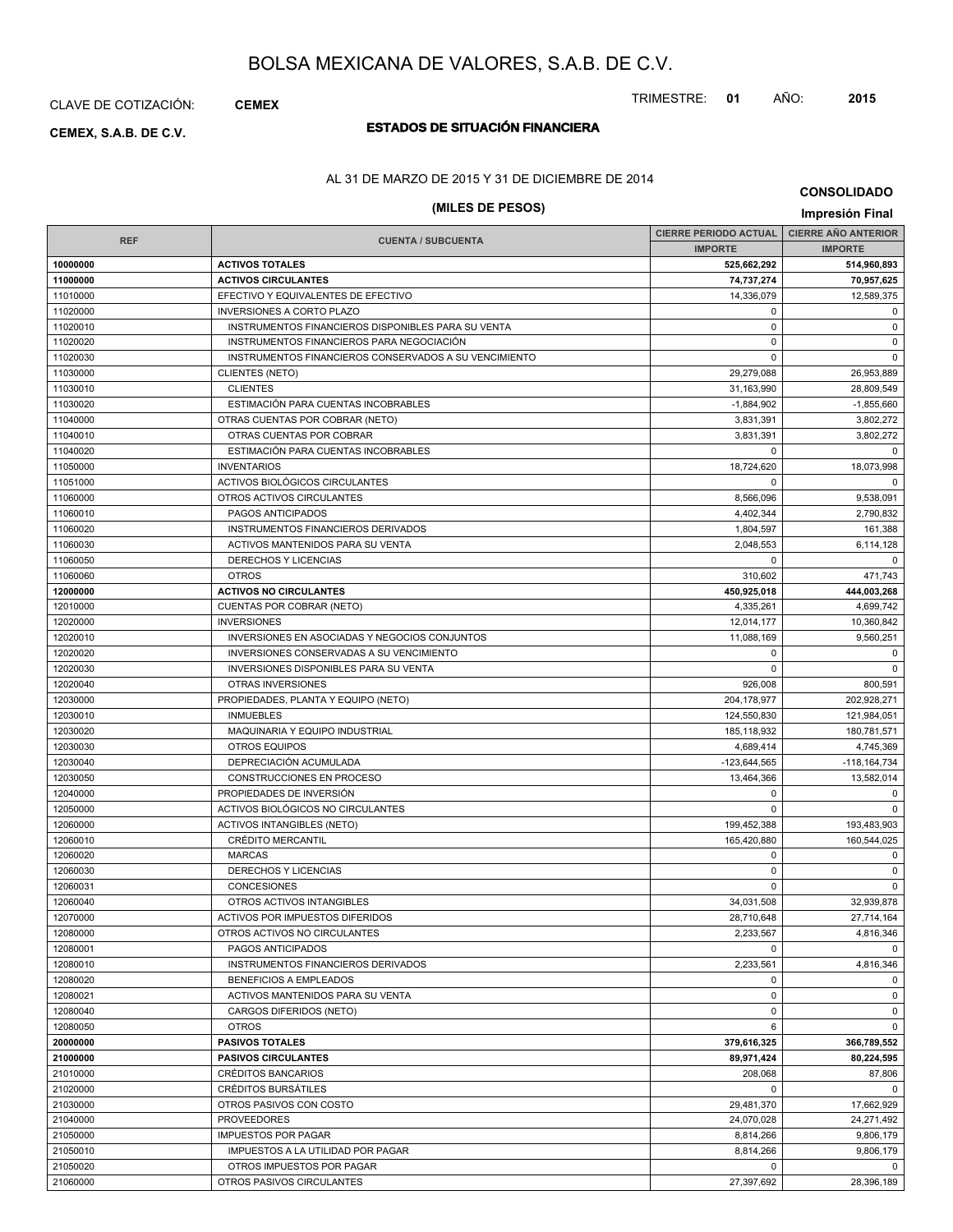TRIMESTRE: **01** AÑO: **2015**

# **ESTADOS DE SITUACIÓN FINANCIERA CEMEX, S.A.B. DE C.V.**

## AL 31 DE MARZO DE 2015 Y 31 DE DICIEMBRE DE 2014

# **(MILES DE PESOS) Impresión Final**

**CONSOLIDADO**

| <b>REF</b> | <b>CUENTA / SUBCUENTA</b>                                                                | <b>CIERRE PERIODO ACTUAL</b> | <b>CIERRE AÑO ANTERIOR</b> |
|------------|------------------------------------------------------------------------------------------|------------------------------|----------------------------|
|            |                                                                                          | <b>IMPORTE</b>               | <b>IMPORTE</b>             |
| 21060010   | <b>INTERESES POR PAGAR</b>                                                               | 3,223,315                    | 3,105,862                  |
| 21060020   | <b>INSTRUMENTOS FINANCIEROS DERIVADOS</b>                                                | 12.137                       | 2,082                      |
| 21060030   | <b>INGRESOS DIFERIDOS</b>                                                                | $\Omega$                     | $\Omega$                   |
| 21060050   | <b>BENEFICIOS A EMPLEADOS</b>                                                            | 4,488,354                    | 3,799,482                  |
| 21060060   | <b>PROVISIONES</b>                                                                       | 8.315.012                    | 7,820,612                  |
| 21060061   | PASIVOS RELACIONADOS CON ACTIVOS MANTENIDOS PARA SU VENTA CIRCULANTES                    | $\Omega$                     | $\Omega$                   |
| 21060080   | <b>OTROS</b>                                                                             | 11,358,874                   | 13,668,151                 |
| 22000000   | <b>PASIVOS NO CIRCULANTES</b>                                                            | 289,644,901                  | 286,564,957                |
| 22010000   | <b>CRÉDITOS BANCARIOS</b>                                                                | 45,383,480                   | 47,156,088                 |
| 22020000   | CRÉDITOS BURSÁTILES                                                                      | $\Omega$                     | $\Omega$                   |
| 22030000   | OTROS PASIVOS CON COSTO                                                                  | 173,063,820                  | 168,360,242                |
| 22040000   | PASIVOS POR IMPUESTOS DIFERIDOS                                                          | 20,589,895                   | 19,783,292                 |
| 22050000   | OTROS PASIVOS NO CIRCULANTES                                                             | 50,607,706                   | 51,265,335                 |
| 22050010   | INSTRUMENTOS FINANCIEROS DERIVADOS                                                       | 415.357                      | 413,391                    |
| 22050020   | <b>INGRESOS DIFERIDOS</b>                                                                | 711,789                      | 554,973                    |
| 22050040   | <b>BENEFICIOS A EMPLEADOS</b>                                                            | 16,521,335                   | 16,881,341                 |
| 22050050   | <b>PROVISIONES</b>                                                                       | $\mathbf 0$                  | $\mathbf 0$                |
| 22050051   | PASIVOS RELACIONADOS CON ACTIVOS MANTENIDOS PARA SU VENTA NO CIRCULANTES                 | $\mathbf 0$                  | $\mathbf 0$                |
| 22050070   | <b>OTROS</b>                                                                             | 32,959,225                   | 33,415,630                 |
| 30000000   | <b>CAPITAL CONTABLE</b>                                                                  | 146,045,967                  | 148,171,341                |
| 30010000   | CAPITAL CONTABLE DE LA PARTICIPACIÓN CONTROLADORA                                        | 128,662,671                  | 131,103,371                |
| 30030000   | <b>CAPITAL SOCIAL</b>                                                                    | 4,154,998                    | 4.150.998                  |
| 30040000   | <b>ACCIONES RECOMPRADAS</b>                                                              | $\Omega$                     | $\Omega$                   |
| 30050000   | PRIMA EN EMISIÓN DE ACCIONES                                                             | 101,407,464                  | 101,216,214                |
| 30060000   | APORTACIONES PARA FUTUROS AUMENTOS DE CAPITAL                                            | $\mathbf 0$                  | $\mathbf 0$                |
| 30070000   | OTRO CAPITAL CONTRIBUIDO                                                                 | $\mathbf 0$                  | $\mathbf 0$                |
| 30080000   | UTILIDADES RETENIDAS (PERDIDAS ACUMULADAS)                                               | 12,752,927                   | 14,998,290                 |
| 30080010   | <b>RESERVA LEGAL</b>                                                                     | 1,804,124                    | 1,804,124                  |
| 30080020   | <b>OTRAS RESERVAS</b>                                                                    | $\Omega$                     | $\Omega$                   |
| 30080030   | RESULTADOS DE EJERCICIOS ANTERIORES                                                      | 13,190,167                   | 19,976,999                 |
| 30080040   | <b>RESULTADO DEL EJERCICIO</b>                                                           | $-2,241,364$                 | $-6,782,833$               |
| 30080050   | <b>OTROS</b>                                                                             | $\Omega$                     | $\Omega$                   |
| 30090000   | OTROS RESULTADOS INTEGRALES ACUMULADOS (NETOS DE IMPUESTOS)                              | 10,347,282                   | 10,737,869                 |
| 30090010   | GANANCIAS POR REVALUACIÓN DE PROPIEDADES                                                 | $\mathbf 0$                  | $\mathbf 0$                |
| 30090020   | GANANCIAS (PERDIDAS) ACTUARIALES POR OBLIGACIONES LABORALES                              | $-6,404,000$                 | $-6,404,000$               |
| 30090030   | RESULTADO POR CONVERSIÓN DE MONEDAS EXTRANJERAS                                          | 9,226,074                    | 9,650,665                  |
| 30090040   | CAMBIOS EN LA VALUACIÓN DE ACTIVOS FINANCIEROS DISPONIBLES PARA SU VENTA                 | $-116,400$                   | $-116,400$                 |
| 30090050   | CAMBIOS EN LA VALUACIÓN DE INSTRUMENTOS FINANCIEROS DERIVADOS                            | $\Omega$                     | $\mathbf 0$                |
| 30090060   | CAMBIOS EN EL VALOR RAZONABLE DE OTROS ACTIVOS                                           | $\Omega$                     | $\mathbf 0$                |
| 30090070   | PARTICIPACIÓN EN OTROS RESULTADOS INTEGRALES DE ASOCIADAS Y NEGOCIOS<br><b>CONJUNTOS</b> | $\Omega$                     | $\Omega$                   |
| 30090080   | OTROS RESULTADOS INTEGRALES                                                              | 7,641,608                    | 7,607,604                  |
| 30020000   | CAPITAL CONTABLE DE LA PARTICIPACIÓN NO CONTROLADORA                                     | 17.383.296                   | 17,067,970                 |
|            |                                                                                          |                              |                            |

## CLAVE DE COTIZACIÓN: **CEMEX**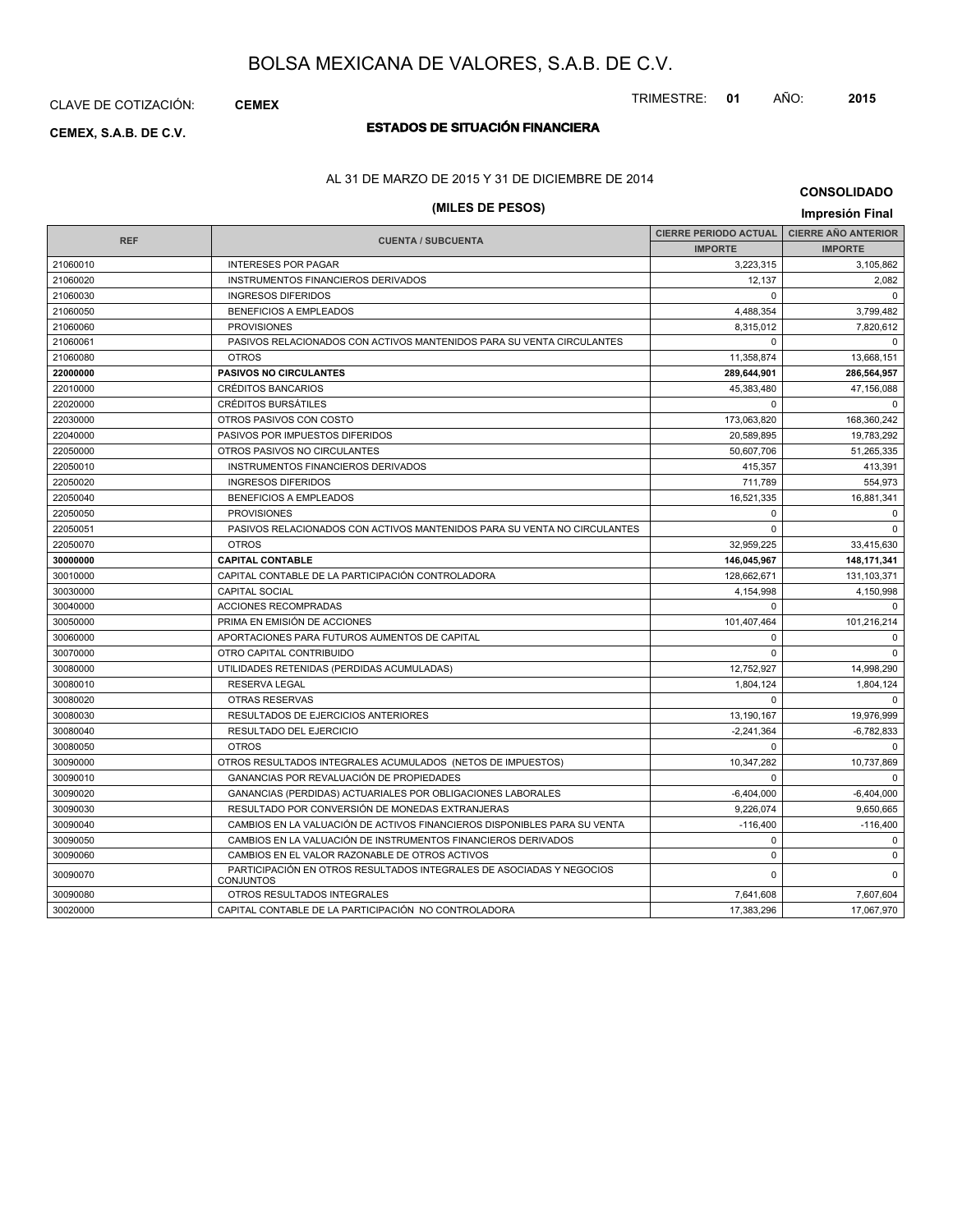TRIMESTRE: **01** AÑO: **2015**

CLAVE DE COTIZACIÓN: **CEMEX**

## **ESTADOS DE SITUACIÓN FINANCIERA CEMEX, S.A.B. DE C.V. DATOS INFORMATIVOS**

AL 31 DE MARZO DE 2015 Y 31 DE DICIEMBRE DE 2014

# **(MILES DE PESOS) Impresión Final**

| <b>CONSOLIDADO</b> |  |
|--------------------|--|
|--------------------|--|

| <b>REF</b> | <b>CONCEPTOS</b>                            | <b>CIERRE PERIODO ACTUAL</b> | <b>CIERRE AÑO ANTERIOR</b> |
|------------|---------------------------------------------|------------------------------|----------------------------|
|            |                                             | <b>IMPORTE</b>               | <b>IMPORTE</b>             |
| 91000010   | PASIVOS MONEDA EXTRANJERA CORTO PLAZO       | 73,821,469                   | 60,446,097                 |
| 91000020   | PASIVOS MONEDA EXTRANJERA LARGO PLAZO       | 259,249,509                  | 254,396,507                |
| 91000030   | CAPITAL SOCIAL NOMINAL                      | 104,125                      | 103,761                    |
| 91000040   | CAPITAL SOCIAL POR ACTUALIZACIÓN            | 4,115,361                    | 4,111,464                  |
| 91000050   | FONDOS PARA PENSIONES Y PRIMA DE ANTIGÜEDAD | 16,521,335                   | 16,881,341                 |
| 91000060   | NUMERO DE FUNCIONARIOS (*)                  | 13                           | 13                         |
| 91000070   | NUMERO DE EMPLEADOS (*)                     | 19,291                       | 19,478                     |
| 91000080   | NUMERO DE OBREROS (*)                       | 24,806                       | 24,750                     |
| 91000090   | NUMERO DE ACCIONES EN CIRCULACIÓN (*)       | 37,500,709,935               | 37,369,739,304             |
| 91000100   | NUMERO DE ACCIONES RECOMPRADAS (*)          |                              | 0                          |
| 91000110   | EFECTIVO RESTRINGIDO (1)                    | 8,973,247                    | 0                          |
| 91000120   | DEUDA DE ASOCIADAS GARANTIZADA              | 0                            | 0                          |
|            |                                             |                              |                            |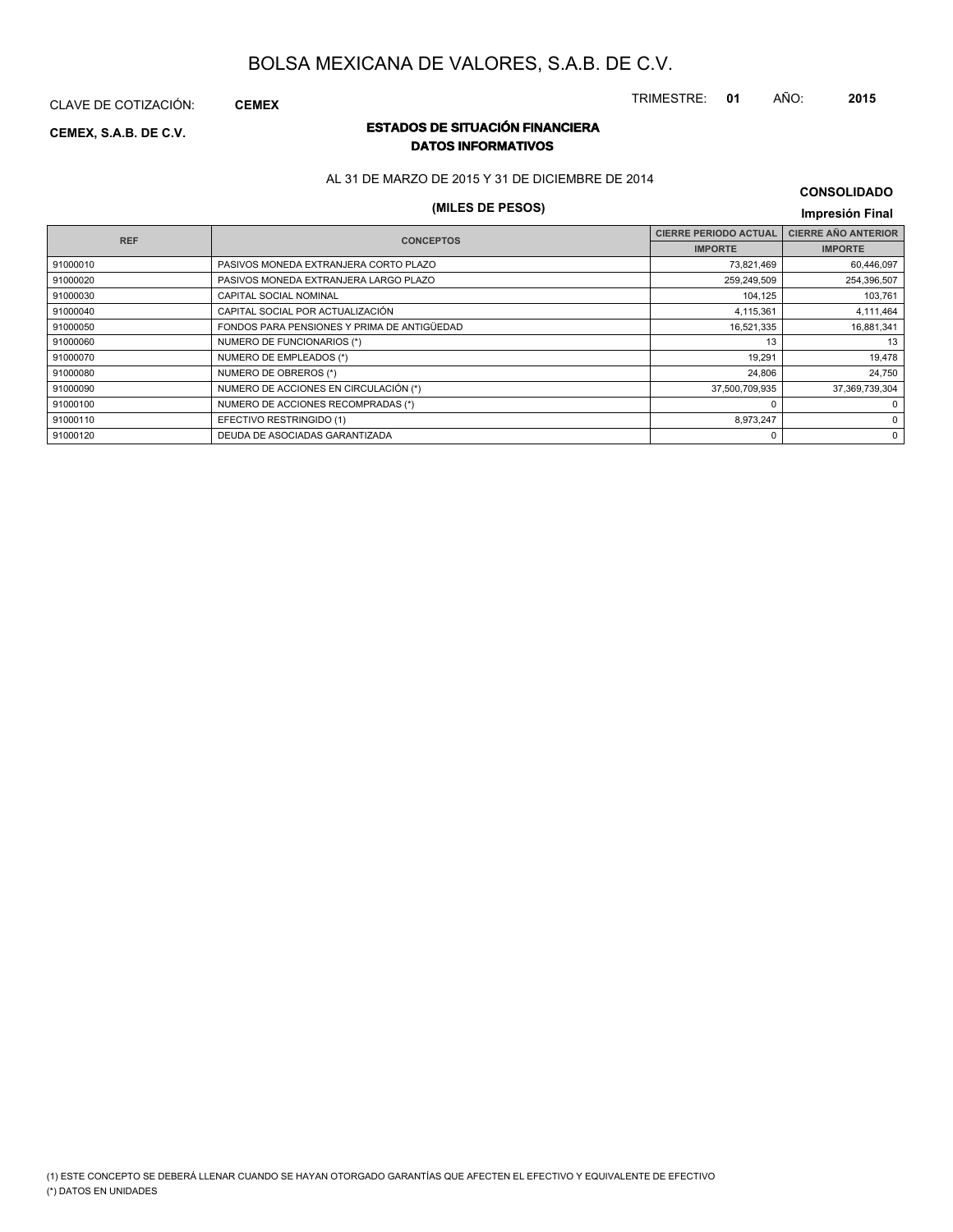**CEMEX, S.A.B. DE C.V.** CLAVE DE COTIZACIÓN: **CEMEX** TRIMESTRE: **01** AÑO: **2015**

## **ESTADOS DE RESULTADOS**

### **CONSOLIDADO**

#### POR LOS PERIODOS DE TRES MESES TERMINADOS AL 31 DE MARZO DE 2015 Y 2014

| (MILES DE PESOS) |                                                                               |                   |                  | Impresión Final     |                  |  |  |
|------------------|-------------------------------------------------------------------------------|-------------------|------------------|---------------------|------------------|--|--|
|                  |                                                                               | <b>AÑO ACTUAL</b> |                  | <b>AÑO ANTERIOR</b> |                  |  |  |
| <b>REF</b>       | <b>CUENTA / SUBCUENTA</b>                                                     | <b>ACUMULADO</b>  | <b>TRIMESTRE</b> | <b>ACUMULADO</b>    | <b>TRIMESTRE</b> |  |  |
| 40010000         | <b>INGRESOS NETOS</b>                                                         | 51,236,102        | 51,236,102       | 47,468,416          | 47,468,416       |  |  |
| 40010010         | <b>SERVICIOS</b>                                                              | $\mathbf 0$       | $\Omega$         | 0                   | $\Omega$         |  |  |
| 40010020         | <b>VENTA DE BIENES</b>                                                        | 51,236,102        | 51,236,102       | 47,468,416          | 47,468,416       |  |  |
| 40010030         | <b>INTERESES</b>                                                              | $\mathbf 0$       | $\mathbf 0$      | 0                   | $\mathbf 0$      |  |  |
| 40010040         | <b>REGALIAS</b>                                                               | $\pmb{0}$         | $\mathsf 0$      | 0                   | $\mathsf 0$      |  |  |
| 40010050         | <b>DIVIDENDOS</b>                                                             | $\mathbf 0$       | $\mathbf 0$      | $\mathbf 0$         | $\mathbf 0$      |  |  |
| 40010060         | ARRENDAMIENTO                                                                 | $\mathbf 0$       | $\mathbf 0$      | $\mathbf 0$         | $\mathsf 0$      |  |  |
| 40010061         | CONSTRUCCIÓN                                                                  | $\mathbf 0$       | $\mathbf 0$      | $\mathbf 0$         | $\mathbf 0$      |  |  |
| 40010070         | <b>OTROS</b>                                                                  | $\mathbf 0$       | $\mathbf 0$      | 0                   | $\mathbf 0$      |  |  |
| 40020000         | <b>COSTO DE VENTAS</b>                                                        | 35,673,400        | 35,673,400       | 34,436,217          | 34,436,217       |  |  |
| 40021000         | UTILIDAD (PÉRDIDA) BRUTA                                                      | 15,562,702        | 15,562,702       | 13,032,199          | 13,032,199       |  |  |
| 40030000         | <b>GASTOS GENERALES</b>                                                       | 10,509,385        | 10,509,385       | 9,493,078           | 9,493,078        |  |  |
| 40040000         | UTILIDAD (PÉRDIDA) ANTES DE OTROS INGRESOS Y GASTOS, NETO                     | 5,053,317         | 5,053,317        | 3,539,121           | 3,539,121        |  |  |
| 40050000         | OTROS INGRESOS Y (GASTOS), NETO                                               | 19,886            | 19,886           | -500,573            | $-500,573$       |  |  |
| 40060000         | UTILIDAD (PÉRDIDA) DE OPERACIÓN (*)                                           | 5,073,203         | 5,073,203        | 3,038,548           | 3,038,548        |  |  |
| 40070000         | <b>INGRESOS FINANCIEROS</b>                                                   | 942,139           | 942.139          | 684,959             | 684,959          |  |  |
| 40070010         | <b>INTERESES GANADOS</b>                                                      | 22,684            | 22,684           | 36,194              | 36,194           |  |  |
| 40070020         | UTILIDAD POR FLUCTUACIÓN CAMBIARIA, NETO                                      | 887,379           | 887,379          | 0                   | $\mathbf 0$      |  |  |
| 40070030         | UTILIDAD POR DERIVADOS, NETO                                                  |                   | $\mathbf 0$      | 0                   | $\mathbf 0$      |  |  |
| 40070040         | UTILIDAD POR CAMBIOS EN VALOR RAZONABLE DE INSTRUMENTOS<br><b>FINANCIEROS</b> | $\mathbf 0$       | $\Omega$         | 582.524             | 582,524          |  |  |
| 40070050         | OTROS INGRESOS FINANCIEROS                                                    | 32,076            | 32,076           | 66,241              | 66,241           |  |  |
| 40080000         | <b>GASTOS FINANCIEROS</b>                                                     | 6,257,710         | 6,257,710        | 5,938,207           | 5,938,207        |  |  |
| 40080010         | INTERESES DEVENGADOS A CARGO                                                  | 4,134,619         | 4,134,619        | 4,149,993           | 4,149,993        |  |  |
| 40080020         | PÉRDIDA POR FLUCTUACIÓN CAMBIARIA, NETO                                       | $\Omega$          | $\Omega$         | 340,523             | 340,523          |  |  |
| 40080030         | PÉRDIDA POR DERIVADOS, NETO                                                   | 0                 | $\mathbf 0$      | 0                   | $\mathbf 0$      |  |  |
| 40080050         | PÉRDIDA POR CAMBIOS EN VALOR RAZONABLE DE INSTRUMENTOS<br><b>FINANCIEROS</b>  | 884,666           | 884,666          | $\Omega$            | $\Omega$         |  |  |
| 40080060         | OTROS GASTOS FINANCIEROS                                                      | 1,238,425         | 1,238,425        | 1,447,691           | 1,447,691        |  |  |
| 40090000         | <b>INGRESOS (GASTOS) FINANCIEROS NETO</b>                                     | $-5,315,571$      | $-5,315,571$     | $-5,253,248$        | $-5,253,248$     |  |  |
| 40100000         | PARTICIPACIÓN EN LOS RESULTADOS DE ASOCIADAS Y NEGOCIOS<br><b>CONJUNTOS</b>   | $-222,711$        | $-222,711$       | $-4,682$            | $-4,682$         |  |  |
| 40110000         | UTILIDAD (PÉRDIDA) ANTES DE IMPUESTOS A LA UTILIDAD                           | -465,079          | -465,079         | -2,219,382          | $-2,219,382$     |  |  |
| 40120000         | <b>IMPUESTOS A LA UTILIDAD</b>                                                | 1,541,766         | 1,541,766        | 1,433,845           | 1,433,845        |  |  |
| 40120010         | <b>IMPUESTO CAUSADO</b>                                                       | 1,447,736         | 1,447,736        | 1,037,145           | 1,037,145        |  |  |
| 40120020         | <b>IMPUESTO DIFERIDO</b>                                                      | 94.030            | 94,030           | 396.700             | 396.700          |  |  |
| 40130000         | UTILIDAD (PÉRDIDA) DE LAS OPERACIONES CONTINUAS                               | $-2,006,845$      | $-2,006,845$     | $-3,653,227$        | $-3,653,227$     |  |  |
| 40140000         | UTILIDAD (PÉRDIDA) DE LAS OPERACIONES DISCONTINUAS, NETO                      | $\Omega$          | $\Omega$         | $\mathbf 0$         | $\Omega$         |  |  |
| 40150000         | UTILIDAD (PÉRDIDA) NETA                                                       | $-2,006,845$      | $-2,006,845$     | -3,653,227          | $-3,653,227$     |  |  |
| 40160000         | PARTICIPACIÓN NO CONTROLADORA EN LA UTILIDAD (PÉRDIDA) NETA                   | 234,519           | 234,519          | 218,529             | 218,529          |  |  |
| 40170000         | PARTICIPACIÓN CONTROLADORA EN LA UTILIDAD (PÉRDIDA) NETA                      | $-2,241,364$      | $-2,241,364$     | $-3,871,756$        | $-3,871,756$     |  |  |
|                  |                                                                               |                   |                  |                     |                  |  |  |
| 40180000         | UTILIDAD (PÉRDIDA) NETA BÁSICA POR ACCIÓN                                     | $-0.06$           | $-0.06$          | $-0.10$             | $-0.10$          |  |  |
| 40190000         | UTILIDAD (PÉRDIDA) NETA POR ACCIÓN DILUIDA                                    | $-0.06$           | $-0.06$          | $-0.10$             | $-0.10$          |  |  |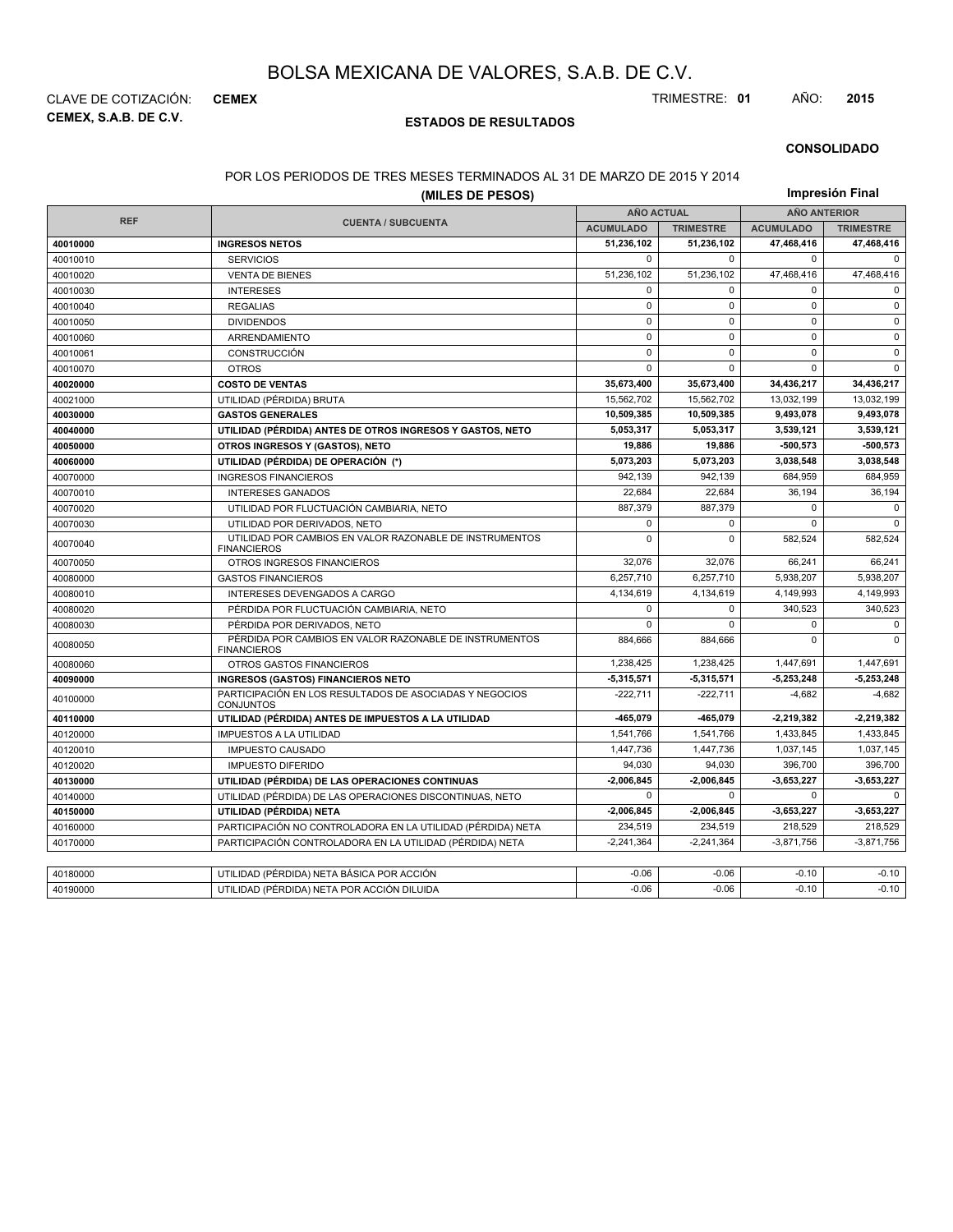**CEMEX, S.A.B. DE C.V.** CLAVE DE COTIZACIÓN: **CEMEX** TRIMESTRE: **01** AÑO: **2015**

## **ESTADOS DEL RESULTADO INTEGRAL (NETOS DE IMPUESTOS)**

### **CONSOLIDADO**

#### POR LOS PERIODOS DE TRES MESES TERMINADOS AL 31 DE MARZO DE 2015 Y 2014

**(MILES DE PESOS)**

**Impresión Final**

 $-2,720,643$   $-2,720,643$   $-3,397,514$   $-3,397,514$ 

| ושטט די ביט אוויון |                                                                                                 |                   |                  |                     |                  |
|--------------------|-------------------------------------------------------------------------------------------------|-------------------|------------------|---------------------|------------------|
| <b>REF</b>         |                                                                                                 | <b>AÑO ACTUAL</b> |                  | <b>AÑO ANTERIOR</b> |                  |
|                    | <b>CUENTA / SUBCUENTA</b>                                                                       | <b>ACUMULADO</b>  | <b>TRIMESTRE</b> | <b>ACUMULADO</b>    | <b>TRIMESTRE</b> |
| 40200000           | UTILIDAD (PÉRDIDA) NETA                                                                         | 2.006.845         | 2.006.845        | 3,653,227           | 3,653,227        |
|                    | <b>PARTIDAS QUE NO SERAN RECLASIFICADAS A RESULTADOS</b>                                        |                   |                  |                     |                  |
| 40210000           | GANANCIAS POR REVALUACIÓN DE PROPIEDADES                                                        | $\Omega$          | $\Omega$         | 0                   | $\Omega$         |
| 40220000           | GANANCIAS (PÉRDIDAS) ACTUARIALES POR OBLIGACIONES LABORALES                                     | $\Omega$          | $\Omega$         | U                   | $\Omega$         |
| 40220100           | PARTICIPACIÓN EN RESULTADOS POR REVALUACIÓN DE PROPIEDADES DE<br>ASOCIADAS Y NEGOCIOS CONJUNTOS | $\Omega$          | $\Omega$         | 0                   | $\Omega$         |
|                    | <b>PARTIDAS QUE PUEDEN SER RECLASIFICADAS SUBSECUENTEMENTE A</b><br><b>RESULTADOS</b>           |                   |                  |                     |                  |
| 40230000           | RESULTADO POR CONVERSIÓN DE MONEDAS EXTRANJERAS                                                 | $-424.529$        | $-424.529$       | 275,586             | 275,586          |
| 40240000           | CAMBIOS EN LA VALUACIÓN DE ACTIVOS FINANCIEROS DISPONIBLES PARA<br><b>SU VENTA</b>              | $\Omega$          |                  | n                   | $\Omega$         |
| 40250000           | CAMBIOS EN LA VALUACIÓN DE INSTRUMENTOS FINANCIEROS DERIVADOS                                   | $\Omega$          | $\Omega$         | 0                   | $\Omega$         |
| 40260000           | CAMBIOS EN EL VALOR RAZONABLE DE OTROS ACTIVOS                                                  | $\Omega$          | $\Omega$         | U                   | $\Omega$         |
| 40270000           | PARTICIPACIÓN EN OTROS RESULTADOS INTEGRALES DE ASOCIADAS Y<br>NEGOCIOS CONJUNTOS               |                   | $\Omega$         | U                   | $\Omega$         |
| 40280000           | <b>OTROS RESULTADOS INTEGRALES</b>                                                              | $-54,750$         | 54,750           | 198,656             | 198,656          |
| 40290000           | TOTAL DE OTROS RESULTADOS INTEGRALES                                                            | 479.279           | -479.279         | 474.242             | 474,242          |
|                    |                                                                                                 |                   |                  |                     |                  |
| 40300000           | UTILIDAD (PÉRDIDA) INTEGRAL                                                                     | 2,486,124         | $-2,486,124$     | -3,178,985          | $-3,178,985$     |
| 40320000           | UTILIDAD (PÉRDIDA) INTEGRAL ATRIBUIBLE A LA PARTICIPACIÓN NO<br><b>CONTROLADORA</b>             | 234,519           | 234,519          | 218,529             | 218,529          |

<sup>40310000</sup> UTILIDAD (PÉRDIDA) INTEGRAL ATRIBUIBLE A LA PARTICIPACIÓN CONTROLADORA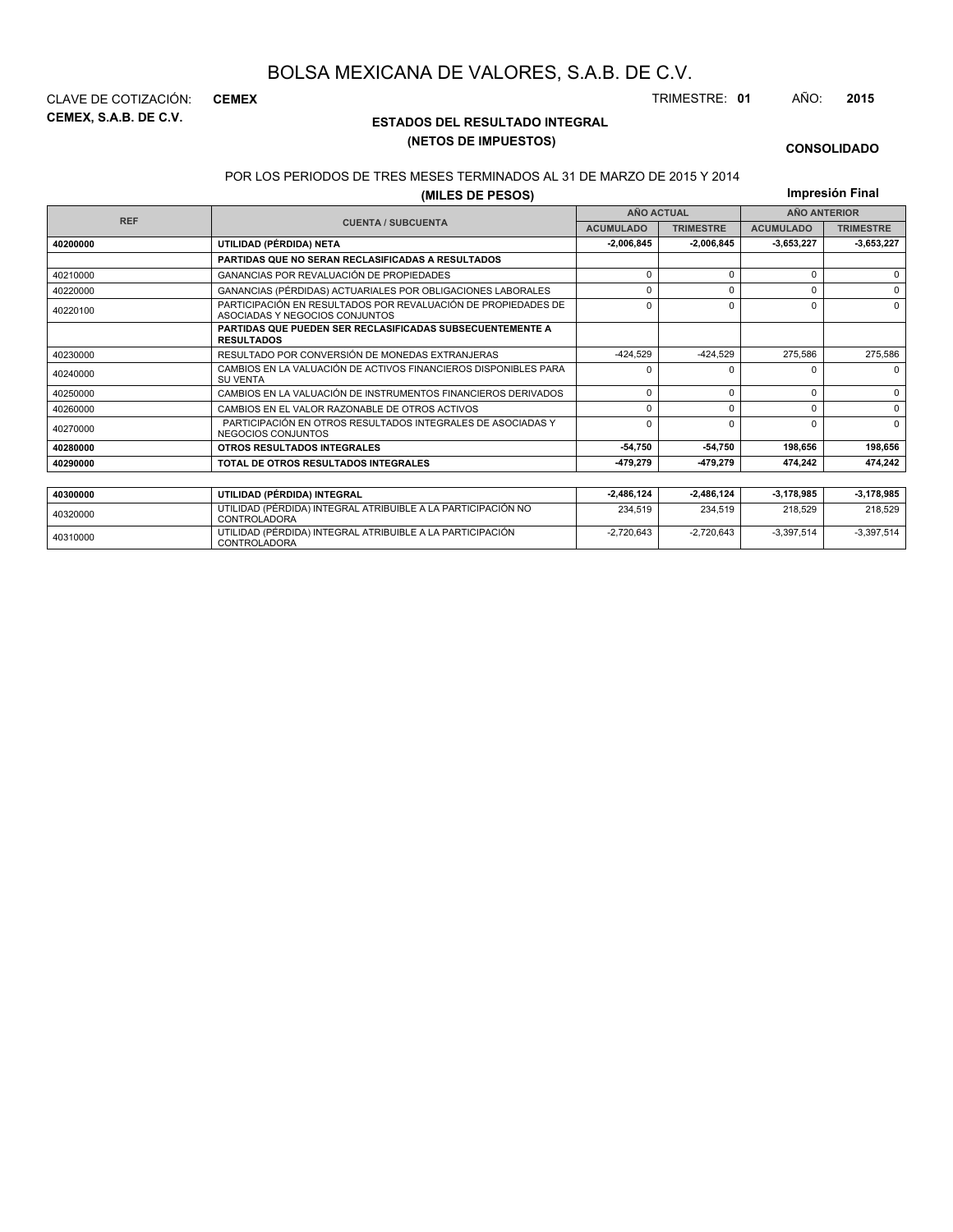**CEMEX, S.A.B. DE C.V.** CLAVE DE COTIZACIÓN: **CEMEX** TRIMESTRE: **01** AÑO: **2015**

## **ESTADOS DE RESULTADOS DATOS INFORMATIVOS**

# **CONSOLIDADO**

**Impresión Final**

### POR LOS PERIODOS DE TRES MESES TERMINADOS AL 31 DE MARZO DE 2015 Y 2014

## **(MILES DE PESOS)**

| <b>REF</b> |                                       | ANO ACTUAL<br><b>ANO ANTERIOR</b> |                  |                  |                  |
|------------|---------------------------------------|-----------------------------------|------------------|------------------|------------------|
|            | <b>CUENTA / SUBCUENTA</b>             | <b>ACUMULADO</b>                  | <b>TRIMESTRE</b> | <b>ACUMULADO</b> | <b>TRIMESTRE</b> |
| 92000010   | DEPRECIACIÓN Y AMORTIZACIÓN OPERATIVA | 3,514,504                         | 3,514,504        | 3,533,268        | 3,533,268        |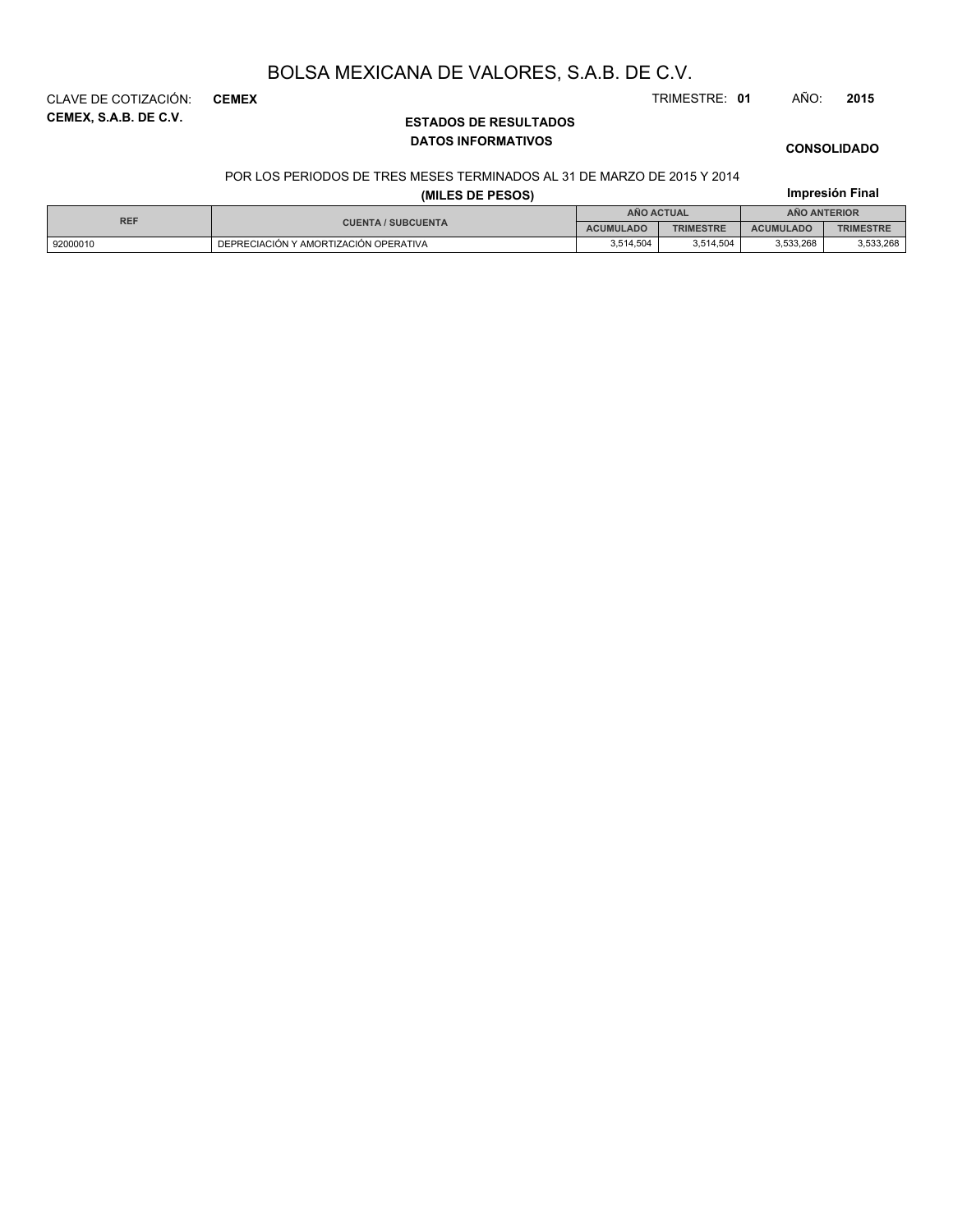**CEMEX, S.A.B. DE C.V.** CLAVE DE COTIZACIÓN: **CEMEX** TRIMESTRE: **01** AÑO: **2015**

## **ESTADOS DE RESULTADOS DATOS INFORMATIVOS (12 MESES)**

**CONSOLIDADO**

POR LOS PERIODOS DE DOCE MESES TERMINADOS EL 31 DE MARZO DE 2015 Y 2014

**(MILES DE PESOS)**

**Impresión Final**

| <b>REF</b> |                                                              |                                  | AÑO           |
|------------|--------------------------------------------------------------|----------------------------------|---------------|
|            | <b>CUENTA / SUBCUENTA</b>                                    | <b>ACTUAL</b><br><b>ANTERIOR</b> |               |
| 92000030   | INGRESOS NETOS (**)                                          | 213.790.206                      | 201,281,798   |
| 92000040   | UTILIDAD (PÉRDIDA) DE OPERACIÓN (**)                         | 19.089.996                       | 14,870,585    |
| 92000060   | UTILIDAD (PÉRDIDA) NETA (**)                                 | $-4.033.731$                     | $-9.918.025$  |
| 92000050   | PARTICIPACIÓN CONTROLADORA EN LA UTILIDAD (PÉRDIDA) NETA(**) | $-5.152.439$                     | $-11,166,463$ |
| 92000070   | DEPRECIACIÓN Y AMORTIZACIÓN OPERATIVA (**)                   | 14,438,322                       | 14,436,299    |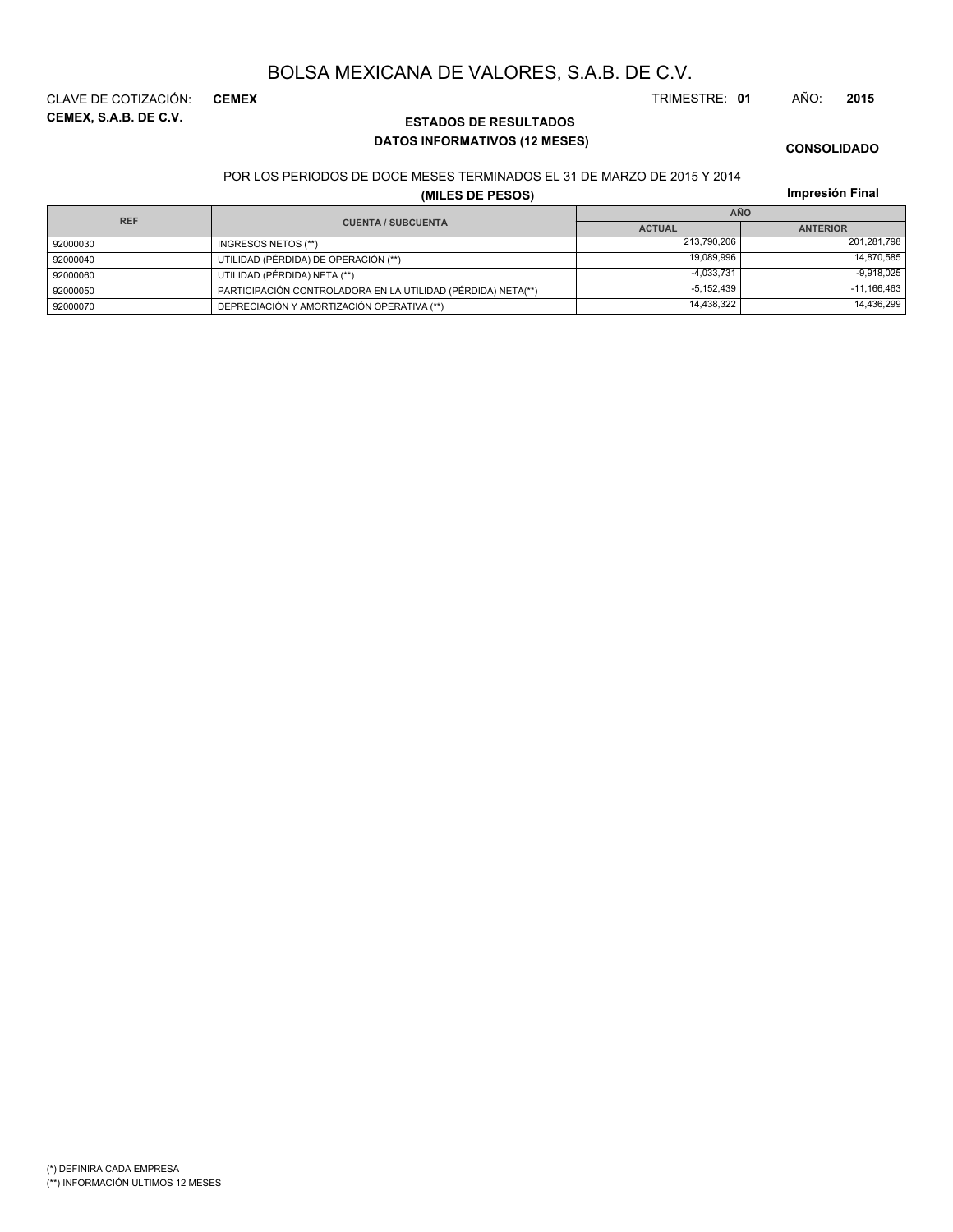**CEMEX, S.A.B. DE C.V.**CLAVE DE COTIZACIÓN:**CEMEX**: **CEMEX** TRIMESTRE:

## **ESTADOS DE CAMBIOS EN EL CAPITALCONTABLE(MILES DE PESOS)**

#### TRIMESTRE: 01 AÑO: **<sup>2015</sup>**

## **CONSOLIDADO**

**Impresión Final**

|                                                                     |                       |                                       |                                                         | <b>APORTACIONES</b>                                                                                                                                                                                                                                                                                         |              |                     | UTILIDADES O PÉRDIDAS<br><b>ACUMULADAS</b> | <b>OTROS</b><br><b>RESULTADOS</b>                        |                                            |            |               |
|---------------------------------------------------------------------|-----------------------|---------------------------------------|---------------------------------------------------------|-------------------------------------------------------------------------------------------------------------------------------------------------------------------------------------------------------------------------------------------------------------------------------------------------------------|--------------|---------------------|--------------------------------------------|----------------------------------------------------------|--------------------------------------------|------------|---------------|
| <b>CONCEPTOS</b>                                                    | <b>CAPITAL SOCIAL</b> | <b>ACCIONES</b><br><b>RECOMPRADAS</b> | <b>PRIMA EN</b><br><b>EMISIÓN DE</b><br><b>ACCIONES</b> | <b>INTEGRALES</b><br><b>PARTICIPACIÓN</b><br><b>OTRO CAPITAL</b><br><b>UTILIDADES</b><br><b>AUMENTOS DE</b><br><b>ACUMULADOS</b><br><b>CONTRIBUIDO</b><br><b>CONTROLADORA</b><br><b>RETENIDAS</b><br><b>RESERVAS</b><br>(NETOS DE<br><b>CAPITAL</b><br>(PÉRDIDAS<br><b>IMPUESTOS)</b><br><b>ACUMULADAS)</b> |              | <b>PARA FUTUROS</b> |                                            | <b>PARTICIPACIÓN</b><br><b>NO</b><br><b>CONTROLADORA</b> | <b>TOTAL DE CAPITAL</b><br><b>CONTABLE</b> |            |               |
| SALDO INICIAL AL 1 DE ENERO DEL 2014                                | 4,142,845             | $\mathbf{0}$                          | 84,800,214                                              |                                                                                                                                                                                                                                                                                                             | $\mathbf{0}$ | $\mathbf{0}$        | 29,399,123                                 | 15,036,729                                               | 133,378,911                                | 14,938,879 | 148,317,790   |
| AJUSTES RETROSPECTIVOS                                              |                       |                                       |                                                         |                                                                                                                                                                                                                                                                                                             |              |                     |                                            |                                                          | $\Omega$                                   | $\Omega$   |               |
| APLICACIÓN DE OTROS RESULTADOS<br>INTEGRALES A UTILIDADES RETENIDAS |                       |                                       |                                                         |                                                                                                                                                                                                                                                                                                             |              |                     |                                            |                                                          | $\Omega$                                   |            |               |
| CONSTITUCIÓN DE RESERVAS                                            |                       |                                       |                                                         |                                                                                                                                                                                                                                                                                                             |              |                     |                                            |                                                          | $\Omega$                                   |            |               |
| <b>DIVIDENDOS DECRETADOS</b>                                        |                       |                                       |                                                         |                                                                                                                                                                                                                                                                                                             |              |                     |                                            |                                                          | $\Omega$                                   |            |               |
| (DISMINUCIÓN) AUMENTOS DE CAPITAL                                   | 5,274                 |                                       | 4,516,519                                               |                                                                                                                                                                                                                                                                                                             |              |                     | $-3,000$                                   | $-125,478$                                               | 4,393,315                                  | $\Omega$   | 4,393,315     |
| RECOMPRA DE ACCIONES                                                |                       |                                       |                                                         |                                                                                                                                                                                                                                                                                                             |              |                     |                                            |                                                          | $\Omega$                                   |            |               |
| (DISMINUCIÓN) AUMENTO EN PRIMA EN<br><b>EMISIÓN DE ACCIONES</b>     |                       |                                       |                                                         |                                                                                                                                                                                                                                                                                                             |              |                     |                                            |                                                          | $\Omega$                                   | $\Omega$   |               |
| (DISMINUCIÓN) AUMENTO DE LA<br>PARTICIPACIÓN NO CONTROLADORA        |                       |                                       |                                                         |                                                                                                                                                                                                                                                                                                             |              |                     |                                            | $-104,290$                                               | $-104,290$                                 | 6,192      | $-98,098$     |
| OTROS MOVIMIENTOS                                                   |                       |                                       |                                                         |                                                                                                                                                                                                                                                                                                             |              |                     |                                            |                                                          | 0                                          | 14,504     | 14,504        |
| <b>RESULTADO INTEGRAL</b>                                           |                       |                                       |                                                         |                                                                                                                                                                                                                                                                                                             |              |                     | $-3,871,757$                               | 474,243                                                  | $-3,397,514$                               | 218,529    | $-3,178,985$  |
| SALDO FINAL AL 31 DE MARZO DEL 2014                                 | 4,148,119             | $\mathbf 0$                           | 89,316,733                                              | $\mathbf{r}$                                                                                                                                                                                                                                                                                                | $\mathbf{0}$ | $\mathbf 0$         | 25,524,366                                 | 15,281,204                                               | 134,270,422                                | 15,178,104 | 149,448,526   |
| SALDO INICIAL AL 1 DE ENERO DEL 2015                                | 4,150,998             | $\mathbf 0$                           | 101,216,214                                             |                                                                                                                                                                                                                                                                                                             |              | n                   | 14,998,290                                 | 10,737,869                                               | 131,103,371                                | 17,067,970 | 148, 171, 341 |
| AJUSTES RETROSPECTIVOS                                              |                       |                                       |                                                         |                                                                                                                                                                                                                                                                                                             |              |                     |                                            |                                                          | $\Omega$                                   | $\Omega$   |               |
| APLICACIÓN DE OTROS RESULTADOS<br>INTEGRALES A UTILIDADES RETENIDAS |                       |                                       |                                                         |                                                                                                                                                                                                                                                                                                             |              |                     |                                            |                                                          | 0                                          | $\Omega$   |               |
| CONSTITUCIÓN DE RESERVAS                                            |                       |                                       |                                                         |                                                                                                                                                                                                                                                                                                             |              |                     |                                            |                                                          | $\Omega$                                   |            |               |
| <b>DIVIDENDOS DECRETADOS</b>                                        |                       |                                       |                                                         |                                                                                                                                                                                                                                                                                                             |              |                     |                                            |                                                          | $\mathbf 0$                                |            |               |
| (DISMINUCIÓN) AUMENTOS DE CAPITAL                                   | 4,000                 |                                       | 191,250                                                 |                                                                                                                                                                                                                                                                                                             |              |                     | $-3,999$                                   | 191,185                                                  | 382,436                                    |            | 382,436       |
| RECOMPRA DE ACCIONES                                                |                       |                                       |                                                         |                                                                                                                                                                                                                                                                                                             |              |                     |                                            |                                                          | $\Omega$                                   |            |               |
| (DISMINUCIÓN) AUMENTO EN PRIMA EN<br>EMISIÓN DE ACCIONES            |                       |                                       |                                                         |                                                                                                                                                                                                                                                                                                             |              |                     |                                            |                                                          | $\Omega$                                   |            |               |
| (DISMINUCIÓN) AUMENTO DE LA<br>PARTICIPACIÓN NO CONTROLADORA        |                       |                                       |                                                         |                                                                                                                                                                                                                                                                                                             |              |                     |                                            | $-102,493$                                               | $-102,493$                                 | 98,320     | $-4,173$      |
| OTROS MOVIMIENTOS                                                   |                       |                                       |                                                         |                                                                                                                                                                                                                                                                                                             |              |                     |                                            |                                                          | 0                                          | $-17,513$  | $-17,513$     |
| RESULTADO INTEGRAL                                                  |                       |                                       |                                                         |                                                                                                                                                                                                                                                                                                             |              |                     | $-2,241,364$                               | -479,279                                                 | $-2,720,643$                               | 234,519    | $-2,486,124$  |
| SALDO FINAL AL 31 DE MARZO DEL 2015                                 | 4,154,998             | $\mathbf{0}$                          | 101,407,464                                             |                                                                                                                                                                                                                                                                                                             |              | $\mathbf{r}$        | 12,752,927                                 | 10,347,282                                               | 128,662,671                                | 17,383,296 | 146,045,967   |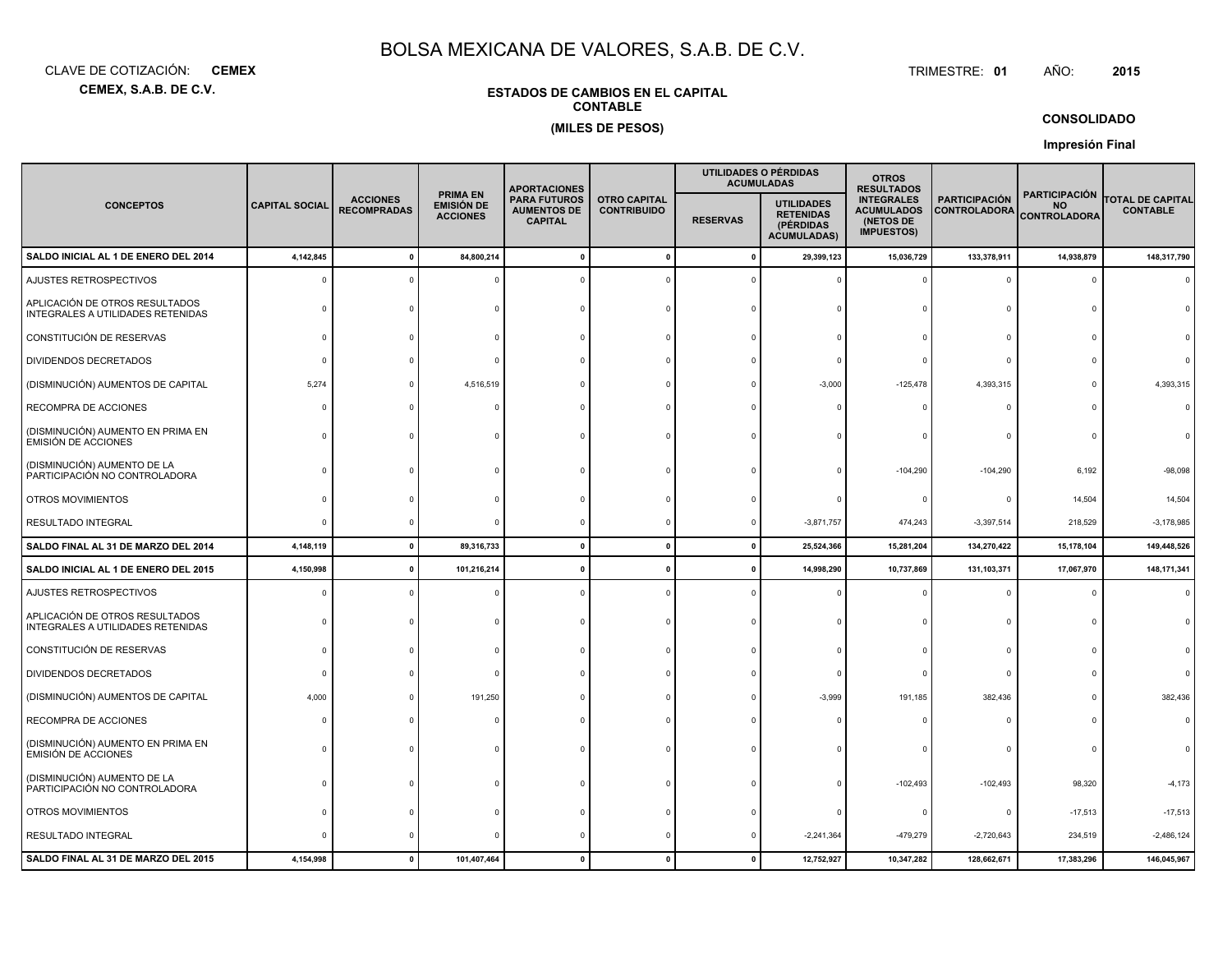CLAVE DE COTIZACIÓN: **CEMEX**

## **INDIRECTO) CEMEX, S.A.B. DE C.V.**

TRIMESTRE: **01** AÑO: **2015**

# **ESTADOS DE FLUJOS DE EFECTIVO (METODO**

POR LOS PERIODOS DE TRES MESES TERMINADOS EL 31 DE MARZO DE 2015 Y

2014

**CONSOLIDADO**

# **(MILES DE PESOS) Impresión Final**

|                                      |                                                                                                 | <b>AÑO ACTUAL</b> | <b>AÑO ANTERIOR</b> |
|--------------------------------------|-------------------------------------------------------------------------------------------------|-------------------|---------------------|
| <b>REF</b>                           | <b>CUENTA/SUBCUENTA</b>                                                                         | <b>IMPORTE</b>    | <b>IMPORTE</b>      |
| <b>ACTIVIDADES DE OPERACIÓN</b>      |                                                                                                 |                   |                     |
| 50010000                             | UTILIDAD (PÉRDIDA) NETA ANTES DE IMPUESTOS A LA UTILIDAD                                        | -465,079          | $-2,219,382$        |
| 50020000                             | +(-) PARTIDAS SIN IMPACTO EN EL EFECTIVO                                                        | 409               | 493                 |
| 50020010                             | + ESTIMACIÓN DEL PERIODO                                                                        | $\mathbf 0$       | $\mathbf 0$         |
| 50020020                             | +PROVISIÓN DEL PERIODO                                                                          | 0                 | $\mathbf 0$         |
| 50020030                             | + (-) OTRAS PARTIDAS NO REALIZADAS                                                              | 409               | 493                 |
|                                      |                                                                                                 |                   |                     |
| 50030000                             | +(-) PARTIDAS RELACIONADAS CON ACTIVIDADES DE INVERSIÓN                                         | 4,208,495         | 3,708,143           |
| 50030010                             | + DEPRECIACIÓN Y AMORTIZACIÓN DEL PERIODO                                                       | 3,514,504         | 3,533,268           |
| 50030020                             | (-) + UTILIDAD O PERDIDA EN VENTA DE PROPIEDADES PLANTA Y EQUIPO                                | $-11,564$         | 169,444             |
| 50030030                             | +(-) PÉRDIDA (REVERSIÓN) POR DETERIORO                                                          | 537,628           | 104,822             |
| 50030040                             | (-)+PARTICIPACIÓN EN ASOCIADAS Y NEGOCIOS CONJUNTOS                                             | 222,711           | 4,682               |
| 50030050                             | (-)DIVIDENDOS COBRADOS                                                                          | $-24$             | $-1,639$            |
| 50030060                             | (-)INTERESES A FAVOR                                                                            | $-54,760$         | $-102,434$          |
| 50030070                             | (-)FLUCTUACIÓN CAMBIARIA                                                                        | 0                 | 0                   |
| 50030080                             | (-) +OTRAS PARTIDAS                                                                             | $\Omega$          | $\mathbf 0$         |
| 50040000                             | +(-) PARTIDAS RELACIONADAS CON ACTIVIDADES DE FINANCIAMIENTO                                    | 5,370,331         | 5,355,683           |
| 50040010                             | (+)INTERESES DEVENGADOS A CARGO                                                                 | 5,373,044         | 5,597,684           |
| 50040020                             | (+)FLUCTUACIÓN CAMBIARIA                                                                        | $-887,379$        | 340.523             |
| 50040030                             | (+)OPERACIONES FINANCIERAS DE DERIVADOS                                                         | 884,666           | $-582,524$          |
|                                      |                                                                                                 |                   |                     |
| 50040040                             | + (-) OTRAS PARTIDAS                                                                            | 0                 | $\mathbf 0$         |
| 50050000                             | FLUJO DERIVADO DEL RESULTADO ANTES DE IMPUESTOS A LA UTILIDAD                                   | 9,114,156         | 6,844,937           |
| 50060000                             | FLUJOS GENERADOS O UTILIZADOS EN LA OPERACIÓN                                                   | $-6,954,547$      | $-6,218,020$        |
| 50060010                             | + (-) DECREMENTO (INCREMENTO) EN CLIENTES                                                       | $-3,329,540$      | $-2,023,997$        |
| 50060020                             | + (-) DECREMENTO (INCREMENTO) EN INVENTARIOS                                                    | $-1,335,410$      | $-546,793$          |
| 50060030                             | + (-) DECREMENTO (INCREMENTO) EN OTRAS CUENTAS POR COBRAR Y OTROS ACTIVOS<br><b>CIRCULANTES</b> | $-1,969,234$      | $-1,208,490$        |
| 50060040                             | + (-) INCREMENTO (DECREMENTO) EN PROVEEDORES                                                    | 936,107           | $-306,213$          |
| 50060050                             | + (-) INCREMENTO (DECREMENTO) EN OTROS PASIVOS                                                  | 1,078,986         | 931,115             |
| 50060060                             | + (-)IMPUESTOS A LA UTILIDAD PAGADOS O DEVUELTOS                                                | $-2,335,456$      | $-3,063,642$        |
| 50070000                             | FLUJOS NETOS DE EFECTIVO DE ACTIVIDADES DE OPERACIÓN                                            | 2,159,609         | 626,917             |
| <b>ACTIVIDADES DE INVERSIÓN</b>      |                                                                                                 |                   |                     |
| 50080000                             | FLUJOS NETOS DE EFECTIVO DE ACTIVIDADES DE INVERSIÓN                                            | $-4,050,380$      | $-1,393,241$        |
| 50080010                             | (-)INVERSIONES CON CARÁCTER PERMANENTE                                                          | 0                 | 0                   |
|                                      | +DISPOSICIONES DE INVERSIONES CON CARÁCTER PERMANENTE                                           | 2,860,360         |                     |
| 50080020                             |                                                                                                 |                   | 166,857             |
| 50080030                             | (-)INVERSION EN PROPIEDADES, PLANTA Y EQUIPO                                                    | $-2,294,295$      | $-1,219,890$        |
| 50080040                             | +VENTA DE PROPIEDADES, PLANTA Y EQUIPO                                                          | 527,114           | 148,264             |
| 50080050                             | (-) INVERSIONES TEMPORALES                                                                      | $-1,083,486$      | $-65,110$           |
| 50080060                             | +DISPOSICION DE INVERSIONES TEMPORALES                                                          | $\Omega$          |                     |
| 50080070                             | (-)INVERSION EN ACTIVOS INTANGIBLES                                                             | $-374,477$        | $-519,800$          |
| 50080080                             | +DISPOSICION DE ACTIVOS INTANGIBLES                                                             | 0                 | 0                   |
| 50080090                             | (-)ADQUISICIONES DE NEGOCIOS                                                                    | $-3,466,283$      | $\pmb{0}$           |
| 50080100                             | +DISPOSICIONES DE NEGOCIOS                                                                      | 0                 | $\pmb{0}$           |
| 50080110                             | +DIVIDENDOS COBRADOS                                                                            | 24                | 1,639               |
| 50080120                             | +INTERESES COBRADOS                                                                             | 53,805            | 97,101              |
| 50080130                             | +(-) DECREMENTO (INCREMENTO) ANTICIPOS Y PRESTAMOS A TERCEROS                                   | $-627,289$        | $-2,302$            |
| 50080140                             | + (-) OTRAS PARTIDAS                                                                            | 354,147           | 0                   |
| <b>ACTIVIDADES DE FINANCIAMIENTO</b> |                                                                                                 |                   |                     |
| 50090000                             |                                                                                                 |                   |                     |
|                                      | FLUJOS NETOS DE EFECTIVO DE ACTIVIDADES DE FINANCIAMIENTO                                       | 3,637,475         | $-3,381,464$        |
| 50090010                             | + FINANCIAMIENTOS BANCARIOS                                                                     | 8,967,286         | $-948,165$          |
| 50090020                             | + FINANCIAMIENTOS BURSÁTILES                                                                    | 0                 | 0                   |
| 50090030                             | + OTROS FINANCIAMIENTOS                                                                         | $-380,526$        | 2,286,243           |
| 50090040                             | (-) AMORTIZACIÓN DE FINANCIAMIENTOS BANCARIOS                                                   | 0                 | 0                   |
| 50090050                             | (-) AMORTIZACIÓN DE FINANCIAMIENTOS BURSÁTILES                                                  | 0                 | $\mathsf 0$         |
| 50090060                             | (-) AMORTIZACIÓN DE OTROS FINANCIAMIENTOS                                                       | 0                 | 0                   |
| 50090070                             | + (-) INCREMENTO (DECREMENTO) EN EL CAPITAL SOCIAL                                              | 0                 | 0                   |
| 50090080                             | (-) DIVIDENDOS PAGADOS                                                                          | 0                 | 0                   |
| 50090090                             | + PRIMA EN EMISIÓN DE ACCIONES                                                                  | 0                 | 0                   |
| 50090100                             | + APORTACIONES PARA FUTUROS AUMENTOS DE CAPITAL                                                 | 0                 | 0                   |
| 50090110                             | (-)INTERESES PAGADOS                                                                            | $-4,397,246$      | $-3,806,222$        |
| 50090120                             | (-)RECOMPRA DE ACCIONES                                                                         | 0                 | $\mathbf{0}$        |
| 50090130                             | + (-) OTRAS PARTIDAS                                                                            | $-552,039$        | $-913,320$          |
|                                      |                                                                                                 |                   |                     |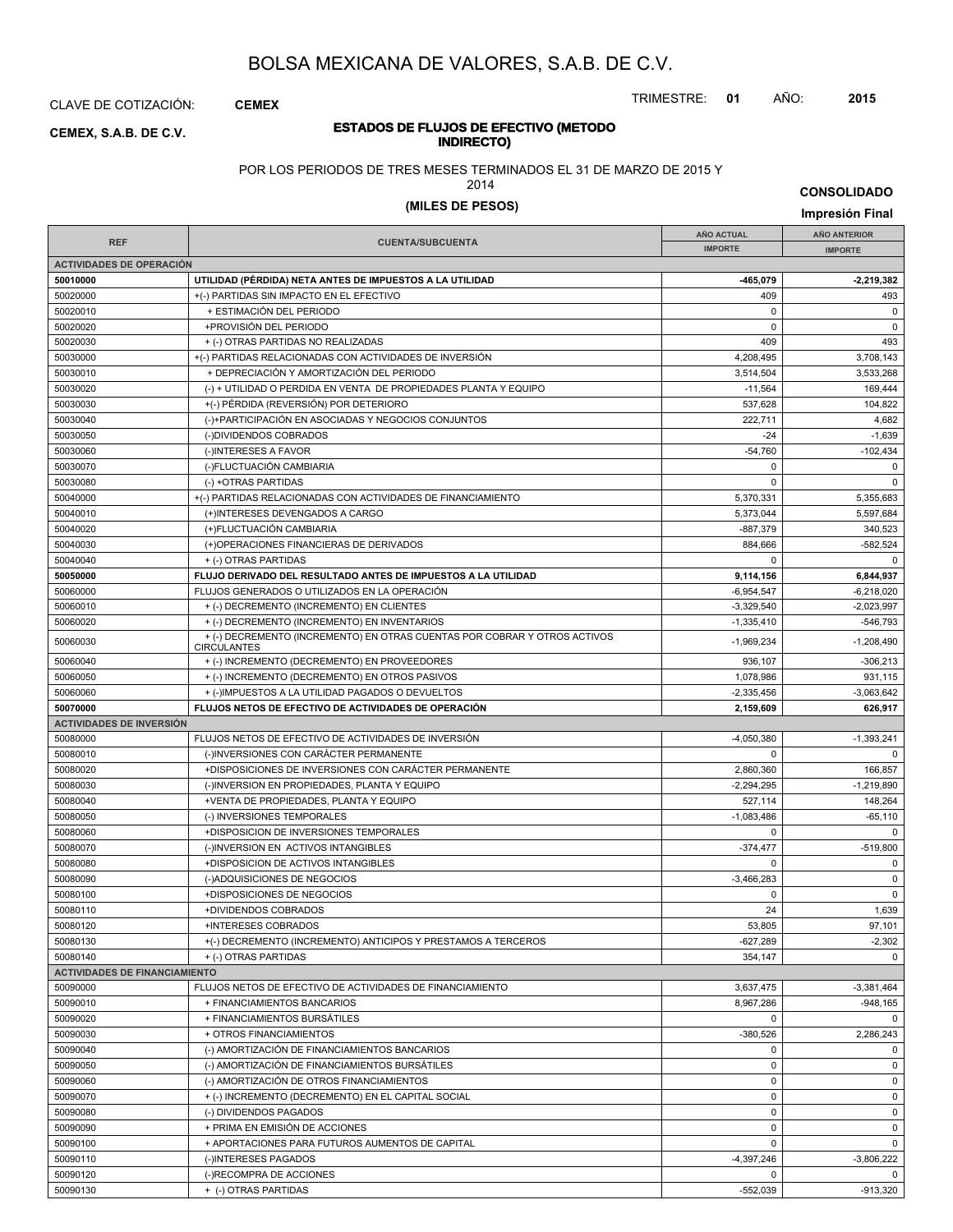CLAVE DE COTIZACIÓN: **CEMEX**

## **INDIRECTO) CEMEX, S.A.B. DE C.V.**

# **ESTADOS DE FLUJOS DE EFECTIVO (METODO**

POR LOS PERIODOS DE TRES MESES TERMINADOS EL 31 DE MARZO DE 2015 Y

2014

# **(MILES DE PESOS) Impresión Final**

**IMPRESIÓN FINAL EN EN ENCLORED EN EL ENCLORED EN EL ENCLORED EN EL ENCLORED EN EL ENCLORED EN EL ENCLORED EN EL ENCLORED EN EL ENCLORED EN EL ENCLORED EN EL ENCLORED EN EL ENCLORED EN EL ENCLORED EN EL ENCLORED EN EL ENCL AÑO ACTUAL IMPORTE IMPORTE REF AÑO ANTERIOR IMPORTE 50100000 INCREMENTO (DISMINUCION) DE EFECTIVO Y EQUIVALENTES DE EFECTIVO 1,746,704 -4,147,788 50110000 CAMBIOS EN EL VALOR DEL EFECTIVO Y EQUIVALENTES DE EFECTIVO 0 0** 50120000 EFECTIVO Y EQUIVALENTES DE EFECTIVO AL PRINCIPIO DEL PERIODO 12,589,375 15,176,489 **50130000 EFECTIVO Y EQUIVALENTES DE EFECTIVO AL FINAL DEL PERIODO 14,336,079 11,028,701**

**CONSOLIDADO**

TRIMESTRE: **01** AÑO: **2015**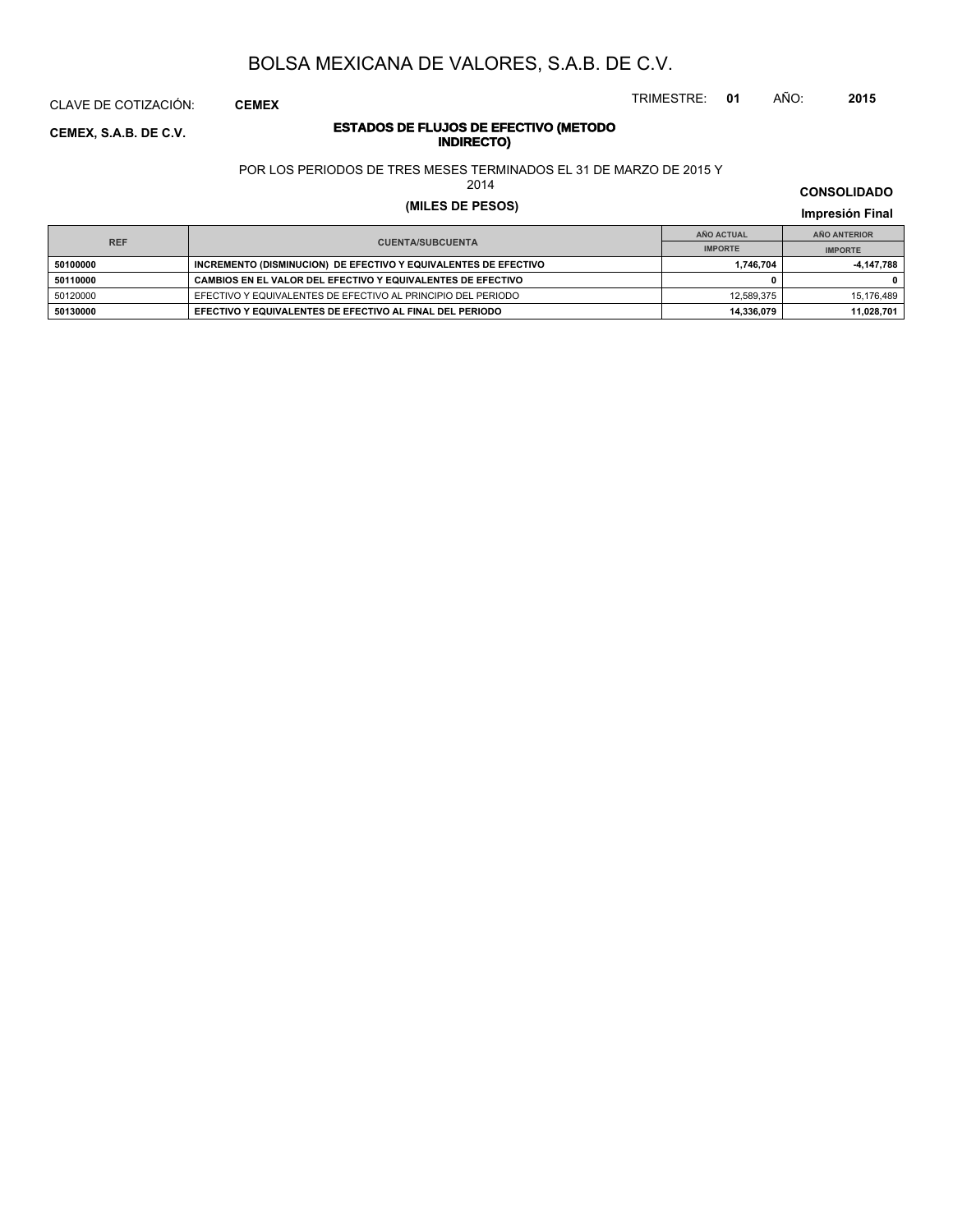**COMENTARIOS Y ANALISIS DE LA ADMINISTRACIÓN SOBRE LOS RESULTADOS DE OPERACIÓN Y SITUACIÓN FINANCIERA DE LA COMPAÑÍA**

CLAVE DE COTIZACIÓN: **CEMEX**

**CEMEX, S.A.B. DE C.V.**

TRIMESTRE: **01** AÑO: **2015**

 $1/11$ **CONSOLIDADO PAGINA** 

**Impresión Final**

RESULTADOS OPERATIVOS Y FINANCIEROS DESTACADOS

LAS VENTAS NETAS CONSOLIDADAS DURANTE EL PRIMER TRIMESTRE DE 2015 DISMINUYERON A 3,400 MILLONES DE DÓLARES, REPRESENTANDO UN DESCENSO DE 5% RESPECTO AL PRIMER TRIMESTRE DE 2014, O UN AUMENTO DE 7% DE FORMA COMPARABLE PARA LAS OPERACIONES EXISTENTES Y AJUSTANDO POR FLUCTUACIONES CAMBIARIAS. EL AUMENTO EN LAS VENTAS NETAS CONSOLIDADAS FUE EL RESULTADO DE MEJORES PRECIOS EN MONEDA LOCAL PARA NUESTROS PRODUCTOS EN LA MAYORÍA DE NUESTRAS OPERACIONES, ASÍ COMO MAYORES VOLÚMENES EN MÉXICO, ESTADOS UNIDOS Y ASIA. EL COSTO DE VENTAS COMO PORCENTAJE DE VENTAS NETAS DISMINUYÓ EN 2.9PP DURANTE EL PRIMER TRIMESTRE DE 2015 COMPARADO CON EL MISMO PERIODO DEL AÑO ANTERIOR, DE 72.5% A 69.6%. LA DISMINUCIÓN FUE PRINCIPALMENTE IMPULSADA POR NUESTRAS INICIATIVAS DE REDUCCIÓN DE COSTOS. GASTOS DE OPERACIÓN COMO PORCENTAJE DE VENTAS NETAS AUMENTARON EN 0.5PP DURANTE EL PRIMER TRIMESTRE DEL 2015 EN RELACIÓN AL MISMO PERIODO DEL AÑO ANTERIOR, DE 20.0% A 20.5%, PRINCIPALMENTE POR MAYORES GASTOS DE DISTRIBUCIÓN. EL FLUJO DE OPERACIÓN (OPERATING EBITDA) AUMENTÓ 6% A 569 MILLONES DE DÓLARES Ó 14% DE FORMA COMPARABLE, DURANTE EL PRIMER TRIMESTRE DEL 2015 COMPARADO CON EL MISMO PERIODO DEL AÑO PASADO. EL AUMENTO SE DEBE PRINCIPALMENTE A UNA MAYOR CONTRIBUCIÓN DE ESTADOS UNIDOS, MÉXICO, ASÍ COMO NUESTRAS OPERACIONES EN LAS REGIONES DE NORTE DE EUROPA Y ASIA. EL MARGEN DE FLUJO DE OPERACIÓN AUMENTÓ EN 1.8PP, PASANDO DE 14.9% EN EL PRIMER TRIMESTRE DEL 2014 A 16.7% EN EL MISMO PERIODO 2015. LA GANANCIA (PÉRDIDA) EN INSTRUMENTOS FINANCIEROS PARA EL TRIMESTRE RESULTÓ EN UNA PÉRDIDA DE 59 MILLONES DE DÓLARES, DEBIDA PRINCIPALMENTE A NUESTROS DERIVADOS SOBRE LAS ACCIONES DE CEMEX. EL RESULTADO POR FLUCTUACIÓN CAMBIARIA PARA EL TRIMESTRE FUE UNA GANANCIA DE 59 MILLONES DE DÓLARES, PRINCIPALMENTE A CAUSA DE LA FLUCTUACIÓN DEL PESO MEXICANO Y EL EURO RESPECTO AL DÓLAR. LA UTILIDAD (PÉRDIDA) NETA DE LA PARTICIPACIÓN CONTROLADORA REGISTRÓ UNA PÉRDIDA DE 149 MILLONES DE DÓLARES EN EL PRIMER TRIMESTRE DE 2015 COMPARADA CON UNA PÉRDIDA DE 293 MILLONES DE DÓLARES EN EL MISMO TRIMESTRE DE 2014. LA MENOR PÉRDIDA TRIMESTRAL REFLEJA PRINCIPALMENTE MAYOR RESULTADO DE OPERACIÓN ANTES DE OTROS GASTOS, MENOR GASTO FINANCIERO Y, UNA GANANCIA POR FLUCTUACIÓN CAMBIARIA COMPARADO CON UNA PÉRDIDA EL AÑO PASADO, PARCIALMENTE CONTRARRESTADA POR UNA PÉRDIDA EN INSTRUMENTOS FINANCIEROS Y MAYOR PÉRDIDA EN PARTICIPACIÓN DE ASOCIADAS.

LA DEUDA TOTAL MÁS NOTAS PERPETUAS AUMENTÓ 417 MILLONES DE DÓLARES DURANTE EL TRIMESTRE.

RESULTADOS OPERATIVOS

MÉXICO

EN MÉXICO, LOS VOLÚMENES DE CEMENTO GRIS DOMÉSTICO AUMENTARON EN 13% DURANTE EL TRIMESTRE RESPECTO AL MISMO PERIODO DEL AÑO ANTERIOR, MIENTRAS QUE EL VOLUMEN DE CONCRETO AUMENTÓ EN 9% EN EL MISMO PERIODO. DURANTE EL TRIMESTRE, LAS VENTAS DE CEMENTO A GRANEL Y EN SACO MOSTRARON UN DESEMPEÑO POSITIVO. LA DEMANDA POR NUESTROS PRODUCTOS SE BENEFICIÓ POR EL INCREMENTO DE LA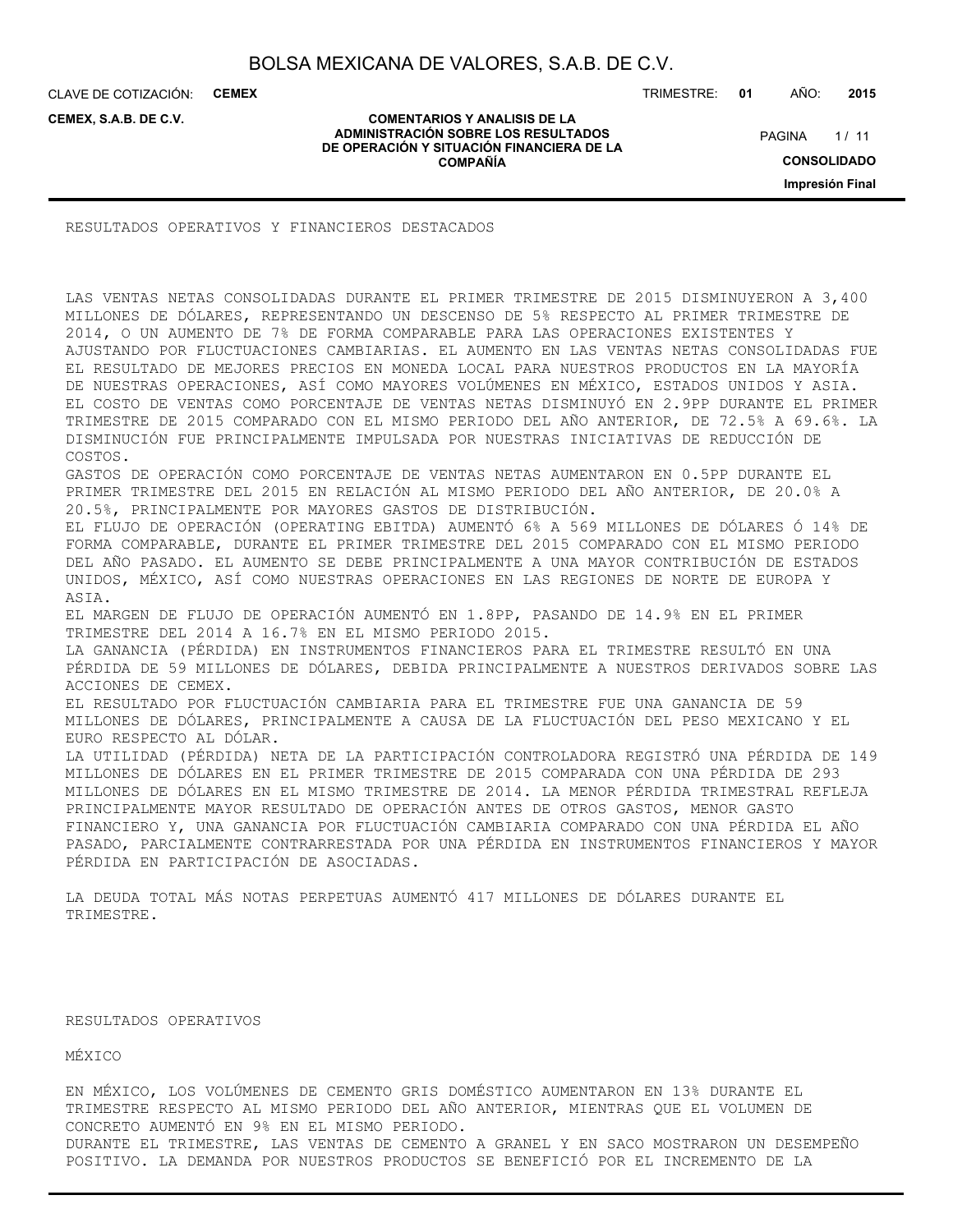**COMENTARIOS Y ANALISIS DE LA ADMINISTRACIÓN SOBRE LOS RESULTADOS DE OPERACIÓN Y SITUACIÓN FINANCIERA DE LA COMPAÑÍA**

CLAVE DE COTIZACIÓN: **CEMEX**

TRIMESTRE: **01** AÑO: **2015**

**CEMEX, S.A.B. DE C.V.**

 $2/11$ **PAGINA** 

**CONSOLIDADO**

**Impresión Final**

ACTIVIDAD EN TODOS LOS SECTORES, ESPECIALMENTE EN EL RESIDENCIAL FORMAL E INFORMAL Y, EN MENOR MEDIDA, EN EL SECTOR DE INFRAESTRUCTURA. EL SECTOR FORMAL RESIDENCIAL CONTINUÓ CON UN SÓLIDO CRECIMIENTO DURANTE EL TRIMESTRE SOPORTADO POR LA ACELERACIÓN DE LOS SUBSIDIOS Y LOS CRÉDITOS DEL INFONAVIT. LA RECUPERACIÓN EN EL SECTOR RESIDENCIAL INFORMAL ESTÁ SIENDO IMPULSADA POR LA CREACIÓN ESTABLE DE EMPLEO Y POR MAYORES REMESAS. EL DESEMPEÑO POSITIVO DEL SECTOR INDUSTRIAL Y COMERCIAL FUE SOPORTADO POR LA FORTALEZA DE LA ACTIVIDAD EN EL SECTOR MANUFACTURERO Y LA ACELERACIÓN DEL CONSUMO PRIVADO.

## ESTADOS UNIDOS

EN ESTADOS UNIDOS, EL VOLUMEN DE CEMENTO GRIS DOMÉSTICO PERMANECIÓ SIN CAMBIO, MIENTRAS QUE LOS VOLÚMENES DE CONCRETO Y AGREGADOS INCREMENTARON EN 15% Y 3% RESPECTIVAMENTE, DURANTE EL PRIMER TRIMESTRE 2015 COMPARADO CON EL MISMO PERIODO DEL AÑO PASADO. DE FORMA COMPARABLE, AJUSTANDO POR LA ADQUISICIÓN DE PLANTAS DE CONCRETO EN CALIFORNIA, LOS VOLÚMENES DE CONCRETO CRECIERON EN 13% COMPARADO CON EL AÑO PASADO. LOS VOLÚMENES DE CEMENTO FUERON AFECTADOS DURANTE EL TRIMESTRE POR LA MENOR DEMANDA DE CEMENTO PARA POZOS PETROLEROS Y POR MALAS CONDICIONES CLIMÁTICAS EN NUESTROS MERCADOS. EL SECTOR RESIDENCIAL CONTINÚA SIENDO IMPULSADO POR FUNDAMENTOS SÓLIDOS, TALES COMO ALTA DEMANDA ACUMULADA, NIVELES DE ASEQUIBILIDAD RELATIVAMENTE ALTOS, Y BAJOS NIVELES DE INVENTARIOS. EL SEGMENTO MULTIFAMILIAR CONTINÚA CON FORTALEZA, MIENTRAS QUE LA ACTIVIDAD EN EL SEGMENTO UNIFAMILIAR ESTÁ TAMBIÉN REPUNTANDO. EL DESEMPEÑO DEL SECTOR INDUSTRIAL Y COMERCIAL FUE POSITIVO, SOPORTADO POR LA MANUFACTURA ASÍ COMO LA CONSTRUCCIÓN DE OFICINAS Y ESPACIOS COMERCIALES. AUNQUE EL GASTO EN INFRAESTRUCTURA PÚBLICA ESTÁ A LA BAJA, EL GASTO EN CARRETERAS Y PUENTES MOSTRÓ UN CRECIMIENTO POSITIVO.

## NORTE DE EUROPA

NUESTROS VOLÚMENES DE CEMENTO GRIS DOMÉSTICO EN LA REGIÓN NORTE DE EUROPA AUMENTARON EN 2% PARA EL PRIMER TRIMESTRE DEL 2015 CON RESPECTO AL MISMO PERIODO DEL 2014. LOS VOLÚMENES DE CONCRETO Y AGREGADOS DISMINUYERON EN 15% Y 19% RESPECTIVAMENTE, EN EL MISMO PERIODO. DE FORMA COMPARABLE AJUSTANDO POR LAS TRANSACCIONES CON HOLCIM CERRADAS AL INICIO DEL TRIMESTRE, LOS VOLÚMENES DE CEMENTO GRIS DOMÉSTICO INCREMENTARON 18%, MIENTRAS QUE LOS VOLÚMENES DE CONCRETO Y AGREGADOS DISMINUYERON EN 4% Y 1%, RESPECTIVAMENTE.

EN ALEMANIA, NUESTROS VOLÚMENES DE CEMENTO GRIS DOMÉSTICO DISMINUYERON EN 54% DURANTE EL PRIMER TRIMESTRE DEL 2015. DE FORMA COMPARABLE, LOS VOLÚMENES CRECIERON 5%. DE FORMA COMPARABLE, LOS PRECIOS DEL CEMENTO GRIS DOMÉSTICO PERMANECIERON SIN CAMBIO EN EL TRIMESTRE COMPARADO CON EL CUARTO TRIMESTRE 2014. EL PRINCIPAL IMPULSOR DEL CONSUMO DE CEMENTO CONTINÚA SIENDO EL SECTOR RESIDENCIAL, A PESAR DE LIMITACIONES DEL LADO DE LA OFERTA, TALES COMO LA DISPONIBILIDAD DE TERRENOS Y LOS LÍMITES REGULATORIOS IMPUESTOS A LOS INCREMENTOS DE LAS RENTAS. ESTE SECTOR SE HA BENEFICIADO DEL BAJO DESEMPLEO, TASAS HIPOTECARIAS BAJAS, MAYOR PODER ADQUISITIVO Y UNA CRECIENTE INMIGRACIÓN. EL SECTOR INFRAESTRUCTURA MOSTRÓ SEÑALES DE RECUPERACIÓN.

EN POLONIA, NUESTROS VOLÚMENES DE CEMENTO GRIS DOMÉSTICO AUMENTARON 32% DURANTE EL TRIMESTRE CON RESPECTO AL PERIODO COMPARABLE DEL 2014. MIENTRAS QUE NUESTRA POSICIÓN DE MERCADO PERMANECIÓ ESTABLE DE MANERA SECUENCIAL, EL CRECIMIENTO DE VOLÚMENES COMPARADO CON EL AÑO PASADO SE BENEFICIÓ DE MEJORES CONDICIONES CLIMATOLÓGICAS, ASÍ COMO DE UN CONSIDERABLE MAYOR PESO DE VOLÚMENES HACIA NUESTRAS OPERACIONES DE CONCRETO. NUESTRAS OPERACIONES DE CONCRETO SE BENEFICIARON DE IMPORTANTES PROYECTOS DE INFRAESTRUCTURA, INCLUIDAS CARRETERAS, ASÍ COMO DESARROLLOS RESIDENCIALES EN VARSOVIA. EN FRANCIA, LOS VOLÚMENES DOMÉSTICOS DE CONCRETO Y AGREGADOS, INCLUYENDO TRADING DE AGREGADOS, DISMINUYERON EN 14% Y 8% RESPECTIVAMENTE DURANTE EL PRIMER TRIMESTRE DEL 2015 COMPARADO CON EL MISMO PERIODO DEL AÑO PASADO. DURANTE EL TRIMESTRE HUBO MAYOR ACTIVIDAD DE TRADING DE AGREGADOS. LOS VOLÚMENES SE VIERON AFECTADOS POR LA CONTINUA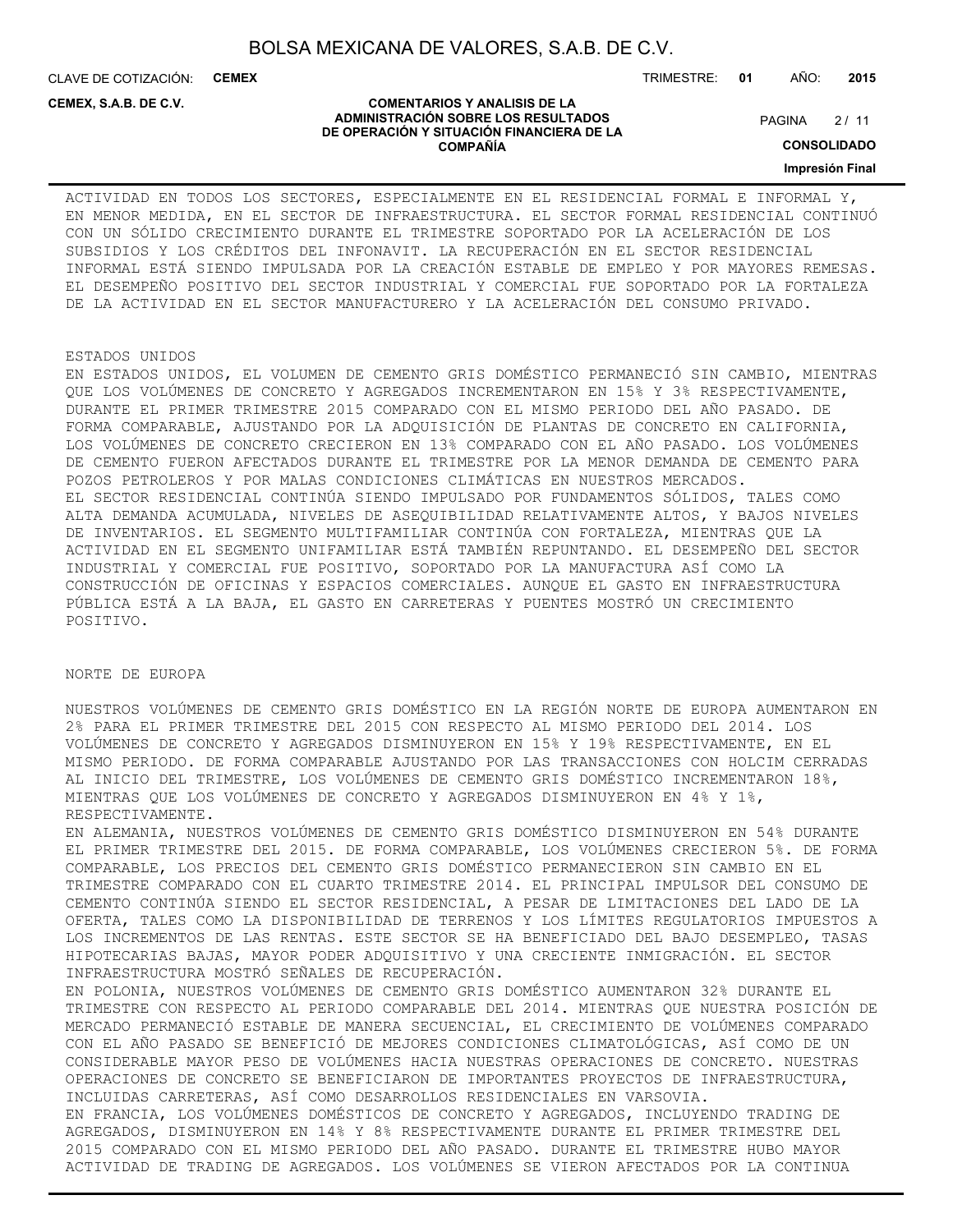**COMENTARIOS Y ANALISIS DE LA ADMINISTRACIÓN SOBRE LOS RESULTADOS DE OPERACIÓN Y SITUACIÓN FINANCIERA DE LA COMPAÑÍA**

CLAVE DE COTIZACIÓN: **CEMEX**

**CEMEX, S.A.B. DE C.V.**

TRIMESTRE: **01** AÑO: **2015**

#### $3/11$ **PAGINA**

**CONSOLIDADO**

#### **Impresión Final**

## DEBILIDAD MACROECONÓMICA. EL DÉBIL DESEMPEÑO EN EL SECTOR RESIDENCIAL REFLEJA EL ALTO NIVEL DE DESEMPLEO, LA REDUCCIÓN DE LOS INCENTIVOS GUBERNAMENTALES PARA IMPULSAR LA CONSTRUCCIÓN Y LOS MAYORES REQUERIMIENTOS PARA OBTENER PRÉSTAMOS BANCARIOS. EN EL REINO UNIDO, LOS VOLÚMENES DE CEMENTO GRIS DOMÉSTICO Y AGREGADOS INCREMENTARON, EN COMPARACIÓN CON EL MISMO PERIODO DEL AÑO ANTERIOR, EN 18% Y 6% RESPECTIVAMENTE, MIENTRAS QUE LOS VOLÚMENES DE CONCRETO DISMINUYERON 2% DURANTE EL PRIMER TRIMESTRE 2015. EL CRECIMIENTO DE LOS VOLÚMENES TRIMESTRALES DE CEMENTO REFLEJA UN EFECTO DE BASE FAVORABLE AL COMPARARLO CON EL PRIMER TRIMESTRE DEL 2014, CUANDO INUNDACIONES Y CLIMA HÚMEDO IMPACTARON NUESTROS VOLÚMENES TRIMESTRALES. EL SECTOR RESIDENCIAL CONTINÚA IMPULSANDO LA DEMANDA SOPORTADO POR EL BAJO DESEMPLEO, BAJA INFLACIÓN Y EL INCREMENTO DE LOS SALARIOS. EL SECTOR INDUSTRIAL Y COMERCIAL CONTINÚA DESEMPEÑÁNDOSE FAVORABLEMENTE REFLEJANDO LA MEJORÍA EN LA CONFIANZA DEL CONSUMIDOR.

## MEDITERRÁNEO

NUESTROS VOLÚMENES DE CEMENTO GRIS DOMÉSTICO EN LA REGIÓN MEDITERRÁNEO DISMINUYERON EN 4% DURANTE EL PRIMER TRIMESTRE DEL 2015 CON RESPECTO AL MISMO PERIODO DEL 2014. DE FORMA COMPARABLE, AJUSTANDO POR LAS TRANSACCIONES CERRADAS CON HOLCIM AL INICIO DEL TRIMESTRE, LOS VOLÚMENES DE CEMENTO GRIS DOMÉSTICO DISMINUYERON EN 10%. EN EGIPTO, NUESTROS VOLÚMENES DE CEMENTO GRIS DOMÉSTICO DISMINUYERON EN 12% DURANTE EL PRIMER TRIMESTRE DEL 2015 CON RESPECTO AL MISMO PERIODO DEL AÑO ANTERIOR. LA DEMANDA DE CEMENTO FUE AFECTADA POR CONDICIONES CLIMÁTICAS ATÍPICAS CON LLUVIAS Y FRIO EN ENERO Y FEBRERO, ASÍ COMO MENOR ACTIVIDAD DEL SECTOR INFORMAL COMO RESULTADO DE LA LEY DE VIOLACIONES EN LA CONSTRUCCIÓN PROMULGADA EL AÑO PASADO. DURANTE EL TRIMESTRE HUBO UN INCREMENTO EN LA ACTIVIDAD DEL SECTOR FORMAL, LO QUE IMPULSÓ EL CRECIMIENTO DE LOS VOLÚMENES DE CEMENTO A GRANEL Y DEL CONCRETO. LOS VOLÚMENES DE CEMENTO GRIS DOMÉSTICO PARA NUESTRAS OPERACIONES EN ESPAÑA AUMENTARON EN 28% Y NUESTROS VOLÚMENES DE CONCRETO DISMINUYERON EN 20% EN EL PRIMER TRIMESTRE DE 2015 CON RESPECTO AL MISMO PERIODO DEL AÑO ANTERIOR. DE FORMA COMPARABLE, AJUSTANDO POR LA ADQUISICIÓN DE ACTIVOS CEMENTEROS DE HOLCIM, LOS VOLÚMENES DE CEMENTO DISMINUYERON EN 8%. LA VARIACIÓN DESFAVORABLE ES RESULTADO DE UNA COMPARACIÓN CON UN PRIMER TRIMESTRE DEL 2014 MUY FUERTE, CUANDO TENÍAMOS UNA MEJOR POSICIÓN DE MERCADO COMO RESULTADO DE LA DINÁMICA DE PRECIOS. LA ACTIVIDAD EN EL SECTOR INFRAESTRUCTURA ESTÁ EMPEZANDO A REFLEJAR EL CRECIMIENTO DE LAS LICITACIONES PÚBLICAS DE TRIMESTRES ANTERIORES. EL SECTOR RESIDENCIAL SE ESTÁ BENEFICIANDO TAMBIÉN DE MEJORES CONDICIONES

#### AMÉRICA DEL SUR, CENTRAL Y EL CARIBE

CREDITICIAS, EMPLEO Y CONFIANZA DEL CONSUMIDOR.

NUESTROS VOLÚMENES DE CEMENTO GRIS DOMÉSTICO EN LA REGIÓN DISMINUYERON EN 5% DURANTE EL PRIMER TRIMESTRE DE 2015 CON RESPECTO AL PERIODO COMPARABLE DEL AÑO ANTERIOR. EN COLOMBIA, NUESTROS VOLÚMENES DE CEMENTO DISMINUYERON EN 15%, MIENTRAS QUE LOS VOLÚMENES DE CONCRETO Y AGREGADOS AUMENTARON 5%, EN EL PRIMER TRIMESTRE 2015 CON RESPECTO AL MISMO PERIODO DEL AÑO ANTERIOR. LOS VOLÚMENES DE CEMENTO SE VIERON AFECTADOS PRINCIPALMENTE POR DOS FACTORES: PRIMERO, POR UNA COMPARACIÓN CONTRA UN PRIMER TRIMESTRE DEL 2014 MUY FUERTE CUANDO TUVIMOS UN INCREMENTO DE 34% COMPARADO CON EL MISMO PERIODO DEL AÑO ANTERIOR Y, SEGUNDO, PORQUE NUESTRO INCREMENTO DE PRECIOS A PRINCIPIOS DEL AÑO RESULTÓ EN UNA DISMINUCIÓN DE NUESTRA PARTICIPACIÓN DE MERCADO. EL SECTOR RESIDENCIAL, INCLUYENDO LA AUTOCONSTRUCCIÓN Y RESIDENCIAL FORMAL, CONTINÚA CON TENDENCIA POSITIVA. EL SECTOR INFRAESTRUCTURA PERMANECIÓ TAMBIÉN COMO UN IMPORTANTE IMPULSOR DE LA DEMANDA DE NUESTROS PRODUCTOS CON LA EJECUCIÓN DE VARIOS PROYECTOS CARRETEROS. EL SECTOR INDUSTRIAL Y COMERCIAL CONTINUÓ CON DESEMPEÑO SÓLIDO IMPULSADO POR LOS EDIFICIOS DE OFICINAS Y COMERCIOS.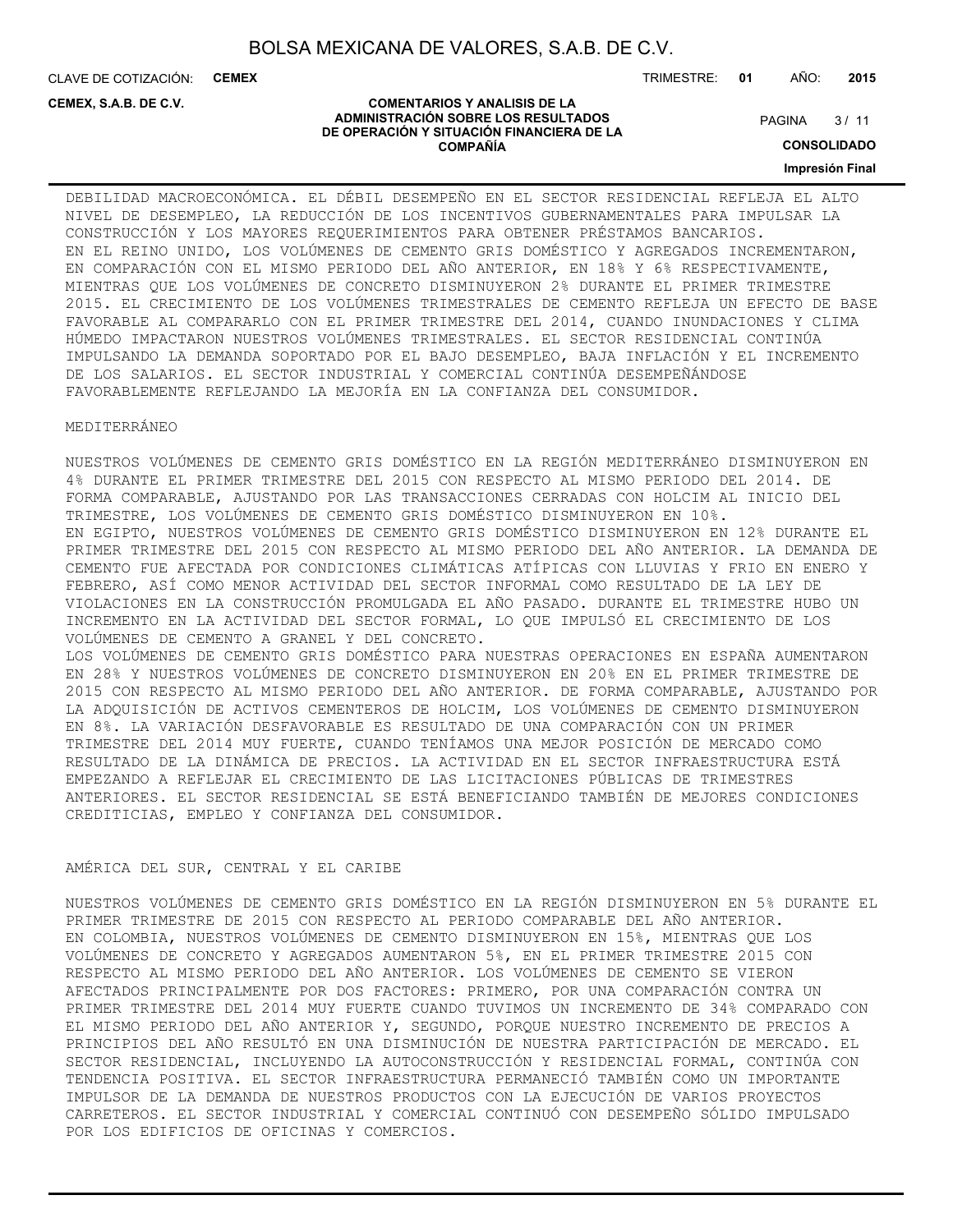**COMENTARIOS Y ANALISIS DE LA ADMINISTRACIÓN SOBRE LOS RESULTADOS DE OPERACIÓN Y SITUACIÓN FINANCIERA DE LA COMPAÑÍA**

CLAVE DE COTIZACIÓN: **CEMEX**

**CEMEX, S.A.B. DE C.V.**

TRIMESTRE: **01** AÑO: **2015**

 $4/11$ **PAGINA** 

**CONSOLIDADO**

**Impresión Final**

#### ASIA

NUESTRO VOLUMEN DE CEMENTO GRIS DOMÉSTICO PARA LA REGIÓN DE ASIA TUVO UN CRECIMIENTO DE DOBLE DÍGITO DURANTE EL PRIMER TRIMESTRE DEL 2015 CON RESPECTO AL PERIODO COMPARABLE DEL AÑO ANTERIOR.

EN LAS FILIPINAS, NUESTRO VOLUMEN DE CEMENTO GRIS DOMÉSTICO TUVO UN AUMENTO DE DOBLE DÍGITO DURANTE EL PRIMER TRIMESTRE 2015 EN RELACIÓN AL PERIODO COMPARABLE DEL AÑO ANTERIOR. EL VOLUMEN DURANTE EL TRIMESTRE SE BENEFICIÓ DE UNA MEJORÍA EN LA DEMANDA, PRINCIPALMENTE DEL SECTOR INDUSTRIAL Y COMERCIAL, ASÍ COMO POR LA INTRODUCCIÓN DE LA NUEVA MOLIENDA DE CEMENTO A FINALES DEL SEGUNDO TRIMESTRE DEL 2014. EL SECTOR INDUSTRIAL Y COMERCIAL ESTÁ REFLEJANDO LA DINÁMICA POSITIVA DE VARIAS INDUSTRIAS, INCLUIDAS LA MANUFACTURERA, AUTOMOTRIZ, OUTSOURCING DE PROCESOS DE NEGOCIO, ENTRETENIMIENTO Y HOTELERA, ENTRE OTRAS.

FLUJO DE OPERACIÓN, FLUJO DE EFECTIVO LIBRE E INFORMACIÓN SOBRE DEUDA

FLUJO DE OPERACIÓN Y FLUJO DE EFECTIVO LIBRE

EL FLUJO DE EFECTIVO LIBRE NEGATIVO DURANTE EL TRIMESTRE FUE CUBIERTO CON UNA DISMINUCIÓN EN EL SALDO DE EFECTIVO. DURANTE EL TRIMESTRE SE CREÓ UNA RESERVA POR 588 MILLONES DE DÓLARES PARA PAGAR EL REMANENTE DE LAS NOTAS 2020 EN MAYO 2015 Y PARA PAGAR UNA PARTE DE NUESTRAS NOTAS A TASA FLOTANTE CON VENCIMIENTO EN SEPTIEMBRE 2015. NUESTRA DEUDA DURANTE EL TRIMESTRE REFLEJA UN EFECTO POSITIVO DE CONVERSIÓN DE TIPO DE CAMBIO DE 208 MILLONES DE DÓLARES.

INFORMACIÓN SOBRE DEUDA Y NOTAS PERPETUAS (1) INCLUYE CONVERTIBLES Y ARRENDAMIENTOS FINANCIEROS, DE ACUERDO A LAS NORMAS INTERNACIONALES DE INFORMACIÓN FINANCIERA (NIIF). (2) LA DEUDA FONDEADA CONSOLIDADA AL 31 DE MARZO DE 2015 ES DE 14,183 MILLONES DE DÓLARES DE ACUERDO A NUESTRAS OBLIGACIONES CONTRACTUALES DEL CONTRATO DE FINANCIAMIENTO. (3) FLUJO DE OPERACIÓN CALCULADO DE ACUERDO A NIIF. (4) GASTO POR INTERÉS CALCULADO DE ACUERDO A NUESTRAS OBLIGACIONES CONTRACTUALES DEL

INFORMACIÓN SOBRE CAPITAL E INSTRUMENTOS DERIVADOS

INFORMACIÓN SOBRE CAPITAL

CONTRATO DE FINANCIAMIENTO

LAS ACCIONES EN CIRCULACIÓN EQUIVALEN AL TOTAL DE UNIDADES EQUIVALENTES DE CPOS DE CEMEX MENOS LAS ACCIONES EN SUBSIDIARIAS, LAS CUALES AL 31 DE MARZO DE 2015 ERAN 18,261,131. CEMEX TIENE VIGENTE OBLIGACIONES FORZOSAMENTE CONVERTIBLES QUE, AL MOMENTO DE CONVERSIÓN, INCREMENTARÁN EL NÚMERO DE CPOS EN CIRCULACIÓN EN APROXIMADAMENTE 210 MILLONES, SUJETO A AJUSTES ANTIDILUCIÓN.

PLANES DE COMPENSACIÓN A LARGO PLAZO PARA EJECUTIVOS AL 31 DE MARZO DE 2015, EJECUTIVOS Y EMPLEADOS TENÍAN OPCIONES SOBRE UN TOTAL DE 1,410,250 CPOS, CON UN PRECIO DE EJERCICIO PROMEDIO DE 1.91 DÓLARES POR CPO. EN EL 2005, CEMEX COMENZÓ A OFRECER A SUS EJECUTIVOS UN NUEVO PROGRAMA DE COMPENSACIÓN EN BASE A ACCIONES. AL 31 DE MARZO DE 2015, LOS EJECUTIVOS EN ESTOS PROGRAMAS TENÍAN UN TOTAL DE 22,587,868 CPOS RESTRINGIDOS, REPRESENTANDO EL 0.2% DEL TOTAL DE CPOS EN CIRCULACIÓN A DICHA FECHA

INSTRUMENTOS DERIVADOS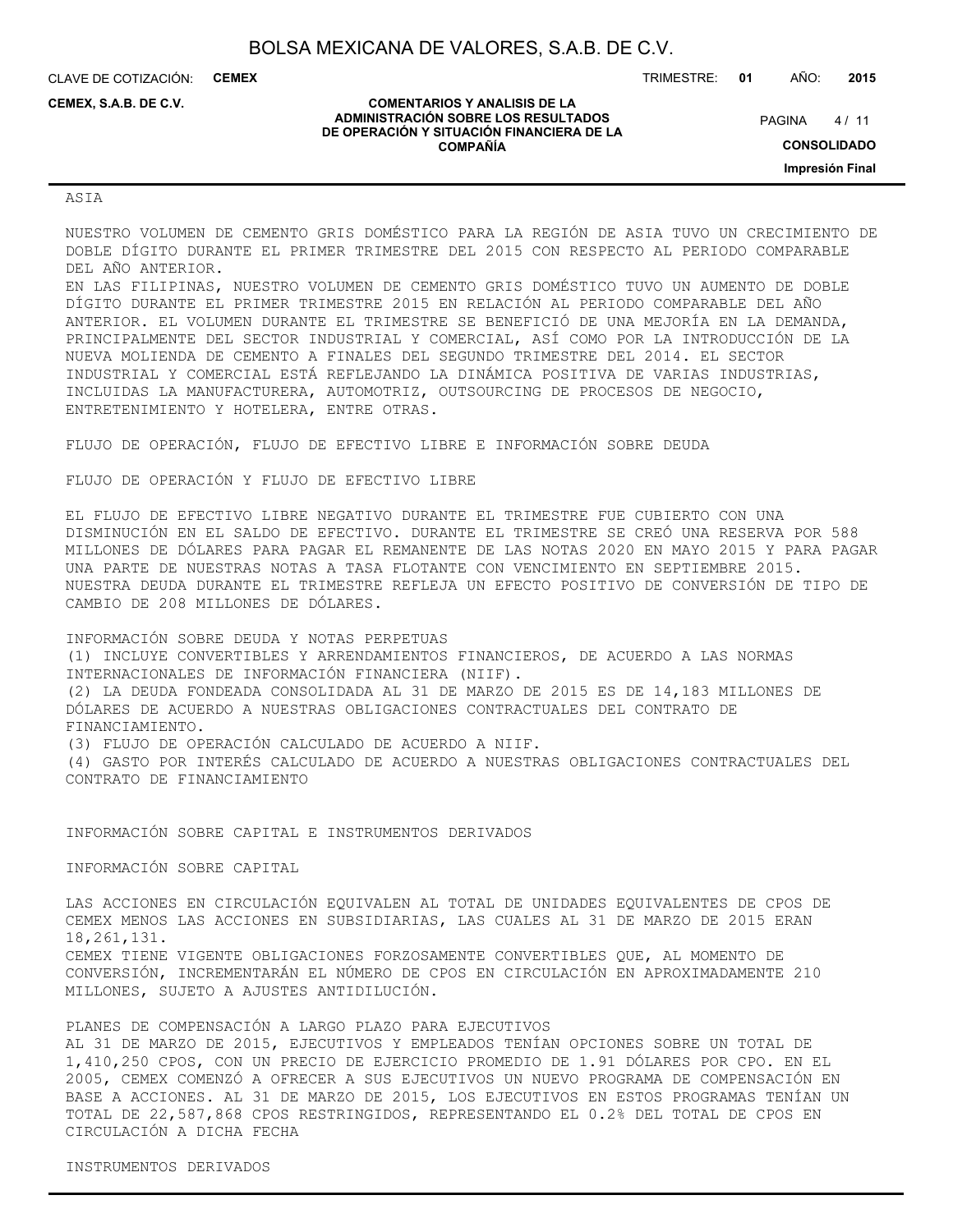CLAVE DE COTIZACIÓN: **CEMEX**

**CEMEX, S.A.B. DE C.V.**

TRIMESTRE: **01** AÑO: **2015**

 $5/11$ **PAGINA** 

#### **COMENTARIOS Y ANALISIS DE LA ADMINISTRACIÓN SOBRE LOS RESULTADOS DE OPERACIÓN Y SITUACIÓN FINANCIERA DE LA COMPAÑÍA**

**CONSOLIDADO**

**Impresión Final**

EL VALOR DE MERCADO ESTIMADO DE LOS INSTRUMENTOS DERIVADOS ARRIBA MENCIONADOS REPRESENTA EL VALOR ESTIMADO DE LIQUIDACIÓN DE DICHOS INSTRUMENTOS A LA FECHA DE VALUACIÓN. DICHA VALUACIÓN ESTÁ DETERMINADA POR MEDIO DEL RESULTADO ESTIMADO DE LIQUIDACIÓN O MEDIANTE COTIZACIÓN DE PRECIOS DE MERCADO, LOS CUALES PUEDEN FLUCTUAR EN EL TIEMPO. LOS VALORES DE MERCADO Y MONTOS NOMINALES DE LOS INSTRUMENTOS DERIVADOS NO REPRESENTAN CANTIDADES DE EFECTIVO INTERCAMBIADAS POR LAS PARTES INVOLUCRADAS; LAS CANTIDADES EN EFECTIVO SE DETERMINARÁN AL TERMINAR LOS CONTRATOS CONSIDERANDO LOS VALORES NOMINALES DE LOS MISMOS, ASÍ COMO LOS DEMÁS TÉRMINOS DE LOS INSTRUMENTOS DERIVADOS. LOS VALORES DE MERCADO NO DEBEN SER VISTOS EN FORMA AISLADA SINO QUE DEBEN SER ANALIZADOS CON RELACIÓN AL VALOR DE MERCADO DE LOS INSTRUMENTOS DE LOS CUALES SE ORIGINAN Y DE LA REDUCCIÓN TOTAL EN EL RIESGO DE CEMEX. NOTA: DE ACUERDO CON LAS NIIF, LAS COMPAÑÍAS DEBEN RECONOCER TODOS LOS INSTRUMENTOS FINANCIEROS DERIVADOS EN EL BALANCE GENERAL COMO ACTIVOS O PASIVOS, A SU VALOR DE MERCADO ESTIMADO, CON LOS CAMBIOS EN DICHO VALOR RECONOCIDOS EN EL ESTADO DE RESULTADOS DEL PERIODO EN QUE OCURREN, EXCEPTO CUANDO DICHAS OPERACIONES SON CONTRATADAS CON FINES DE COBERTURA, EN CUYO CASO LOS CAMBIOS DEL VALOR DE MERCADO ESTIMADO DE DICHOS INSTRUMENTOS DERIVADOS RELACIONADOS SON RECONOCIDOS TEMPORALMENTE EN EL CAPITAL Y LUEGO RECLASIFICADOS AL ESTADO DE RESULTADOS COMPENSANDO LOS EFECTOS DEL INSTRUMENTO CUBIERTO CONFORME LOS EFECTOS DE DICHO INSTRUMENTO SON RECONOCIDOS EN EL ESTADO DE RESULTADOS. AL 31 DE MARZO DE 2015, EN RELACIÓN AL RECONOCIMIENTO DEL VALOR RAZONABLE ESTIMADO DE SU PORTAFOLIO DE DERIVADOS, CEMEX RECONOCIÓ INCREMENTOS EN SUS ACTIVOS Y PASIVOS, LOS CUALES RESULTARON EN UN ACTIVO NETO DE 216 MILLONES DE DÓLARES, INCLUYENDO UN PASIVO POR 27 MILLONES DE DÓLARES CORRESPONDIENTES A UN DERIVADO IMPLÍCITO RELACIONADO CON NUESTRAS OBLIGACIONES FORZOSAMENTE CONVERTIBLES, QUE EN FUNCIÓN DE NUESTROS ACUERDOS DE DEUDA, SON PRESENTADOS NETOS DEL ACTIVO ASOCIADO CON LOS INSTRUMENTOS FINANCIEROS DERIVADOS. LOS MONTOS NOMINALES DE LOS INSTRUMENTOS DERIVADOS CORRESPONDEN EN GRAN MEDIDA A LOS MONTOS DE LOS ACTIVOS, PASIVOS O TRANSACCIONES DE CAPITAL QUE DICHOS DERIVADOS CUBREN.

(1) EXCLUYE UN CONTRATO DE INTERCAMBIO ("SWAP") DE TASAS DE INTERÉS RELACIONADO A NUESTROS CONTRATOS DE ENERGÍA A LARGO PLAZO. AL 31 DE MARZO DE 2015, EL MONTO NOCIONAL DE DICHO CONTRATO DE INTERCAMBIO ERA DE 165 MILLONES DE DÓLARES Y TENÍA UN VALOR DE MERCADO POSITIVO DE APROXIMADAMENTE 36 MILLONES DE DÓLARES.

(2) NETO DE EFECTIVO DEPOSITADO COMO GARANTÍA EN NUESTRAS POSICIONES ABIERTAS. LOS DEPÓSITOS EN GARANTÍA FUERON DE 8 MILLONES DE DÓLARES AL 31 DE MARZO DE 2015 Y 7 MILLONES DE DÓLARES AL 31 DE MARZO DE 2014.

(3) SEGÚN REQUIERE LAS NIIF, EL VALOR DE MERCADO ESTIMADO AL 31 DE MARZO DE 2015 Y 2014 INCLUYE UN PASIVO DE 27 MILLONES DE DÓLARES Y 44 MILLONES DE DÓLARES, RESPECTIVAMENTE, RELACIONADO A UN DERIVADO IMPLÍCITO EN LAS OBLIGACIONES FORZOSAMENTE CONVERTIBLES DE CEMEX.

## OTRAS ACTIVIDADES

CEMEX ANUNCIÓ EL EJERCICIO DE CONTRATOS DE COMPRA DE OBLIGACIONES SUBYACENTES A SUS UNIDADES CONVERTIBLES CONTINGENTES POR 200 MILLONES DE DÓLARES Y LA EMISIÓN DE NUEVAS OBLIGACIONES CONVERTIBLES

EL 11 DE MARZO DE 2015, CEMEX ANUNCIÓ EL EJERCICIO DE CONTRATOS DE COMPRA DE OBLIGACIONES SUBYACENTES A LAS UNIDADES CONVERTIBLES CONTINGENTES EMITIDAS POR CEMEX EL 3 DE OCTUBRE DE 2014 (LAS "UNIDADES CONVERTIBLES CONTINGENTES") POR 200 MILLONES DE DÓLARES. EN VIRTUD DE DICHO EJERCICIO, EL 13 DE MARZO DE 2015 CEMEX EMITIÓ 200 MILLONES DE DÓLARES EN MONTO PRINCIPAL DE LAS OBLIGACIONES CONVERTIBLES SUBORDINADAS CON VENCIMIENTO EN 2020 (LAS "NUEVAS OBLIGACIONES CONVERTIBLES") A LOS TENEDORES DE LAS UNIDADES CONVERTIBLES CONTINGENTES RESPECTO DE DICHOS CONTRATOS DE COMPRA DE OBLIGACIONES QUE HAYAN SIDO EJERCIDOS, A CAMBIO DE UN PAGO EN EFECTIVO DE 200 MILLONES DE DÓLARES.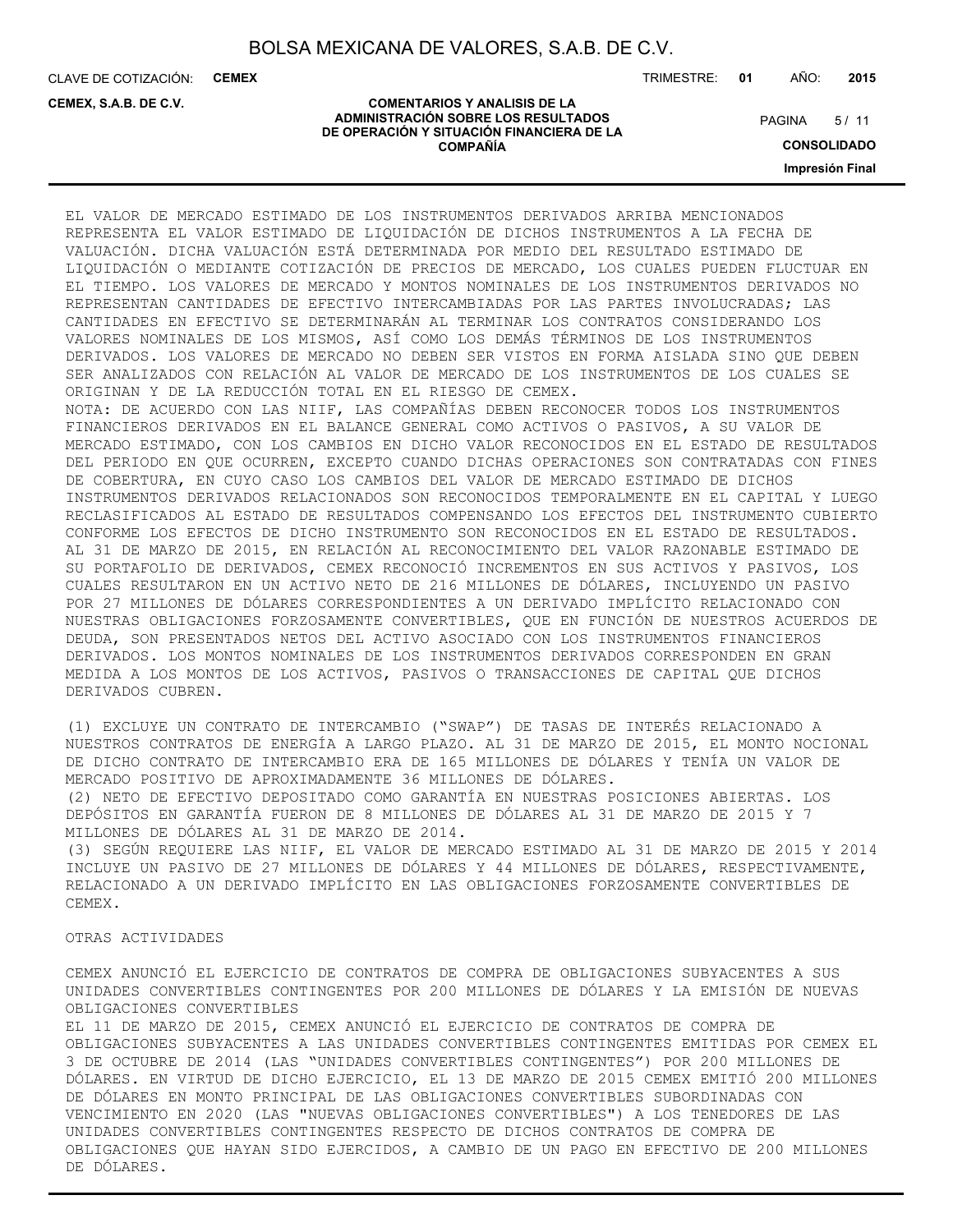CLAVE DE COTIZACIÓN: **CEMEX**

**CEMEX, S.A.B. DE C.V.**

TRIMESTRE: **01** AÑO: **2015**

 $6/11$ **PAGINA** 

#### **COMENTARIOS Y ANALISIS DE LA ADMINISTRACIÓN SOBRE LOS RESULTADOS DE OPERACIÓN Y SITUACIÓN FINANCIERA DE LA COMPAÑÍA**

**CONSOLIDADO**

**Impresión Final**

LOS RECURSOS OBTENIDOS DE LA EMISIÓN DE UNIDADES CONVERTIBLES CONTINGENTES SE UTILIZARON PARA FINANCIAR, EN PARTE, EL PAGO EN LA FECHA DE VENCIMIENTO DE LAS OBLIGACIONES CONVERTIBLES SUBORDINADAS DE CEMEX CON CUPÓN DE 4.875% CON VENCIMIENTO EN 2015 (LAS "OBLIGACIONES CONVERTIBLES EXISTENTES 2015"). EL 25 DE MARZO 2015, CEMEX ANUNCIÓ QUE LA TASA DE INTERÉS PARA SUS 200 MILLONES DE DÓLARES EN MONTO PRINCIPAL DE OBLIGACIONES CONVERTIBLES SUBORDINADAS CON VENCIMIENTO EN 2020 (LAS "OBLIGACIONES CONVERTIBLES") ES DE 3.720% Y EL FACTOR DE CONVERSIÓN INICIAL DE LAS OBLIGACIONES CONVERTIBLES ES DE 80.7735 DE AMERICAN DEPOSITARY SHARE ("ADSS") DE CEMEX POR CADA 1,000 DÓLARES DE MONTO PRINCIPAL DE LAS OBLIGACIONES CONVERTIBLES.

CEMEX FIJÓ EL PRECIO PARA SUS NOTAS SENIOR GARANTIZADAS DE 550 MILLONES DE EUROS Y 750 MILLONES DE DÓLARES

EL 26 DE FEBRERO DE 2015, CEMEX ANUNCIÓ QUE FIJÓ EL PRECIO DE 550 MILLONES DE EUROS EN NOTAS SENIOR GARANTIZADAS CON CUPÓN DE 4.375% CON VENCIMIENTO EN 2023 DENOMINADAS EN EUROS (LAS "NOTAS EN EUROS") Y 750 MILLONES DE DÓLARES EN NOTAS SENIOR GARANTIZADAS CON CUPÓN DE 6.125% CON VENCIMIENTO EN 2025 DENOMINADAS EN DÓLARES (LAS "NOTAS EN DÓLARES").

LAS NOTAS EN EUROS TENDRÁN UNA TASA DE INTERÉS ANUAL DE 4.375% CON VENCIMIENTO EL 5 DE MARZO DE 2023. LAS NOTAS EN EUROS SE EMITIERON A SU VALOR NOMINAL Y CON OPCIÓN A RECOMPRARSE A PARTIR DEL 5 DE MARZO DE 2019. LAS NOTAS EN DÓLARES TENDRÁN UNA TASA DE INTERÉS ANUAL DE 6.125% CON VENCIMIENTO EL 5 DE MAYO DE 2025. LAS NOTAS EN DÓLARES SE EMITIERON A UN PRECIO DE 99.980% DE SU VALOR NOMINAL Y CON OPCIÓN A RECOMPRARSE A PARTIR DEL 5 DE MAYO DE 2020. EL CIERRE DE LAS OFERTAS FUE EL 5 DE MARZO DE 2015. CEMEX PRETENDE UTILIZAR LOS RECURSOS NETOS DE LAS OFERTAS DE LAS NOTAS EN EUROS Y LAS NOTAS EN DÓLARES PARA FINANCIAR LA AMORTIZACIÓN DE (I) LAS NOTAS SENIOR GARANTIZADAS A TASA FLOTANTE CON VENCIMIENTO EN 2015 (LAS "NOTAS EN DÓLARES A TASA FLOTANTE SEPTIEMBRE 2015") EMITIDAS POR CEMEX, (II) LAS NOTAS SENIOR GARANTIZADAS CON CUPÓN DE 9.000% CON VENCIMIENTO EN 2018 (LAS "NOTAS EN DÓLARES ENERO 2018") EMITIDAS POR CEMEX, Y/O (III) LAS NOTAS SENIOR GARANTIZADAS CON CUPÓN 9.250% CON VENCIMIENTO EN 2020 (LAS "NOTAS EN DÓLARES MAYO 2020"), EMITIDAS POR CEMEX ESPAÑA, ACTUANDO A TRAVÉS DE SU SUCURSAL EN LUXEMBURGO, Y EL REMANENTE, EN CASO DE EXISTIR, PARA PROPÓSITOS GENERALES CORPORATIVOS, INCLUYENDO EL PAGO DE DEUDA BAJO EL CONTRATO DE CRÉDITO DE CEMEX, CON FECHA 29 DE SEPTIEMBRE DE 2014 (EL "CONTRATO DE CRÉDITO"), EL CONTRATO DE FINANCIAMIENTO DE CEMEX, CON FECHA 17 DE SEPTIEMBRE DE 2012, ENMENDADO DE TIEMPO EN TIEMPO (EL "CONTRATO DE FINANCIAMIENTO"), Y/O OTRA DEUDA, TODO EN CONFORMIDAD CON EL CONTRATO DE CRÉDITO Y EL CONTRATO DE FINANCIAMIENTO.

LAS NOTAS EN EUROS Y LAS NOTAS EN DÓLARES, COMPARTIRÁN LA GARANTÍA OTORGADA A LOS ACREEDORES DEL CONTRATO DE CRÉDITO, EL CONTRATO DE FINANCIAMIENTO Y A OTROS INSTRUMENTOS DE DEUDA SENIOR QUE TIENEN LOS BENEFICIOS DE DICHA GARANTÍA, Y ESTARÁN GARANTIZADAS POR CEMEX MÉXICO, S.A. DE C.V., CEMEX CONCRETOS, S.A. DE C.V., EMPRESAS TOLTECA DE MÉXICO, S.A. DE C.V., NEW SUNWARD HOLDING B.V., CEMEX ESPAÑA, S.A., CEMEX ASIA B.V., CEMEX CORP., CEMEX FINANCE LLC, CEMEX EGYPTIAN INVESTMENTS B.V., CEMEX EGYPTIAN INVESTMENTS II B.V., CEMEX FRANCE GESTION (S.A.S.), CEMEX RESEARCH GROUP AG, CEMEX SHIPPING B.V. Y CEMEX UK.

## CEMEX CREA "CEMEX ENERGÍA"

EL 19 DE FEBRERO DE 2015, CEMEX ANUNCIÓ LA CREACIÓN DE CEMEX ENERGÍA, UNA DIVISIÓN DE LA EMPRESA QUE BUSCARÁ DESARROLLAR UN PORTAFOLIO DE PROYECTOS EN EL SECTOR ELÉCTRICO EN MÉXICO. CEMEX ENERGÍA PREVÉ DESARROLLAR PROYECTOS ELÉCTRICOS SIN COMPROMISOS SIGNIFICATIVOS DE CAPITAL Y ESPERA CONSTRUIR UN PORTAFOLIO QUE TENDRÁ COMO OBJETIVO SUMINISTRAR APROXIMADAMENTE 3% A 5% DE LAS NECESIDADES DE ELECTRICIDAD DE MÉXICO EN LOS PRÓXIMOS 5 AÑOS. EL PRIMER LOGRO ALCANZADO POR CEMEX ENERGÍA FUE LA FIRMA DE UNA ALIANZA ESTRATÉGICA CON PATTERN DEVELOPMENT, QUIEN SE ENCUENTRA RESPALDADO POR LA FIRMA DE INVERSIONES RIVERSTONE. PATTERN CUENTA CON UNA SÓLIDA Y PROBADA EXPERIENCIA, LO QUE PERMITIRÁ CREAR UNA CARTERA DE PROYECTOS DE ENERGÍA RENOVABLE EN MÉXICO, CON EL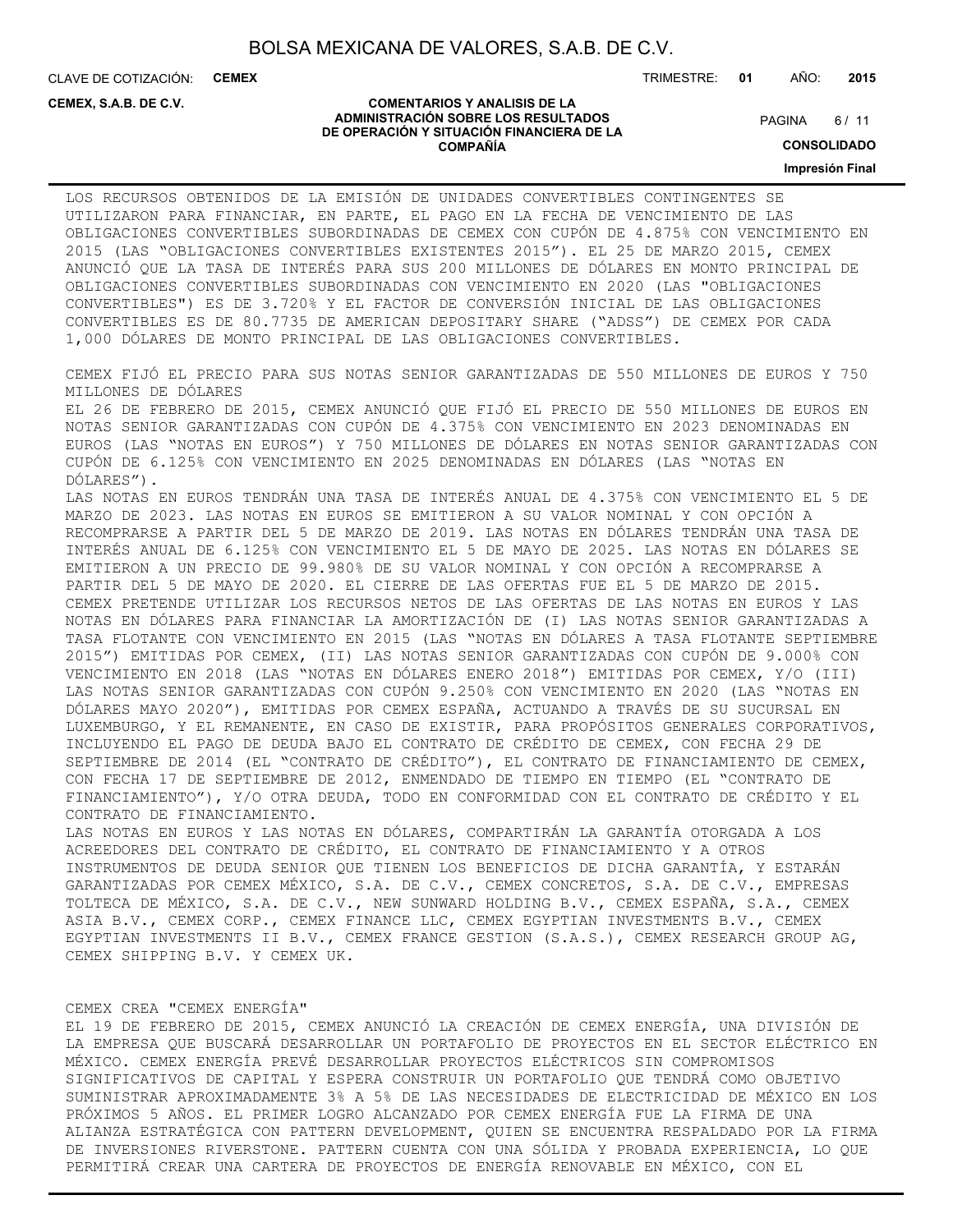**COMENTARIOS Y ANALISIS DE LA ADMINISTRACIÓN SOBRE LOS RESULTADOS DE OPERACIÓN Y SITUACIÓN FINANCIERA DE LA COMPAÑÍA**

CLAVE DE COTIZACIÓN: **CEMEX** TRIMESTRE: **01** AÑO: **2015**

#### **CEMEX, S.A.B. DE C.V.**

 $7/11$ **PAGINA** 

**CONSOLIDADO**

**Impresión Final**

OBJETIVO DE CREAR VALOR SIGNIFICATIVO EN EL DESARROLLO DE ESTOS PROYECTOS. PATTERN Y CEMEX COMPARTIRÁN LOS COSTOS DE DESARROLLO Y CEMEX ENERGÍA TENDRÁ LA OPCIÓN DE ADQUIRIR PARTICIPACIONES MINORITARIAS EN LOS PROYECTOS DE ENERGÍA DESARROLLADOS POR LA ALIANZA. CEMEX NO CONSOLIDARÁ LOS PROYECTOS DE ESTA EMPRESA CONJUNTA Y CUALQUIER DEUDA CONTRAÍDA PARA FINANCIAR ESTE TIPO DE PROYECTOS NO TENDRÁ NINGÚN IMPACTO EN CEMEX. CEMEX ESPERA CONTRIBUIR APROXIMADAMENTE CON 30 MILLONES DE DÓLARES A CEMEX ENERGÍA EN LOS PRÓXIMOS 5 AÑOS.

## OTRA INFORMACIÓN

REFORMA FISCAL 2010 Y 2014 EN MÉXICO EN NOVIEMBRE DE 2009, SE APROBARON REFORMAS EN MATERIA DE IMPUESTO SOBRE LA RENTA EN MÉXICO EFECTIVAS A PARTIR DEL 1 DE ENERO DE 2010 , QUE ENTRE OTRAS COSAS, MODIFICARON EL RÉGIMEN DE CONSOLIDACIÓN FISCAL REQUIRIENDO A LAS EMPRESAS DE DETERMINAR LOS IMPUESTOS A LA UTILIDAD A PARTIR DE 1999 COMO SI LA CONSOLIDACIÓN FISCAL NO HUBIERA EXISTIDO, ESPECÍFICAMENTE DETERMINANDO GRAVAMEN SOBRE: A) LA DIFERENCIA ENTRE LA SUMA DEL CAPITAL FISCAL DE LAS CONTROLADAS Y EL CAPITAL FISCAL DEL CONSOLIDADO; B) LOS DIVIDENDOS DE LAS CONTROLADAS A CEMEX, S.A.B. DE C.V.; Y C) OTRAS TRANSACCIONES QUE REPRESENTARON TRANSFERENCIAS DE RECURSOS ENTRE LAS EMPRESAS DEL CONSOLIDADO. EN DICIEMBRE DE 2010, MEDIANTE RESOLUCIÓN MISCELÁNEA, LA AUTORIDAD FISCAL OTORGÓ LA OPCIÓN DE DIFERIR LA DETERMINACIÓN Y PAGO DEL IMPUESTO SOBRE LA DIFERENCIA EN EL CAPITAL MENCIONADA ANTERIORMENTE, HASTA LA DESINCORPORACIÓN DE LA CONTROLADA O CEMEX, S.A.B. DE C.V. ELIMINE LA CONSOLIDACIÓN FISCAL. LOS PASIVOS POR IMPUESTOS A LA UTILIDAD ASOCIADOS A LAS PÉRDIDAS FISCALES APROVECHADAS EN LA CONSOLIDACIÓN DE LAS CONTROLADAS EN MÉXICO NO SE COMPENSAN EN EL BALANCE GENERAL CON LOS ACTIVOS POR IMPUESTOS A LA UTILIDAD DIFERIDOS. LA REALIZACIÓN DE LOS ACTIVOS ESTÁ SUJETA A LA GENERACIÓN DE RENTA GRAVABLE EN LAS ENTIDADES CONTROLADAS QUE GENERARON LAS PÉRDIDAS EN EL PASADO. ADICIONALMENTE, EN DICIEMBRE 2013 SE APROBARON NUEVAS REFORMAS EN MATERIA DE IMPUESTO SOBRE LA RENTA EN MÉXICO EFECTIVAS A PARTIR DEL 1 DE ENERO DE 2014, QUE ENTRE OTRAS COSAS, REEMPLAZARON AL RÉGIMEN DE CONSOLIDACIÓN FISCAL CON UN NUEVO RÉGIMEN DE INTEGRACIÓN FISCAL AL CUAL CEMEX S.A.B. DE C.V. NO ACCEDERÁ. EN CONSECUENCIA, A PARTIR DE 2014 CADA ENTIDAD MEXICANA DETERMINARÁ SUS IMPUESTOS CON BASE EN SUS RESULTADOS INDIVIDUALES MIENTRAS QUE EL PASIVO POR LA SALIDA DEL RÉGIMEN DE CONSOLIDACIÓN FISCAL AL 31 DE DICIEMBRE DE 2013 SE PAGARÁ EN UN PERIODO DE 10 AÑOS. EL PASIVO POR LA SALIDA DEL RÉGIMEN DE CONSOLIDACIÓN FISCAL AL 31 DE DICIEMBRE DE 2013 FUE DE DE \$1,901 MILLONES DE DÓLARES, CON BASE EN UN TIPO DE CAMBIO DE PS13.05 POR DÓLAR AL 31 DE DICIEMBRE DE 2013.

LOS CAMBIOS EN EL PASIVO DE CEMEX, S.A.B. DE C.V. POR LA CONSOLIDACIÓN FISCAL EN MÉXICO EN 2014 SON COMO SIGUE (MILLONES DE DÓLARES APROXIMADOS):

| 2014                      |           |      |
|---------------------------|-----------|------|
| SALDO AL INICIO DEL AÑO   | $$1,683*$ |      |
| ACTUALIZACIÓN DEL PERIODO |           | \$65 |
| PAGOS DURANTE EL PERIODO  | (5294)    |      |
| SALDO AL FINAL DEL AÑO    | \$1,454   |      |

\* CON BASE EN UN TIPO DE CAMBIO DE PS14.74 POR DÓLAR AL 31 DE DICIEMBRE DE 2014.

AL 31 DE DICIEMBRE DE 2014, LA AMORTIZACIÓN ESTIMADA DEL PASIVO POR IMPUESTOS POR PAGAR RESULTANTE DE ESTOS CAMBIOS EN LA CONSOLIDACIÓN FISCAL EN MÉXICO ES (MONTOS EN MILLONES DE DÓLARES APROXIMADOS):

| 2015 | $$350**$         |       |
|------|------------------|-------|
| 2016 | \$293            |       |
| 2017 | \$291            |       |
| 2018 | \$215            |       |
|      | 2019 EN ADELANTE | \$305 |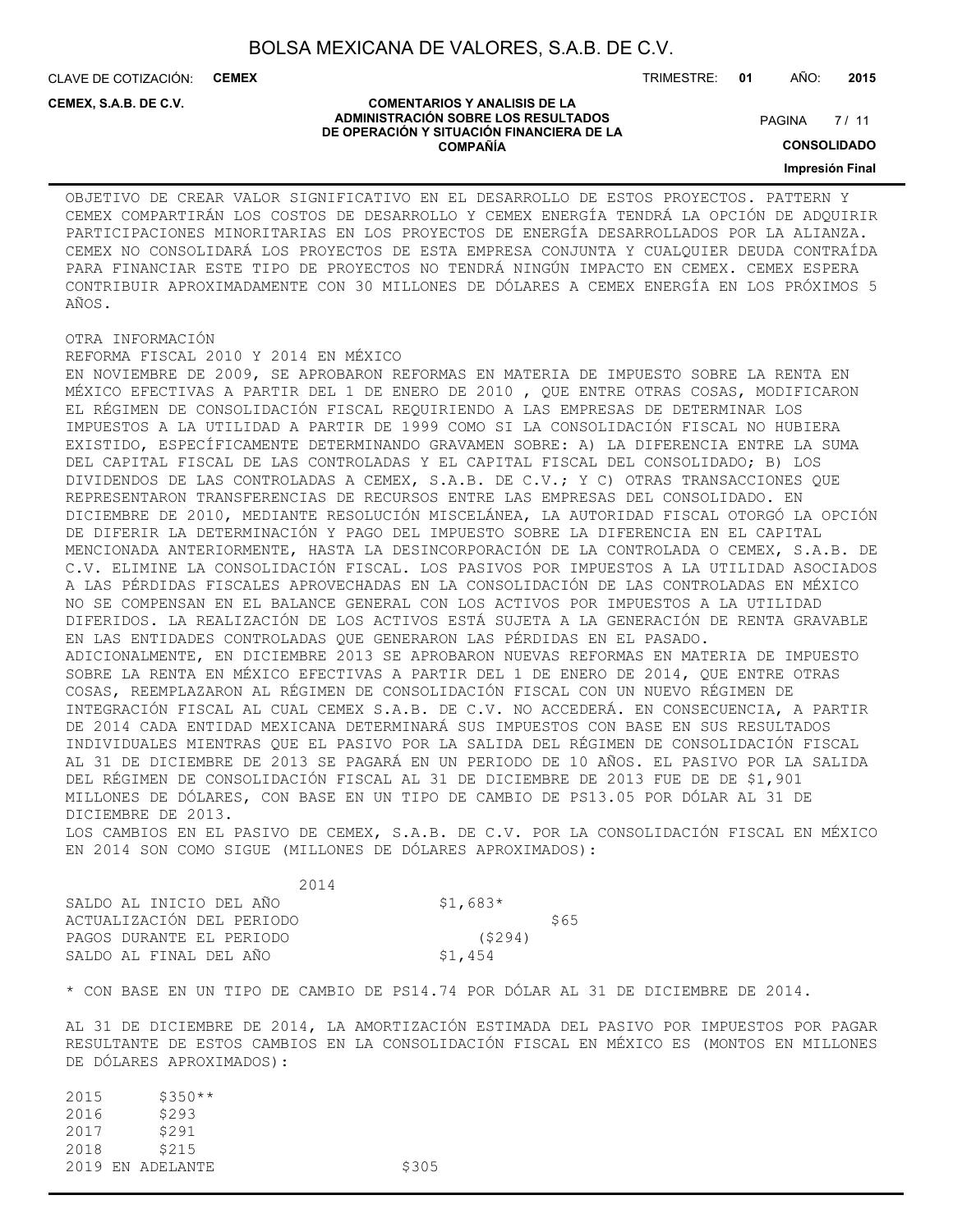CLAVE DE COTIZACIÓN: **CEMEX**

TRIMESTRE: **01** AÑO: **2015**

**CEMEX, S.A.B. DE C.V.**

#### **COMENTARIOS Y ANALISIS DE LA ADMINISTRACIÓN SOBRE LOS RESULTADOS DE OPERACIÓN Y SITUACIÓN FINANCIERA DE LA COMPAÑÍA**

 $8/11$ **PAGINA** 

**CONSOLIDADO**

**Impresión Final**

## \$1,454

\*\* EN MARZO 2015, SE PAGARON 100 MILLONES DE DÓLARES DE ESTE IMPORTE. EL RESTO SE PAGARÁ EN ABRIL 2015

INVESTIGACIÓN ANTIMONOPÓLICA EN ALEMANIA.

EN RELACIÓN CON ESTE ASUNTO, EL 18 DE FEBRERO DE 2015, LA CORTE DE APELACIONES DE DÜSSELDORF NEGÓ POR COMPLETO LA APELACIÓN DE CARTEL DAMAGES CLAIMS, S.A. ("CDC") Y CONFIRMÓ LA RESOLUCIÓN DE PRIMERA INSTANCIA. LA CORTE DE APELACIONES DE DÜSSELDORF EXPRESAMENTE NO ADMITIÓ UNA SEGUNDA APELACIÓN EN CONTRA DE ESTA SENTENCIA, LO CUAL PUDO HABER SIDO APELADA POR CDC MEDIANTE LA PRESENTACIÓN DE UNA QUEJA DENTRO DEL MES SIGUIENTE A LA NOTIFICACIÓN POR ESCRITO DE LA DECISIÓN. CDC NO PRESENTÓ LA QUEJA Y, POR LO TANTO, AL 31 DE MARZO DE 2015, LA DECISIÓN DE LA CORTE DE APELACIONES ES DEFINITIVA Y VINCULANTE.

## INVESTIGACIÓN ANTIMONOPÓLICA EN OHIO

EN OCTUBRE DE 2013, UNA ALIANZA ESTRATÉGICA PARA LA FABRICACIÓN DE ACERO NO ESTRUCTURAL EN LA QUE CEMEX, INC. TIENE UNA PARTICIPACIÓN MAYORITARIA INDIRECTA, OTROS FABRICANTES DE ACERO NO ESTRUCTURAL, Y ASOCIACIONES RELACIONADAS FUERON NOMBRADOS COMO DEMANDADOS EN UNA DEMANDA PRESENTADA ANTE EL TRIBUNAL ESTATAL DE OHIO ALEGANDO UNA CONSPIRACIÓN ENTRE LOS DEMANDADOS PARA ADOPTAR ESTÁNDARES DE LA INDUSTRIA FALSOS CON EL OBJETIVO DE EXCLUIR DEL MERCADO LOS PRODUCTOS DE LOS DEMANDANTES. EL PROCESO SE ENCUENTRA EN LA ETAPA PRELIMINAR. AUNQUE SEGUIMOS NEGANDO ENÉRGICAMENTE CUALQUIER RECLAMACIÓN, NO ESTÁ CLARO SI SE EMITIRÍA UNA RESOLUCIÓN ADVERSA EN CONTRA DE LA ALIANZA ESTRATÉGICA EN ESTE PROCESO O BIEN SI DICHA RESOLUCIÓN PODRÍA TENER UN IMPACTO MATERIAL ADVERSO EN NUESTROS RESULTADOS DE OPERACIÓN, LIQUIDEZ O SITUACIÓN FINANCIERA.

INVESTIGACIÓN ANTIMONOPÓLICA EN COLOMBIA.

EN RELACIÓN CON ESTE ASUNTO, AL 31 DE MARZO DE 2015, EL REPORTE NO VINCULANTE ELABORADO POR EL DELEGADO SUPERINTENDENTE PARA LA PROTECCIÓN DE LA COMPETENCIA NO HA SIDO EMITIDO. SE ESPERA UNA DECISIÓN DE LA SUPERINTENDENCIA DE INDUSTRIA Y COMERCIO SOBRE ESTE TEMA DURANTE EL 2015.

#### CAPPED CALLS

EN RELACIÓN A LOS CAPPED CALLS COMPRADOS POR CEMEX CON LOS RECURSOS OBTENIDOS DE LAS OBLIGACIONES CONVERTIBLES SUBORDINADAS EMITIDAS EN MARZO 2011 CON CONVENCIMIENTO EN MARZO 2016, DURANTE ABRIL 2015 SE ENMENDÓ UNA PARTE DE LOS CAPPED CALLS CON EL PROPÓSITO DE CERRAR LA POSICIÓN. COMO RESULTADO, EL 24 DE ABRIL 2015 CEMEX RECIBIRÁ 17 MILLONES DE DÓLARES EN EFECTIVO, EQUIVALENTE A 14.6% DEL NOCIONAL TOTAL DE LOS CAPPED CALLS.

DEFINICIONES Y OTROS PROCEDIMIENTOS

METODOLOGÍA DE CONVERSIÓN, CONSOLIDACIÓN Y PRESENTACIÓN DE RESULTADOS DE ACUERDO CON LAS NIIF, A PARTIR DEL 1 DE ENERO DE 2008, CEMEX CONVIERTE LOS ESTADOS FINANCIEROS DE SUBSIDIARIAS EN EL EXTRANJERO UTILIZANDO LOS TIPOS DE CAMBIO A LA FECHA DE REPORTE PARA LAS CUENTAS DEL BALANCE GENERAL, Y LOS TIPOS DE CAMBIO DE CADA MES PARA LAS CUENTAS DEL ESTADO DE RESULTADOS. CEMEX REPORTA SUS RESULTADOS CONSOLIDADOS EN PESOS MEXICANOS.

PARA CONVENIENCIA DEL LECTOR, A PARTIR DEL 30 DE JUNIO DE 2008 LAS CANTIDADES EN DÓLARES DE LOS ESTADOS FINANCIEROS CONSOLIDADOS SE DETERMINARON CONVIRTIENDO LOS MONTOS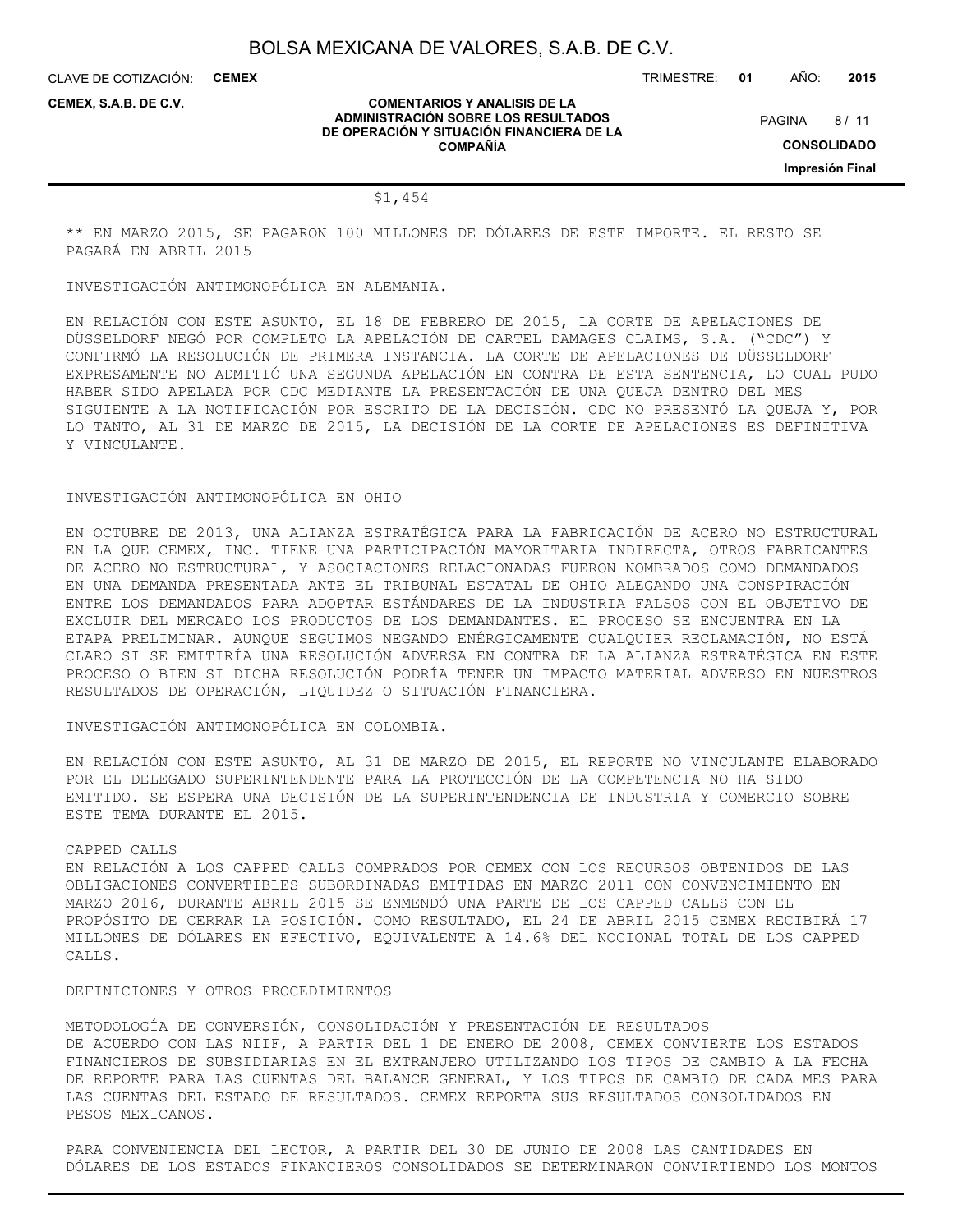CLAVE DE COTIZACIÓN: **CEMEX**

**CEMEX, S.A.B. DE C.V.**

#### **COMENTARIOS Y ANALISIS DE LA ADMINISTRACIÓN SOBRE LOS RESULTADOS DE OPERACIÓN Y SITUACIÓN FINANCIERA DE LA COMPAÑÍA**

 $9/11$ **PAGINA** 

TRIMESTRE: **01** AÑO: **2015**

**CONSOLIDADO**

**Impresión Final**

EN PESOS NOMINALES AL CIERRE DE CADA TRIMESTRE UTILIZANDO EL TIPO DE CAMBIO PROMEDIO PESO / DÓLAR PARA CADA TRIMESTRE. LOS TIPOS DE CAMBIO UTILIZADOS PARA CONVERTIR LOS RESULTADOS DEL PRIMER TRIMESTRE DE 2015 Y DEL PRIMER TRIMESTRE DE 2014 FUERON DE 15.07 Y 13.22 PESOS POR DÓLAR, RESPECTIVAMENTE.

LAS CANTIDADES POR PAÍS SON PRESENTADAS EN DÓLARES PARA CONVENIENCIA DEL LECTOR. LAS CANTIDADES EN DÓLARES PARA MÉXICO, AL 31 DE MARZO DE 2015 Y AL 31 DE MARZO DE 2014 PUEDEN SER RECONVERTIDAS A SU MONEDA LOCAL MULTIPLICANDO LAS CANTIDADES EN DÓLARES POR LOS TIPOS DE CAMBIO PROMEDIO CORRESPONDIENTES PARA 2015 Y 2014 MOSTRADOS EN LA TABLA PRESENTADA ABAJO.

INTEGRACIÓN DE REGIONES

LA REGIÓN NORTE DE EUROPA INCLUYE LAS OPERACIONES EN AUSTRIA, REPÚBLICA CHECA, FRANCIA, ALEMANIA, HUNGRÍA, IRLANDA, LETONIA, POLONIA, Y EL REINO UNIDO, ASÍ COMO OPERACIONES DE TRADING EN VARIOS PAÍSES NÓRDICOS. LA REGIÓN MEDITERRÁNEO INCLUYE LAS OPERACIONES EN CROACIA, EGIPTO, ISRAEL, ESPAÑA Y LOS EMIRATOS ÁRABES UNIDOS. LA REGIÓN AMÉRICA DEL SUR, CENTRAL Y EL CARIBE INCLUYE LAS OPERACIONES DE CEMEX EN ARGENTINA, BAHAMAS, BRASIL, COLOMBIA, COSTA RICA, REPÚBLICA DOMINICANA, EL SALVADOR, GUATEMALA, HAITÍ, JAMAICA, NICARAGUA, PANAMÁ, PERÚ Y PUERTO RICO, ASÍ COMO NUESTRAS OPERACIONES DE TRADING EN EL CARIBE. LA REGIÓN ASIA INCLUYE LAS OPERACIONES EN BANGLADESH, CHINA, MALASIA, FILIPINAS, TAIWÁN Y TAILANDIA.

DEFINICIONES

CAPITAL DE TRABAJO EQUIVALE A CUENTAS POR COBRAR OPERATIVAS (INCLUYENDO OTROS ACTIVOS CIRCULANTES RECIBIDOS COMO PAGO EN ESPECIE) MÁS INVENTARIOS HISTÓRICOS MENOS CUENTAS POR PAGAR OPERATIVAS. DEUDA NETA EQUIVALE A LA DEUDA TOTAL (DEUDA TOTAL MÁS BONOS CONVERTIBLES Y ARRENDAMIENTOS FINANCIEROS) MENOS EFECTIVO E INVERSIONES TEMPORALES. FLUJO DE OPERACIÓN EQUIVALE AL RESULTADO DE OPERACIÓN ANTES DE OTROS GASTOS, NETO, MÁS DEPRECIACIÓN Y AMORTIZACIÓN OPERATIVA. FLUJO DE EFECTIVO LIBRE SE CALCULA COMO FLUJO DE OPERACIÓN MENOS GASTO POR INTERÉS NETO, INVERSIONES EN ACTIVO FIJO DE MANTENIMIENTO Y ESTRATÉGICAS, CAMBIO EN CAPITAL DE TRABAJO, IMPUESTOS PAGADOS, Y OTRAS PARTIDAS EN EFECTIVO (OTROS GASTOS NETOS MENOS VENTA DE ACTIVOS NO OPERATIVOS OBSOLETOS Y/O SUSTANCIALMENTE DEPRECIADOS EL PAGO DE CUPONES DE NUESTROS INSTRUMENTOS PERPETUOS). INVERSIONES EN ACTIVO FIJO ESTRATÉGICO INVERSIONES REALIZADAS CON EL PROPÓSITO DE INCREMENTAR LA RENTABILIDAD DE LA COMPAÑÍA. ESTAS INVERSIONES INCLUYEN ACTIVO FIJO DE EXPANSIÓN, LAS CUALES ESTÁN DISEÑADAS PARA MEJORAR LA RENTABILIDAD DE LA EMPRESA POR MEDIO DE INCREMENTO DE CAPACIDAD, ASÍ COMO INVERSIONES EN ACTIVO FIJO PARA MEJORAR EL MARGEN DE OPERACIÓN, LAS CUALES SE ENFOCAN A LA REDUCCIÓN DE COSTOS. INVERSIONES EN ACTIVO FIJO DE MANTENIMIENTO INVERSIONES LLEVADAS A CABO CON EL PROPÓSITO DE ASEGURAR LA CONTINUIDAD OPERATIVA DE LA COMPAÑÍA. ESTAS INCLUYEN INVERSIONES EN ACTIVO FIJO, LAS CUALES SE REQUIEREN PARA REEMPLAZAR ACTIVOS OBSOLETOS O MANTENER LOS NIVELES ACTUALES DE OPERACIÓN, ASÍ COMO INVERSIONES EN ACTIVO FIJO, LAS CUALES SE REQUIEREN PARA CUMPLIR CON REGULACIONES GUBERNAMENTALES O POLÍTICAS DE LA EMPRESA.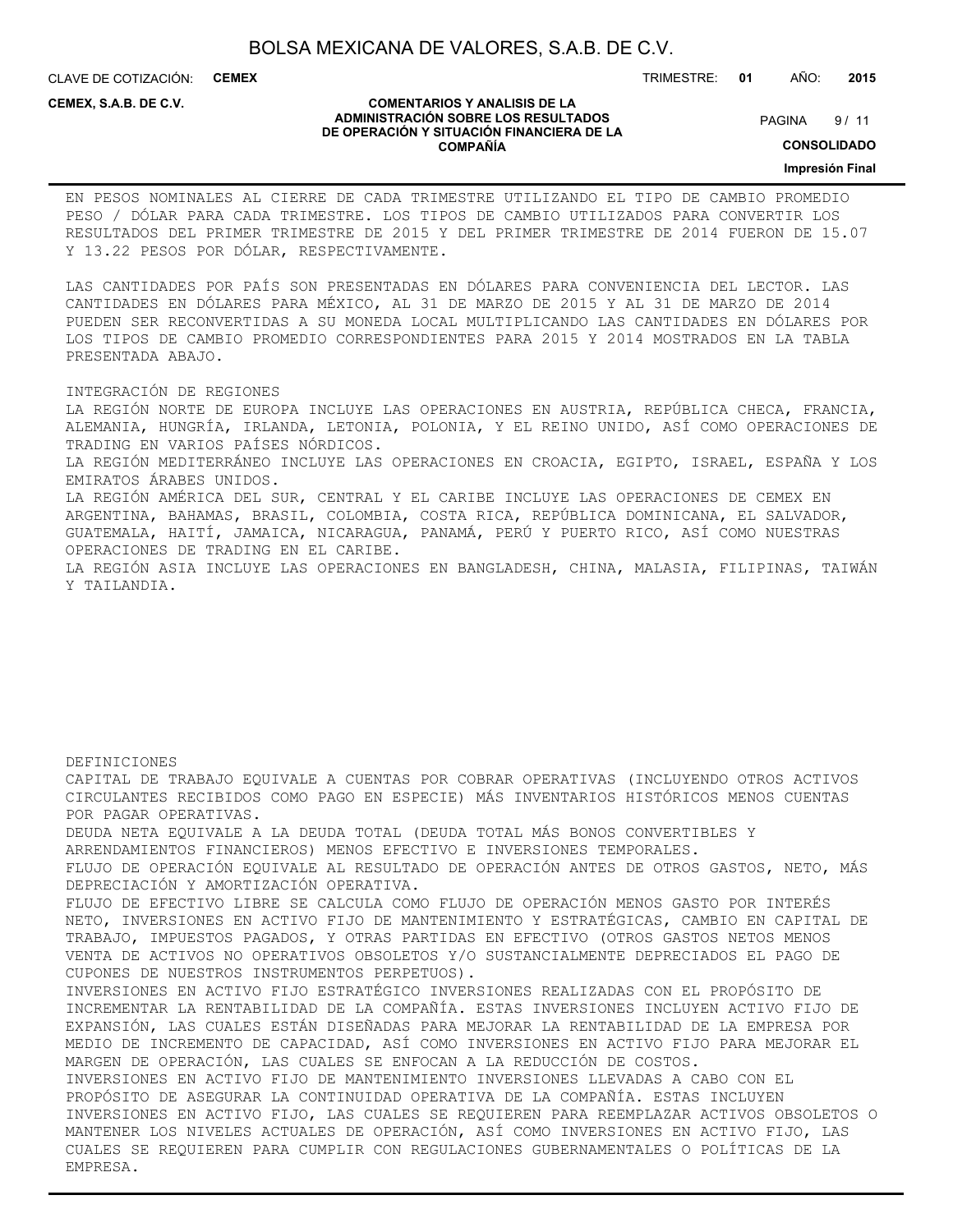CLAVE DE COTIZACIÓN: **CEMEX** TRIMESTRE: **01** AÑO: **2015**

**CEMEX, S.A.B. DE C.V.**

#### **COMENTARIOS Y ANALISIS DE LA ADMINISTRACIÓN SOBRE LOS RESULTADOS DE OPERACIÓN Y SITUACIÓN FINANCIERA DE LA COMPAÑÍA**

PAGINA 10 / 11

**CONSOLIDADO**

**Impresión Final**

PP EQUIVALE A PUNTOS PORCENTUALES PRECIOS TODAS LAS REFERENCIAS A INICIATIVAS DE PRECIOS, INCREMENTO DE PRECIOS O DISMINUCIONES SE REFIEREN A NUESTROS PRECIOS PARA NUESTROS PRODUCTOS. UTILIDAD POR CPO PARA EL CÁLCULO DE UTILIDAD POR CPO, EL NÚMERO PROMEDIO DE CPOS UTILIZADO FUE DE 13,229 MILLONES PARA EL PRIMER TRIMESTRE DE 2015; 13,229 MILLONES PARA LOS PRIMEROS TRES MESES DEL 2015; 12,793 MILLONES PARA EL PRIMER TRIMESTRE DE 2014 Y 12,793 MILLONES PARA LOS PRIMEROS TRES MESES DEL 2014. DE ACUERDO A LA NIC 33 UTILIDAD POR ACCIÓN, EL PROMEDIO PONDERADO DE ACCIONES EN CIRCULACIÓN SE DETERMINÓ CONSIDERANDO EL NÚMERO DE DÍAS DENTRO DEL PERIODO CONTABLE EN QUE ESTUVIERON EN CIRCULACIÓN LAS ACCIONES, INCLUYENDO LAS QUE SE DERIVARON DE EVENTOS CORPORATIVOS QUE MODIFICARON LA ESTRUCTURA DE CAPITAL DURANTE EL PERIODO, TALES COMO AUMENTO EN EL NÚMERO DE ACCIONES QUE INTEGRAN EL CAPITAL SOCIAL POR OFERTA PÚBLICA Y DIVIDENDOS EN ACCIONES O CAPITALIZACIÓN DE UTILIDADES ACUMULADAS ASÍ COMO LAS ACCIONES POTENCIALMENTE DILUTIVAS (DERIVADAS DE OPCIONES DE COMPRA, OPCIONES RESTRINGIDAS DE COMPRA Y LAS ACCIONES DEL BONO CONVERTIBLE MANDATORIO). LAS ACCIONES EMITIDAS COMO RESULTADO DE DIVIDENDOS EN ACCIONES, CAPITALIZACIÓN DE UTILIDADES Y ACCIONES DILUTIVAS SON CONSIDERADAS COMO SI SE HUBIERAN EMITIDO AL PRINCIPIO DEL PERIODO. CASAS DE BOLSA O INSTITUCIONES DE CRÉDITO QUE DAN COBERTURA DE ANÁLISIS A LOS VALORES EMITIDOS POR CEMEX S.A.B. DE C.V. INSTITUCIÓN ANALISTA ACTINVER RAMON ORTIZ BANORTE - IXE JOSÉ ITZAMNA ESPITIA BARCLAYS CAPITAL BENJAMIN THEURER BB&T JACK F. KASPRZAK, JR. BBVA RESEARCH FRANCISCO CHÁVEZ BNP PARIBAS YASSINE TOUAHRI BOFA - MERRILL LYNCH CARLOS PEYRELONGUE BTG PACTUAL GORDON LEE CITIGROUP DAN MCGOEY CREDIT SUISSE VANESSA QUIROGA DEUTSCHE BANK ESTEBAN POLIDURA GBM LILIAN OCHOA

GOLDMAN SACHS JORG FRIEDEMANN HSBC JONATHAN BRANDT INTERACCIONES JOSÉ HELUE MENA INTERCAM ALEJANDRA MARCOS INVEX JOSÉ ANTONIO CEBEIRA ITAU MARCOS ASSUMPCAO JEFFERIES MIKE BETTS JP MORGAN ADRIAN HUERTA LONGBOW GARIK SHMOIS MONEX FERNANDO BOLAÑOS MORGAN STANLEY NIKOLAJ LIPPMANN SCOTIABANK FRANCISCO SUAREZ STERNE AGEE TODD VENCIL UBS MARIMAR TORREBLANCA VECTOR JORGE PLACIDO BANORTE-IXE IDALIA CÉSPEDES BARCLAYS ERIKO MIYAZAKI-ROSS BBVA JOSE BERNAL BOFA - MERRILL LYNCH ANNE MILNE CITIGROUP ERIC OLLOM CREDIT AGRICOLE RAFAEL ELIAS-LINERO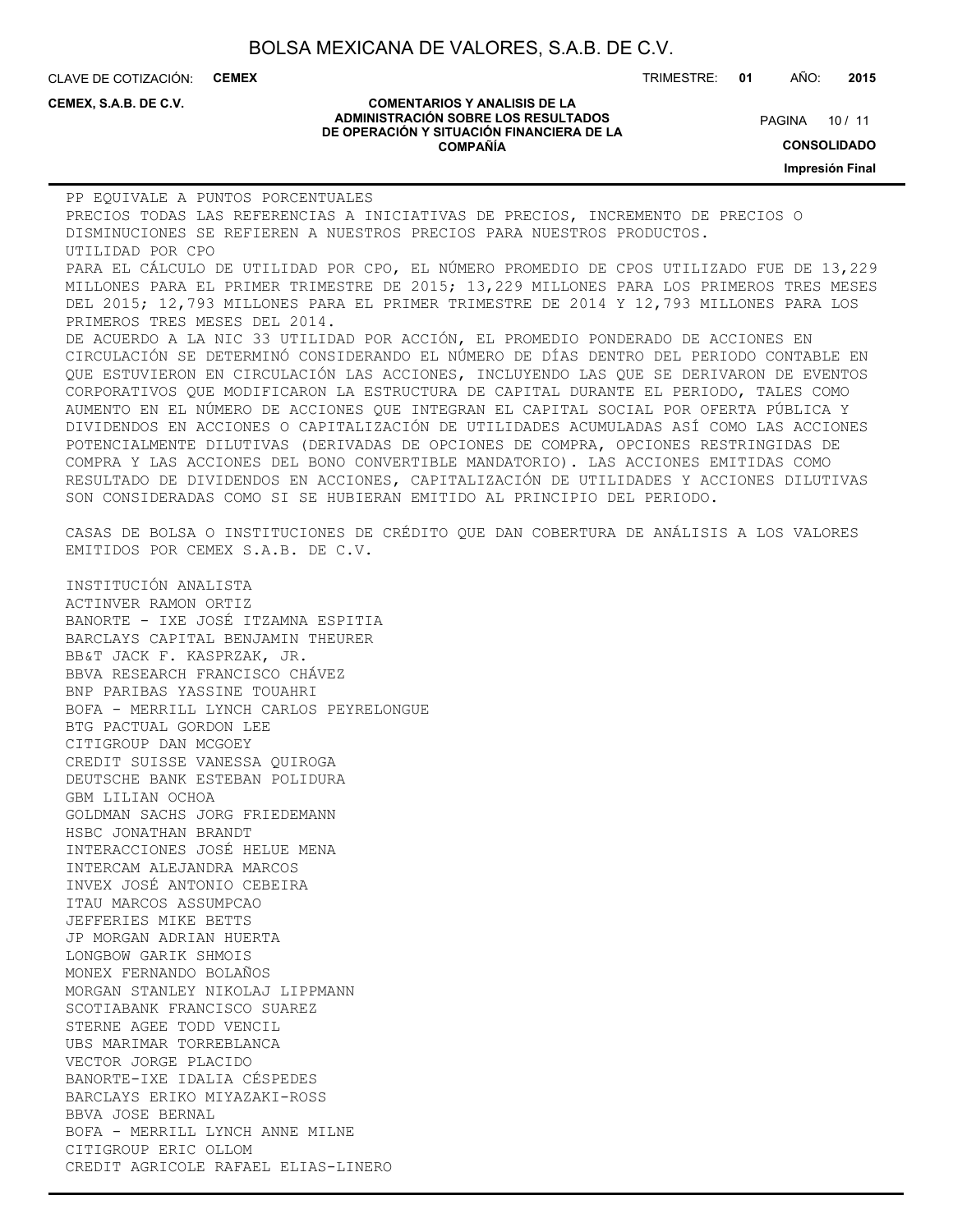CLAVE DE COTIZACIÓN: **CEMEX** TRIMESTRE: **01** AÑO: **2015**

**CEMEX, S.A.B. DE C.V.**

PAGINA 11 / 11

**CONSOLIDADO**

**Impresión Final**

**COMENTARIOS Y ANALISIS DE LA ADMINISTRACIÓN SOBRE LOS RESULTADOS DE OPERACIÓN Y SITUACIÓN FINANCIERA DE LA COMPAÑÍA**

CREDIT SUISSE JAMIE NICHOLSON CREDITSIGHTS ANDREW BELTON J.P. MORGAN JACOB STEINFELD SANTANDER AARON HOLSBERG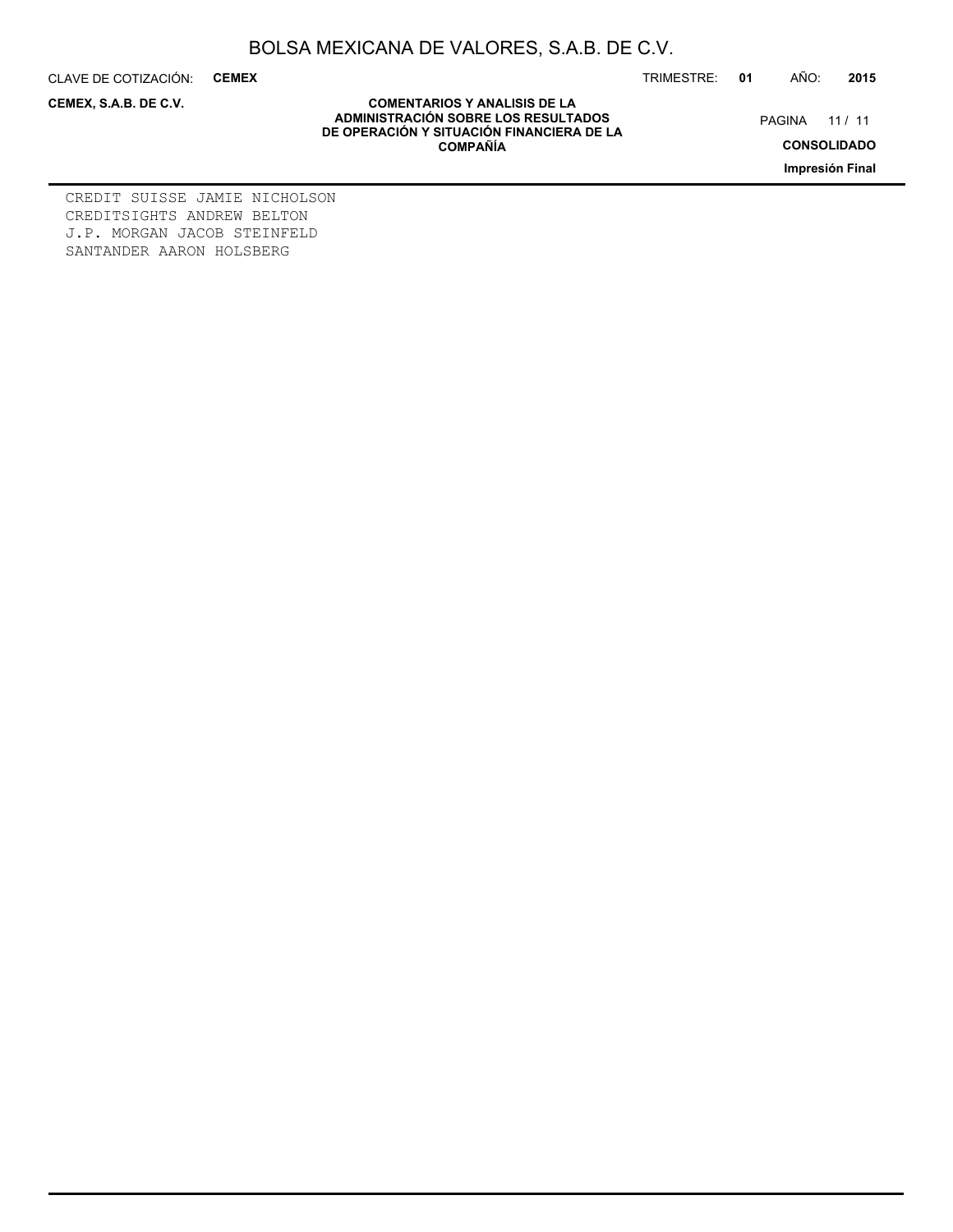**CEMEX**

**CEMEX, S.A.B. DE C.V.**

**NOTAS COMPLEMENTARIAS A LA INFORMACIÓN FINANCIERA**

CLAVE DE COTIZACIÓN: TRIMESTRE: **01** AÑO: **2015**

PAGINA 1/23

**CONSOLIDADO**

**Impresión Final**

## 1) DESCRIPCIÓN DE LA EMPRESA

CEMEX, S.A.B. DE C.V., SOCIEDAD ANÓNIMA BURSÁTIL DE CAPITAL VARIABLE (S.A.B. DE C.V.) ORGANIZADA BAJO LAS LEYES DE LOS ESTADOS UNIDOS MEXICANOS, O MÉXICO, ES UNA CONTROLADORA DE COMPAÑÍAS CUYAS ACTIVIDADES PRINCIPALES SE ORIENTAN A LA INDUSTRIA DE LA CONSTRUCCIÓN, MEDIANTE LA PRODUCCIÓN, COMERCIALIZACIÓN, DISTRIBUCIÓN Y VENTA DE CEMENTO, CONCRETO, AGREGADOS Y OTROS MATERIALES PARA LA CONSTRUCCIÓN. EN ADICIÓN, CON EL FIN DE FACILITAR LA ADQUISICIÓN DE FINANCIAMIENTO, Y LLEVAR A CABO EN FORMA MÁS EFICIENTE SUS OPERACIONES EN MÉXICO, CONSIDERANDO QUE EXISTEN EFICIENCIAS Y OPORTUNIDADES DE MEJORA AL CAMBIAR DE UNA PLATAFORMA EN LA QUE LOS CLIENTES ERAN ATENDIDOS DESDE DIFERENTES ENTIDADES DE ACUERDO A LA LÍNEA DE NEGOCIO (CEMENTO, CONCRETO, AGREGADOS), A UNA PLATAFORMA EN LA QUE LOS CLIENTES, CLASIFICADOS POR SEGMENTO DE USUARIO FINAL (DISTRIBUIDOR, CONSTRUCTOR, FABRICANTE) AHORA SON ATENDIDOS POR UNA ENTIDAD ÚNICA. EN LA PRIMERA ETAPA, A PARTIR DE 2014, CEMEX, S.A.B. DE C.V. INTEGRÓ Y LLEVA A CABO TODOS SUS NEGOCIOS Y ACTIVIDADES OPERATIVAS DEL SECTOR DE CEMENTO EN MÉXICO. DURANTE LA SEGUNDA FASE EN 2015, CEMEX, S.A.B. DE C.V., INTEGRARÁ LAS ACTIVIDADES PRODUCTIVAS, COMERCIALES, DE PROMOCIÓN Y ADMINISTRATIVAS RELACIONADAS CON LA VENTA DE CONCRETO, AGREGADOS Y OTROS MATERIALES DE CONSTRUCCIÓN EN MÉXICO.

CEMEX, S.A.B. DE C.V. FUE FUNDADA EN 1906 Y SE REGISTRÓ EN EL REGISTRO PÚBLICO DE LA PROPIEDAD Y COMERCIO EN MONTERREY, N.L., MÉXICO EN 1920 POR UN PERIODO DE 99 AÑOS. EN 2002, ESTE PERIODO SE EXTENDIÓ HASTA EL AÑO 2100. LAS ACCIONES DE CEMEX, S.A.B. DE C.V. ESTÁN LISTADAS EN LA BOLSA MEXICANA DE VALORES ("BMV") Y SE COTIZAN EN FORMA DE CERTIFICADOS DE PARTICIPACIÓN ORDINARIA ("CPOS"). CADA CPO REPRESENTA DOS ACCIONES SERIE "A" Y UNA ACCIÓN SERIE "B", REPRESENTATIVAS DEL CAPITAL SOCIAL. ASIMISMO, LAS ACCIONES DE CEMEX, S.A.B. DE C.V. SE INTERCAMBIAN EN LA BOLSA DE VALORES DE NUEVA YORK ("NYSE") EN LA FORMA DE AMERICAN DEPOSITARY SHARES ("ADS") BAJO EL SÍMBOLO "CX". CADA ADS REPRESENTA DIEZ CPOS.

EN ESTAS NOTAS A LOS ESTADOS FINANCIEROS, CUANDO SE UTILIZAN LOS TÉRMINOS "CEMEX, S.A.B. DE C.V." Y/O "LA CONTROLADORA", SE REFIERE A CEMEX, S.A.B. DE C.V. SIN SUS SUBSIDIARIAS CONSOLIDADAS. CUANDO SE UTILIZAN LOS TÉRMINOS "LA COMPAÑÍA" O "CEMEX", SE ESTÁ HACIENDO REFERENCIA A CEMEX, S.A.B. DE C.V. EN CONJUNTO CON SUS SUBSIDIARIAS CONSOLIDADAS. LA EMISIÓN DE ESTOS ESTADOS FINANCIEROS CONSOLIDADOS FUE AUTORIZADA POR LA ADMINISTRACIÓN DE CEMEX, S.A.B. DE C.V. EL 20 DE ABRIL DE 2015.

## 2) PRINCIPALES POLÍTICAS CONTABLES

## 2A) BASES DE PRESENTACIÓN Y REVELACIÓN

DE ACUERDO CON LOS REQUERIMIENTOS DE LA COMISIÓN NACIONAL BANCARIA Y DE VALORES ("CNBV"), LOS ESTADOS FINANCIEROS CONSOLIDADOS AL 31 DE MARZO DE 2015 Y 2014 Y POR LOS AÑOS TERMINADOS AL 31 DE DICIEMBRE DE 2014, 2013 Y 2012, FUERON PREPARADOS DE ACUERDO CON LAS NORMAS INTERNACIONALES DE INFORMACIÓN FINANCIERA ("IFRS" POR SUS SIGLAS EN INGLÉS), TAL COMO LAS EMITE EL CONSEJO INTERNACIONAL DE NORMAS DE CONTABILIDAD ("IASB" POR SUS SIGLAS EN INGLÉS).

EL 27 DE ABRIL DE 2012, CEMEX EMITIÓ SUS PRIMEROS ESTADOS FINANCIEROS BAJO LAS IFRS AL 31 DE DICIEMBRE DE 2011 Y 2010 Y AL 1 DE ENERO DE 2010, Y POR LOS AÑOS TERMINADOS AL 31 DE DICIEMBRE DE 2011 Y 2010 (NO INCLUIDOS EN ESTE REPORTE), EN LOS QUE CEMEX DETALLA LAS OPCIONES SELECCIONADAS EN LA MIGRACIÓN A LAS IFRS Y LOS EFECTOS QUE DICHA MIGRACIÓN TUVO EN (I) EL BALANCE INICIAL BAJO IFRS AL 1 DE ENERO DE 2010, CON BASE EN LA IFRS 1, PRIMERA ADOPCIÓN DE LAS IFRS ("IFRS 1"), (II) LOS BALANCES DE CEMEX AL 31 DE DICIEMBRE DE 2011 Y 2010, Y (III) LOS ESTADOS DE RESULTADOS, LOS ESTADOS DE PÉRDIDA INTEGRAL Y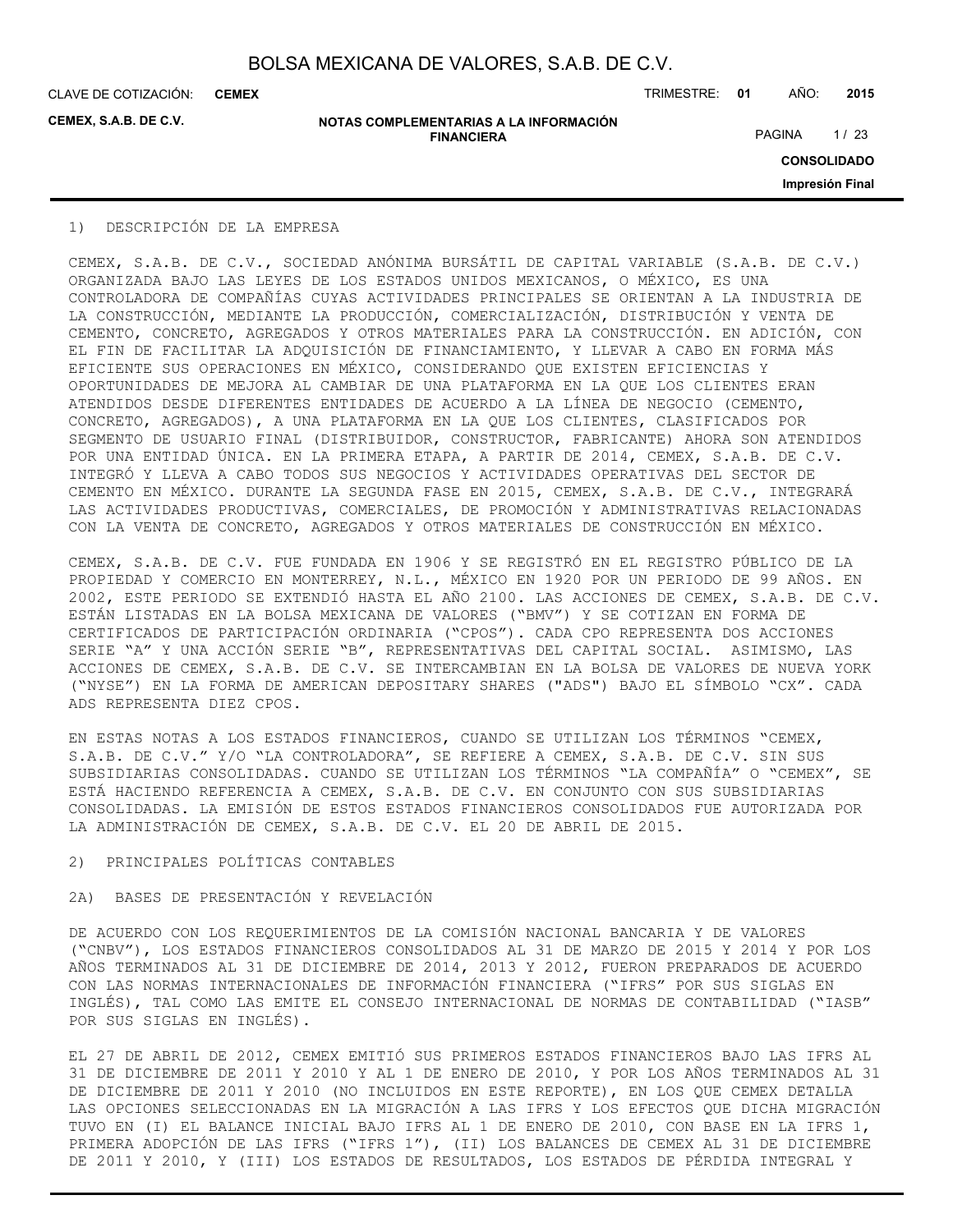CLAVE DE COTIZACIÓN: TRIMESTRE: **01** AÑO: **2015 CEMEX**

**CEMEX, S.A.B. DE C.V.**

#### **NOTAS COMPLEMENTARIAS A LA INFORMACIÓN FINANCIERA**

PAGINA 2/23

**CONSOLIDADO**

## **Impresión Final**

LOS ESTADOS DE FLUJOS DE EFECTIVO POR LOS AÑOS TERMINADOS EL 31 DE DICIEMBRE DE 2011 Y 2010, EN CADA CASO, EN COMPARACIÓN CON LAS CIFRAS PREVIAMENTE REPORTADAS BAJO NORMAS MEXICANAS DE INFORMACIÓN FINANCIERA.

BASES DE PRESENTACIÓN Y REVELACIÓN - CONTINÚA

## ESTADOS DE RESULTADOS

EN LOS ESTADOS DE RESULTADOS, CEMEX INCLUYE EL RENGLÓN TITULADO "RESULTADO DE OPERACIÓN ANTES DE OTROS GASTOS, NETO" POR CONSIDERAR QUE ES UNA CIFRA RELEVANTE PARA LA ADMINISTRACIÓN COMO SE DETALLA EN LA NOTA 4. DE ACUERDO CON LAS IFRS, EN TANTO QUE EXISTEN RENGLONES QUE SE INCLUYEN REGULARMENTE EN LOS ESTADOS DE RESULTADOS, COMO VENTAS NETAS, COSTOS Y GASTOS DE OPERACIÓN E INGRESOS Y GASTOS FINANCIEROS, ENTRE OTROS, LA INCLUSIÓN DE CIERTOS SUBTOTALES COMO EL "RESULTADO DE OPERACIÓN ANTES DE OTROS GASTOS, NETO" Y LA FORMA DE REPORTAR DICHO ESTADO DE RESULTADOS, VARÍA SIGNIFICATIVAMENTE POR INDUSTRIA Y COMPAÑÍA, ATENDIENDO A SUS NECESIDADES ESPECÍFICAS.

EL RENGLÓN DE "OTROS GASTOS, NETO" EN LOS ESTADOS DE RESULTADOS SE INTEGRA PRINCIPALMENTE POR INGRESOS Y GASTOS QUE NO ESTÁN DIRECTAMENTE RELACIONADOS CON LAS ACTIVIDADES PRINCIPALES DE CEMEX, O BIEN QUE SON DE NATURALEZA INUSUAL Y/O NO RECURRENTE, COMO SON LAS PÉRDIDAS POR DETERIORO DE ACTIVOS DE LARGA VIDA, LOS RESULTADOS EN VENTA DE ACTIVO Y LOS COSTOS POR REESTRUCTURA, ENTRE OTROS (NOTA 6).

## ESTADOS DE UTILIDAD (PÉRDIDA) INTEGRAL

POR LOS AÑOS TERMINADOS AL 31 DE DICIEMBRE DE 2014, 2013 Y 2012, CON BASE EN LA IAS 1, PRESENTACIÓN DE LOS ESTADOS FINANCIEROS, CEMEX PRESENTA LOS CONCEPTOS DE LA UTILIDAD (PÉRDIDA) INTEGRAL DEL PERIODO, AGRUPADOS EN AQUELLOS QUE, DE ACUERDO CON OTRAS IFRS: A) NO SERÁN RECLASIFICADOS POSTERIORMENTE AL ESTADO DE RESULTADOS; Y B) SERÁN RECLASIFICADOS POSTERIORMENTE AL ESTADO DE RESULTADOS AL CUMPLIRSE CON LAS CONDICIONES ESPECÍFICAS.

#### ESTADOS DE FLUJOS DE EFECTIVO

LOS ESTADOS DE FLUJOS DE EFECTIVO PRESENTAN LAS ENTRADAS Y SALIDAS DE EFECTIVO, EXCLUYENDO LOS EFECTOS CAMBIARIOS NO REALIZADOS, ASÍ COMO LAS SIGUIENTES TRANSACCIONES QUE NO REPRESENTARON EL ORIGEN O LA APLICACIÓN DE EFECTIVO:

• EN 2014, LA REDUCCIÓN EN DEUDA POR \$6,483, LA REDUCCIÓN EN OTRAS RESERVAS DE CAPITAL POR \$618, EL CRECIMIENTO EN CAPITAL SOCIAL POR \$4 Y EL CRECIMIENTO EN LA PRIMA EN COLOCACIÓN DE ACCIONES POR \$8,046, EN RELACIÓN CON LAS CONVERSIONES ANTICIPADAS DE NOTAS CONVERTIBLES SUBORDINADAS CON VENCIMIENTO EN 2015 Y CUPÓN DE 4.875% (LAS "NOTAS CONVERTIBLES 2015") POR UN VALOR NOMINAL DE APROXIMADAMENTE US\$511, EJECUTADAS EN DIFERENTES FECHAS DURANTE EL AÑO, MEDIANTE LAS CUALES SE RECONOCIERON DENTRO DEL RENGLÓN DE OTROS PRODUCTOS (GASTOS) FINANCIEROS, NETO, PRIMAS POR LA INDUCCIÓN DE LA CONVERSIÓN REPRESENTANDO GASTOS POR APROXIMADAMENTE \$828 (NOTA 16B);

• EN 2014, 2013 Y 2012, LOS AUMENTOS EN CAPITAL SOCIAL Y PRIMA EN COLOCACIÓN DE ACCIONES ASOCIADOS CON: (I) LA CAPITALIZACIÓN DE UTILIDADES RETENIDAS POR \$7,618, \$5,991 Y \$4,138, RESPECTIVAMENTE (NOTA 20A), Y (II) LOS CPOS EMITIDOS BAJO EL PROGRAMA DE COMPENSACIÓN A EJECUTIVOS POR \$765, \$551, \$486, RESPECTIVAMENTE (NOTA 20A);

• EN 2014, 2013 Y 2012, LOS INCREMENTOS EN ACTIVO FIJO POR APROXIMADAMENTE \$108, \$141 Y \$2,025, RESPECTIVAMENTE, UNA DISMINUCIÓN EN LA DEUDA DE APROXIMADAMENTE \$827, UN DECREMENTO DE APROXIMADAMENTE \$657 Y UN INCREMENTO DE APROXIMADAMENTE \$1,401, RESPECTIVAMENTE, ASOCIADOS A LA CONTRATACIÓN DE ARRENDAMIENTOS FINANCIEROS (NOTA 16B);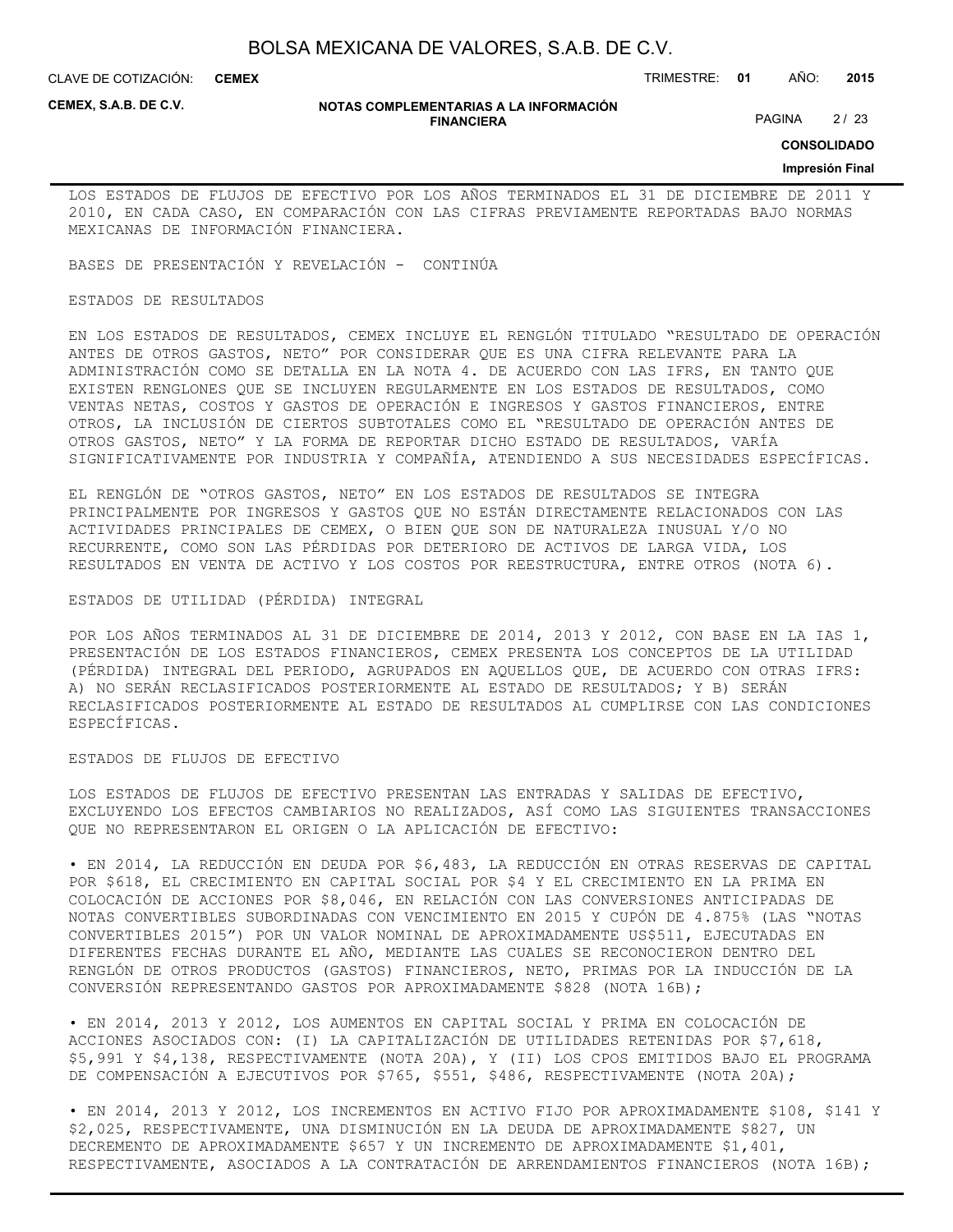CLAVE DE COTIZACIÓN: TRIMESTRE: **01** AÑO: **2015 CEMEX**

**CEMEX, S.A.B. DE C.V.**

## **NOTAS COMPLEMENTARIAS A LA INFORMACIÓN FINANCIERA**

PAGINA 3/23

**CONSOLIDADO**

**Impresión Final**

• EN 2013, EL AUMENTO EN LA INVERSIÓN EN ASOCIADAS POR \$712, RELACIONADO CON EL ACUERDO CONJUNTO DE CEMEX EN CONCRETE SUPPLY CO., LLC (NOTA 13A). COMO PARTE DEL ACUERDO CEMEX APORTO EFECTIVO POR APROXIMADAMENTE US\$4 MILLONES;

• EN 2013, UN DECREMENTO EN OTROS PASIVOS NO CIRCULANTES POR APROXIMADAMENTE \$4,325 ANTES DE IMPUESTOS DIFERIDOS POR APROXIMADAMENTE \$1,298, EN RELACIÓN AL CAMBIO DE MONEDA FUNCIONAL DE LA CONTROLADORA (NOTA 16B);

• EN 2012, EL INTERCAMBIO DE APROXIMADAMENTE US\$452 (48%) DEL ENTONCES MONTO AGREGADO DE NOTAS PERPETUAS, Y DE APROXIMADAMENTE €470 (53%) DEL ENTONCES MONTO VIGENTE DE LAS NOTAS 4.75% DENOMINADAS EN EUROS Y VENCIMIENTO EN 2014, POR NUEVAS NOTAS DENOMINADAS EN EUROS POR €179 Y NUEVAS NOTAS DENOMINADAS EN DÓLARES POR US\$704. ESTOS INTERCAMBIOS RESULTARON EN EL AUMENTO NETO EN LA DEUDA POR \$4,111, Y EN LA REDUCCIÓN EN LA PARTICIPACIÓN NO CONTROLADORA EN CAPITAL POR \$5,808, Y EL AUMENTO EN LA PARTICIPACIÓN CONTROLADORA EN CAPITAL POR \$1,680.

## 2B) BASES DE CONSOLIDACIÓN

CON BASE EN LA IFRS 10, ESTADOS FINANCIEROS CONSOLIDADOS, LOS ESTADOS FINANCIEROS CONSOLIDADOS INCLUYEN LOS DE CEMEX, S.A.B. DE C.V. Y AQUELLOS DE LAS ENTIDADES, INCLUYENDO VEHÍCULOS PARA PROPÓSITOS ESPECIALES ("VPES"), EN QUE LA CONTROLADORA EJERCE CONTROL, POR MEDIO DEL CUAL, LA TENEDORA ESTÁ EXPUESTA, O TIENE DERECHOS, A RENDIMIENTOS VARIABLES DE SU RELACIÓN CON LA ENTIDAD, Y ESTÁ EN POSICIÓN DE AFECTAR DICHOS RENDIMIENTOS A TRAVÉS DE SU PODER SOBRE LA ENTIDAD. ENTRE OTROS FACTORES, EL CONTROL SE EVIDENCIA CUANDO LA TENEDORA: A) TIENE DIRECTAMENTE O A TRAVÉS DE SUBSIDIARIAS, MÁS DEL 50% DEL CAPITAL SOCIAL DE LA ENTIDAD; B) TIENE EL PODER, DIRECTA O INDIRECTAMENTE, PARA GOBERNAR LAS POLÍTICAS ADMINISTRATIVAS, FINANCIERAS Y DE OPERACIÓN DE UNA ENTIDAD; O C) ES EL PRINCIPAL RECEPTOR DE LOS RIESGOS Y BENEFICIOS DE UNA VPE. LOS SALDOS Y OPERACIONES ENTRE PARTES RELACIONADAS SE ELIMINARON EN LA CONSOLIDACIÓN.

CON BASE EN LA IAS 28, INVERSIONES EN ASOCIADAS, LAS INVERSIONES EN ASOCIADAS SE RECONOCEN INICIALMENTE AL COSTO, Y SE VALÚAN POR EL MÉTODO DE PARTICIPACIÓN CUANDO CEMEX EJERCE INFLUENCIA SIGNIFICATIVA, LA CUAL SE PRESUME GENERALMENTE CON UNA PARTICIPACIÓN MÍNIMA DE 20%, A MENOS QUE SE DEMUESTRE EN CASOS INUSUALES QUE CON UN PORCENTAJE MENOR SE TIENE INFLUENCIA SIGNIFICATIVA. EL MÉTODO DE PARTICIPACIÓN ADICIONA AL COSTO DE ADQUISICIÓN, LA PROPORCIÓN QUE LE CORRESPONDE A LA CONTROLADORA EN EL CAPITAL, LOS RESULTADOS Y, EN SU CASO, LOS EFECTOS DE INFLACIÓN DE LA EMISORA, POSTERIORES A SU FECHA DE COMPRA. CON BASE EN LA IFRS 11, ACUERDOS CONJUNTOS, LOS ESTADOS FINANCIEROS DE NEGOCIOS CONJUNTOS, QUE SON LOS ACUERDOS CONJUNTOS EN LOS QUE CEMEX Y OTROS ACCIONISTAS EJERCEN EL CONTROL CONJUNTAMENTE, Y TIENEN DERECHOS SOBRE LOS ACTIVOS NETOS DEL MISMO, SON RECONOCIDOS POR EL MÉTODO DE PARTICIPACIÓN, EN TANTO QUE, LOS ESTADOS FINANCIEROS DE LAS OPERACIONES CONJUNTAS, EN LAS QUE, LAS PARTES QUE EJERCEN CONTROL COMÚN EN EL ACUERDO TIENEN DERECHOS SOBRE LOS ACTIVOS, Y OBLIGACIONES POR LOS PASIVOS DEL ACUERDO, SON CONSOLIDADOS LÍNEA POR LÍNEA PROPORCIONALMENTE. EL MÉTODO DE PARTICIPACIÓN SE SUSPENDE CUANDO EL VALOR EN LIBROS DE LA INVERSIÓN, INCLUYENDO ALGÚN INTERÉS DE LARGO PLAZO EN LA ASOCIADA O NEGOCIO CONJUNTO, LLEGA A CERO, A MENOS QUE CEMEX HUBIERA INCURRIDO O GARANTIZADO OBLIGACIONES ADICIONALES DE LA ASOCIADA O NEGOCIO CONJUNTO.

OTRAS INVERSIONES DE NATURALEZA PERMANENTE DONDE CEMEX TIENE UNA PARTICIPACIÓN MENOR AL 20% Y/O NO SE TIENE INFLUENCIA SIGNIFICATIVA SON RECONOCIDAS A SU COSTO HISTÓRICO.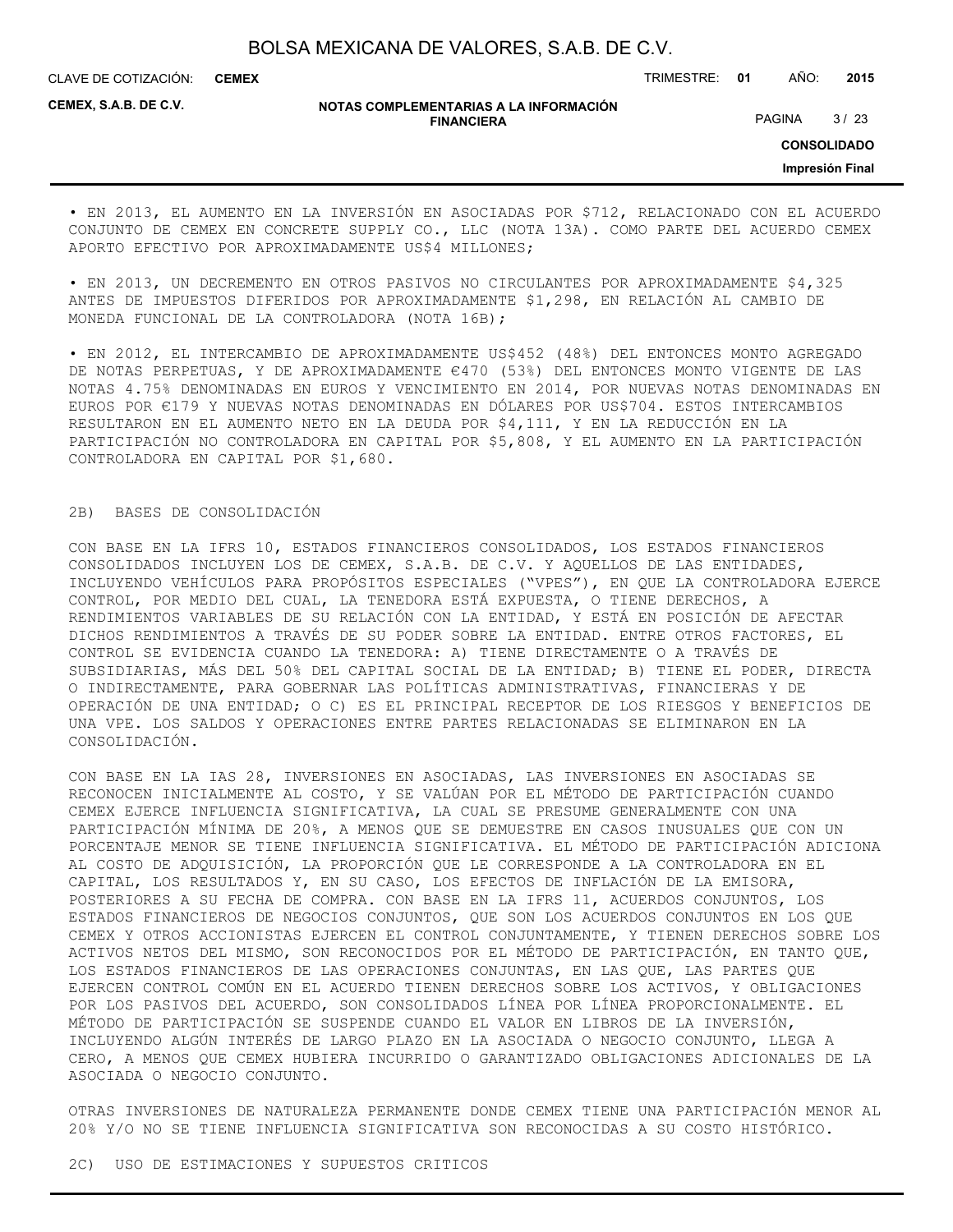CLAVE DE COTIZACIÓN: TRIMESTRE: **01** AÑO: **2015 CEMEX**

**CEMEX, S.A.B. DE C.V.**

#### **NOTAS COMPLEMENTARIAS A LA INFORMACIÓN FINANCIERA**

PAGINA 4/23

**CONSOLIDADO**

**Impresión Final**

LA PREPARACIÓN DE LOS ESTADOS FINANCIEROS DE ACUERDO CON LAS IFRS REQUIERE QUE LA ADMINISTRACIÓN EFECTÚE ESTIMACIONES Y SUPOSICIONES QUE AFECTAN LOS SALDOS DE ACTIVOS Y PASIVOS Y LA REVELACIÓN DE ACTIVOS Y PASIVOS CONTINGENTES A LA FECHA DE REPORTE, ASÍ COMO LOS INGRESOS Y GASTOS DEL PERIODO. ESTOS SUPUESTOS SON REVISADOS CONTINUAMENTE UTILIZANDO LA INFORMACIÓN DISPONIBLE. LOS RESULTADOS REALES PUEDEN DIFERIR DE ESTAS ESTIMACIONES.

LOS CONCEPTOS PRINCIPALES SUJETOS A ESTIMACIONES Y SUPOSICIONES INCLUYEN, ENTRE OTROS, LOS ANÁLISIS DE DETERIORO DE ACTIVOS DE LARGA VIDA, LAS ESTIMACIONES DE VALUACIÓN DE CUENTAS POR COBRAR E INVENTARIOS, EL RECONOCIMIENTO DE ACTIVOS POR IMPUESTOS A LA UTILIDAD DIFERIDOS, ASÍ COMO LA VALUACIÓN DE INSTRUMENTOS FINANCIEROS Y LOS ACTIVOS Y PASIVOS RELATIVOS A OBLIGACIONES LABORALES. SE REQUIERE UN ALTO JUICIO DE LA ADMINISTRACIÓN PARA VALUAR APROPIADAMENTE ESTOS ACTIVOS Y PASIVOS.

2D) TRANSACCIONES EN MONEDA EXTRANJERA Y CONVERSIÓN DE ESTADOS FINANCIEROS DE EMPRESAS EXTRANJERAS

CON BASE EN LA IAS 21, LOS EFECTOS DE CAMBIOS EN MONEDAS EXTRANJERAS ("IAS 21"), LAS TRANSACCIONES EN MONEDA EXTRANJERA SE REGISTRAN INICIALMENTE EN LA MONEDA FUNCIONAL AL TIPO DE CAMBIO VIGENTE A LA FECHA EN QUE SE EFECTÚAN. LOS ACTIVOS Y PASIVOS MONETARIOS EN MONEDA EXTRANJERA SE CONVIERTEN A LA MONEDA FUNCIONAL AL TIPO DE CAMBIO VIGENTE A LA FECHA DE LOS ESTADOS FINANCIEROS Y LAS FLUCTUACIONES CAMBIARIAS RESULTANTES SE RECONOCEN EN LOS RESULTADOS DEL EJERCICIO, CON EXCEPCIÓN DE LAS FLUCTUACIONES GENERADAS POR: 1) DEUDA EN MONEDA EXTRANJERA ASOCIADOS CON LA ADQUISICIÓN DE SUBSIDIARIAS EXTRANJERAS; Y 2) SALDOS ENTRE PARTES RELACIONADAS EN MONEDA EXTRANJERA, CUYA LIQUIDACIÓN NO ESTÁ PLANEADA Y NO SE PREVÉ EN EL FUTURO PREVISIBLE, POR LO QUE, DICHOS SALDOS TIENEN CARACTERÍSTICAS DE INVERSIÓN PERMANENTE. ESTAS FLUCTUACIONES CAMBIARIAS SE REGISTRAN DENTRO DE "OTRAS RESERVAS DE CAPITAL" COMO PARTE DEL RESULTADO POR CONVERSIÓN (NOTA 20B) HASTA QUE SE DISPONGA LA INVERSIÓN NETA EN EL EXTRANJERO, EN TAL MOMENTO EL MONTO ACUMULADO SERÁ RECICLADO A TRAVÉS DEL ESTADO DE RESULTADOS COMO PARTE DE LA GANANCIA O PÉRDIDA EN LA VENTA.

LOS ESTADOS FINANCIEROS DE LAS SUBSIDIARIAS EXTRANJERAS, DETERMINADOS EN SU MONEDA FUNCIONAL, SE CONVIERTEN A PESOS AL TIPO DE CAMBIO DE CIERRE DEL AÑO PARA LAS CUENTAS DE BALANCE, Y A LOS TIPOS DE CAMBIO DE CADA MES DENTRO DEL PERIODO PARA LAS CUENTAS DE RESULTADOS. LA MONEDA FUNCIONAL ES AQUELLA EN LA CUAL CADA ENTIDAD CONSOLIDADA TIENE SU PRINCIPAL GENERACIÓN Y EROGACIÓN DE EFECTIVO. EL CORRESPONDIENTE AJUSTE POR CONVERSIÓN SE INCLUYE DENTRO DE "OTRAS RESERVAS DE CAPITAL" Y SE PRESENTA EN EL ESTADO DE UTILIDAD (PÉRDIDA) INTEGRAL DEL PERIODO COMO PARTE DEL RESULTADO POR CONVERSIÓN (NOTA 20B) HASTA QUE SE DISPONGA LA INVERSIÓN NETA EN EL EXTRANJERO.

TRANSACCIONES EN MONEDA EXTRANJERA Y CONVERSIÓN DE ESTADOS FINANCIEROS DE EMPRESAS EXTRANJERAS - CONTINÚA

CON BASE EN LA IAS 21, Y CONSIDERANDO CAMBIOS A PARTIR DEL 1 DE ENERO DE 2013 EN LA POSICIÓN MONETARIA NETA EN MONEDAS EXTRANJERAS DE LA CONTROLADORA, PRINCIPALMENTE: A) UNA DISMINUCIÓN SIGNIFICATIVA EN LOS PASIVOS POR IMPUESTOS DENOMINADOS EN PESOS MEXICANOS; B) UN INCREMENTO SIGNIFICATIVO EN SU DEUDA COMO EN LAS OTRAS OBLIGACIONES FINANCIERAS DENOMINADAS EN DÓLARES Y C) EL INCREMENTO EN LOS GASTOS ADMINISTRATIVOS DENOMINADOS EN DÓLARES CON EMPRESAS DEL GRUPO ASOCIADOS A LA EXTERNALIZACIÓN CON IBM DE LAS PRINCIPALES ACTIVIDADES DE PROCESAMIENTOS DE DATOS (NOTA 23C), A PARTIR DEL 1 DE ENERO DE 2013, CEMEX, S.A.B DE C.V., LA COMPAÑÍA CONTROLADORA SOBRE BASE INDIVIDUAL, CAMBIÓ PROSPECTIVAMENTE SU MONEDA FUNCIONAL DEL PESO MEXICANO AL DÓLAR DE LOS ESTADOS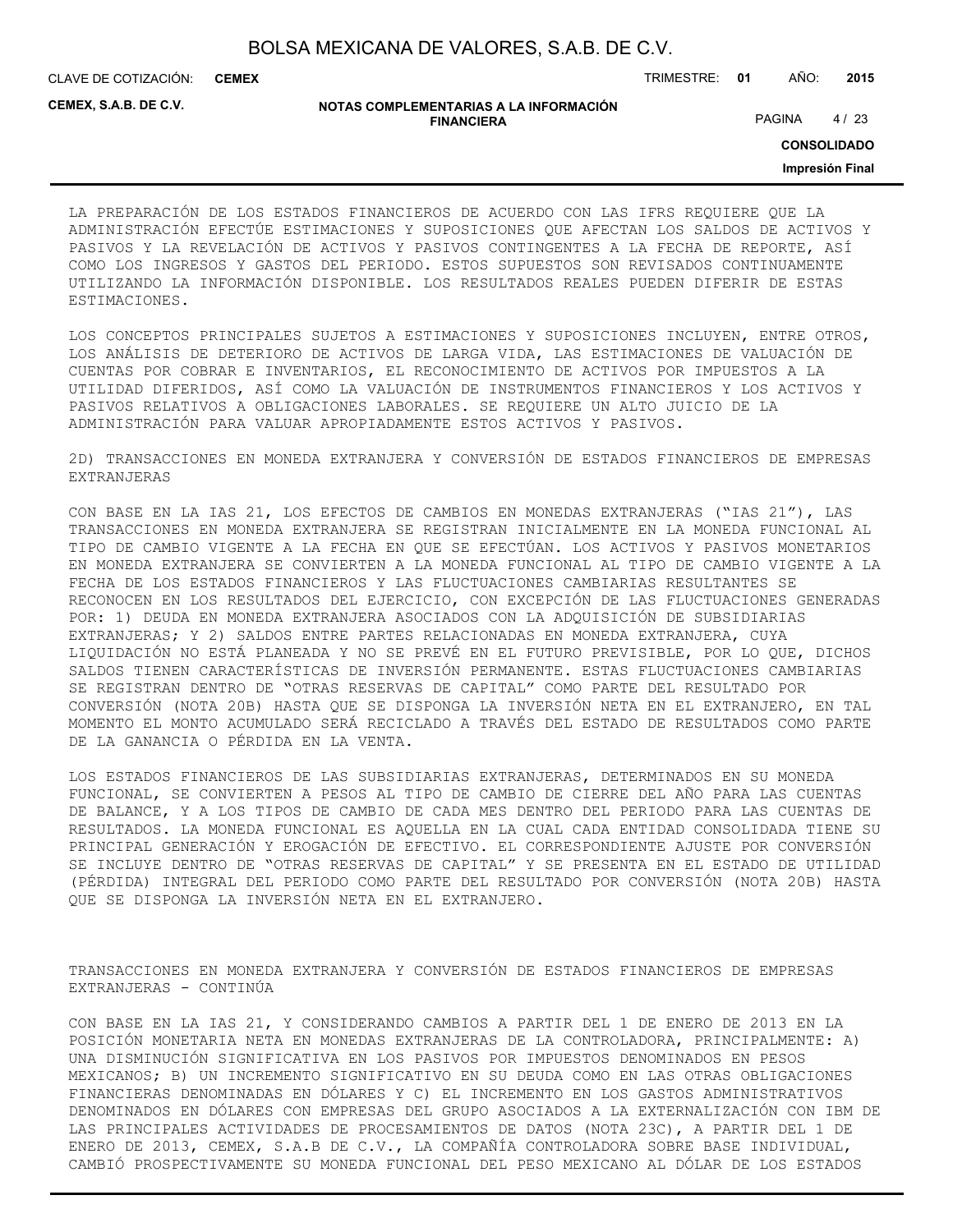**CEMEX**

CLAVE DE COTIZACIÓN: TRIMESTRE: **01** AÑO: **2015**

**CEMEX, S.A.B. DE C.V.**

#### **NOTAS COMPLEMENTARIAS A LA INFORMACIÓN FINANCIERA**

PAGINA 5/23

**CONSOLIDADO**

## **Impresión Final**

UNIDOS. LOS EFECTOS PRINCIPALES EN 2013 DE ESTE CAMBIO EN LOS ESTADOS FINANCIEROS INDIVIDUALES DE LA CONTROLADORA COMENZANDO EL 1 DE ENERO DE 2013 COMPARADO CON AÑOS ANTERIORES SON: I) TODAS LAS TRANSACCIONES, INGRESOS Y GASTOS EN CUALQUIER MONEDA SE RECONOCEN EN DÓLARES A LOS TIPOS DE CAMBIO VIGENTES EN LAS FECHAS DE SU EJECUCIÓN; II) LOS SALDOS MONETARIOS DE CEMEX, S.A.B. DE C.V. DENOMINADOS EN DÓLARES NO GENERARÁN FLUCTUACIONES CAMBIARIAS, MIENTRAS QUE LOS SALDOS EN PESOS, ASÍ COMO LOS SALDOS EN OTRAS MONEDAS DISTINTAS AL DÓLAR GENERAN AHORA FLUCTUACIONES CAMBIARIAS A TRAVÉS DEL ESTADO DE RESULTADOS, Y III) LA OPCIÓN DE CONVERSIÓN IMPLÍCITA EN LAS NOTAS OBLIGATORIAMENTE CONVERTIBLES DE LA CONTROLADORA DENOMINADAS EN PESOS MEXICANOS AHORA ES TRATADA COMO UN INSTRUMENTO DERIVADO INDEPENDIENTE CON CAMBIOS EN EL VALOR DE MERCADO A TRAVÉS DEL ESTADO DE RESULTADOS (NOTAS 16B Y 16D), LAS OPCIONES DE CONVERSIÓN IMPLÍCITAS EN LAS NOTAS OPCIONALMENTE CONVERTIBLES DE LA CONTROLADORA DENOMINADAS EN DÓLARES DEJARON DE SER TRATADAS COMO INSTRUMENTOS DERIVADOS INDEPENDIENTES, RECONOCIENDO SU VALOR DE MERCADO COMO COMPONENTE DE CAPITAL (NOTAS 16B Y 16D). CON BASE EN LAS IFRS, LOS ESTADOS FINANCIEROS DE PERIODOS ANTERIORES NO FUERON RECALCULADOS. EN ADICIÓN, COMO RESULTADO DE LA AMPLIACIÓN EN EL GIRO Y LAS ACTIVIDADES DE LA CONTROLADORA EN 2014 COMO SE MENCIONA EN LA NOTA 1, Y EL CORRESPONDIENTE INCREMENTO EN OPERACIONES Y SALDOS EN PESOS MEXICANOS, CONSIDERANDO LA GUÍA DE LA IAS 21, PARA FINES DE LA DEFINICIÓN DE SU MONEDA FUNCIONAL Y DE MANERA PROSPECTIVA, A PARTIR DEL 1 DE ABRIL DE 2014, LA CONTROLADORA CUENTA CON DOS DIVISIONES, UNA FINANCIERA Y DE TENENCIA DE ACCIONES DE SUBSIDIARIAS, CUYA MONEDA FUNCIONAL ES EL DÓLAR, Y OTRA CORRESPONDIENTE A SUS OPERACIONES EN MÉXICO, CUYA MONEDA FUNCIONAL ES EL PESO MEXICANO. LA DEUDA, LAS NOTAS CONVERTIBLES Y LAS TRANSACCIONES DE LA CONTROLADORA DISTINTAS A SUS OPERACIONES EN MÉXICO, SON PARTE DE LA DIVISIÓN CUYA MONEDA FUNCIONAL ES EL DÓLAR, MOTIVO POR EL CUAL, NO EXISTIERON EFECTOS DURANTE EL 2014 ASOCIADOS A CAMBIOS EN MONEDA FUNCIONAL DERIVADOS DE LA AMPLIACIÓN DE OPERACIONES DE LA CONTROLADORA EN MÉXICO Y LA RESULTANTE DIVISIÓN CUYA MONEDA FUNCIONAL ES EL PESO MEXICANO. LOS CAMBIOS ANTES MENCIONADOS EN LA MONEDA FUNCIONAL DE LA CONTROLADORA EN 2014 Y 2013, NO TUVIERON NINGÚN IMPACTO EN LAS MONEDAS FUNCIONALES DEL RESTO DE LAS ENTIDADES CONSOLIDADAS. LA MONEDA DE REPORTE DE LOS ESTADOS FINANCIEROS INDIVIDUALES Y CONSOLIDADOS CONTINÚA SIENDO EL PESO MEXICANO.

DURANTE LOS PERIODOS QUE SE REPORTAN, CEMEX NO TUVO NINGUNA SUBSIDIARIA OPERANDO EN UNA ECONOMÍA HIPERINFLACIONARIA, LA CUAL SE CONSIDERA GENERALMENTE CUANDO LA INFLACIÓN ACUMULADA EN LOS ÚLTIMOS TRES AÑOS SE APROXIMA O SOBREPASA EL 100%. EN UNA ECONOMÍA HIPERINFLACIONARIA, LAS PARTIDAS DEL ESTADO DE RESULTADOS DE LA SUBSIDIARIA SE EXPRESARÍAN A VALORES CONSTANTES A LA FECHA DE REPORTE, EN CUYO CASO, TANTO EL BALANCE GENERAL COMO EL ESTADOS DE RESULTADOS SE CONVERTIRÍAN A PESOS UTILIZANDO LOS TIPOS DE CAMBIO DE CIERRE DEL AÑO.

LOS ESTADOS FINANCIEROS DE SUBSIDIARIAS EXTRANJERAS SE CONVIERTEN DE SU MONEDA FUNCIONAL A DÓLARES Y POSTERIORMENTE A PESOS. LOS TIPOS DE CAMBIO DE LA TABLA ANTERIOR REPRESENTAN LOS TIPOS DE CAMBIO INFERIDOS DE ESTA METODOLOGÍA. EL TIPO DE CAMBIO PESO AL DÓLAR, ES EL PROMEDIO DE LOS TIPOS DE CAMBIO DE MERCADO A LOS QUE ACCEDE CEMEX PARA LA LIQUIDACIÓN DE SUS TRANSACCIONES EN DICHA MONEDA. EN NINGÚN CASO EXISTEN DIFERENCIAS SIGNIFICATIVAS ENTRE LOS TIPOS DE CAMBIO UTILIZADOS POR CEMEX Y AQUELLOS QUE PUBLICA EL BANCO DE MÉXICO.

2E) EFECTIVO Y EQUIVALENTES DE EFECTIVO (NOTA 8)

INCLUYE LOS MONTOS DE EFECTIVO EN CAJA Y LOS EQUIVALENTES DE EFECTIVO, REPRESENTADOS POR INVERSIONES DE CORTO PLAZO, DE GRAN LIQUIDEZ, FÁCILMENTE CONVERTIBLES EN EFECTIVO Y QUE ESTÁN SUJETOS A RIESGOS POCO IMPORTANTES DE CAMBIOS EN SU VALOR, INCLUYENDO INVERSIONES DISPONIBLES A LA VISTA, LAS CUALES GENERAN RENDIMIENTOS Y TIENEN VENCIMIENTOS HASTA DE TRES MESES A PARTIR DE SU FECHA DE ADQUISICIÓN. LAS INVERSIONES QUE DEVENGAN INTERESES SE RECONOCEN AL COSTO MÁS LOS INTERESES ACUMULADOS. OTRAS INVERSIONES FÁCILMENTE CONVERTIBLES EN EFECTIVO SE PRESENTAN A SU VALOR RAZONABLE. LAS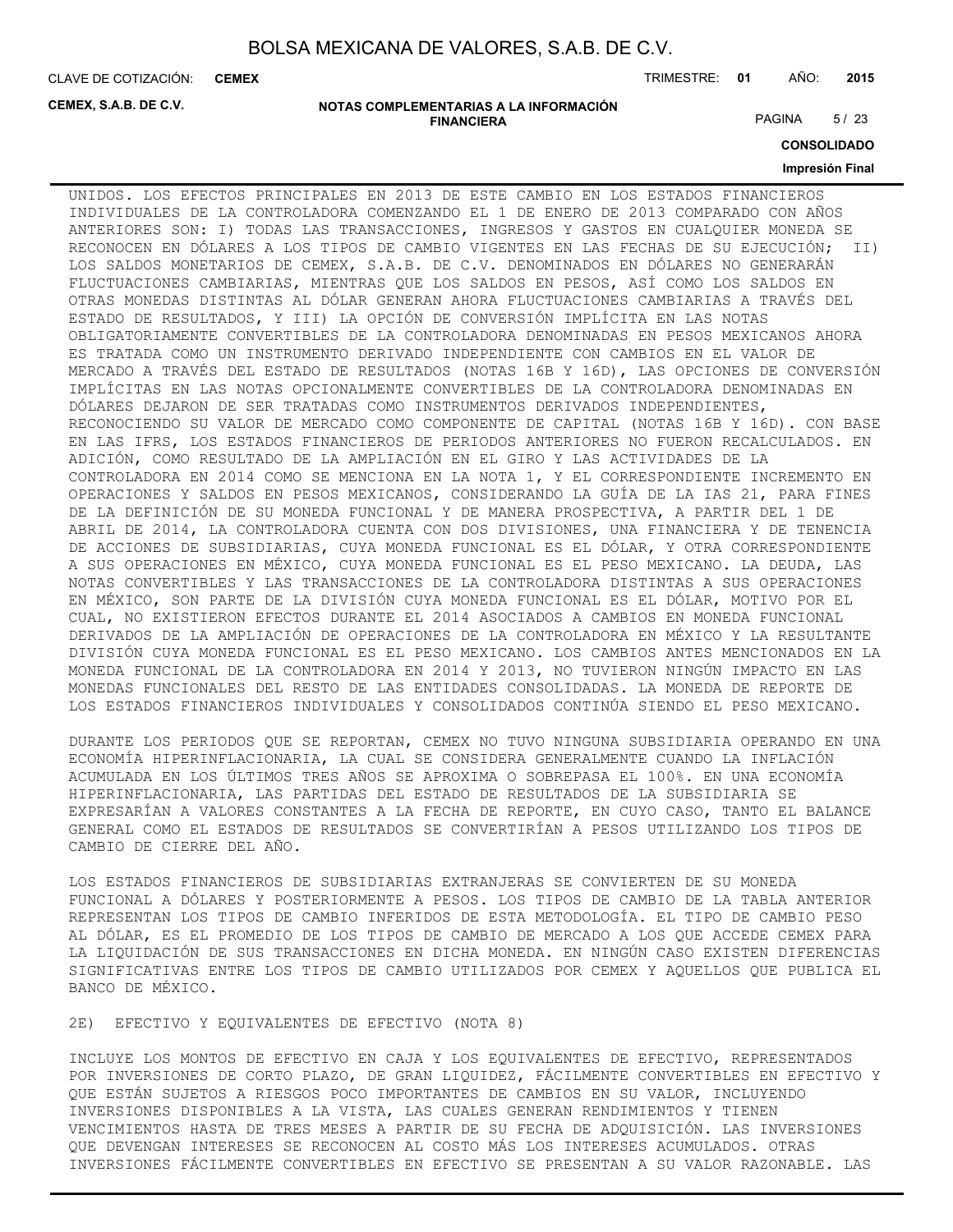CLAVE DE COTIZACIÓN: TRIMESTRE: **01** AÑO: **2015 CEMEX**

**CEMEX, S.A.B. DE C.V.**

#### **NOTAS COMPLEMENTARIAS A LA INFORMACIÓN FINANCIERA**

PAGINA 6/23

**CONSOLIDADO**

#### **Impresión Final**

PÉRDIDAS O GANANCIAS POR CAMBIOS EN VALUACIÓN Y LOS INTERESES GANADOS SE INCLUYEN EN EL ESTADO DE RESULTADOS COMO PARTE DE OTROS (GASTOS) PRODUCTOS FINANCIEROS, NETO.

EL SALDO DE EFECTIVO Y EQUIVALENTES DE EFECTIVO EN EL BALANCE GENERAL INCLUYE LOS MONTOS DE EFECTIVO O INVERSIONES RESTRINGIDOS, REPRESENTADOS POR DEPÓSITOS EN CUENTAS DE MARGEN QUE GARANTIZAN DIVERSAS OBLIGACIONES DE CEMEX, SIEMPRE Y CUANDO LA RESTRICCIÓN SE LIBERE EN UN PLAZO DE TRES MESES O MENOS A LA FECHA DEL BALANCE GENERAL. CUANDO LA RESTRICCIÓN ES MAYOR A TRES MESES, ESTOS SALDOS DE EFECTIVO Y EQUIVALENTES DE EFECTIVO RESTRINGIDOS NO SE CONSIDERAN EQUIVALENTES DE EFECTIVO Y SE INCLUYEN DENTRO DE "OTRAS CUENTAS POR COBRAR" DE CORTO O LARGO PLAZO, SEGÚN CORRESPONDA. CUANDO EXISTEN ACUERDOS DE COMPENSACIÓN DE SALDOS, ESTOS SALDOS DE EFECTIVO Y EQUIVALENTES DE EFECTIVO RESTRINGIDOS SE PRESENTAN COMPENSANDO LOS PASIVOS DE CEMEX CON LAS CONTRAPARTES.

#### 2F) CLIENTES Y OTRAS CUENTAS POR COBRAR A CORTO PLAZO (NOTAS 9, 10)

DE ACUERDO CON LA IAS 39, INSTRUMENTOS FINANCIEROS: RECONOCIMIENTO Y VALUACIÓN ("IAS 39"), LOS CONCEPTOS DENTRO DE ESTE RUBRO SON CLASIFICADOS COMO DE "PRÉSTAMOS Y CUENTAS POR COBRAR" SIN COSTO EXPLÍCITO, LOS CUALES SE RECONOCEN A SU COSTO AMORTIZADO, ES DECIR, EL VALOR PRESENTE NETO DEL MONTO POR COBRAR O POR PAGAR A LA FECHA DE LA TRANSACCIÓN. POR SU NATURALEZA DE CORTO PLAZO, CEMEX RECONOCE ESTAS CUENTAS INICIALMENTE A SU VALOR ORIGINAL DE FACTURACIÓN MENOS UN ESTIMADO DE CUENTAS INCOBRABLES. LA RESERVA POR CUENTAS INCOBRABLES, ASÍ COMO EL DETERIORO DE OTRAS CUENTAS POR COBRAR DE CORTO PLAZO SE RECONOCEN CON CARGO A LOS GASTOS DE ADMINISTRACIÓN Y VENTA.

LA CARTERA VENDIDA BAJO PROGRAMAS PARA LA MONETIZACIÓN DE CARTERA DE CLIENTES, EN LOS CUALES CEMEX MANTIENE ALGÚN INTERÉS RESIDUAL EN LA CARTERA VENDIDA EN CASO DE FALTA DE COBRO, ASÍ COMO UN ENVOLVIMIENTO CONTINUO CON DICHOS ACTIVOS, NO SE CONSIDERA COMO VENDIDA Y SE MANTIENE EN EL BALANCE GENERAL.

2G) INVENTARIOS (NOTA 11)

LOS INVENTARIOS SE VALÚAN A SU COSTO O SU VALOR NETO DE REALIZACIÓN, EL MENOR. EL COSTO DE LOS INVENTARIOS INCLUYE DESEMBOLSOS INCURRIDOS EN LA COMPRA DE LOS MISMOS, COSTOS DE PRODUCCIÓN O CONVERSIÓN Y OTROS COSTOS INCURRIDOS PARA TENERLOS EN SU ACTUAL CONDICIÓN Y UBICACIÓN. LOS INVENTARIOS SE ANALIZAN PARA DETERMINAR SI, POR LA OCURRENCIA DE EVENTOS INTERNOS, COMO PUEDEN SER DAÑOS FÍSICOS, O EXTERNOS, COMO PUEDEN SER CAMBIOS TECNOLÓGICOS O CONDICIONES DE MERCADO, ALGUNA PORCIÓN DEL SALDO HA QUEDADO OBSOLETO O SE HA DETERIORADO. CUANDO SE PRESENTA UN CASO DE DETERIORO, SE DISMINUYE EL SALDO DEL INVENTARIO A SU VALOR NETO DE REALIZACIÓN, EN TANTO QUE, CUANDO SE PRESENTA UNA SITUACIÓN DE OBSOLESCENCIA, SE INCREMENTA LA RESERVA DE VALUACIÓN; EN AMBOS CASOS CONTRA LOS RESULTADOS DEL EJERCICIO. LOS ANTICIPOS A PROVEEDORES DE INVENTARIO SE PRESENTAN DENTRO DE CUENTAS POR COBRAR DE CORTO PLAZO.

2H) OTRAS INVERSIONES Y CUENTAS POR COBRAR A LARGO PLAZO (NOTA 13B)

COMO PARTE DE LA CATEGORÍA DE "PRÉSTAMOS Y CUENTAS POR COBRAR" BAJO IAS 39, LOS SALDOS POR COBRAR DE LARGO PLAZO, ASÍ COMO LAS INVERSIONES CLASIFICADAS COMO CONSERVADAS A VENCIMIENTO SE RECONOCEN INICIALMENTE A SU COSTO AMORTIZADO. LOS CAMBIOS EN EL VALOR PRESENTE NETO SE RECONOCEN EN EL ESTADO DE RESULTADOS DENTRO DE OTROS INGRESOS (GASTOS) FINANCIEROS, NETO.

LAS INVERSIONES EN INSTRUMENTOS FINANCIEROS CONSERVADOS CON FINES DE NEGOCIACIÓN Y LAS INVERSIONES DISPONIBLES PARA LA VENTA, CLASIFICADAS BAJO IAS 39, SE RECONOCEN A SU VALOR RAZONABLE ESTIMADO, EN EL PRIMER CASO A TRAVÉS DEL ESTADO DE RESULTADOS DENTRO DE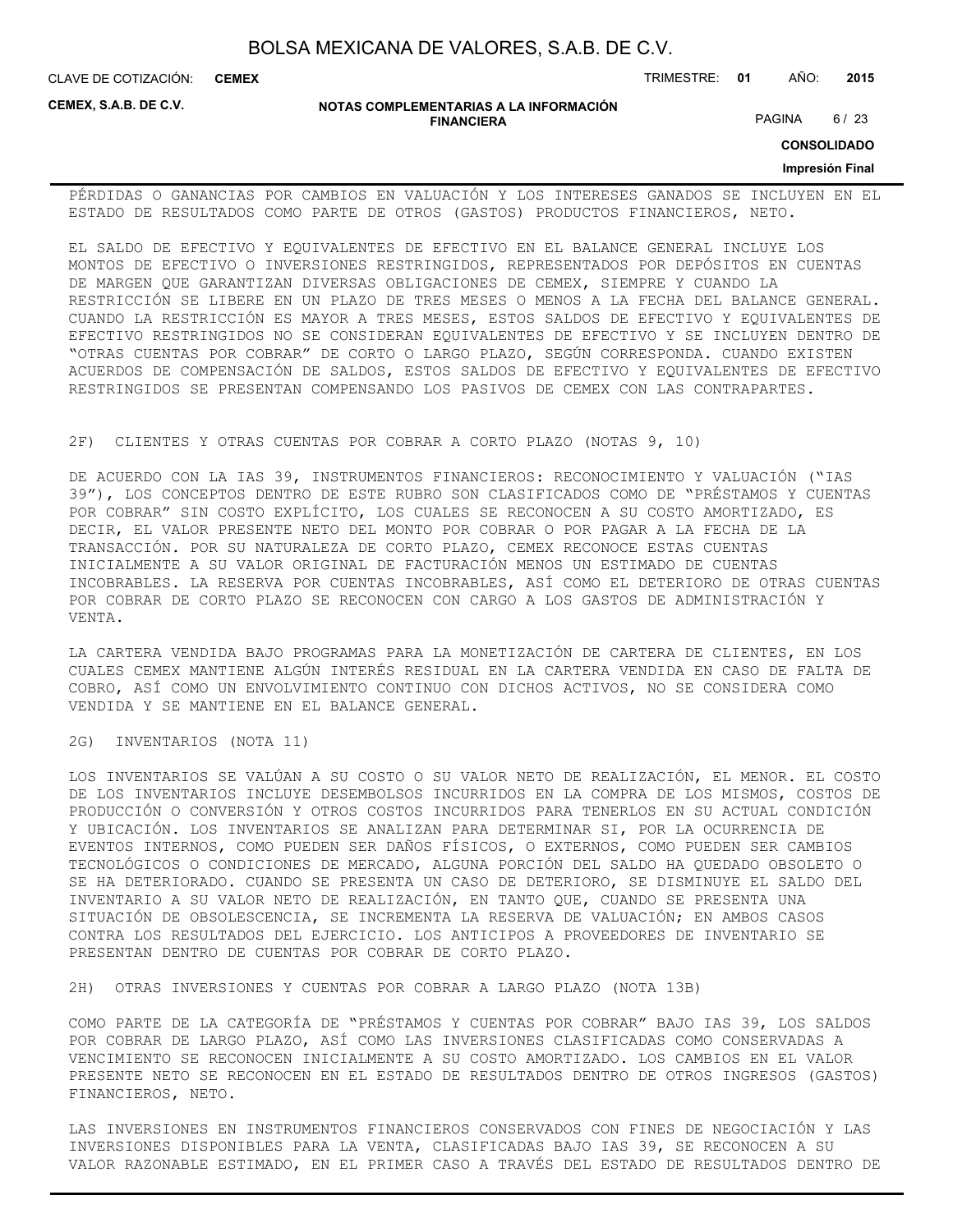**CEMEX**

CLAVE DE COTIZACIÓN: TRIMESTRE: **01** AÑO: **2015**

**CEMEX, S.A.B. DE C.V.**

#### **NOTAS COMPLEMENTARIAS A LA INFORMACIÓN FINANCIERA**

PAGINA 7/23

**CONSOLIDADO**

## **Impresión Final**

OTROS PRODUCTOS (GASTOS) FINANCIEROS, NETO, Y EN EL ÚLTIMO CASO, LOS CAMBIOS EN VALUACIÓN SE RECONOCEN EN LA UTILIDAD (PÉRDIDA) INTEGRAL DEL PERIODO DENTRO DE OTRAS RESERVAS DE CAPITAL HASTA EL MOMENTO DE SU DISPOSICIÓN, EN EL CUAL, EL EFECTO ACUMULADO EN CAPITAL ES RECLASIFICADO A OTROS INGRESOS (GASTOS) FINANCIEROS, NETO. ESTAS INVERSIONES SE EVALÚAN POR DETERIORO ANTE LA OCURRENCIA DE UN CAMBIO ADVERSO SIGNIFICATIVO, O AL MENOS UNA VEZ AL AÑO DURANTE EL ÚLTIMO TRIMESTRE.

2I) PROPIEDADES, MAQUINARIA Y EQUIPO (NOTA 14)

LAS PROPIEDADES, MAQUINARIA Y EQUIPO SE RECONOCEN A SU COSTO DE ADQUISICIÓN O CONSTRUCCIÓN, SEGÚN CORRESPONDA, MENOS SU DEPRECIACIÓN ACUMULADA Y PÉRDIDAS POR DETERIORO ACUMULADAS. LA DEPRECIACIÓN DE LOS ACTIVOS FIJOS SE RECONOCE COMO PARTE DE LOS COSTOS Y GASTOS DE OPERACIÓN (NOTA 5), Y SE CALCULA POR EL MÉTODO DE LÍNEA RECTA, CON BASE EN LAS VIDAS ÚTILES ESTIMADAS, EXCEPTO POR LAS RESERVAS MINERALES, LAS CUALES SON AGOTADAS CON BASE EN EL MÉTODO DE UNIDADES DE PRODUCCIÓN.

AL 31 DE MARZO DE 2015, LAS VIDAS ÚTILES MÁXIMAS PROMEDIO POR CATEGORÍA DE ACTIVOS FIJOS SON COMO SIGUE: AÑOS EDIFICIOS ADMINISTRATIVOS 34 EDIFICIOS INDUSTRIALES 33 MAQUINARIA Y EQUIPO EN PLANTA 18 CAMIONES REVOLVEDORES Y VEHÍCULOS DE MOTOR 7 EQUIPO DE OFICINA Y OTROS ACTIVOS 6

CEMEX CAPITALIZA, COMO PARTE DEL COSTO DE LOS ACTIVOS FIJOS, EL GASTO FINANCIERO DE LA DEUDA EXISTENTE DURANTE LA CONSTRUCCIÓN O INSTALACIÓN DE ACTIVOS FIJOS SIGNIFICATIVOS, UTILIZANDO EL SALDO PROMEDIO DE LAS INVERSIONES EN PROCESO EN EL PERIODO Y LA TASA DE INTERÉS CORPORATIVA PROMEDIO DEL PERÍODO.

## PROPIEDADES, MAQUINARIA Y EQUIPO – CONTINÚA

CON BASE EN LA IFRIC 20, COSTOS DE DESCAPOTE EN LA FASE DE PRODUCCIÓN DE UNA CANTERA ("IFRIC 20"), LOS COSTOS DE REMOCIÓN DE DESPERDICIO O, COSTOS DE DESCAPOTE, QUE SE INCURREN EN UNA CANTERA DURANTE LA FASE DE PRODUCCIÓN QUE RESULTAN EN MEJOR ACCESO A LAS RESERVAS MINERALES SON RECONOCIDOS COMO PARTE DE LOS VALORES EN LIBROS DE LAS CANTERAS CORRESPONDIENTES. LOS MONTOS CAPITALIZADOS SON AMORTIZADOS DURANTE LA VIDA ÚTIL ESTIMADA DE LOS MATERIALES EXPUESTOS CON BASE EN EL MÉTODO DE UNIDADES PRODUCIDAS. HASTA EL 31 DE DICIEMBRE DE 2012, SOLO LOS COSTOS DEL PRIMER DESCAPOTE SE CAPITALIZABAN, EN TANTO QUE, LOS COSTOS DE DESCAPOTE RECURRENTES EN LA MISMA CANTERA SE RECONOCÍAN EN LOS RESULTADOS AL INCURRIRSE, POR LO CUAL, EL ESTADO DE RESULTADOS POR DEL AÑO 2012 INCLUIDO COMO PARTE DE ESTOS ESTADOS FINANCIEROS FUE REFORMULADOS COMO RESULTADO DE LA ADOPCIÓN DE LA IFRIC 20. LOS EFECTOS NO FUERON SIGNIFICATIVOS.

LOS COSTOS INCURRIDOS EN ACTIVOS FIJOS QUE RESULTAN EN BENEFICIOS ECONÓMICOS FUTUROS, COMO INCREMENTAR SU VIDA ÚTIL, CAPACIDAD OPERATIVA O SEGURIDAD, Y LOS COSTOS INCURRIDOS PARA MITIGAR O PREVENIR DAÑOS AL MEDIO AMBIENTE, SE CAPITALIZAN COMO PARTE DEL VALOR EN LIBROS DE LOS ACTIVOS RELACIONADOS. LOS COSTOS CAPITALIZADOS SE DEPRECIAN EN LA VIDA ÚTIL REMANENTE DE DICHOS ACTIVOS. EL MANTENIMIENTO PERIÓDICO DE LOS ACTIVOS FIJOS, SE RECONOCEN EN LOS RESULTADOS CONFORME SE INCURRE. LOS ANTICIPOS A PROVEEDORES DE ACTIVO FIJO SE PRESENTAN DENTRO DE CUENTAS POR COBRAR DE LARGO PLAZO.

2J) ADQUISICIONES DE NEGOCIOS, CRÉDITO MERCANTIL, OTROS ACTIVOS INTANGIBLES Y CARGOS DIFERIDOS (NOTA 15)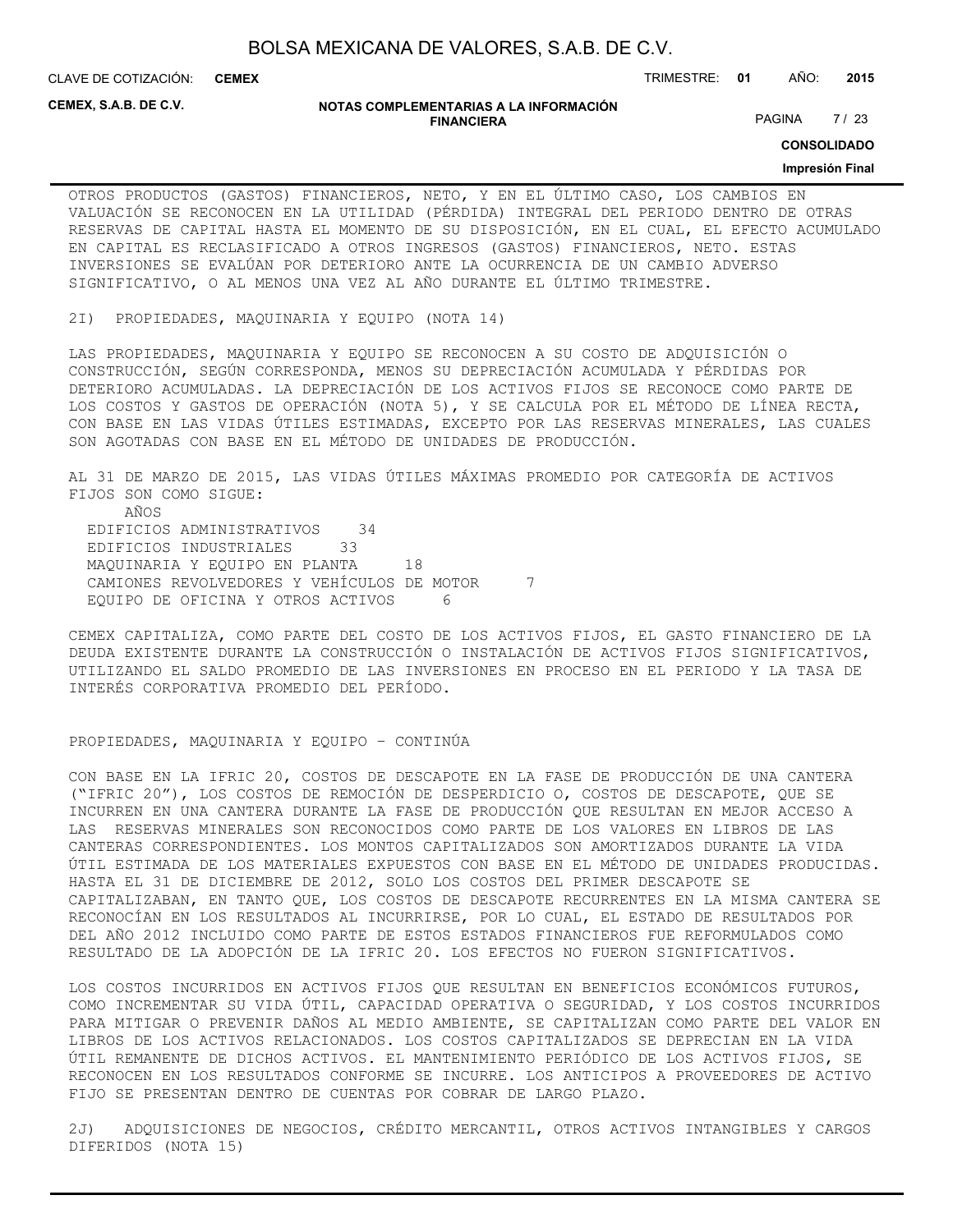CLAVE DE COTIZACIÓN: TRIMESTRE: **01** AÑO: **2015 CEMEX**

**CEMEX, S.A.B. DE C.V.**

#### **NOTAS COMPLEMENTARIAS A LA INFORMACIÓN FINANCIERA**

PAGINA 8/23

**CONSOLIDADO**

## **Impresión Final**

LAS ADQUISICIONES DE NEGOCIOS SE RECONOCEN MEDIANTE EL MÉTODO DE COMPRA, ASIGNANDO EL PRECIO PAGADO PARA TOMAR EL CONTROL DE LA ENTIDAD A LOS ACTIVOS ADQUIRIDOS Y PASIVOS ASUMIDOS CON BASE EN SUS VALORES RAZONABLES A LA FECHA DE ADQUISICIÓN. LOS ACTIVOS INTANGIBLES ADQUIRIDOS SE IDENTIFICAN Y RECONOCEN A SU VALOR RAZONABLE. LA PORCIÓN DEL PRECIO DE COMPRA NO ASIGNADA REPRESENTA EL CRÉDITO MERCANTIL, EL CUAL NO SE AMORTIZA Y QUEDA SUJETO A EVALUACIONES PERIÓDICAS POR DETERIORO (NOTA 2K), PUEDE AJUSTARSE POR ALGUNA CORRECCIÓN DEL VALOR DE LOS ACTIVOS ADQUIRIDOS Y/O PASIVOS ASUMIDOS DENTRO DE LOS DOCE MESES POSTERIORES A LA COMPRA. LOS GASTOS ASOCIADOS A LA COMPRA SE RECONOCEN EN EL ESTADO DE RESULTADOS CONFORME SE INCURREN.

CEMEX CAPITALIZA LOS ACTIVOS INTANGIBLES ADQUIRIDOS, ASÍ COMO LOS COSTOS DIRECTOS INCURRIDOS EN EL DESARROLLO DE ACTIVOS INTANGIBLES, CUANDO SE IDENTIFICAN BENEFICIOS FUTUROS ASOCIADOS Y SE TIENE EVIDENCIA DEL CONTROL SOBRE LOS BENEFICIOS. LOS ACTIVOS INTANGIBLES SE RECONOCEN A SU COSTO DE ADQUISICIÓN O DESARROLLO, SEGÚN APLIQUE. DICHOS ACTIVOS SE CLASIFICAN COMO DE VIDA DEFINIDA O COMO DE VIDA INDEFINIDA, ESTOS ÚLTIMOS NO SE AMORTIZAN AL NO PODERSE PRECISAR LA TERMINACIÓN DEL PERIODO DE OBTENCIÓN DE BENEFICIOS. LA AMORTIZACIÓN DE LOS ACTIVOS INTANGIBLES DE VIDA DEFINIDA SE CALCULA CON BASE AL MÉTODO DE LÍNEA RECTA Y SE RECONOCE COMO PARTE DE LOS COSTOS Y GASTOS DE OPERACIÓN (NOTA 5).

LOS GASTOS PREOPERATIVOS SE RECONOCEN EN LOS RESULTADOS DEL PERIODO EN QUE SE INCURREN. LOS COSTOS ASOCIADOS CON ACTIVIDADES DE INVESTIGACIÓN Y DESARROLLO ("ACTIVIDADES DE I&D"), ASOCIADAS A LA CREACIÓN DE PRODUCTOS Y SERVICIOS, ASÍ COMO AL DESARROLLO DE PROCESOS, EQUIPOS Y MÉTODOS QUE OPTIMICEN LA EFICIENCIA OPERACIONAL Y REDUZCAN COSTOS, SE RECONOCEN EN LOS RESULTADOS DE OPERACIÓN CONFORME SE INCURREN. LAS ÁREAS DE TECNOLOGÍA Y DE ENERGÍA EN CEMEX LLEVAN A CABO SUBSTANCIALMENTE TODAS LAS ACTIVIDADES DE I&D COMO PARTE DE SUS FUNCIONES COTIDIANAS. EN 2014, 2013 Y 2012, EL GASTO TOTAL COMBINADO DE ESTAS ÁREAS FUE DE APROXIMADAMENTE \$538 (US\$36), \$494 (US\$38) Y \$514 (US\$40), RESPECTIVAMENTE. LOS COSTOS DE DESARROLLO SE CAPITALIZAN SOLO SI CUMPLEN LA DEFINICIÓN DE ACTIVO INTANGIBLE MENCIONADA ANTERIORMENTE.

LOS COSTOS DIRECTOS ASOCIADOS CON LA FASE DE DESARROLLO DE APLICACIONES DE INFORMÁTICA (SOFTWARE) PARA USO INTERNO SE CAPITALIZAN Y SE AMORTIZAN A LOS RESULTADOS DE OPERACIÓN DURANTE LA VIDA ÚTIL DE LAS APLICACIONES, QUE EN PROMEDIO SE ESTIMA EN ALREDEDOR DE 5 AÑOS.

LOS COSTOS DE ACTIVIDADES DE EXPLORACIÓN COMO SON EL PAGO DE DERECHOS PARA EXPLORAR, ESTUDIOS TOPOGRÁFICOS Y GEOLÓGICOS, ASÍ COMO PERFORACIONES, ENTRE OTROS CONCEPTOS INCURRIDOS PARA EVALUAR LA VIABILIDAD TÉCNICA Y COMERCIAL DE EXTRAER RECURSOS MINERALES, LOS CUALES NO SON SIGNIFICATIVOS EN CEMEX, SE CAPITALIZAN CUANDO SE IDENTIFICAN BENEFICIOS ECONÓMICOS FUTUROS ASOCIADOS A DICHAS ACTIVIDADES. CUANDO COMIENZA LA EXTRACCIÓN, ESTOS COSTOS SE AMORTIZAN DURANTE LA VIDA ÚTIL DE LA CANTERA CON BASE EN LAS TONELADAS DE MATERIALES QUE SE ESTIMA EXTRAER. EN CASO DE NO MATERIALIZARSE LOS BENEFICIOS ECONÓMICOS, CUALQUIER COSTO DE EXPLORACIÓN CAPITALIZADO ES SUJETO DE DETERIORO.

LOS PERMISOS Y LICENCIAS DE EXTRACCIÓN TIENEN VIDAS ÚTILES MÁXIMAS ENTRE LOS 30 Y 100 AÑOS. AL 31 DE MARZO DE 2015, EXCEPTO POR LOS PERMISOS Y LICENCIAS Y/O SALVO MENCIÓN EN CONTRARIO, CEMEX AMORTIZA SUS ACTIVOS INTANGIBLES EN LÍNEA RECTA DURANTE SUS VIDAS ÚTILES QUE SE ENCUENTRAN EN UN RANGO DE 3 A 20 AÑOS.

## 2K) DETERIORO DE ACTIVOS DE LARGA VIDA (NOTAS 14, 15)

PROPIEDADES, MAQUINARIA Y EQUIPO, ACTIVOS INTANGIBLES DE VIDA DEFINIDA Y OTRAS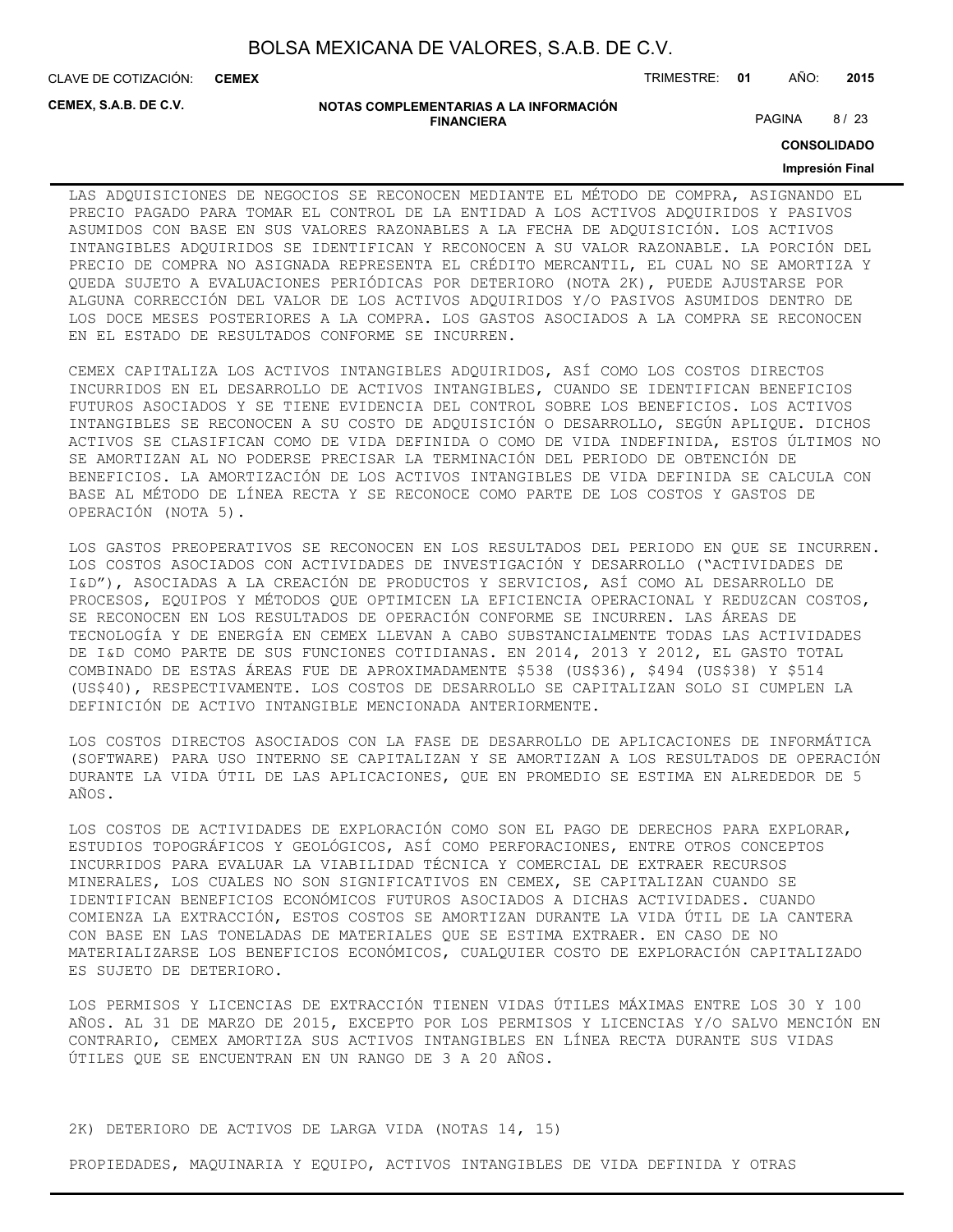**CEMEX**

CLAVE DE COTIZACIÓN: TRIMESTRE: **01** AÑO: **2015**

**CEMEX, S.A.B. DE C.V.**

**NOTAS COMPLEMENTARIAS A LA INFORMACIÓN FINANCIERA**

PAGINA 9/23

**CONSOLIDADO**

**Impresión Final**

## INVERSIONES

LAS PROPIEDADES, MAQUINARIA Y EQUIPO, LOS ACTIVOS INTANGIBLES DE VIDA DEFINIDA Y LAS INVERSIONES, SE ANALIZAN POR DETERIORO ANTE LA OCURRENCIA DE UN EVENTO ADVERSO SIGNIFICATIVO, CAMBIOS EN EL MEDIO AMBIENTE OPERATIVO DEL NEGOCIO, CAMBIOS EN UTILIZACIÓN O TECNOLOGÍA, ASÍ COMO BAJA EN LAS EXPECTATIVAS DE RESULTADOS DE OPERACIÓN PARA CADA UNIDAD GENERADORA DE EFECTIVO; PARA DETERMINAR SI SU VALOR EN LIBROS NO SERÁ RECUPERADO. EN ESTOS CASOS, SE RECONOCE UNA PÉRDIDA POR DETERIORO EN LOS RESULTADOS DEL PERIODO DENTRO DEL RUBRO DE "OTROS GASTOS, NETO". LA PÉRDIDA POR DETERIORO RESULTA POR EL EXCESO DEL VALOR EN LIBROS DEL ACTIVO SOBRE SU VALOR DE RECUPERACIÓN, REPRESENTADO POR EL MAYOR ENTRE EL VALOR RAZONABLE DEL ACTIVO, MENOS COSTOS DE VENTA, Y SU VALOR DE USO, CORRESPONDIENTE ESTE ÚLTIMO AL VALOR PRESENTE NETO DE LOS FLUJOS DE EFECTIVO ESTIMADOS QUE SON RELATIVOS A DICHO ACTIVO POR SU USO O SU EVENTUAL DISPOSICIÓN.

SE REQUIERE UN ALTO JUICIO DE LA ADMINISTRACIÓN PARA DETERMINAR APROPIADAMENTE EL VALOR RAZONABLE DE ESTOS ACTIVOS, LOS SUPUESTOS PRINCIPALES UTILIZADOS PARA DESARROLLAR ESTOS ESTIMADOS SON LA TASA DE DESCUENTO QUE REFLEJA EL RIESGO DE LOS FLUJOS FUTUROS ASOCIADOS CON LOS ACTIVOS Y LA ESTIMACIÓN DE LOS INGRESOS FUTUROS. ESTOS SUPUESTOS SON EVALUADOS PARA SU RAZONABILIDAD COMPARANDO DICHAS TASAS DE DESCUENTO CON LA INFORMACIÓN DE MERCADO DISPONIBLE, ASÍ COMO COMPARANDO CON LAS EXPECTATIVAS DEL CRECIMIENTO DE LA INDUSTRIA EMITIDAS POR TERCEROS COMO AGENCIAS GUBERNAMENTALES, DE LA INDUSTRIA O CÁMARAS DE COMERCIO.

CRÉDITO MERCANTIL Y ACTIVOS INTANGIBLES DE VIDA INDEFINIDA

EL CRÉDITO MERCANTIL Y OTROS ACTIVOS INTANGIBLES DE VIDA INDEFINIDA SE EVALÚAN POR DETERIORO ANTE CAMBIOS ADVERSOS SIGNIFICATIVOS O AL MENOS UNA VEZ AL AÑO DURANTE EL ÚLTIMO TRIMESTRE, CALCULANDO EL VALOR DE RECUPERACIÓN DE LOS GRUPOS DE UNIDADES GENERADORAS DE EFECTIVO ("UGES") A LAS CUALES SE HAN ASIGNADO LOS SALDOS DEL CRÉDITO MERCANTIL, EL CUAL CONSISTE EN EL MAYOR ENTRE EL VALOR RAZONABLE DE DICHO GRUPO DE UGES, MENOS COSTOS DE VENTA, Y SU VALOR EN USO, REPRESENTADO POR EL VALOR PRESENTE DE LOS FLUJOS DE EFECTIVO RELATIVOS A LAS UGES A QUE REFIEREN EL CRÉDITO MERCANTIL ASIGNADO. OTROS ACTIVOS INTANGIBLES DE VIDA INDEFINIDA SE ANALIZAN AL NIVEL DE LA UGE O DEL GRUPO DE UGES, DEPENDIENDO SU ASIGNACIÓN. CEMEX DETERMINA FLUJOS DE EFECTIVO DESCONTADOS GENERALMENTE POR PERIODOS DE 5 AÑOS. EN OCASIONES, CUANDO CON BASE EN LA EXPERIENCIA LOS RESULTADOS ACTUALES DE UNA UNIDAD GENERADORA DE EFECTIVO NO REFLEJAN FIELMENTE SU DESEMPEÑO HISTÓRICO, Y PARA LA CUAL EXISTEN VARIABLES ECONÓMICAS EXTERNAS QUE PERMITEN DETERMINAR RAZONABLEMENTE UNA MEJORA EN SUS RESULTADOS DE OPERACIÓN EN EL MEDIANO PLAZO, LA ADMINISTRACIÓN UTILIZA PROYECCIONES DE FLUJOS DE EFECTIVO POR PERIODOS DE HASTA 10 AÑOS, EN LA MEDIDA, COMO SE INDICÓ, QUE SE CUENTA CON PRONÓSTICOS FINANCIEROS DETALLADOS Y CONFIABLES, Y QUE CEMEX CONFÍA Y PUEDE DEMOSTRAR SU HABILIDAD CON BASE EN LA EXPERIENCIA, QUE PUEDE PROYECTAR FLUJOS DE EFECTIVO CON PRECISIÓN SOBRE UN PERIODO MAYOR. EL NÚMERO DE AÑOS ADICIONALES AL PERIODO GENERAL DE 5 AÑOS DE FLUJOS DE EFECTIVO PROYECTADOS HASTA 10 AÑOS SE DETERMINA EN LA MEDIDA EN QUE EL DESEMPEÑO FUTURO PROMEDIO ASEMEJA EL DESEMPEÑO PROMEDIO HISTÓRICO. SI EL VALOR DE USO EN ALGÚN GRUPO DE UGES A LA CUAL SE HAN ASIGNADO SALDOS DE CRÉDITO MERCANTIL ES INFERIOR A SU VALOR NETO EN LIBROS, CEMEX DETERMINA EL VALOR RAZONABLE DE DICHO GRUPO DE UGES UTILIZANDO ALGÚN MÉTODO AMPLIAMENTE ACEPTADO EN EL MERCADO PARA VALUAR ENTIDADES, COMO SON EL DE MÚLTIPLOS DE FLUJO DE OPERACIÓN Y EL VALOR DE TRANSACCIONES EQUIVALENTES, ENTRE OTROS. SE RECONOCE UNA PÉRDIDA POR DETERIORO DENTRO DE OTROS GASTOS, NETO, CUANDO EL VALOR NETO EN LIBROS DEL GRUPO DE UGES A LA CUAL SE HAN ASIGNADO SALDOS DE CRÉDITO MERCANTIL EXCEDE SU VALOR DE RECUPERACIÓN. LAS PÉRDIDAS POR DETERIORO DEL CRÉDITO MERCANTIL NO SE REVERSAN EN PERIODOS POSTERIORES.

LOS SEGMENTOS GEOGRÁFICOS OPERATIVOS REPORTADOS (NOTA 4), REPRESENTAN LOS GRUPOS DE UGES DE CEMEX A LAS CUALES SE HAN ASIGNADO LOS SALDOS DEL CRÉDITO MERCANTIL PARA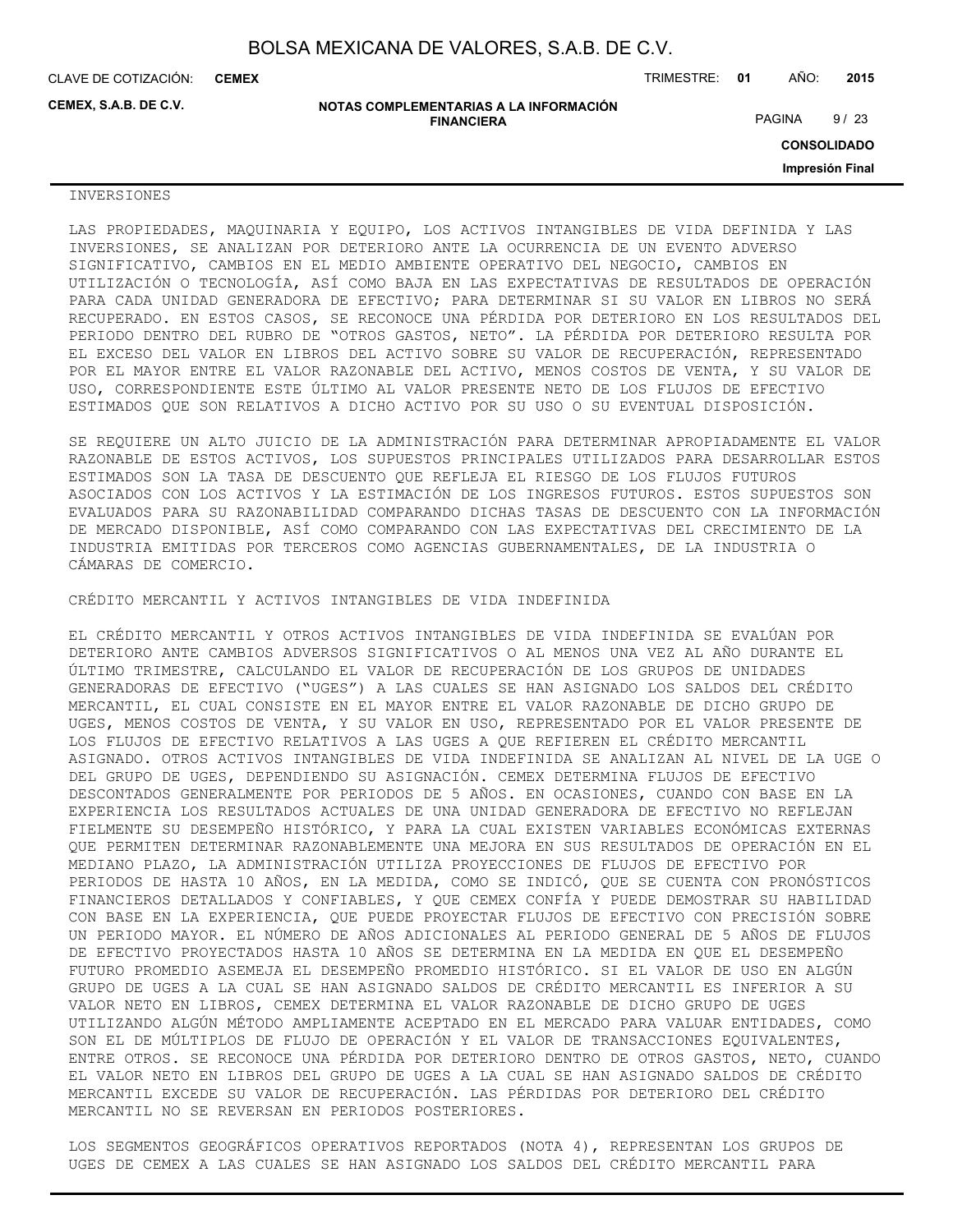CLAVE DE COTIZACIÓN: TRIMESTRE: **01** AÑO: **2015 CEMEX**

**CEMEX, S.A.B. DE C.V.**

#### **NOTAS COMPLEMENTARIAS A LA INFORMACIÓN FINANCIERA**

PAGINA 10 / 23

**CONSOLIDADO**

## **Impresión Final**

PROPÓSITO DE LA EVALUACIÓN DE DETERIORO DEL CRÉDITO MERCANTIL. PARA LLEGAR A ESTA CONCLUSIÓN, CEMEX CONSIDERÓ: A) QUE DESPUÉS DE LA ADQUISICIÓN, EL CRÉDITO MERCANTIL SE ASIGNÓ AL NIVEL DEL SEGMENTO GEOGRÁFICO OPERATIVO; B) QUE LOS COMPONENTES OPERATIVOS QUE INTEGRAN EL SEGMENTO REPORTADO TIENEN CARACTERÍSTICAS ECONÓMICAS SIMILARES; C) QUE LOS SEGMENTOS REPORTADOS SON UTILIZADOS EN CEMEX PARA ORGANIZAR Y EVALUAR SUS ACTIVIDADES EN EL SISTEMA DE INFORMACIÓN INTERNO; D) LA NATURALEZA HOMOGÉNEA DE LOS ARTÍCULOS QUE SE PRODUCEN Y COMERCIALIZAN EN CADA COMPONENTE OPERATIVO, LOS CUALES SON TODOS UTILIZADOS POR LA INDUSTRIA DE LA CONSTRUCCIÓN; E) LA INTEGRACIÓN VERTICAL EN LA CADENA DE VALOR DE LOS PRODUCTOS DE CADA COMPONENTE; F) EL TIPO DE CLIENTES, LOS CUALES SON SIMILARES EN TODOS LOS COMPONENTES; G) LA INTEGRACIÓN OPERATIVA DE LOS COMPONENTES; Y H) QUE LA COMPENSACIÓN A EMPLEADOS SE BASA EN LOS RESULTADOS AGREGADOS DEL SEGMENTO GEOGRÁFICO. EN ADICIÓN, EL PAÍS REPRESENTA EL NIVEL MÁS BAJO DENTRO DE CEMEX AL CUAL EL CRÉDITO MERCANTIL ES MONITOREADO INTERNAMENTE POR LA ADMINISTRACIÓN.

## DETERIORO DE ACTIVOS DE LARGA VIDA – CONTINÚA

LAS EVALUACIONES DE DETERIORO SON MUY SENSIBLES, ENTRE OTROS FACTORES, A LAS ESTIMACIONES DE LOS PRECIOS FUTUROS DE LOS PRODUCTOS, LA EVOLUCIÓN DE LOS GASTOS DE OPERACIÓN, LAS TENDENCIAS ECONÓMICAS LOCALES E INTERNACIONALES EN LA INDUSTRIA DE LA CONSTRUCCIÓN, LAS EXPECTATIVAS DE CRECIMIENTO DE LARGO PLAZO EN LOS DISTINTOS MERCADOS, ASÍ COMO A LAS TASAS DE DESCUENTO Y DE CRECIMIENTO EN LA PERPETUIDAD UTILIZADAS. PARA FINES DE ESTIMAR LOS PRECIOS FUTUROS, CEMEX UTILIZA, EN LA MEDIDA DE SU DISPONIBILIDAD, DATOS HISTÓRICOS MÁS EL INCREMENTO O DISMINUCIÓN ESPERADA DE ACUERDO CON LA INFORMACIÓN EMITIDA POR FUENTES EXTERNAS CONFIABLES, COMO LAS CÁMARAS DE LA CONSTRUCCIÓN O DE PRODUCTORES DE CEMENTO Y/O EXPECTATIVAS ECONÓMICAS GUBERNAMENTALES. LOS GASTOS DE OPERACIÓN SE MIDEN NORMALMENTE COMO UNA PROPORCIÓN CONSTANTE DE LOS INGRESOS, CON BASE EN LA EXPERIENCIA. NO OBSTANTE, DICHOS GASTOS DE OPERACIÓN SON REVISADOS CONSIDERANDO FUENTES DE INFORMACIÓN EXTERNA CON RELACIÓN A INSUMOS QUE SE COMPORTAN DE ACUERDO CON PRECIOS INTERNACIONALES, COMO GAS Y PETRÓLEO. CEMEX UTILIZA TASAS DE DESCUENTO ANTES DE IMPUESTOS PARA CADA GRUPO DE UGES A LAS QUE SE HA ASIGNADO EL CRÉDITO MERCANTIL, LAS CUALES SE APLICAN PARA DESCONTAR FLUJOS DE EFECTIVO ANTES DE IMPUESTOS. LOS FLUJOS DE EFECTIVO NO DESCONTADOS, SON MUY SENSIBLES A LA TASA DE CRECIMIENTO EN LA PERPETUIDAD UTILIZADA. ASIMISMO, LOS FLUJOS DE EFECTIVO DESCONTADOS SON MUY SENSIBLES A LA TASA DE DESCUENTO UTILIZADA. A MAYOR TASA DE CRECIMIENTO EN LA PERPETUIDAD, MAYORES SON LOS FLUJOS DE EFECTIVO NO DESCONTADOS POR GRUPO DE UGES. POR EL CONTRARIO, A MAYOR TASA DE DESCUENTO UTILIZADA, MENORES SON LOS FLUJOS DE EFECTIVO DESCONTADOS RELACIONADOS.

2L) PASIVOS FINANCIEROS, INSTRUMENTOS FINANCIEROS DERIVADOS Y MEDICIONES DE VALOR RAZONABLE (NOTA 16)

**DEUDA** 

LOS PRÉSTAMOS BANCARIOS Y DOCUMENTOS POR PAGAR SE RECONOCEN A SU COSTO AMORTIZADO. LOS INTERESES DEVENGADOS ASOCIADOS SE RECONOCEN EN EL BALANCE GENERAL DENTRO DE "OTRAS CUENTAS Y GASTOS ACUMULADOS POR PAGAR" CONTRA EL GASTO FINANCIERO. DURANTE LOS AÑOS QUE SE REPORTAN, CEMEX NO MANTUVO PASIVOS FINANCIEROS RECONOCIDOS VOLUNTARIAMENTE A VALOR RAZONABLE O ASOCIADOS A COBERTURAS DE VALOR RAZONABLE CON INSTRUMENTOS FINANCIEROS DERIVADOS. LOS COSTOS DIRECTOS INCURRIDOS EN LA EMISIÓN O CONTRATACIÓN DE DEUDA, ASÍ COMO EN REFINANCIAMIENTOS O MODIFICACIONES NO SUSTANCIALES A CONTRATOS DE CRÉDITO QUE NO REPRESENTAN LA EXTINCIÓN DE LA DEUDA, POR CONSIDERAR: A) QUE LOS TÉRMINOS ECONÓMICOS RELEVANTES DEL NUEVO INSTRUMENTO NO SON SIGNIFICATIVAMENTE DISTINTOS A LOS DEL INSTRUMENTO QUE REEMPLAZA, Y B) LA PROPORCIÓN EN QUE LOS TENEDORES FINALES DEL NUEVO INSTRUMENTO SON LOS MISMOS QUE LOS DEL INSTRUMENTO REEMPLAZADO, AJUSTAN EL VALOR EN LIBROS DE LA DEUDA RELACIONADA Y SE AMORTIZAN AL GASTO FINANCIERO UTILIZANDO LA TASA DE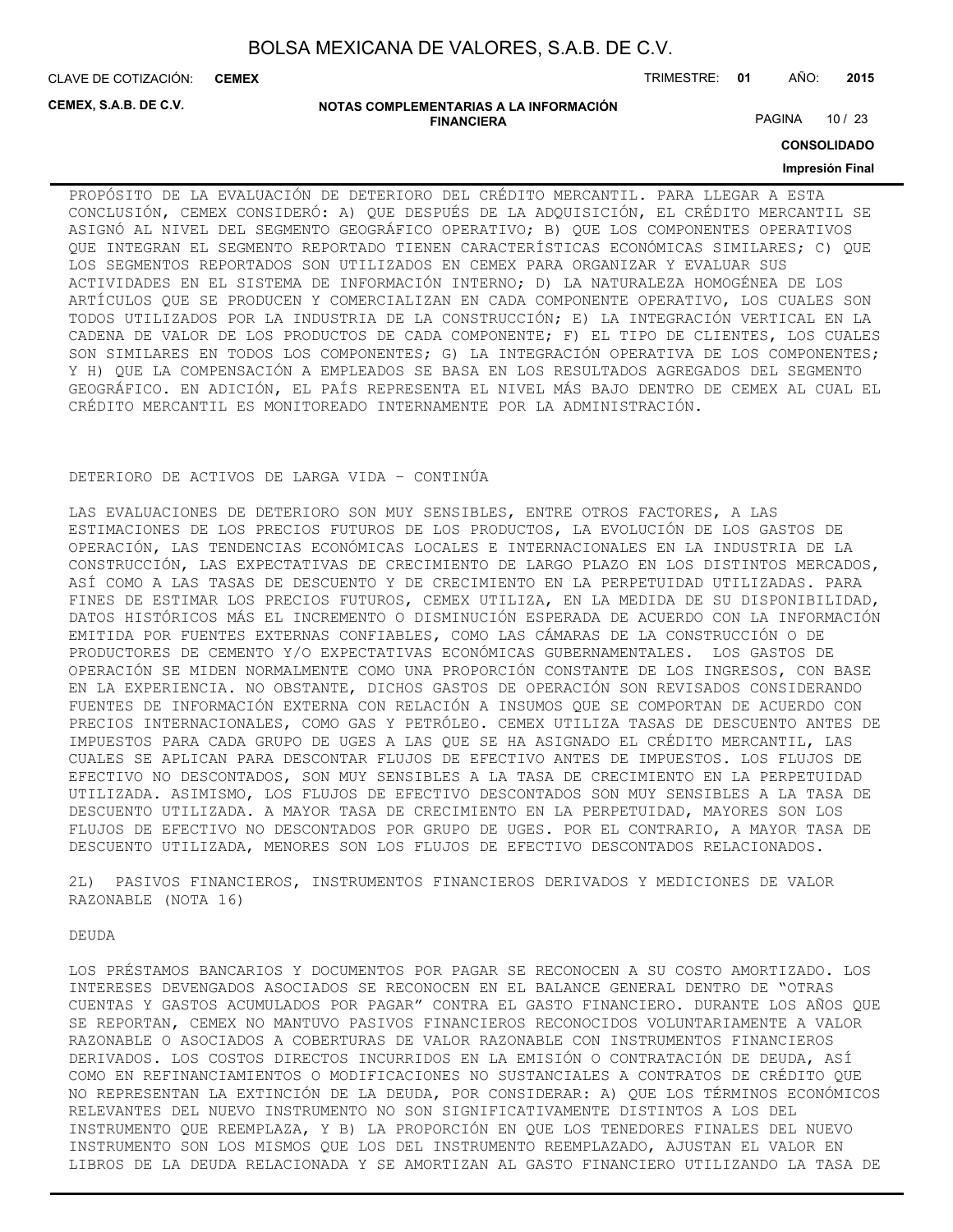CLAVE DE COTIZACIÓN: TRIMESTRE: **01** AÑO: **2015 CEMEX**

**CEMEX, S.A.B. DE C.V.**

#### **NOTAS COMPLEMENTARIAS A LA INFORMACIÓN FINANCIERA**

PAGINA 11 / 23

**CONSOLIDADO**

## **Impresión Final**

INTERÉS EFECTIVA EN LA VIGENCIA DE CADA TRANSACCIÓN. ESTOS COSTOS INCLUYEN COMISIONES Y HONORARIOS PROFESIONALES. LOS COSTOS INCURRIDOS EN LA EXTINCIÓN DE DEUDA, ASÍ COMO EN REFINANCIAMIENTOS O MODIFICACIONES A CONTRATOS DE CRÉDITO CUANDO EL NUEVO INSTRUMENTO ES SUBSTANCIALMENTE DISTINTO AL ANTERIOR CON BASE EN UN ANÁLISIS CUALITATIVO Y CUANTITATIVO, SE RECONOCEN EN EL GASTO FINANCIERO CONFORME SE INCURREN.

## ARRENDAMIENTOS CAPITALIZABLES

LOS ARRENDAMIENTOS CAPITALIZABLES, EN LOS CUALES CEMEX RETIENE SUSTANCIALMENTE TODOS LOS RIESGOS Y BENEFICIOS ASOCIADOS A LA PROPIEDAD DEL ACTIVO, SE RECONOCEN COMO PASIVOS FINANCIEROS CONTRA UN ACTIVO FIJO RELACIONADO, POR EL MONTO MENOR ENTRE EL VALOR DE MERCADO DEL ACTIVO ARRENDADO Y EL VALOR PRESENTE NETO DE LOS PAGOS MÍNIMOS FUTUROS, USANDO LA TASA DE INTERÉS IMPLÍCITA EN EL CONTRATO CUANDO ES DETERMINABLE, O EN SU LUGAR LA TASA DE INTERÉS INCREMENTAL. ENTRE OTROS ELEMENTOS DE JUICIO, LOS FACTORES PRINCIPALES PARA DETERMINAR UN ARRENDAMIENTO CAPITALIZABLE SON: A) SI LA PROPIEDAD DEL ACTIVO SE TRANSFIERE A CEMEX AL TÉRMINO DEL PLAZO; B) SI CEMEX TIENE LA OPCIÓN PARA ADQUIRIR EL ACTIVO AL TÉRMINO DEL PLAZO A PRECIO MUY REDUCIDO; C) SI EL PLAZO DEL CONTRATO CUBRE LA MAYOR PARTE DE LA VIDA ÚTIL DEL ACTIVO; Y/O D) SI EL VALOR PRESENTE NETO DE LOS PAGOS MÍNIMOS REPRESENTA SUSTANCIALMENTE TODO EL VALOR RAZONABLE DEL ACTIVO AL INICIO DEL ARRENDAMIENTO.

## INSTRUMENTOS FINANCIEROS CON CARACTERÍSTICAS DE PASIVO Y CAPITAL

CON BASE EN LA IAS 32, INSTRUMENTOS FINANCIEROS: PRESENTACIÓN ("IAS 32") Y LA IAS 39, CUANDO UN INSTRUMENTO FINANCIERO CONTIENE COMPONENTES TANTO DE PASIVO COMO DE CAPITAL, COMO EN UNA NOTA CONVERTIBLE A SU VENCIMIENTO EN UN NÚMERO FIJO DE ACCIONES DE CEMEX Y LA MONEDA EN QUE SE DENOMINA EL INSTRUMENTO ES LA MISMA QUE LA MONEDA FUNCIONAL DEL EMISOR, CADA COMPONENTE SE RECONOCE POR SEPARADO EN EL BALANCE GENERAL CON BASE EN LOS ELEMENTOS ESPECÍFICOS DE CADA TRANSACCIÓN. EN EL CASO DE INSTRUMENTOS OBLIGATORIAMENTE CONVERTIBLES EN ACCIONES DEL EMISOR, EL COMPONENTE DE PASIVO REPRESENTA EL VALOR PRESENTE NETO DE LOS PAGOS DE INTERÉS SOBRE EL PRINCIPAL UTILIZANDO UNA TASA DE INTERÉS DE MERCADO, SIN ASUMIR CONVERSIÓN ANTICIPADA, Y SE RECONOCE DENTRO DE "OTRAS OBLIGACIONES FINANCIERAS", EN TANTO QUE EL COMPONENTE DE CAPITAL REPRESENTA LA DIFERENCIA ENTRE EL MONTO DEL PRINCIPAL Y EL COMPONENTE DE PASIVO, Y SE RECONOCE DENTRO DE "OTRAS RESERVAS DE CAPITAL" NETO DE COMISIONES. EN INSTRUMENTOS OPCIONALMENTE CONVERTIBLES POR UN MONTO FIJO DE ACCIONES, EL COMPONENTE DE DEUDA REPRESENTA LA DIFERENCIA EN EL MONTO PRINCIPAL Y EL VALOR RAZONABLE DE LA PRIMA POR LA OPCIÓN DE CONVERSIÓN, LA CUAL REFLEJA EL COMPONENTE DE CAPITAL (NOTA 2P). CUANDO LA TRANSACCIÓN SE DENOMINA EN UNA MONEDA DISTINTA A LA MONEDA FUNCIONAL DEL EMISOR, LA OPCIÓN DE CONVERSIÓN SE SEPARA DEL INSTRUMENTO CONVERTIBLE Y SE RECONOCE COMO UN INSTRUMENTO FINANCIERO DERIVADO A VALOR RAZONABLE TRAVÉS DEL ESTADO DE RESULTADOS. PASIVOS FINANCIEROS, INSTRUMENTOS FINANCIEROS DERIVADOS Y MEDICIONES DE VALOR RAZONABLE – CONTINÚA

LAS IFRS NO PROPORCIONAN GUÍA PARA EL TRATAMIENTO DE LOS EFECTOS ASOCIADOS AL CAMBIO EN LA CLASIFICACIÓN DE UN PASIVO FINANCIERO SIMPLE QUE SE CONVIERTE EN UN INSTRUMENTO COMPUESTO CON UN COMPONENTE DE PASIVO Y OTRO DE CAPITAL, O VICEVERSA, COMO RESULTADO DEL CAMBIO DE LA MONEDA FUNCIONAL DEL EMISOR. POR LO ANTERIOR, CONSIDERANDO LA GUÍA DE LA IAS 32 PARA INSTRUMENTOS DE VENTA E INSTRUMENTOS QUE IMPONEN A LA ENTIDAD LA OBLIGACIÓN DE ENTREGAR UN MONTO PRO RATA DE LOS ACTIVOS NETOS DE LA ENTIDAD EN CASO DE LIQUIDACIÓN, POR ANALOGÍA, A PARTIR DE LA FECHA DEL CAMBIO EN LA MONEDA FUNCIONAL, LA POLÍTICA CONTABLE DE CEMEX ES LA DE RECLASIFICAR EL PASIVO FINANCIERO AL CAPITAL, O EL COMPONENTE DE CAPITAL AL PASIVO FINANCIERO, SEGÚN CORRESPONDA, SIN RECONOCER PÉRDIDAS O GANANCIAS. CUALQUIER EFECTO RESULTANTE DE LA RECLASIFICACIÓN SE RECONOCE DENTRO DE "OTRAS RESERVAS DE CAPITAL".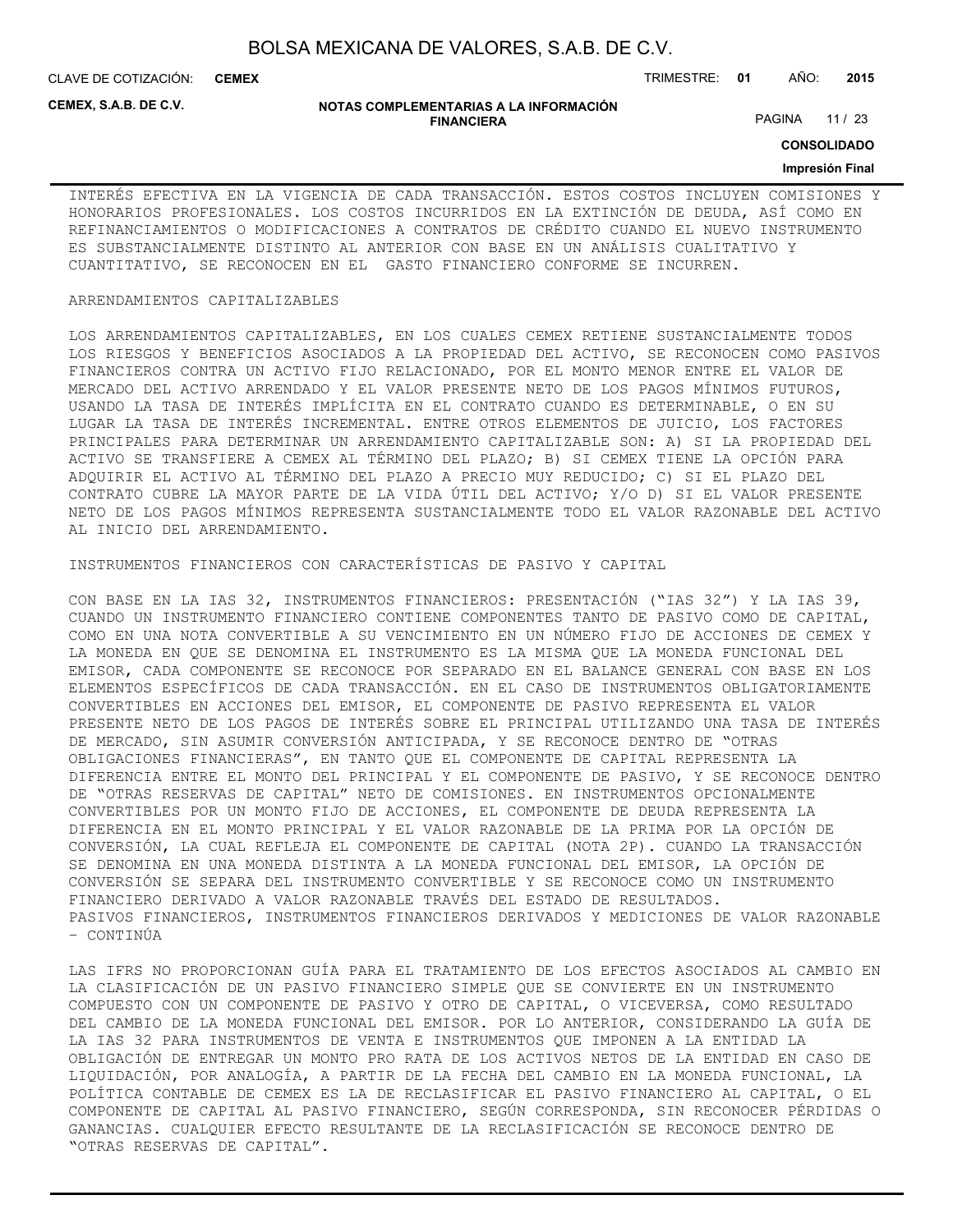**CEMEX, S.A.B. DE C.V.**

#### **NOTAS COMPLEMENTARIAS A LA INFORMACIÓN FINANCIERA**

CLAVE DE COTIZACIÓN: TRIMESTRE: **01** AÑO: **2015 CEMEX**

PAGINA 12 / 23

**CONSOLIDADO**

**Impresión Final**

#### INSTRUMENTOS FINANCIEROS DERIVADOS

CEMEX RECONOCE TODOS LOS INSTRUMENTOS DERIVADOS COMO ACTIVOS O PASIVOS EN EL BALANCE GENERAL A SU VALOR RAZONABLE ESTIMADO, Y SUS CAMBIOS EN LOS RESULTADOS DEL PERIODO EN QUE OCURREN DENTRO DE "OTROS GASTOS FINANCIEROS, NETO", EXCEPTO POR LOS CAMBIOS EN EL VALOR RAZONABLE DE INSTRUMENTOS DERIVADOS ASOCIADOS A COBERTURAS DE FLUJOS DE EFECTIVO, EN LAS CUALES, DICHOS CAMBIOS EN EL VALOR RAZONABLE SE RECONOCEN EN EL CAPITAL CONTABLE, Y SE RECLASIFICAN A LOS RESULTADOS EN LA MEDIDA EN QUE SE DEVENGAN LOS INTERESES DE LA DEUDA, EN EL CASO DE INSTRUMENTOS DE INTERCAMBIO DE TASAS DE INTERÉS, O CUANDO SE REALIZA EL CONSUMO DEL PRODUCTO SUBYACENTE EN EL CASO DE CONTRATOS PARA LA COMPRA DE INSUMOS. ASIMISMO, EN COBERTURAS DE LA INVERSIÓN NETA EN SUBSIDIARIAS EXTRANJERAS, LOS CAMBIOS EN EL VALOR RAZONABLE SE RECONOCEN EN EL CAPITAL COMO PARTE DEL RESULTADO POR CONVERSIÓN (NOTA 2D), Y EN LOS RESULTADOS HASTA LA DISPOSICIÓN DE LA INVERSIÓN EN EL EXTRANJERO. DURANTE LOS AÑOS QUE SE REPORTAN, CEMEX NO HA DESIGNADO INSTRUMENTOS DERIVADOS EN COBERTURAS DE VALOR RAZONABLE. LOS INSTRUMENTOS DERIVADOS SE NEGOCIAN CON INSTITUCIONES CON SUFICIENTE CAPACIDAD FINANCIERA, POR LO QUE SE CONSIDERA QUE EL RIESGO DE INCUMPLIMIENTO DE LAS OBLIGACIONES ACORDADAS POR LAS CONTRAPARTES ES MÍNIMO.

LOS INTERESES DEVENGADOS EN INSTRUMENTOS DERIVADOS DE TASAS DE INTERÉS, EN LO APLICABLE, SE RECONOCEN EN EL GASTO FINANCIERO COMO PARTE DE LA TASA DE INTERÉS EFECTIVA DE LA DEUDA RELACIONADA.

CEMEX REVISA SUS DISTINTOS CONTRATOS PARA IDENTIFICAR DERIVADOS IMPLÍCITOS. AQUELLOS QUE SON IDENTIFICADOS SE EVALÚAN PARA DETERMINAR SI REQUIEREN SER SEPARADOS DEL CONTRATO ANFITRIÓN, Y SER RECONOCIDOS EN EL BALANCE GENERAL DE FORMA INDEPENDIENTE, APLICANDO LAS MISMAS REGLAS DE VALUACIÓN QUE A LOS DEMÁS INSTRUMENTOS DERIVADOS.

OPCIONES OTORGADAS PARA LA COMPRA DE PARTICIPACIONES NO CONTROLADORAS Y ASOCIADAS

REPRESENTAN ACUERDOS MEDIANTE LOS CUALES CEMEX SE COMPROMETE A ADQUIRIR EN CASO QUE LA CONTRAPARTE EJERZA SU DERECHO A VENDER, EN UNA FECHA FUTURA MEDIANTE UNA FÓRMULA DE PRECIO PREDETERMINADA O A VALOR DE MERCADO, LAS ACCIONES DE UNA PARTICIPACIÓN NO CONTROLADORA EN UNA SUBSIDIARIA DE CEMEX O DE UNA ASOCIADA. EN EL CASO DE UNA OPCIÓN OTORGADA PARA ADQUIRIR LA PARTICIPACIÓN NO CONTROLADORA EN UNA SUBSIDIARIA, Y CONSIDERANDO QUE CEMEX TENGA QUE LIQUIDAR LA OBLIGACIÓN EN EFECTIVO O MEDIANTE LA ENTREGA DE OTRO ACTIVO FINANCIERO CEMEX RECONOCE UN PASIVO POR EL VALOR PRESENTE DEL MONTO DE LIQUIDACIÓN A LA FECHA DE LOS ESTADOS FINANCIEROS CONTRA LA PARTICIPACIÓN CONTROLADORA DENTRO DEL CAPITAL CONTABLE. NO SE RECONOCE UN PASIVO POR UNA OPCIÓN OTORGADA PARA LA COMPRA DE UNA PARTICIPACIÓN NO CONTROLADORA CUANDO EL PRECIO DE LIQUIDACIÓN SE DETERMINA A VALOR DE MERCADO EN LA FECHA DE EJERCICIO Y CEMEX TIENE LA ALTERNATIVA DE LIQUIDAR CON SUS PROPIAS ACCIONES.

EN EL CASO DE UNA OPCIÓN OTORGADA PARA ADQUIRIR UNA ASOCIADA, CEMEX RECONOCERÍA UN PASIVO CONTRA UNA PÉRDIDA EN EL ESTADO DE RESULTADOS EN EL MOMENTO EN QUE EL PRECIO DE COMPRA ESTIMADO ESTABLECIDO EN LA OPCIÓN SEA SUPERIOR QUE EL VALOR RAZONABLE DE LOS ACTIVOS NETOS QUE DEBIERAN SER ADQUIRIDOS POR CEMEX SI LA CONTRAPARTE EJERCE SU DERECHO A VENDER.

## MEDICIONES DE VALOR RAZONABLE

CEMEX APLICA LOS LINEAMIENTOS DE LA IFRS 13, MEDICIÓN DEL VALOR RAZONABLE ("IFRS 13") PARA DETERMINAR EL VALOR RAZONABLE DE ACTIVOS FINANCIEROS Y PASIVOS FINANCIEROS RECONOCIDOS O REVELADOS A VALOR RAZONABLE. LA IFRS 13 NO REQUIERE VALORES RAZONABLES EN ADICIÓN A AQUELLOS YA REQUERIDOS O PERMITIDOS POR OTRAS IFRS, Y NO PRETENDE ESTABLECER NORMAS DE VALUACIÓN O AFECTAR LAS PRÁCTICAS DE VALUACIÓN FUERA DEL REPORTE FINANCIERO.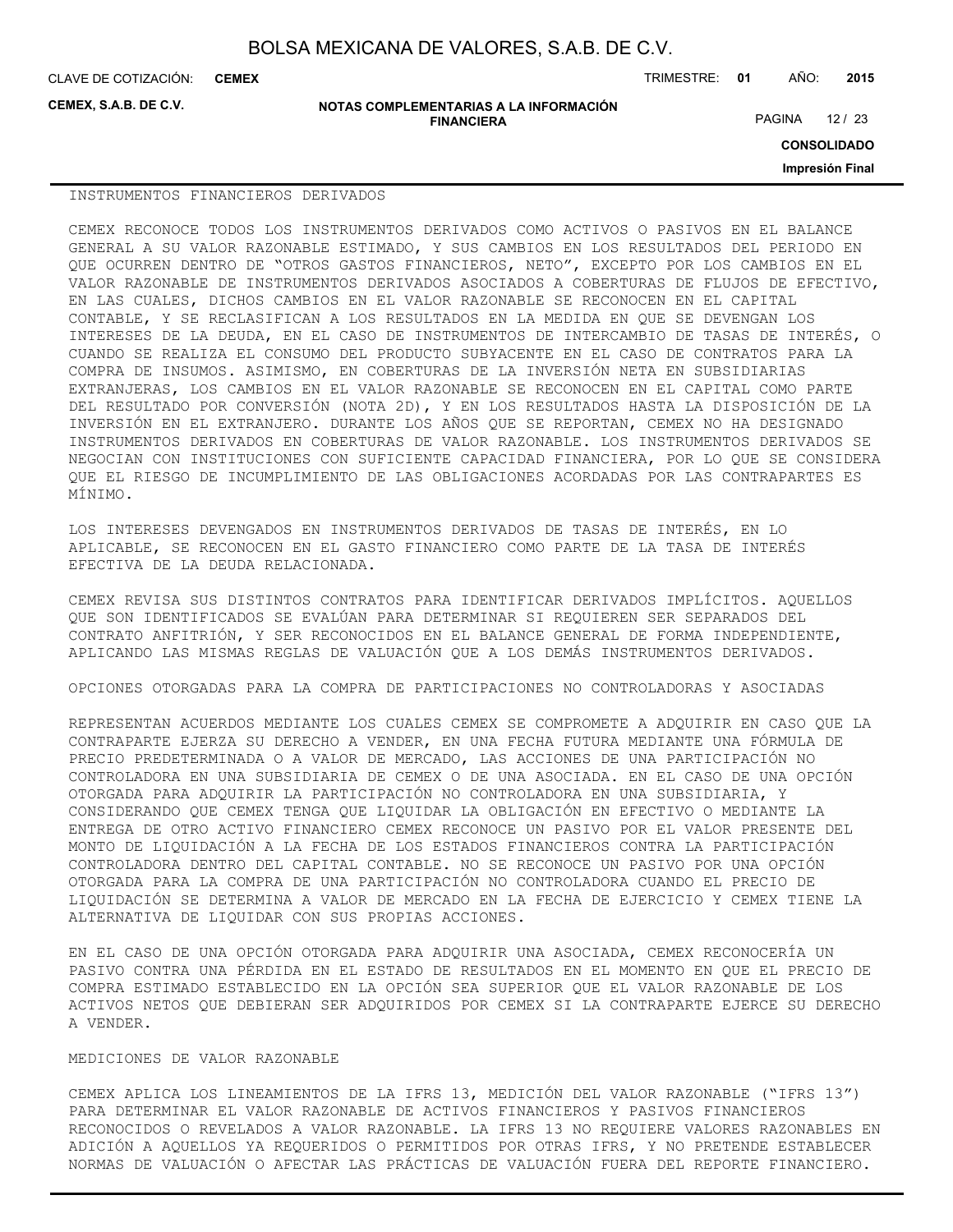CLAVE DE COTIZACIÓN: TRIMESTRE: **01** AÑO: **2015 CEMEX**

**CEMEX, S.A.B. DE C.V.**

#### **NOTAS COMPLEMENTARIAS A LA INFORMACIÓN FINANCIERA**

PAGINA 13 / 23

**CONSOLIDADO**

## **Impresión Final**

BAJO IFRS 13, EL VALOR RAZONABLE REPRESENTA UN "PRECIO DE VENTA", EL CUAL SE RECIBIRÍA POR VENDER UN ACTIVO O SE PAGARÍA POR TRANSFERIR UN PASIVO EN UNA TRANSACCIÓN ORDENADA ENTRE PARTICIPANTES DEL MERCADO A LA FECHA DE VALUACIÓN, CONSIDERANDO EL RIESGO DE CRÉDITO DE LA CONTRAPARTE EN LA VALUACIÓN.

PASIVOS FINANCIEROS, INSTRUMENTOS FINANCIEROS DERIVADOS Y MEDICIONES DE VALOR RAZONABLE – CONTINÚA

EL CONCEPTO DE PRECIO DE VENTA SE BASA EN EL SUPUESTO DE QUE HAY UN MERCADO Y PARTICIPANTES EN ESTE PARA EL ACTIVO O PASIVO ESPECÍFICO. CUANDO NO HAY MERCADO Y/O PARTICIPANTES PARA FORMAR EL MERCADO, LA IFRS 13 ESTABLECE UNA JERARQUÍA DE VALOR RAZONABLE QUE JERARQUIZA LOS DATOS DE ENTRADA EN LAS TÉCNICAS DE VALUACIÓN USADAS PARA DETERMINAR EL VALOR RAZONABLE. LA JERARQUÍA DA MAYOR PRIORIDAD A LOS PRECIOS COTIZADOS SIN AJUSTAR EN MERCADOS ACTIVOS PARA ACTIVOS O PASIVOS IDÉNTICOS (MEDICIÓN DE NIVEL 1) Y LA MENOR PRIORIDAD A LOS CÁLCULOS QUE TIENEN QUE VER CON DATOS DE ENTRADA SIGNIFICATIVOS PERO NO OBSERVABLES (MEDICIÓN DE NIVEL 3). LOS TRES NIVELES DE JERARQUIZACIÓN SON COMO SIGUE:

• LOS DATOS DE NIVEL 1 SON PRECIOS COTIZADOS EN MERCADO ACTIVOS (SIN AJUSTAR) PARA ACTIVOS Y PASIVOS IDÉNTICOS, QUE CEMEX TIENE LA HABILIDAD DE NEGOCIAR A LA FECHA DE LA MEDICIÓN. UN PRECIO COTIZADO EN UN MERCADO ACTIVO PROVEE LA EVIDENCIA MÁS CONFIABLE DE VALOR RAZONABLE Y SE UTILIZA SIN AJUSTES PARA DETERMINAR EL VALOR RAZONABLE SIEMPRE QUE ESTÉ DISPONIBLE.

• LOS DATOS DE NIVEL 2 SON DATOS DISTINTOS A PRECIOS COTIZADOS EN MERCADOS ACTIVOS, QUE SON OBSERVABLES DIRECTA O INDIRECTAMENTE PARA EL ACTIVO O PASIVO Y QUE SE UTILIZAN PRINCIPALMENTE PARA DETERMINAR EL VALOR RAZONABLE DE ACCIONES, INVERSIONES Y PRÉSTAMOS QUE NO SE INTERCAMBIAN ACTIVAMENTE. LOS DATOS DE NIVEL 2 INCLUYEN PRECIOS DE ACCIONES, CIERTAS TASAS DE INTERÉS Y CURVAS DE RENDIMIENTO, VOLATILIDAD IMPLÍCITA, MÁRGENES DE CRÉDITO, Y OTROS DATOS OBTENIDOS, INCLUYENDO DATOS EXTRAPOLADOS DE OTROS DATOS OBSERVABLES. EN AUSENCIA DE DATOS DE NIVEL 1, CEMEX DETERMINA VALORES RAZONABLES, MEDIANTE LA INTERACCIÓN DE LOS DATOS DE NIVEL 2 APLICABLES, EL NÚMERO DE INSTRUMENTOS Y/O LOS DEMÁS TÉRMINOS RELEVANTES DE LOS CONTRATOS, SEGÚN APLIQUE.

• LOS DATOS DE NIVEL 3 SON AQUELLOS QUE NO SON OBSERVABLES PARA EL ACTIVO O PASIVO. CEMEX UTILIZA ESTOS DATOS PARA DETERMINAR EL VALOR RAZONABLE, CUANDO NO EXISTEN DATOS DE NIVEL 1 O NIVEL 2, EN MODELOS DE VALUACIÓN COMO EL BLACK-SCHOLES, EL MODELO BINOMIAL, LOS FLUJOS DE EFECTIVO DESCONTADOS O LOS MÚLTIPLOS DE FLUJO DE OPERACIÓN, INCLUYENDO VARIABLES DE RIESGO CONSISTENTES CON LAS QUE UTILIZARÍAN LOS PARTICIPANTES DEL MERCADO.

## 2M) PROVISIONES

CEMEX RECONOCE PROVISIONES CUANDO TIENE UNA OBLIGACIÓN LEGAL O ASUMIDA RESULTANTE DE EVENTOS PASADOS, CUYA RESOLUCIÓN PUEDE IMPLICAR LA SALIDA DE EFECTIVO U OTROS RECURSOS. EN LA NOTA 24A SE DETALLAN ALGUNOS PROCEDIMIENTOS SIGNIFICATIVOS QUE DAN ORIGEN A UNA PORCIÓN DE LOS SALDOS DE OTROS PASIVOS Y PROVISIONES CIRCULANTES Y NO CIRCULANTES DE CEMEX. LAS PROVISIONES NO CIRCULANTES INCLUYEN LA MEJOR ESTIMACIÓN DE LOS FLUJOS DE EFECTIVO QUE SE ESPERA LIQUIDAR EN UN PLAZO MAYOR A 12 MESES CUANDO SE HA DETERMINADO UNA RESPONSABILIDAD A CEMEX.

REESTRUCTURA (NOTA 17)

CEMEX RECONOCE PROVISIONES POR REESTRUCTURAS CUANDO LOS PLANES DE LA REESTRUCTURA HAN SIDO APROPIADAMENTE FINALIZADOS Y AUTORIZADOS POR LA ADMINISTRACIÓN, Y HAN SIDO COMUNICADOS A LOS TERCEROS INVOLUCRADOS Y/O AFECTADOS ANTES DE LA FECHA DE LOS ESTADOS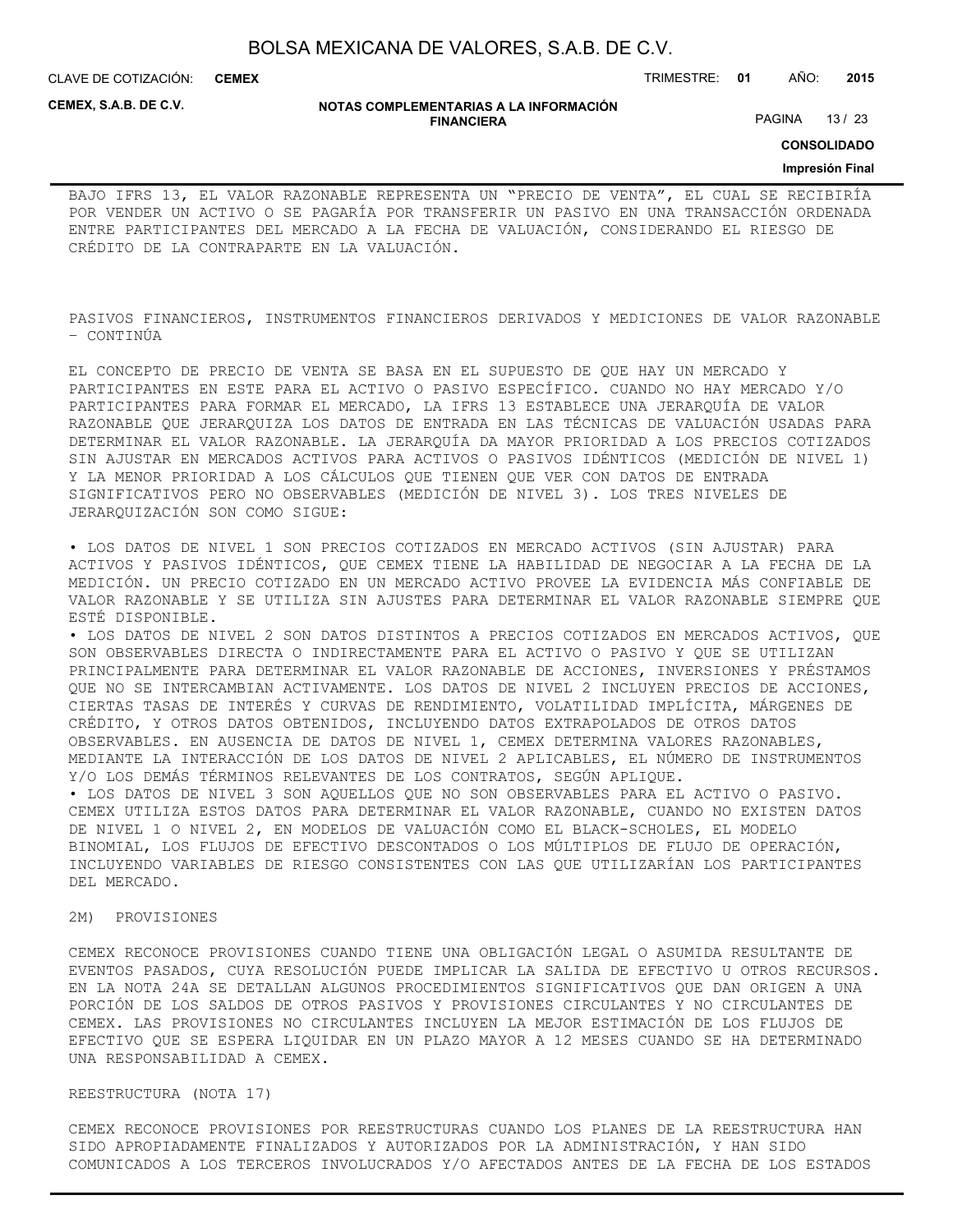CLAVE DE COTIZACIÓN: TRIMESTRE: **01** AÑO: **2015 CEMEX**

**CEMEX, S.A.B. DE C.V.**

#### **NOTAS COMPLEMENTARIAS A LA INFORMACIÓN FINANCIERA**

PAGINA 14 / 23

**CONSOLIDADO**

**Impresión Final**

FINANCIEROS. ESTAS PROVISIONES PUEDEN INCLUIR COSTOS NO RELACIONADOS CON LAS ACTIVIDADES CONTINUAS DE CEMEX.

OBLIGACIONES POR EL RETIRO DE ACTIVOS (NOTA 17)

LAS OBLIGACIONES INELUDIBLES, LEGALES O ASUMIDAS, PARA RESTAURAR SITIOS OPERATIVOS POR EL RETIRO DE ACTIVOS AL TÉRMINO DE SU VIDA ÚTIL, SE VALÚAN AL VALOR PRESENTE NETO DE LOS FLUJOS DE EFECTIVO QUE SE ESTIMA INCURRIR EN LA RESTAURACIÓN, Y SE RECONOCEN INICIALMENTE COMO PARTE DEL VALOR EN LIBROS DE LOS ACTIVOS RELACIONADOS. EL INCREMENTO EN EL ACTIVO SE DEPRECIA DURANTE SU VIDA ÚTIL REMANENTE. EL INCREMENTO DEL PASIVO POR EL PASO DEL TIEMPO SE RECONOCE EN "OTROS GASTOS FINANCIEROS, NETO". LOS AJUSTES AL PASIVO POR CAMBIOS EN LAS ESTIMACIONES SE RECONOCEN EN EL ACTIVO FIJO Y SE MODIFICA LA DEPRECIACIÓN PROSPECTIVAMENTE. ESTAS OBLIGACIONES SE RELACIONAN PRINCIPALMENTE CON LOS COSTOS FUTUROS DE DEMOLICIÓN, LIMPIEZA Y REFORESTACIÓN, PARA DEJAR EN DETERMINADAS CONDICIONES LAS CANTERAS, LAS TERMINALES MARÍTIMAS, ASÍ COMO OTROS SITIOS PRODUCTIVOS AL TÉRMINO DE SU OPERACIÓN.

COSTOS RELACIONADOS CON REMEDIACIÓN DEL MEDIO AMBIENTE (NOTAS 17 Y 24)

LAS PROVISIONES ASOCIADAS CON DAÑOS AL MEDIO AMBIENTE REPRESENTAN EL COSTO ESTIMADO FUTURO DE LA REMEDIACIÓN, LAS CUALES SE RECONOCEN A SU VALOR NOMINAL CUANDO NO SE TIENE CLARIDAD DEL MOMENTO DEL DESEMBOLSO, O CUANDO EL EFECTO ECONÓMICO POR EL PASO DEL TIEMPO NO ES SIGNIFICATIVO, DE OTRA FORMA, SE RECONOCEN A SU VALOR PRESENTE NETO. LOS REEMBOLSOS DE PARTE DE COMPAÑÍAS ASEGURADORAS SE RECONOCEN COMO ACTIVO SÓLO CUANDO SE TIENE TOTAL CERTEZA DE SU RECUPERACIÓN, Y EN SU CASO, DICHO ACTIVO NO SE COMPENSA CON LA PROVISIÓN POR COSTOS DE REMEDIACIÓN.

PROVISIONES – CONTINÚA

CONTINGENCIAS Y COMPROMISOS (NOTAS 23 Y 24)

LAS OBLIGACIONES O PÉRDIDAS ASOCIADAS CON CONTINGENCIAS SE RECONOCEN COMO PASIVO CUANDO EXISTE UNA OBLIGACIÓN PRESENTE RESULTANTE DE EVENTOS PASADOS Y ES PROBABLE QUE LOS EFECTOS SE MATERIALICEN Y SE PUEDEN CUANTIFICAR RAZONABLEMENTE; DE OTRA FORMA, SE REVELAN CUALITATIVAMENTE EN LOS ESTADOS FINANCIEROS. LOS EFECTOS DE COMPROMISOS DE LARGO PLAZO ESTABLECIDOS CON TERCEROS, COMO ES EL CASO DE CONTRATOS DE SUMINISTRO CON PROVEEDORES O CLIENTES, SE RECONOCEN EN LOS ESTADOS FINANCIEROS CONSIDERANDO LA SUSTANCIA DE LOS ACUERDOS CON BASE EN LO INCURRIDO O DEVENGADO. LOS COMPROMISOS RELEVANTES SE REVELAN EN LAS NOTAS A LOS ESTADOS FINANCIEROS. NO SE RECONOCEN INGRESOS, UTILIDADES O ACTIVOS CONTINGENTES, AUNQUE SU REALIZACIÓN ES VIRTUALMENTE CIERTA.

2N) BENEFICIOS A LOS EMPLEADOS AL RETIRO (NOTA 18)

PLANES DE PENSIONES DE CONTRIBUCIÓN DEFINIDA

LOS COSTOS DE ESTOS PLANES SE RECONOCEN EN LOS RESULTADOS DE OPERACIÓN EN LA MEDIDA EN QUE SE INCURREN. LOS PASIVOS POR DICHOS PLANES SE LIQUIDAN MEDIANTE APORTACIONES A LAS CUENTAS DE RETIRO DE LOS EMPLEADOS, NO GENERÁNDOSE OBLIGACIONES PROSPECTIVAS.

PLANES DE PENSIONES DE BENEFICIO DEFINIDO, OTROS BENEFICIOS POSTERIORES AL RETIRO Y BENEFICIOS AL TÉRMINO DE LA RELACIÓN LABORAL

CON BASE EN LA IAS 19, BENEFICIOS A LOS EMPLEADOS ("IAS 19"), LOS COSTOS DE LOS BENEFICIOS DE LOS EMPLEADOS POR: A) PLANES DE PENSIONES DE BENEFICIO DEFINIDO; Y B) OTROS BENEFICIOS POSTERIORES AL RETIRO, COMO GASTOS MÉDICOS, SEGUROS DE VIDA Y PRIMAS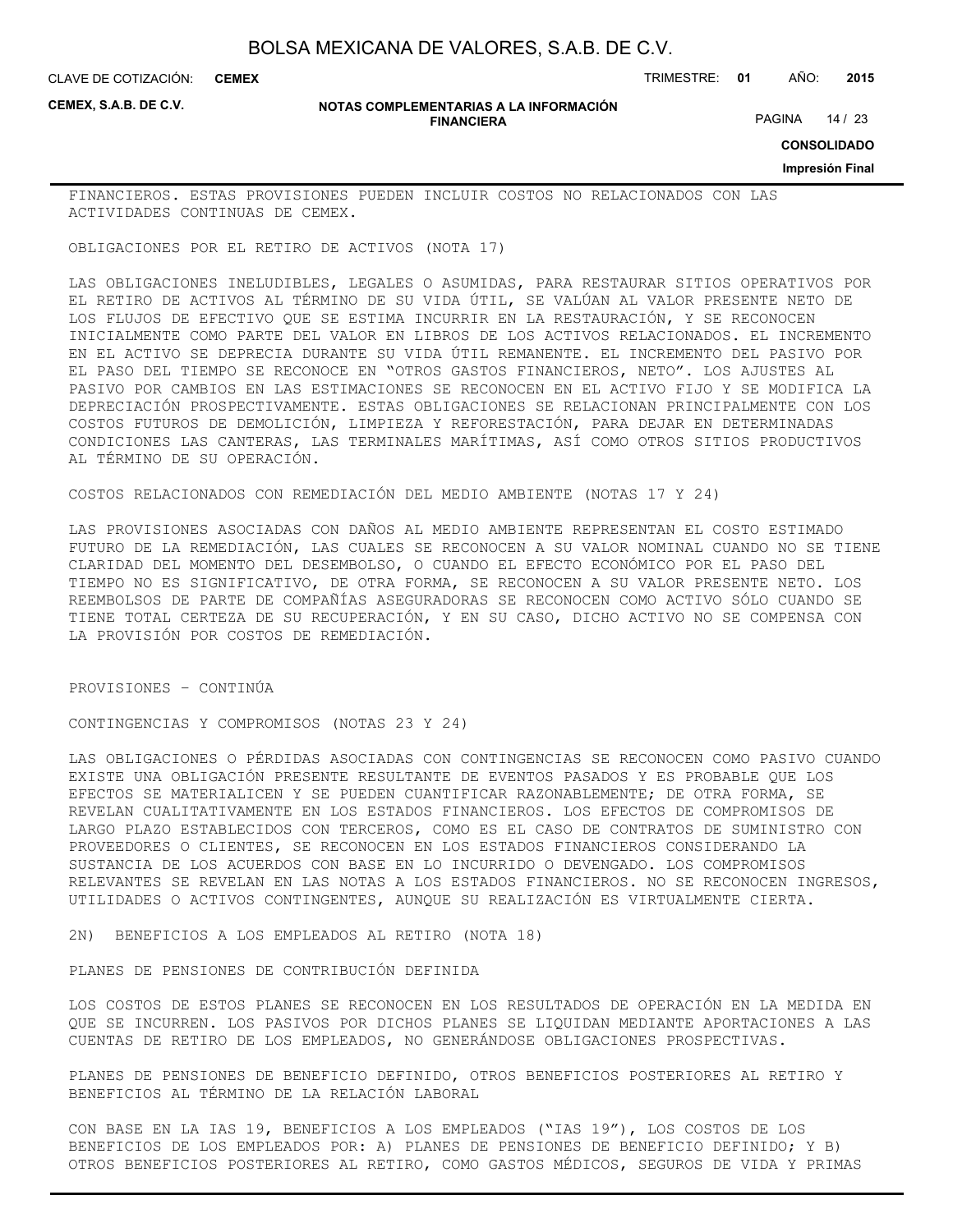**CEMEX**

CLAVE DE COTIZACIÓN: TRIMESTRE: **01** AÑO: **2015**

**CEMEX, S.A.B. DE C.V.**

#### **NOTAS COMPLEMENTARIAS A LA INFORMACIÓN FINANCIERA**

PAGINA 15 / 23

**CONSOLIDADO**

## **Impresión Final**

DE ANTIGÜEDAD, TANTO POR LEY COMO POR OFRECIMIENTO DE CEMEX, SE RECONOCEN DURANTE LA PRESTACIÓN DE LOS SERVICIOS CON BASE EN CÁLCULOS ACTUARIALES DEL VALOR PRESENTE DE LAS OBLIGACIONES CON LA ASESORÍA DE ACTUARIOS EXTERNOS. EN ALGUNOS PLANES DE PENSIONES CEMEX HA CREADO FONDOS IRREVOCABLES PARA CUBRIR EL PAGO DE LAS OBLIGACIONES ("ACTIVOS DEL PLAN"). ESTOS ACTIVOS DEL PLAN SE VALÚAN A SU VALOR RAZONABLE ESTIMADO A LA FECHA DE LOS ESTADOS FINANCIEROS. LOS SUPUESTOS ACTUARIALES Y LA POLÍTICA CONTABLE CONSIDERAN: A) EL USO DE TASAS NOMINALES, B) SE UTILIZA LA MISMA TASA PARA LA DETERMINACIÓN DEL RETORNO ESPERADO DE LOS ACTIVOS DEL PLAN Y PARA EL DESCUENTO DEL PASIVO POR BENEFICIOS A VALOR PRESENTE; C) SE RECONOCE EL COSTO FINANCIERO NETO SOBRE EL PASIVO NETO POR PENSIONES (PASIVO MENOS ACTIVOS DEL PLAN), Y D) SE RECONOCEN LAS GANANCIAS O PÉRDIDAS ACTUARIALES DEL PERIODO, RESULTANTES DE DIFERENCIAS ENTRE LAS HIPÓTESIS ACTUARIALES PROYECTADAS Y REALES AL FINAL DEL PERIODO, ASÍ COMO LA DIFERENCIA ENTRE EL RENDIMIENTO ESPERADO Y REAL DE LOS ACTIVOS DEL PLAN, DENTRO DE LA UTILIDAD O PÉRDIDA INTEGRAL EN EL CAPITAL CONTABLE. HASTA EL 31 DE DICIEMBRE DE 2012, LAS TASAS DE RENDIMIENTO ESPERADO DE LOS ACTIVOS DE LOS PLANES SE DETERMINABAN CON BASE EN PRECIOS DE MERCADOS VIGENTES A LA FECHA DEL CÁLCULO, APLICABLES AL PERIODO EN EL QUE SE ESTIMABA PAGAR LA OBLIGACIÓN. COMO RESULTADO DE LA ADOPCIÓN DE LAS MODIFICACIONES A LA IAS 19 AL 1 DE ENERO DE 2013, CEMEX REFORMULÓ EL ESTADO DE RESULTADOS POR EL AÑO TERMINADO AL 31 DE DICIEMBRE DE 2012. LOS EFECTOS NO FUERON SIGNIFICATIVOS.

EL COSTO LABORAL, RESULTANTE DEL AUMENTO EN LA OBLIGACIÓN POR LOS BENEFICIOS GANADOS POR LOS EMPLEADOS EN EL AÑO, SE RECONOCE EN LOS COSTOS Y GASTOS DE OPERACIÓN. EL COSTO FINANCIERO NETO SE RECONOCE DENTRO DE "OTROS GASTOS FINANCIEROS, NETO".

LAS MODIFICACIONES A LOS PLANES QUE AFECTAN EL COSTO DE SERVICIOS PASADOS, SE RECONOCEN EN LOS RESULTADOS DE OPERACIÓN DURANTE LOS AÑOS DE SERVICIO EN QUE LAS MODIFICACIONES SEAN EFECTIVAS A LOS EMPLEADOS, O EN FORMA INMEDIATA SI LOS CAMBIOS ESTÁN TOTALMENTE LIBERADOS. ASIMISMO, LOS EFECTOS POR EVENTOS DE EXTINCIÓN Y/O LIQUIDACIÓN DE OBLIGACIONES EN EL PERIODO, ASOCIADOS CON MODIFICACIONES QUE REDUCEN SIGNIFICATIVAMENTE EL COSTO DE LOS SERVICIOS FUTUROS Y/O QUE REDUCEN SIGNIFICATIVAMENTE LA POBLACIÓN SUJETA A LOS BENEFICIOS, RESPECTIVAMENTE, SE RECONOCE EN LOS RESULTADOS DE OPERACIÓN.

LOS BENEFICIOS AL TÉRMINO DE LA RELACIÓN LABORAL, NO ASOCIADOS A UN EVENTO DE REESTRUCTURA, COMO SON LAS INDEMNIZACIONES LEGALES SE RECONOCEN DENTRO DE LOS RESULTADOS DE OPERACIÓN DEL PERÍODO EN QUE SE INCURREN.

## 2O) IMPUESTOS A LA UTILIDAD (NOTA 19)

CON BASE EN LA IAS 12, IMPUESTOS A LA UTILIDAD ("IAS 12"), EL EFECTO EN RESULTADOS POR IMPUESTOS A LA UTILIDAD RECONOCE LOS IMPORTES CAUSADOS EN EL EJERCICIO, ASÍ COMO LOS IMPUESTOS A LA UTILIDAD DIFERIDOS, DETERMINADOS DE ACUERDO CON LA LEGISLACIÓN FISCAL APLICABLE A CADA SUBSIDIARIA. LOS IMPUESTOS A LA UTILIDAD DIFERIDOS CONSOLIDADOS REPRESENTAN LA SUMA DEL EFECTO DE CADA SUBSIDIARIA, APLICANDO LAS TASAS DE IMPUESTO VIGENTES AL TOTAL DE DIFERENCIAS TEMPORALES ENTRE LOS VALORES CONTABLES Y FISCALES DE LOS ACTIVOS Y PASIVOS, CONSIDERANDO LAS PÉRDIDAS FISCALES POR AMORTIZAR Y OTROS CRÉDITOS FISCALES E IMPUESTOS POR RECUPERAR, EN LA MEDIDA QUE ES PROBABLE QUE EXISTA RENTA GRAVABLE EN EL FUTURO CONTRA LA CUAL PUEDAN UTILIZARSE. AL CIERRE DEL PERIODO QUE SE REPORTA, EL CÁLCULO DE IMPUESTOS A LA UTILIDAD DIFERIDOS REFLEJA LOS EFECTOS QUE RESULTAN DE LA MANERA EN QUE CEMEX ESPERA RECUPERAR O LIQUIDAR EL SALDO EN LIBROS DE SUS ACTIVOS Y PASIVOS. LOS IMPUESTOS A LA UTILIDAD DIFERIDOS DEL PERIODO REPRESENTAN LA DIFERENCIA, ENTRE LOS SALDOS DE IMPUESTOS A LA UTILIDAD DIFERIDOS AL INICIO Y AL FINAL DEL PERIODO. LOS ACTIVOS Y PASIVOS POR IMPUESTOS A LA UTILIDAD DIFERIDOS RELATIVOS A DISTINTAS JURISDICCIONES TRIBUTARIAS NO SE COMPENSAN. LAS PARTIDAS QUE SE RECONOCEN DENTRO DEL CAPITAL O COMO PARTE DE LA UTILIDAD O PÉRDIDA INTEGRAL DEL PERIODO DE ACUERDO CON LAS IFRS, SE REGISTRAN NETAS DE IMPUESTOS A LA UTILIDAD CAUSADOS Y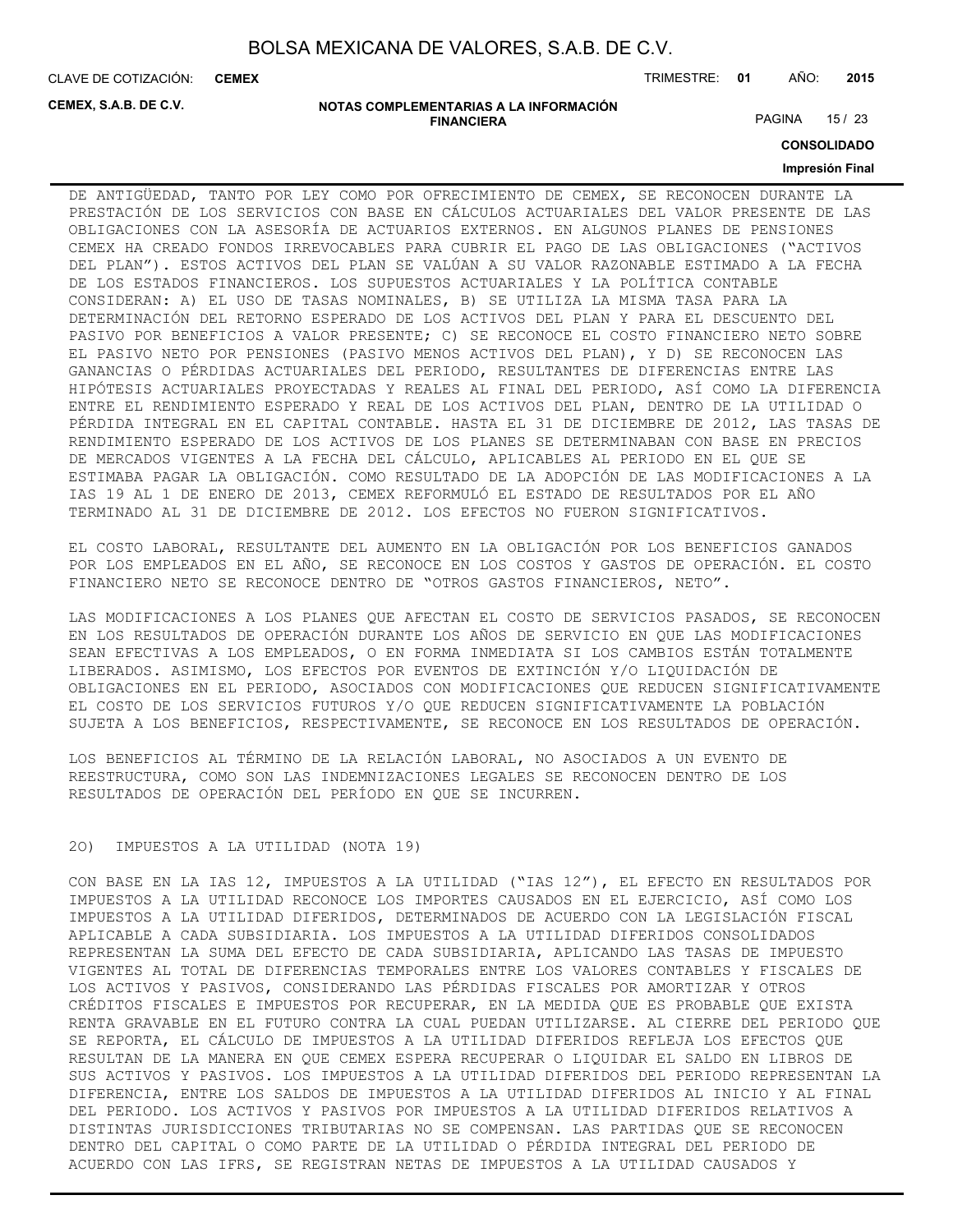CLAVE DE COTIZACIÓN: TRIMESTRE: **01** AÑO: **2015 CEMEX**

**CEMEX, S.A.B. DE C.V.**

#### **NOTAS COMPLEMENTARIAS A LA INFORMACIÓN FINANCIERA**

PAGINA 16 / 23

**CONSOLIDADO**

## **Impresión Final**

DIFERIDOS. EL EFECTO POR CAMBIOS EN LAS TASAS DE IMPUESTO VIGENTES SE RECONOCE EN EL PERIODO EN EL QUE ES OFICIAL EL CAMBIO DE TASA.

LOS ACTIVOS POR IMPUESTO DIFERIDOS SON ANALIZADOS A CADA FECHA DE REPORTE, Y SE REDUCEN, EN LA MEDIDA QUE SE CONSIDERA QUE NO SERÁ POSIBLE REALIZAR LOS BENEFICIOS RELACIONADOS. DENTRO DE DICHOS ANÁLISIS, CEMEX ANALIZA EL TOTAL DE PÉRDIDAS FISCALES INCLUIDAS EN LAS DECLARACIONES DE IMPUESTOS EN CADA PAÍS, QUE SE CONSIDERA NO SERÁN RECHAZADAS POR LAS AUTORIDADES CON BASE EN LA EVIDENCIA DISPONIBLE, ASÍ COMO LA PROBABILIDAD DE RECUPERARLAS ANTES DE SU VENCIMIENTO MEDIANTE LA GENERACIÓN DE RENTA GRAVABLE FUTURA. CUANDO SE CONSIDERA QUE ES ALTA LA PROBABILIDAD DE QUE LA AUTORIDAD FISCAL RECHACE EL MONTO DEL ACTIVO POR IMPUESTOS A LA UTILIDAD, CEMEX REDUCE EL MONTO DEL ACTIVO. CUANDO SE CONSIDERA QUE NO SERÁ POSIBLE UTILIZAR UN ACTIVO POR IMPUESTOS DIFERIDOS ANTES DE SU EXPIRACIÓN, CEMEX NO RECONOCE DICHO ACTIVO. AMBOS CASOS RESULTAN EN GASTO POR IMPUESTOS A LA UTILIDAD ADICIONAL EN EL PERIODO EN QUE SE EFECTÚE LA DETERMINACIÓN. PARA DETERMINAR LA PROBABILIDAD DE QUE LOS ACTIVOS POR IMPUESTOS A LA UTILIDAD SE REALIZARÁN, CEMEX CONSIDERA TODA LA EVIDENCIA NEGATIVA Y POSITIVA DISPONIBLE, INCLUYENDO ENTRE OTROS FACTORES, LAS CONDICIONES DEL MERCADO, LOS ANÁLISIS DE LA INDUSTRIA, LOS PLANES DE EXPANSIÓN, LAS PROYECCIONES DE RENTA GRAVABLE, EL VENCIMIENTO DE LAS PÉRDIDAS FISCALES, LA ESTRUCTURA DE IMPUESTOS Y LOS CAMBIOS ESPERADOS EN LA MISMA, LAS ESTRATEGIAS FISCALES Y LA REVERSIÓN FUTURA DE LAS DIFERENCIAS TEMPORALES. ASIMISMO, CADA PERIODO, CEMEX ANALIZA LAS VARIACIONES ENTRE SUS RESULTADOS REALES CONTRA LOS ESTIMADOS, PARA DETERMINAR SI DICHAS VARIACIONES AFECTAN LOS MONTOS DE DICHOS ACTIVOS, Y EN SU CASO, HACER LOS AJUSTES NECESARIOS CON BASE EN LA INFORMACIÓN RELEVANTE DISPONIBLE, LOS CUALES SE RECONOCEN EN LOS RESULTADOS DEL PERIODO EN QUE EFECTÚE LA DETERMINACIÓN. LOS EFECTOS DE IMPUESTOS A LA UTILIDAD DE POSICIONES FISCALES INCIERTAS SE RECONOCEN CUANDO ES MÁS-PROBABLE-QUE-NO QUE LA POSICIÓN SERÁ SUSTENTADA EN SUS MERITOS TÉCNICOS Y ASUMIENDO QUE LAS AUTORIDADES VAN A REVISAR CADA POSICIÓN Y TIENEN TOTAL CONOCIMIENTO

DE LA INFORMACIÓN RELEVANTE. ESTAS POSICIONES SE VALÚAN CON BASE EN UN MODELO ACUMULADO DE PROBABILIDAD. CADA POSICIÓN SE CONSIDERA INDIVIDUALMENTE, SIN MEDIR SU RELACIÓN CON OTRO PROCEDIMIENTO FISCAL. EL INDICADOR DE MÁS-PROBABLE-QUE-NO REPRESENTA UNA AFIRMACIÓN DE PARTE DE LA ADMINISTRACIÓN QUE CEMEX TIENE DERECHO A LOS BENEFICIOS ECONÓMICOS DE LA POSICIÓN FISCAL. SI UNA POSICIÓN FISCAL NO SE CONSIDERA MÁS-PROBABLE-QUE-NO DE SER SUSTENTADA, NO SE RECONOCEN LOS BENEFICIOS DE LA POSICIÓN. CEMEX RECONOCE LOS INTERESES Y MULTAS ASOCIADOS A BENEFICIOS FISCALES NO RECONOCIDOS COMO PARTE DEL GASTO POR IMPUESTOS A LA UTILIDAD EN LOS ESTADOS DE RESULTADOS CONSOLIDADOS.

## 2P) CAPITAL CONTABLE

CAPITAL SOCIAL Y PRIMA EN COLOCACIÓN DE ACCIONES (NOTA 20A)

ESTOS RUBROS REPRESENTAN EL VALOR DE LAS APORTACIONES EFECTUADAS POR LOS ACCIONISTAS, E INCLUYEN LOS INCREMENTOS RELACIONADOS CON LA CAPITALIZACIÓN DE UTILIDADES RETENIDAS Y LOS PROGRAMAS DE COMPENSACIÓN A EJECUTIVOS EN CPOS, Y LA DISMINUCIÓN GENERADA POR LA RESTITUCIÓN DE UTILIDADES RETENIDAS.

## OTRAS RESERVAS DE CAPITAL (NOTA 20B)

AGRUPA LOS EFECTOS ACUMULADOS DE LAS PARTIDAS Y TRANSACCIONES QUE SE RECONOCEN TEMPORAL O PERMANENTEMENTE EN EL CAPITAL CONTABLE, E INCLUYE LOS ELEMENTOS PRESENTADOS EN EL ESTADO DE UTILIDAD (PÉRDIDA) INTEGRAL, EL CUAL REFLEJA LOS EFECTOS EN EL CAPITAL CONTABLE EN EL PERIODO QUE NO CONSTITUYERON APORTACIONES DE, O DISTRIBUCIONES A LOS ACCIONISTAS. LAS PARTIDAS MÁS IMPORTANTES DENTRO DE "OTRAS RESERVAS DE CAPITAL" DURANTE LOS PERIODOS QUE SE REPORTAN SON LAS SIGUIENTES: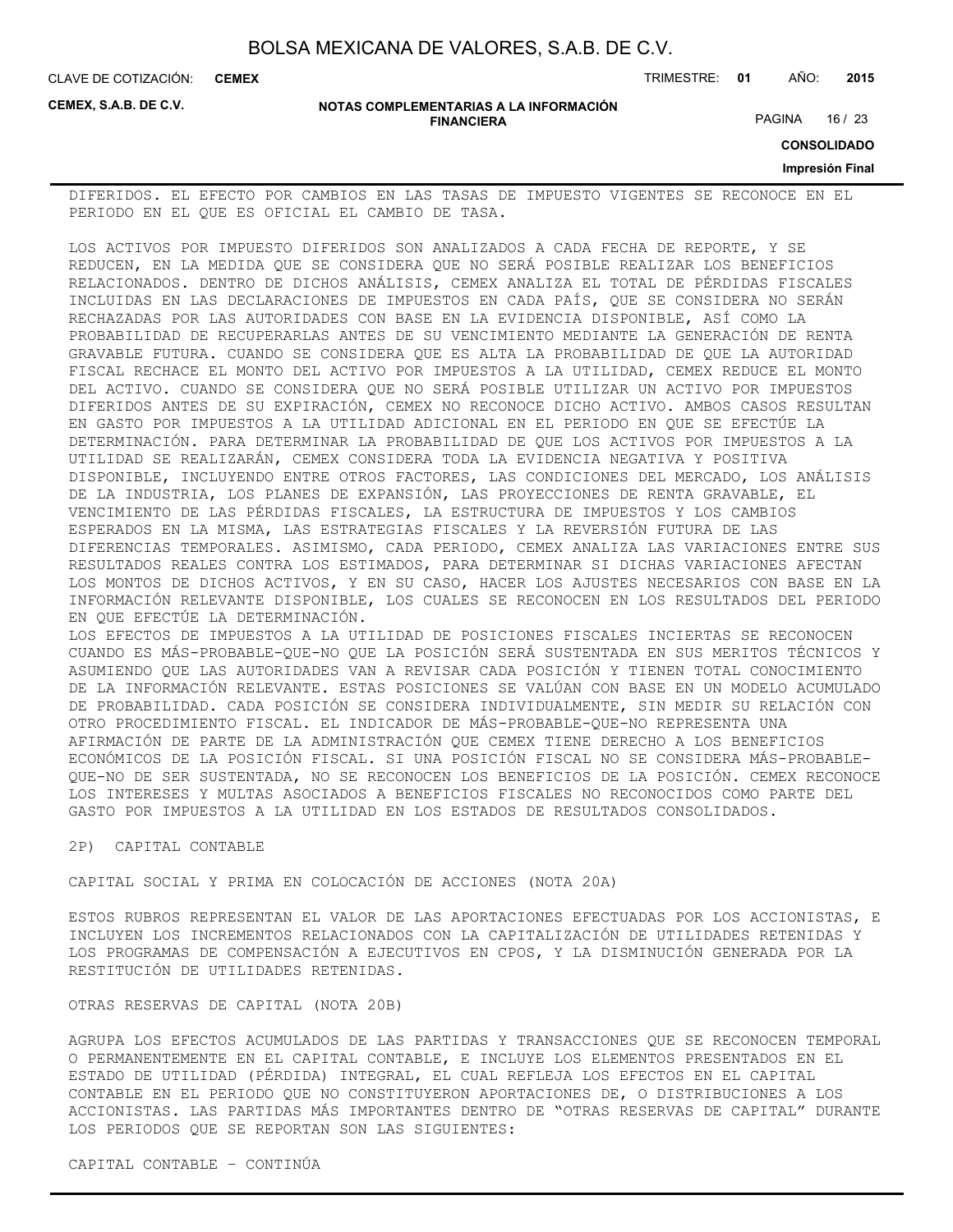CLAVE DE COTIZACIÓN: TRIMESTRE: **01** AÑO: **2015 CEMEX**

**CEMEX, S.A.B. DE C.V.**

#### **NOTAS COMPLEMENTARIAS A LA INFORMACIÓN FINANCIERA**

PAGINA 17 / 23

**CONSOLIDADO**

**Impresión Final**

PARTIDAS DE "OTRAS RESERVAS DE CAPITAL" DENTRO DE LA PÉRDIDA INTEGRAL:

• EL RESULTADO POR CONVERSIÓN DE LOS ESTADOS FINANCIEROS DE SUBSIDIARIAS EXTRANJERAS, NETO DE: A) LAS FLUCTUACIONES CAMBIARIAS DE DEUDA EN MONEDA EXTRANJERA IDENTIFICADA CON LA ADQUISICIÓN DE SUBSIDIARIAS EN EL EXTRANJERO; Y B) LAS FLUCTUACIONES CAMBIARIAS DE SALDOS ENTRE PARTES RELACIONADAS EN MONEDA EXTRANJERA QUE TIENEN NATURALEZA DE INVERSIÓN DE LARGO PLAZO (NOTA 2D);

• LA PORCIÓN EFECTIVA DE LOS EFECTOS POR VALUACIÓN Y REALIZACIÓN DE INSTRUMENTOS FINANCIEROS DERIVADOS DE COBERTURA SOBRE FLUJOS DE EFECTIVO, QUE SE RECONOCEN TEMPORALMENTE EN EL CAPITAL (NOTA 2L);

• LOS CAMBIOS EN VALUACIÓN DURANTE LA TENENCIA DE INVERSIONES DISPONIBLES PARA LA VENTA Y HASTA SU DISPOSICIÓN (NOTA 2H); Y

• LOS EFECTOS DE IMPUESTOS A LA UTILIDAD CAUSADOS Y DIFERIDOS DEL PERIODO, PROVENIENTES DE PARTIDAS CUYOS EFECTOS SE RECONOCEN DIRECTAMENTE EN EL CAPITAL.

PARTIDAS DE "OTRAS RESERVAS DE CAPITAL" FUERA DE LA PÉRDIDA INTEGRAL:

• EFECTOS RELATIVOS A LA PARTICIPACIÓN CONTROLADORA POR CAMBIOS O TRANSACCIONES QUE AFECTAN A LA TENENCIA DE LA PARTICIPACIÓN NO CONTROLADORA EN LAS SUBSIDIARIAS CONSOLIDADAS DE CEMEX;

• EFECTOS ATRIBUIBLES A LA PARTICIPACIÓN CONTROLADORA POR INSTRUMENTOS FINANCIEROS EMITIDOS POR ENTIDADES CONSOLIDADAS QUE CALIFICAN COMO INSTRUMENTOS DE CAPITAL, COMO ES EL CASO DEL CUPÓN QUE PAGAN LAS NOTAS PERPETUAS;

• EL COMPONENTE DE CAPITAL DETERMINADO AL MOMENTO DE LA EMISIÓN O CLASIFICACIÓN DE NOTAS CONVERTIBLES OBLIGATORIAMENTE U OPCIONALMENTE EN ACCIONES DE LA CONTROLADORA (NOTA 16B) Y QUE CALIFICAN BAJO IFRS COMO INSTRUMENTOS FINANCIEROS CON CARACTERÍSTICAS DE PASIVO Y CAPITAL (NOTA 2L). AL MOMENTO DE LA CONVERSIÓN, ESTE MONTO SERÁ RECLASIFICADO A LOS RUBROS DE CAPITAL SOCIAL Y PRIMA EN COLOCACIÓN DE ACCIONES; Y • LA CANCELACIÓN DE LOS CPOS QUE SE ENCUENTRAN EN LA TESORERÍA DE LA CONTROLADORA Y DE LAS SUBSIDIARIAS.

UTILIDADES RETENIDAS (NOTA 20C)

REPRESENTA LOS RESULTADOS NETOS ACUMULADOS DE LOS PERIODOS CONTABLES ANTERIORES, NETO DE: A) LOS DIVIDENDOS DECRETADOS A LOS ACCIONISTAS; B) LA CAPITALIZACIÓN DE UTILIDADES RETENIDAS; C) LOS EFECTOS GENERADOS POR LA ADOPCIÓN INICIAL DE LAS IFRS EN CEMEX AL 1 DE ENERO DE 2010; Y D) EN SU CASO, LA RESTITUCIÓN DE UTILIDADES RETENIDAS PROVENIENTE DE OTRO RENGLÓN DENTRO DE CAPITAL CONTABLE.

PARTICIPACIÓN NO CONTROLADORA Y NOTAS PERPETUAS (NOTA 20D)

INCLUYE LA PARTICIPACIÓN NO CONTROLADORA EN LOS RESULTADOS Y EL CAPITAL DE SUBSIDIARIAS CONSOLIDADAS, ASÍ COMO EL VALOR NOMINAL A LA FECHA DE LOS ESTADOS FINANCIEROS DE LAS NOTAS PERPETUAS EMITIDAS POR ENTIDADES CONSOLIDADAS QUE CALIFICAN COMO INSTRUMENTOS DE CAPITAL POR: A) NO EXISTIR LA OBLIGACIÓN CONTRACTUAL DE ENTREGAR EFECTIVO U OTRO ACTIVO FINANCIERO; B) NO TENER FECHA ESTABLECIDA DE PAGO; Y C) TENER LA OPCIÓN UNILATERAL DE DIFERIR INDETERMINADAMENTE LOS PAGOS DE INTERÉS O DIVIDENDO PREFERENTE.

2Q) RECONOCIMIENTO DE INGRESOS (NOTA 3)

LAS VENTAS NETAS CONSOLIDADAS REPRESENTAN EL VALOR, ANTES DE IMPUESTOS SOBRE VENTAS, DE LOS INGRESOS POR PRODUCTOS Y SERVICIOS VENDIDOS POR CEMEX COMO PARTE DE SUS ACTIVIDADES ORDINARIAS, DESPUÉS DE LA ELIMINACIÓN DE TRANSACCIONES ENTRE PARTES RELACIONADAS, Y SE CUANTIFICAN AL VALOR RAZONABLE DE LA CONTRAPRESTACIÓN EN EFECTIVO RECIBIDA, O POR COBRAR, DISMINUYENDO CUALQUIER DESCUENTO O REEMBOLSO POR VOLUMEN OTORGADO SOBRE LA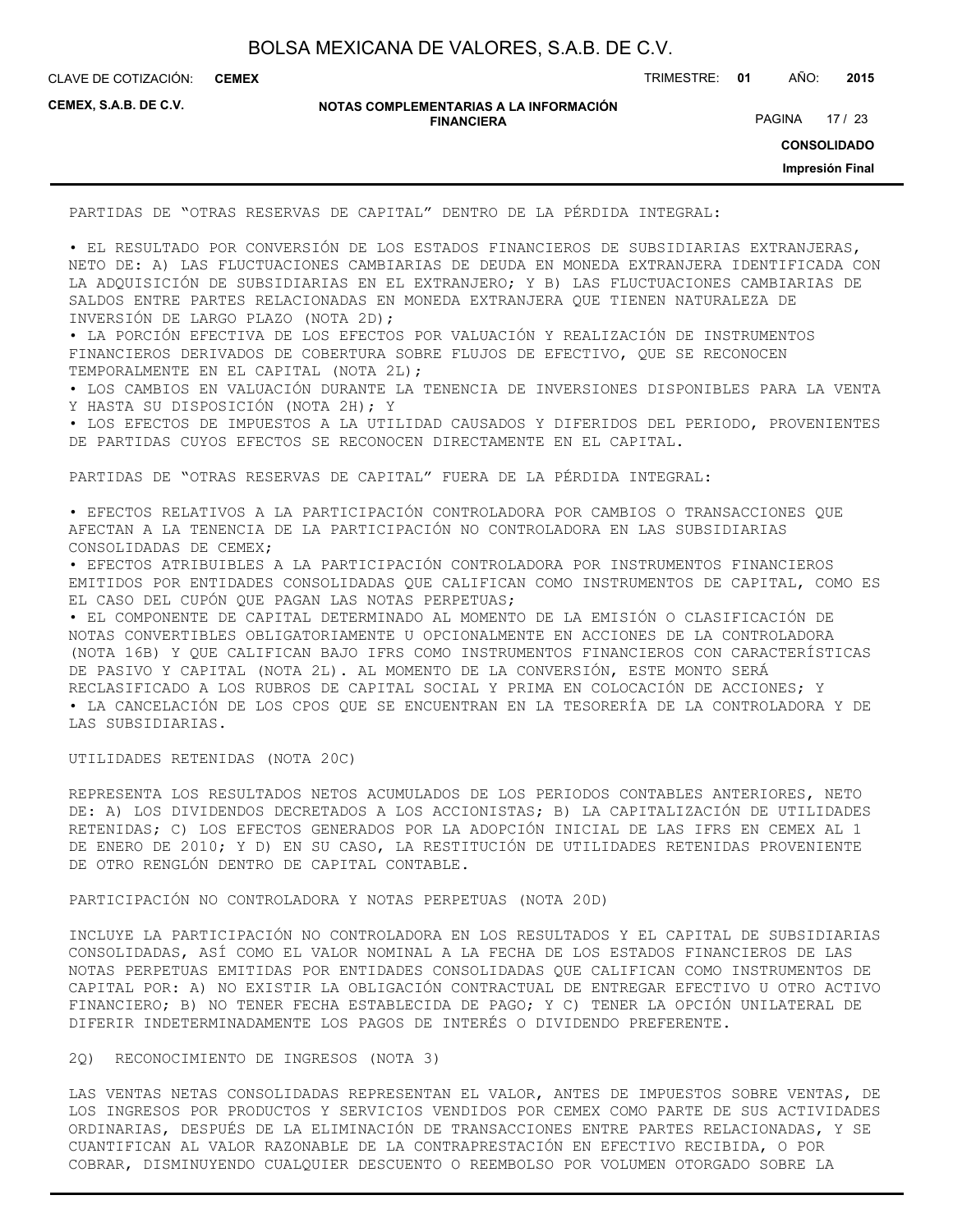CLAVE DE COTIZACIÓN: TRIMESTRE: **01** AÑO: **2015 CEMEX**

**CEMEX, S.A.B. DE C.V.**

**NOTAS COMPLEMENTARIAS A LA INFORMACIÓN FINANCIERA**

PAGINA 18 / 23

**CONSOLIDADO**

**Impresión Final**

VENTA.

LOS INGRESOS POR VENTAS DE BIENES Y SERVICIOS SE RECONOCEN UNA VEZ REALIZADA LA ENTREGA DEL BIEN O LA PRESTACIÓN DEL SERVICIO RELACIONADO Y NO EXISTE NINGUNA CONDICIÓN O INCERTIDUMBRE QUE PUDIERA IMPLICAR SU REVERSIÓN, Y LOS CLIENTES HAN ASUMIDO EL RIESGO DE PÉRDIDAS. LOS INGRESOS POR ACTIVIDADES DE COMERCIALIZACIÓN, EN LAS CUALES CEMEX ADQUIERE PRODUCTOS TERMINADOS DE UN TERCERO Y LOS VENDE SUBSECUENTEMENTE A OTRO TERCERO, SE RECONOCEN EN UNA BASE BRUTA, CONSIDERANDO QUE CEMEX ASUME EL RIESGO DE PROPIEDAD SOBRE LOS PRODUCTOS COMPRADOS Y NO ACTÚA COMO AGENTE O COMISIONISTA.

LOS INGRESOS Y COSTOS ASOCIADOS CON CONTRATOS DE CONSTRUCCIÓN DE ACTIVOS SE RECONOCEN EN LOS RESULTADOS DEL PERIODO EN QUE SE DESARROLLAN LOS TRABAJOS CON BASE EN EL PORCENTAJE O GRADO DE AVANCE DE OBRA AL CIERRE DEL PERIODO, CONSIDERANDO QUE: A) SE HAN ACORDADO LOS DERECHOS DE CADA CONTRAPARTE RESPECTO DEL ACTIVO QUE SE CONSTRUYE; B) SE HA FIJADO EL PRECIO QUE SERÁ INTERCAMBIADO; C) SE HAN ESTABLECIDO LA FORMA Y TÉRMINOS PARA SU LIQUIDACIÓN; D) SE TIENE UN CONTROL EFECTIVO DE LOS COSTOS INCURRIDOS Y POR INCURRIR PARA COMPLETAR EL ACTIVO; Y E) ES PROBABLE QUE SE RECIBIRÁN LOS BENEFICIOS ASOCIADOS AL CONTRATO.

### RECONOCIMIENTO DE INGRESOS - CONTINÚA

EL PORCENTAJE DE AVANCE DE LOS CONTRATOS DE CONSTRUCCIÓN REPRESENTA LA PROPORCIÓN DE LOS COSTOS DEL CONTRATO INCURRIDOS POR EL TRABAJO EJECUTADO HASTA LA FECHA SOBRE DE LOS COSTOS TOTALES ESTIMADOS DEL CONTRATO, O EL AVANCE FÍSICO DE LA OBRA MEDIANTE MUESTREOS SOBRE EL TRABAJO DEL CONTRATO, EL QUE MEJOR REFLEJE EL PORCENTAJE DE AVANCE BAJO LAS CIRCUNSTANCIAS PARTICULARES. LOS PAGOS POR AVANCE Y LOS ANTICIPOS RECIBIDOS DE CLIENTES NO REPRESENTAN EL TRABAJO DESARROLLADO Y SE RECONOCEN COMO ANTICIPOS DE CLIENTES DE CORTO O LARGO PLAZO, SEGÚN CORRESPONDA.

2R) COSTO DE VENTAS, GASTOS DE ADMINISTRACIÓN Y VENTA Y GASTOS DE DISTRIBUCIÓN

EL COSTO DE VENTAS REPRESENTA EL COSTO DE PRODUCCIÓN DE LOS INVENTARIOS AL MOMENTO DE SU VENTA, INCLUYENDO LA DEPRECIACIÓN, AMORTIZACIÓN Y AGOTAMIENTO DE LOS ACTIVOS PRODUCTIVOS Y LOS GASTOS DE ALMACENAJE EN LAS PLANTAS PRODUCTORAS. EL COSTO DE VENTAS EXCLUYE LOS GASTOS DEL PERSONAL, EQUIPO Y SERVICIOS ASOCIADOS A LAS ACTIVIDADES DE VENTA, ASÍ COMO LOS GASTOS DE ALMACENAJE EN LOS PUNTOS DE VENTA, LOS CUALES SE INCLUYEN EN LOS GASTOS DE ADMINISTRACIÓN Y VENTA. EL COSTO DE VENTAS INCLUYE LOS GASTOS DE FLETE DE MATERIAS PRIMAS EN LAS PLANTAS Y LOS GASTOS DE ENTREGA DE CEMEX EN EL NEGOCIO DE CONCRETO, NO OBSTANTE, EL COSTO DE VENTAS EXCLUYE LOS GASTOS DE FLETE DE PRODUCTOS TERMINADOS ENTRE PLANTAS Y PUNTOS DE VENTA Y ENTRE LOS PUNTOS DE VENTA Y LAS UBICACIONES DE LOS CLIENTES, LOS CUALES SE RECONOCEN EN EL RENGLÓN DE GASTOS DE DISTRIBUCIÓN. EN 2014, 2013 Y 2012, LOS GASTOS DE VENTA, INCLUIDOS EN EL RUBRO DE GASTOS DE ADMINISTRACIÓN Y VENTA, ASCENDIERON A \$6,218, \$8,120, \$7,946, RESPECTIVAMENTE.

2S) PAGOS A EJECUTIVOS BASADOS EN ACCIONES (NOTA 21)

CON BASE EN LA IFRS 2, PAGOS BASADOS EN ACCIONES ("IFRS 2"), LOS INSTRUMENTOS BASADOS EN ACCIONES DE LA CONTROLADORA Y/O ALGUNA SUBSIDIARIA OTORGADOS A EJECUTIVOS SE CALIFICAN COMO INSTRUMENTOS DE CAPITAL, CUANDO LOS SERVICIOS RECIBIDOS SE LIQUIDAN ENTREGANDO ACCIONES; O COMO INSTRUMENTOS DE PASIVO, CUANDO CEMEX SE COMPROMETE A LIQUIDAR EL VALOR INTRÍNSECO DEL INSTRUMENTO AL SER EJERCIDO, EL CUAL REPRESENTA LA APRECIACIÓN ENTRE EL PRECIO DE MERCADO DE LA ACCIÓN Y EL PRECIO DE EJERCICIO DEL INSTRUMENTO. EL COSTO DE LOS INSTRUMENTOS DE CAPITAL REFLEJA SU VALOR RAZONABLE AL MOMENTO QUE SE OTORGAN, Y SE RECONOCE EN LOS RESULTADOS DURANTE EL PERIODO EN QUE LOS EJECUTIVOS DEVENGAN LOS DERECHOS DE EJERCICIO. LOS INSTRUMENTOS DE PASIVO SE RECONOCEN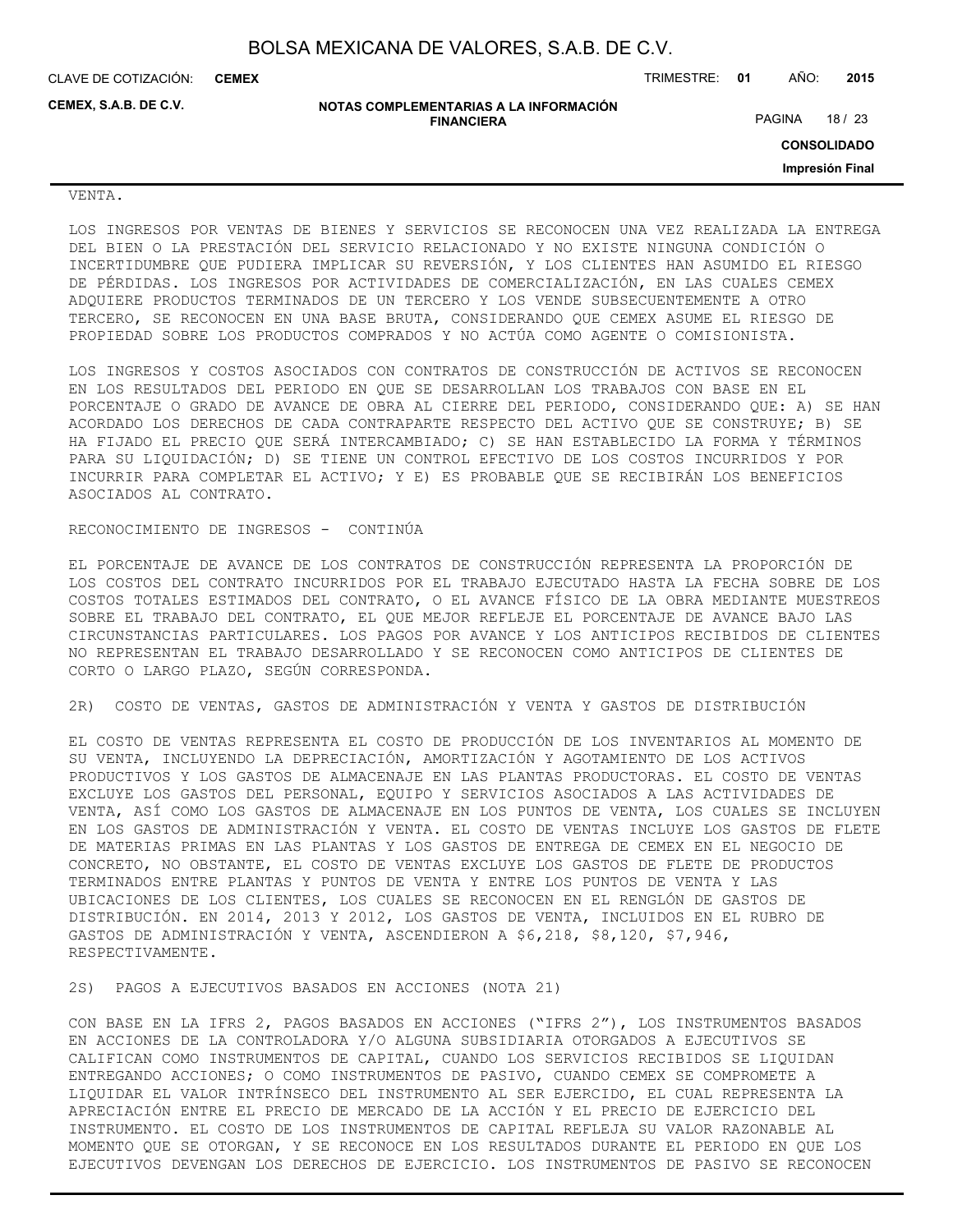CLAVE DE COTIZACIÓN: TRIMESTRE: **01** AÑO: **2015 CEMEX**

**CEMEX, S.A.B. DE C.V.**

#### **NOTAS COMPLEMENTARIAS A LA INFORMACIÓN FINANCIERA**

PAGINA 19 / 23

**CONSOLIDADO**

#### **Impresión Final**

A SU VALOR RAZONABLE EN CADA FECHA DE REPORTE, RECONOCIENDO EN LOS RESULTADOS DE OPERACIÓN LOS CAMBIOS EN VALUACIÓN. CEMEX DETERMINA EL VALOR RAZONABLE DE OPCIONES POR MEDIO DEL MODELO FINANCIERO BINOMIAL DE VALUACIÓN DE OPCIONES.

#### 2T) DERECHOS DE EMISIÓN

EN ALGUNOS PAÍSES DONDE CEMEX OPERA, COMO ES EL CASO DE LOS PAÍSES DE LA COMUNIDAD EUROPEA ("CE"), SE HAN ESTABLECIDO MECANISMOS PARA LA REDUCCIÓN DE EMISIONES DE BIÓXIDO DE CARBONO ("CO2"), MEDIANTE LAS CUALES LOS PRODUCTORES DEBEN ENTREGAR A LAS AUTORIDADES AMBIENTALES AL TÉRMINO DE CADA PERIODO DE CUMPLIMIENTO, DERECHOS DE EMISIÓN POR UN VOLUMEN EQUIVALENTE A LAS TONELADAS DE CO2 EMITIDO. DESDE EL INICIO DE ESTE MECANISMO EN LA CE, LAS AUTORIDADES HAN OTORGADO UN DETERMINADO NÚMERO DE DERECHOS DE EMISIÓN SIN COSTO A LAS COMPAÑÍAS, LAS CUALES DEBEN ADQUIRIR DERECHOS DE EMISIÓN ADICIONALES PARA CUBRIR ALGÚN DÉFICIT ENTRE SUS EMISIONES REALES DE CO2 DURANTE EL PERIODO DE CUMPLIMIENTO Y LOS DERECHOS DE EMISIÓN RECIBIDOS, O BIEN, PUEDEN DISPONER DE ALGÚN EXCEDENTE DE DERECHOS EN EL MERCADO. EN ADICIÓN, LA CONVENCIÓN PARA EL CAMBIO CLIMÁTICO DE LAS NACIONES UNIDAS ("UNFCCC") OTORGA CERTIFICADOS DE REDUCCIÓN DE EMISIONES ("CERS") A PROYECTOS CALIFICADOS DE REDUCCIÓN DE EMISIONES DE CO2. LOS CERS PUEDEN UTILIZARSE EN CIERTA PROPORCIÓN PARA LIQUIDAR DERECHOS DE EMISIÓN EN LA CE. CEMEX PARTICIPA ACTIVAMENTE EN EL DESARROLLO DE PROYECTOS DE REDUCCIÓN DE EMISIONES DE CO2. ALGUNOS DE ESTOS PROYECTOS GENERAN CERS.

CEMEX NO MANTIENE DERECHOS DE EMISIÓN, CERS Y/O ENTRA EN TRANSACCIONES FORWARD CON FINES DE NEGOCIACIÓN. EN AUSENCIA DE UNA IFRS QUE DEFINA EL TRATAMIENTO CONTABLE DE ESTOS ESQUEMAS, CEMEX CONTABILIZA LOS EFECTOS ASOCIADOS CON LOS MECANISMOS DE REDUCCIÓN DE EMISIONES DE CO2 DE LA SIGUIENTE MANERA:

• LOS DERECHOS DE EMISIÓN OTORGADOS POR LOS GOBIERNOS NO SE RECONOCEN EN EL BALANCE GENERAL DEBIDO A QUE SU COSTO ES CERO.

• LOS INGRESOS POR VENTAS DE DERECHOS DE EMISIÓN EXCEDENTES SE RECONOCEN DISMINUYENDO EL COSTO DE VENTAS. TRATÁNDOSE DE VENTAS FORWARD, EL INGRESO SE RECONOCE HASTA EL MOMENTO EN QUE SE EFECTÚA LA ENTREGA FÍSICA DE LOS CERTIFICADOS.

• LOS DERECHOS DE EMISIÓN Y CERS ADQUIRIDOS PARA CUBRIR EMISIONES DE CO2 SE RECONOCEN AL COSTO COMO ACTIVOS INTANGIBLES Y SE AMORTIZAN AL COSTO DE VENTAS DURANTE EL PERIODO DE EMISIÓN. TRATÁNDOSE DE COMPRAS FORWARD, EL ACTIVO SE RECONOCE HASTA EL MOMENTO EN QUE SE RECIBEN FÍSICAMENTE LOS CERTIFICADOS.

• SE RECONOCE UNA PROVISIÓN CONTRA EL COSTO DE VENTAS CUANDO EL ESTIMADO DE EMISIONES DE CO2 SE ESPERA QUE EXCEDA EL NÚMERO DE DERECHOS DE EMISIÓN RECIBIDOS, NETA DE ALGÚN BENEFICIO QUE SE OBTENGA EN OPERACIONES DE INTERCAMBIO DE DERECHOS DE EMISIÓN POR CERS.

## DERECHOS DE EMISIÓN – CONTINÚA

• LOS CERS RECIBIDOS DE PARTE DE LA UNFCCC SE RECONOCEN COMO ACTIVOS INTANGIBLES A SU COSTO DE DESARROLLO, QUE REFIERE PRINCIPALMENTE A LOS GASTOS DE GESTIÓN INCURRIDOS PARA LA OBTENCIÓN DE DICHOS CERS.

EL EFECTO COMBINADO DE UTILIZAR COMBUSTIBLES ALTERNOS QUE REDUCEN LA EMISIÓN DE CO2 Y DE LA BAJA EN LOS VOLÚMENES DE CEMENTO PRODUCIDOS EN LA CE, HA GENERADO EXCEDENTES DE DERECHOS DE EMISIÓN SOBRE LAS EMISIONES DE CO2 ESTIMADAS EN LOS AÑOS RECIENTES. DURANTE 2014, 2013 Y 2012, NO EXISTIERON VENTAS DE DERECHOS DE EMISIÓN A TERCEROS.

2U) CONCENTRACIÓN DE CRÉDITO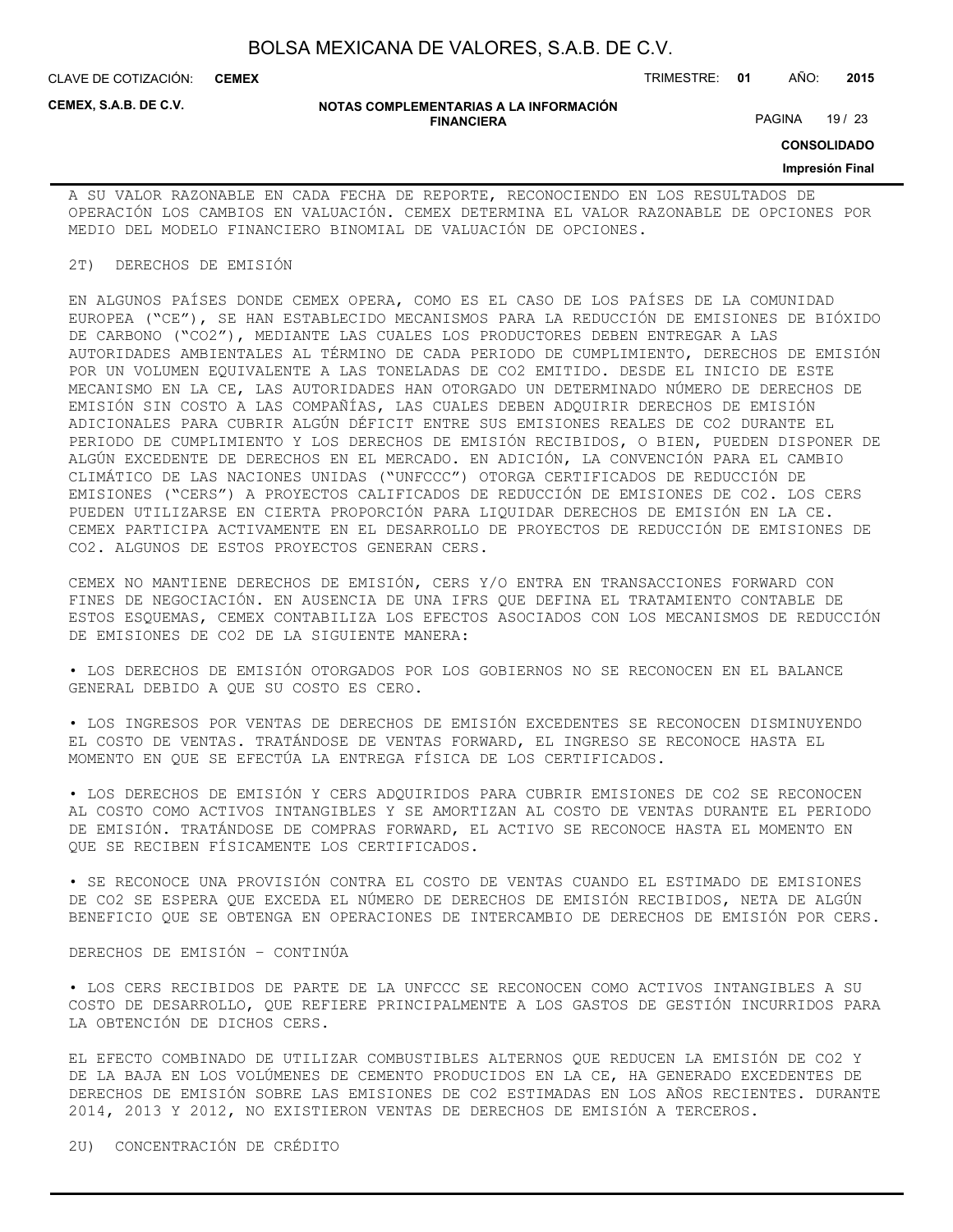**CEMEX**

CLAVE DE COTIZACIÓN: TRIMESTRE: **01** AÑO: **2015**

**CEMEX, S.A.B. DE C.V.**

#### **NOTAS COMPLEMENTARIAS A LA INFORMACIÓN FINANCIERA**

PAGINA 20 / 23

**CONSOLIDADO**

## **Impresión Final**

CEMEX VENDE SUS PRODUCTOS PRINCIPALMENTE A DISTRIBUIDORES DE LA INDUSTRIA DE LA CONSTRUCCIÓN, SIN UNA CONCENTRACIÓN GEOGRÁFICA ESPECÍFICA DENTRO DE LOS PAÍSES EN LOS QUE CEMEX OPERA. AL Y POR LOS AÑOS TERMINADOS EL 31 DE DICIEMBRE DE 2014, 2013 Y 2012, NINGÚN CLIENTE EN LO INDIVIDUAL TENÍA UNA PARTICIPACIÓN SIGNIFICATIVA EN LOS IMPORTES REPORTADOS DE VENTAS O EN LOS SALDOS DE CLIENTES. ASIMISMO, NO EXISTE CONCENTRACIÓN SIGNIFICATIVA EN ALGÚN PROVEEDOR ESPECÍFICO POR LA COMPRA DE MATERIAS PRIMAS.

#### 2V) NUEVAS IFRS AUN NO ADOPTADAS

EXISTEN DIVERSAS IFRS EMITIDAS A LA FECHA DE ESTOS ESTADOS FINANCIEROS, QUE AÚN NO HAN SIDO ADOPTADAS, LAS CUALES SE DESCRIBEN A CONTINUACIÓN. EXCEPTO CUANDO SE MENCIONA LO CONTRARIO, CEMEX CONSIDERA ADOPTAR ESTAS IFRS EN LAS FECHAS EN QUE SON EFECTIVAS.

• IFRS 9, INSTRUMENTOS FINANCIEROS: CLASIFICACIÓN Y VALUACIÓN ("IFRS 9"). FASE 1: DURANTE 2009 Y 2010, EL IASB EMITIÓ LOS CAPÍTULOS DE LA IFRS 9 RELACIONADOS CON LA CLASIFICACIÓN Y VALUACIÓN DE LOS ACTIVOS Y PASIVOS FINANCIEROS, Y EMITIÓ CIERTAS MODIFICACIONES EN JULIO DE 2014 PARA LA CLASIFICACIÓN Y VALUACIÓN DE ACTIVOS FINANCIEROS. FASE 2: EN JULIO DE 2014, EL IASB INCORPORÓ A LA IFRS 9 LOS REQUERIMIENTOS RELACIONADOS CON LA CONTABILIZACIÓN DE PÉRDIDAS DE CRÉDITO ESPERADAS EN LOS ACTIVOS FINANCIEROS Y EN LOS COMPROMISOS PARA EXTENDER CRÉDITO DE LA ENTIDAD. FASE 3: EN NOVIEMBRE DE 2013, EL IASB INCORPORÓ A LA IFRS 9 LOS REQUERIMIENTOS ASOCIADOS A LA CONTABILIDAD DE COBERTURAS. LA INTENCIÓN DEL IASB ES QUE LA IFRS 9 REEMPLAZARÁ A LA IAS 39 EN SU TOTALIDAD. LA IFRS 9 REQUIERE A UNA ENTIDAD A RECONOCER UN ACTIVO FINANCIERO O UN PASIVO FINANCIERO, SOLO HASTA EL MOMENTO EN QUE LA ENTIDAD ES PARTE DEL CONTRATO DE DICHO INSTRUMENTO. EN EL RECONOCIMIENTO INICIAL, LA ENTIDAD DEBE VALUAR EL ACTIVO FINANCIERO O PASIVO FINANCIERO A SU VALOR RAZONABLE, MÁS O MENOS, EN EL CASO DE UN ACTIVO FINANCIERO O PASIVO FINANCIERO NO RECONOCIDO A VALOR RAZONABLE A TRAVÉS DE LOS RESULTADOS, LOS COSTOS DIRECTOS DE TRANSACCIÓN ASOCIADOS CON LA ADQUISICIÓN DEL ACTIVO O LA EMISIÓN DEL PASIVO, E INCLUYE UNA CATEGORÍA DE ACTIVOS FINANCIEROS A VALOR RAZONABLE A TRAVÉS DE LA UTILIDAD (PÉRDIDA) INTEGRAL PARA INSTRUMENTOS DE DEUDA SIMPLES. EN RELACIÓN A LOS REQUERIMIENTOS PARA MEDIR EL DETERIORO, LA IFRS 9 ELIMINA EL LÍMITE ESTABLECIDO POR LA IAS 39 PARA EL RECONOCIMIENTO DE UNA PÉRDIDA DE CRÉDITO. BAJO EL MODELO DE DETERIORO EN LA IFRS 9, NO ES NECESARIO QUE DEBA OCURRIR UN EVENTO DE CRÉDITO PARA QUE SE RECONOZCAN LAS PÉRDIDAS DE CRÉDITO, EN SU LUGAR, LA ENTIDAD DEBE RECONOCER LAS PÉRDIDAS DE CRÉDITO ESPERADAS, Y LOS CAMBIOS EN DICHAS PÉRDIDAS DE CRÉDITO ESPERADAS A TRAVÉS DEL ESTADO DE RESULTADOS. EN RELACIÓN A LAS ACTIVIDADES DE COBERTURA, LA IFRS 9 ALINEA LA CONTABILIDAD DE COBERTURAS MÁS ESTRECHAMENTE CON LA ADMINISTRACIÓN DE RIESGOS DE LA ENTIDAD CON BASE EN UN MODELO BASADO EN PRINCIPIOS. NO OBSTANTE, EL IASB PERMITE A LAS ENTIDADES ELEGIR LA POLÍTICA CONTABLE DE APLICAR LOS REQUERIMIENTOS DE CONTABILIDAD DE COBERTURAS DE LA IFRS 9, O BIEN, SEGUIR APLICANDO LOS REQUERIMIENTOS DE CONTABILIDAD DE COBERTURAS EXISTENTES DE LA IAS 39, HASTA QUE EL IASB FINALICE SU PROYECTO DE CONTABILIDAD PARA MACRO COBERTURAS. LA IFRS 9 ES EFECTIVA A PARTIR DEL 1 DE ENERO DE 2018, PERMITIÉNDOSE SU APLICACIÓN ANTICIPADA. SI UNA ENTIDAD ELIGE APLICAR LA IFRS 9 ANTICIPADAMENTE, DEBE APLICAR TODOS LOS REQUERIMIENTOS DE LA NORMA AL MISMO TIEMPO. CEMEX EVALÚA ACTUALMENTE EL IMPACTO QUE LA IFRS 9 TENDRÁ SOBRE LA CLASIFICACIÓN Y VALUACIÓN DE SUS ACTIVOS Y PASIVOS FINANCIEROS, DETERIORO DE ACTIVOS FINANCIEROS Y ACTIVIDADES DE COBERTURA. EN FORMA PRELIMINAR, CEMEX NO ESPERA UN EFECTO SIGNIFICATIVO. NO OBSTANTE, NO SE CONSIDERA LA APLICACIÓN ANTICIPADA DE LA IFRS 9.

## NUEVAS IFRS AUN NO ADOPTADAS - CONTINÚA

• EN MAYO DE 2014, EL IASB EMITIÓ LA IFRS 15, INGRESOS DE CONTRATOS CON CLIENTES ("IFRS 15). EL PRINCIPIO CENTRAL DE LA IFRS 15 ES QUE UNA ENTIDAD RECONOCE INGRESOS PARA EVIDENCIAR LA TRANSFERENCIA DE BIENES O SERVICIOS PROMETIDOS A LOS CLIENTES, POR UN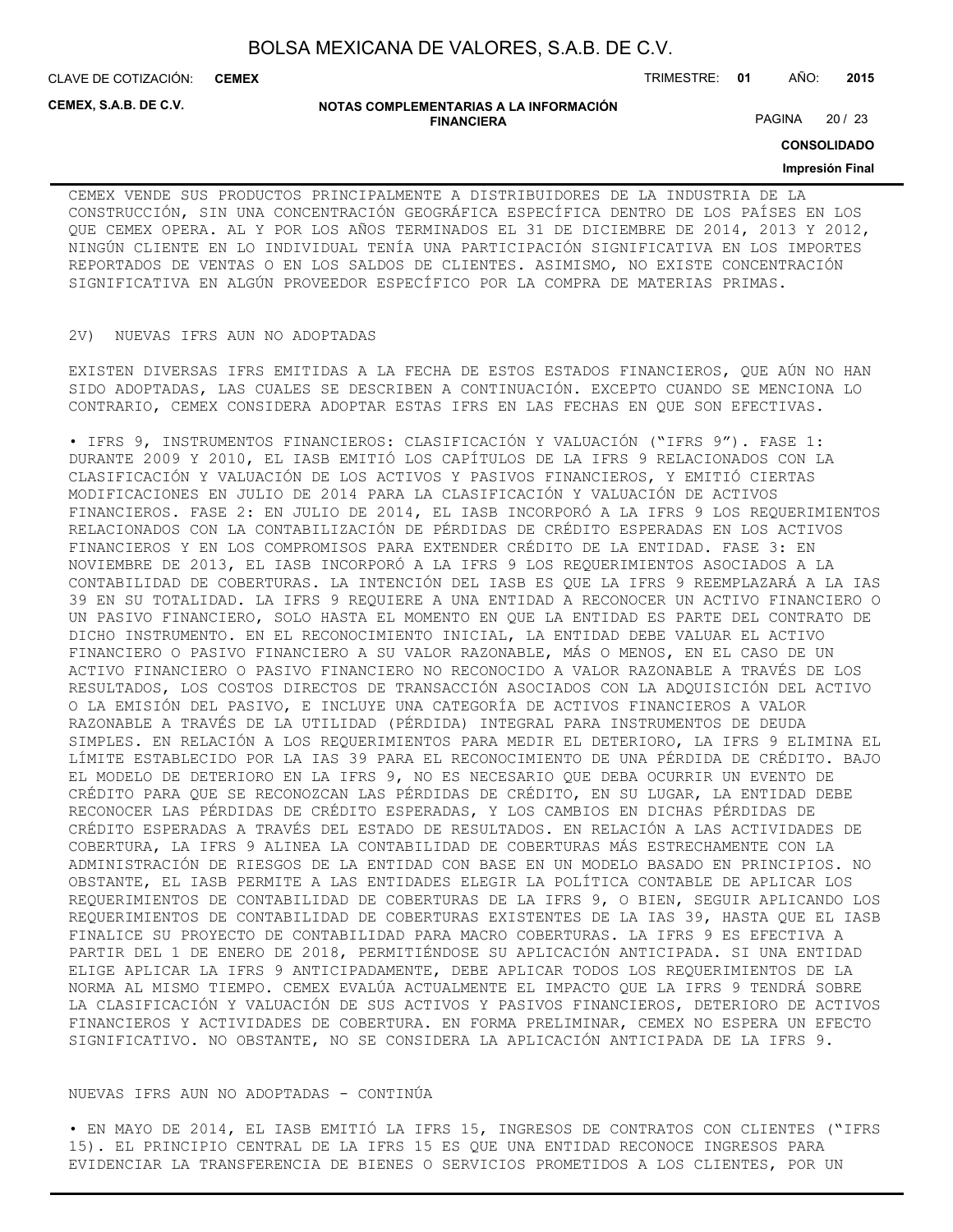CLAVE DE COTIZACIÓN: TRIMESTRE: **01** AÑO: **2015 CEMEX**

**CEMEX, S.A.B. DE C.V.**

#### **NOTAS COMPLEMENTARIAS A LA INFORMACIÓN FINANCIERA**

PAGINA 21 / 23

**CONSOLIDADO**

## **Impresión Final**

MONTO QUE REFLEJA LA CONTRAPRESTACIÓN QUE LA ENTIDAD ESPERA QUE SE HA GANADO A CAMBIO DE DICHOS BIENES Y SERVICIOS, SIGUIENDO UN MODELO DE CINCO PASOS: PASO 1: IDENTIFICAR EL (LOS) CONTRATO(S) CON EL CLIENTE, REFLEJADO POR ACUERDOS ENTRE DOS O MÁS PARTES QUE CREAN DERECHOS Y OBLIGACIONES EXIGIBLES; PASO 2: IDENTIFICAR LOS ENTREGABLES DENTRO DEL CONTRATO, CONSIDERANDO QUE SI UN CONTRATO INCLUYE PROMESAS DE TRANSFERIR DISTINTOS BIENES Y SERVICIOS AL CLIENTE, DICHAS PROMESAS SON DISTINTOS ENTREGABLES Y DEBEN CONTABILIZARSE POR SEPARADO; PASO 3: DETERMINAR EL PRECIO DE LA TRANSACCIÓN, REPRESENTADO POR EL MONTO ESTABLECIDO EN EL CONTRATO QUE LA EMPRESA ESPERA QUE SE HA GANADO A CAMBIO DE LA TRANSFERENCIA DE LOS BIENES Y SERVICIOS PROMETIDOS AL CLIENTE; PASO 4: DISTRIBUIR EL PRECIO DE LA TRANSACCIÓN A LOS ENTREGABLES DENTRO DEL CONTRATO, SOBRE LA BASE DEL PRECIO DE VENTA RELATIVO INDIVIDUALMENTE CONSIDERADO DE CADA BIEN O SERVICIO PROMETIDO EN EL CONTRATO; Y PASO 5: RECONOCER INGRESOS CUANDO (O EN LA MEDIDA QUE) LA ENTIDAD SATISFACE LOS ENTREGABLES, MEDIANTE LA TRANSFERENCIA AL CLIENTE DE LOS BIENES Y SERVICIOS PROMETIDOS (CUANDO EL CLIENTE OBTIENE CONTROL DEL BIEN O SERVICIO). UN ENTREGABLE PUEDE SER SATISFECHO EN UN PUNTO EN EL TIEMPO (COMÚNMENTE EN PROMESAS DE ENTREGAR BIENES AL CLIENTE) O DURANTE UN PERIODO DE TIEMPO (COMÚNMENTE EN PROMESAS DE PRESTAR SERVICIOS AL CLIENTE). LA IFRS 15 TAMBIÉN INCLUYE REQUERIMIENTOS DE DIVULGACIÓN PARA PROVEER AL USUARIO DE LOS ESTADOS FINANCIEROS CON INFORMACIÓN INTEGRAL RESPECTO DE LA NATURALEZA, MONTO, PERIODICIDAD E INCERTIDUMBRE DE LOS INGRESOS Y LOS FLUJOS DE EFECTIVO RESULTANTES DE LOS CONTRATOS DE UNA ENTIDAD CON SUS CLIENTES. LA IFRS 15 REEMPLAZARÁ TODAS LAS NORMAS EXISTENTES PARA EL RECONOCIMIENTO DE INGRESOS. LA IFRS 15 ES EFECTIVA A PARTIR DEL 1 DE ENERO DE 2017, PERMITIÉNDOSE SU APLICACIÓN ANTICIPADA CONSIDERANDO CIERTAS REVELACIONES ADICIONALES. CEMEX EVALÚA ACTUALMENTE EL IMPACTO QUE LA IFRS 15 TENDRÁ SOBRE EL RECONOCIMIENTO DE LOS INGRESOS POR SUS CONTRATOS CON CLIENTES. EN FORMA PRELIMINAR, CEMEX NO ESPERA UN EFECTO SIGNIFICATIVO. NO OBSTANTE, NO SE CONSIDERA LA APLICACIÓN ANTICIPADA DE LA IFRS 15.

A CONTINUACIÓN SE ANEXA LA INFORMACIÓN DE SEGMENTOS GEOGRÁFICOS DE MARZO 2015 Y 2014.

 VENTAS VENTAS UTILIDAD UTILIDAD ANTES DE OTROS ANTES DE OTROS GASTOS INGRESOS GASTOS INGRESOS 2015 2014 2015 2014 MÉXICO 11,275,673 9,461,036 3,099,837 2,470,371 ESTADOS UNIDOS 13,075,605 10,460,456 (498,115) (1,147,115) EUROPA DEL NORTE REINO UNIDO 4,508,425 3,944,375 310,791 (121,979) ALEMANIA 1,123,187 2,578,417 (284,085) (445,055) FRANCIA 2,703,908 3,354,264 8,529 63,548 RESTO DE EUROPA DEL NORTE 2,189,423 2,072,243 (296,424) (419,292) MEDITERRANEO ESPAÑA 1,234,840 971,092 64,793 (98,082) EGIPTO 1,747,445 1,663,302 389,936 495,317 RESTO DE MEDITERRANEO 2,551,429 2,645,672 233,102 242,116 SUR AMÉRICA Y CARIBE COLOMBIA 2,657,918 3,202,080 797,479 1,117,762 RESTO DE SUR AMÉRICA Y CARIBE 3,947,310 3,483,597 1,051,172 937,260 ASIA FILIPINAS 1,893,041 1,339,277 316,348 116,954 RESTO DE ASIA 583,616 589,930 510 17,586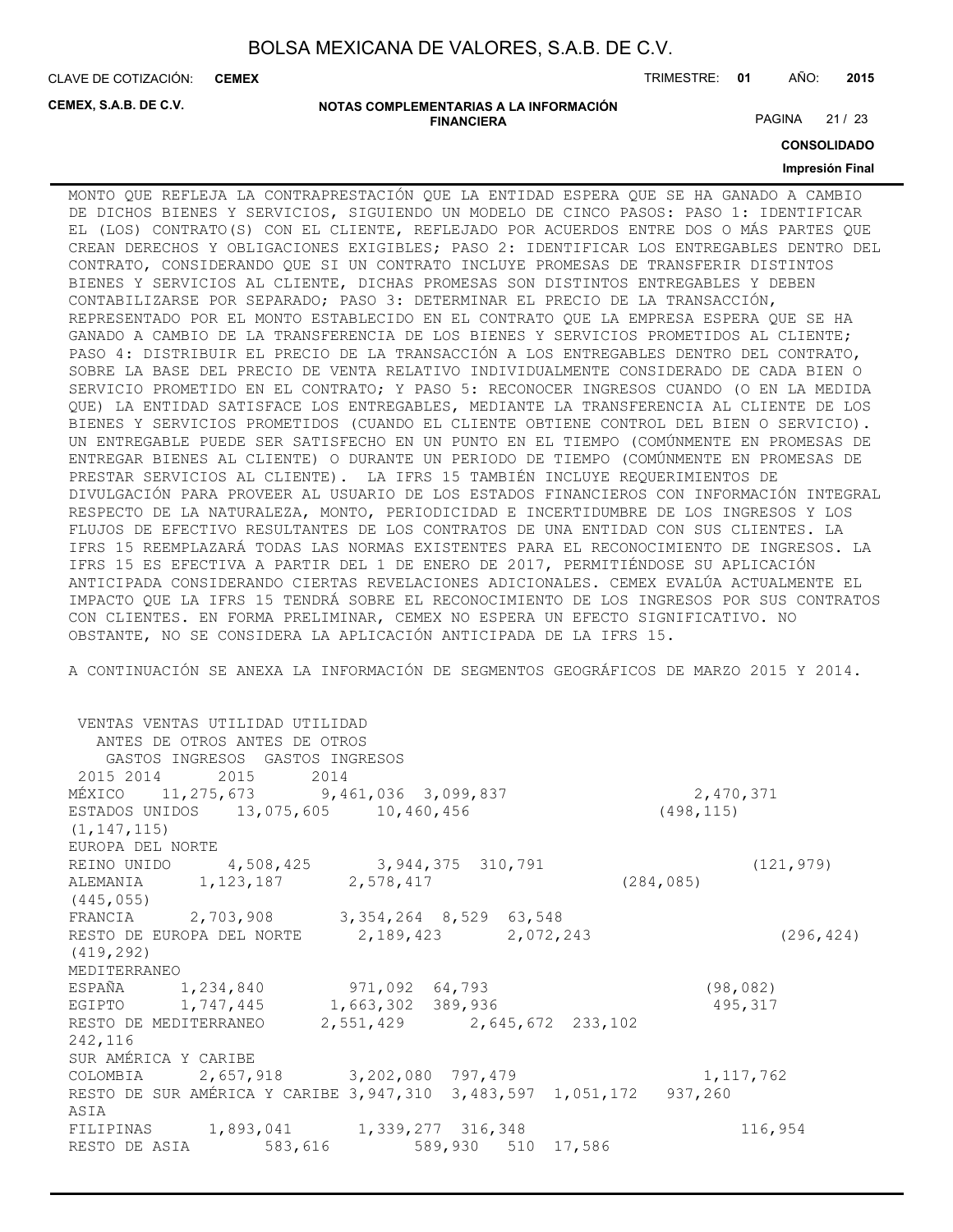| CLAVE DE COTIZACIÓN: CEMEX                                                           |                                       |           |                                                             | TRIMESTRE: 01 | AÑO:       | 2015                                                  |
|--------------------------------------------------------------------------------------|---------------------------------------|-----------|-------------------------------------------------------------|---------------|------------|-------------------------------------------------------|
| CEMEX, S.A.B. DE C.V.                                                                |                                       |           | NOTAS COMPLEMENTARIAS A LA INFORMACIÓN<br><b>FINANCIERA</b> |               | PAGINA     | 22/23<br><b>CONSOLIDADO</b><br><b>Impresión Final</b> |
| OTROS - OTRAS COMPAÑÍAS<br>309,730                                                   |                                       |           | 1,744,281 1,702,675                                         |               | (140, 554) |                                                       |
|                                                                                      | 51, 236, 102 47, 468, 416 5, 053, 317 |           |                                                             | 3,539,120     |            |                                                       |
| DEPRECIACIÓN DEPRECIACIÓN<br>Y Y<br>AMORTIZACIÓN AMORTIZACIÓN<br>2015 2014<br>MÉXICO | 595,746                               |           | 618,864                                                     |               |            |                                                       |
| ESTADOS UNIDOS                                                                       |                                       | 1,445,276 | 1,408,366                                                   |               |            |                                                       |
| EUROPA DEL NORTE<br>REINO UNIDO<br>ALEMANIA<br>FRANCIA                               | 74,965<br>106,323                     | 223,456   | 237,001<br>158,443<br>130,700                               |               |            |                                                       |
| RESTO DE EUROPA DEL NORTE<br>MEDITERRANEO                                            |                                       |           | 207,259                                                     | 206,898       |            |                                                       |
| ESPAÑA                                                                               | 145,959                               |           | 149,733                                                     |               |            |                                                       |
| EGIPTO<br>RESTO DE MEDITERRANEO<br>SUR AMÉRICA Y CARIBE                              | 103,301                               |           | 118,744<br>69,839                                           | 64,018        |            |                                                       |
| COLOMBIA<br>RESTO DE SUR AMÉRICA Y CARIBE<br>ASIA                                    | 97,919                                |           | 107,495<br>200,344                                          | 165,887       |            |                                                       |
| FILIPINAS<br>RESTO DE ASIA                                                           | 105,935                               | 18,292    | 78,929<br>19,103                                            |               |            |                                                       |
| OTROS - OTRAS COMPAÑÍAS                                                              |                                       |           | 119,890                                                     | 69,089        |            |                                                       |
|                                                                                      | 3,514,504                             | 3,533,268 |                                                             |               |            |                                                       |

 ACTIVOS ACTIVOS 2015 2014 MÉXICO 78,879,733 76,593,843 ESTADOS UNIDOS 238,024,592 229,075,196 EUROPA DEL NORTE REINO UNIDO 30,120,307 29,883,437 ALEMANIA 6,999,650 12,443,876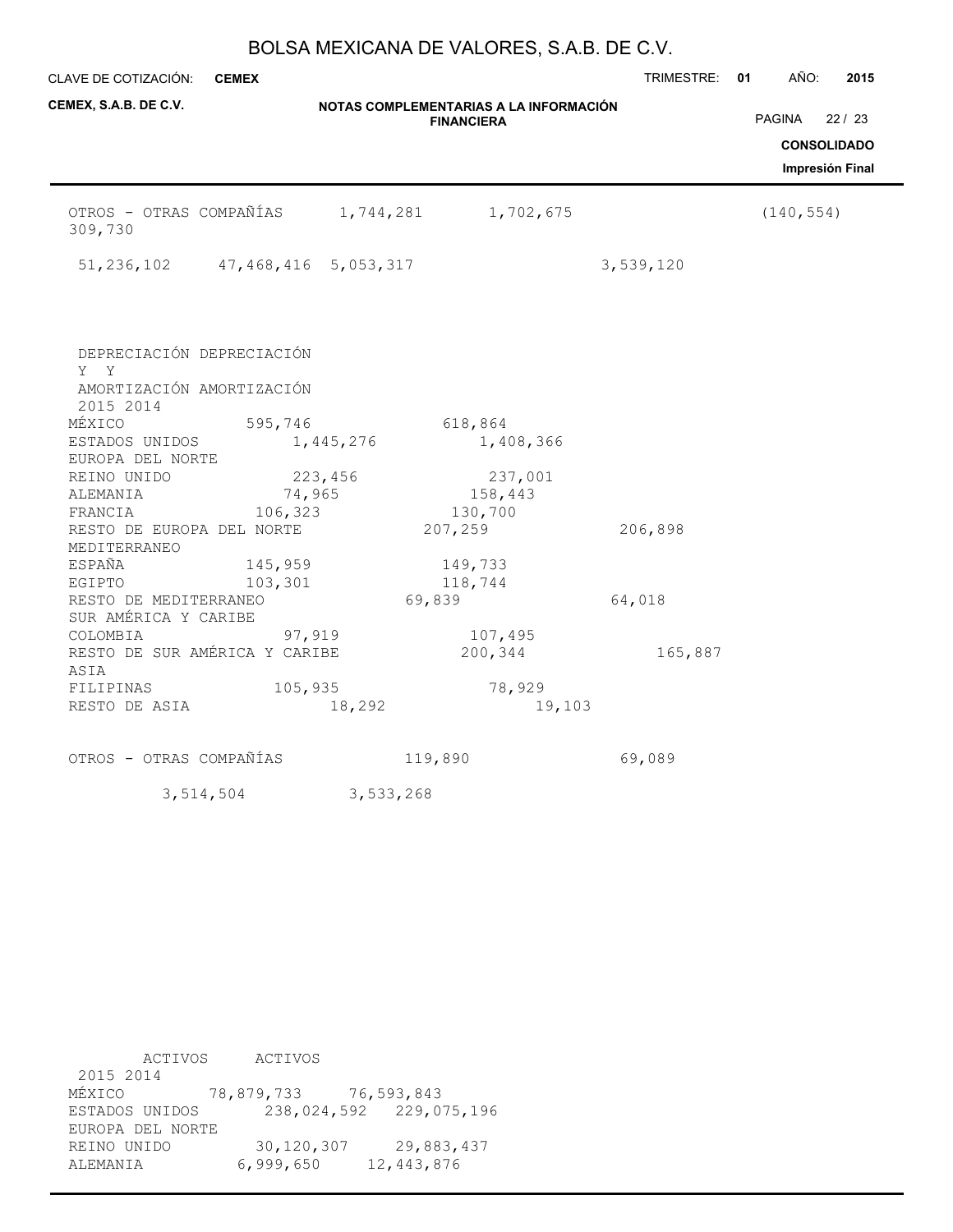**CEMEX**

CLAVE DE COTIZACIÓN: TRIMESTRE: **01** AÑO: **2015**

**CEMEX, S.A.B. DE C.V.**

### **NOTAS COMPLEMENTARIAS A LA INFORMACIÓN FINANCIERA**

PAGINA 23 / 23

**CONSOLIDADO**

**Impresión Final**

| 17,490,985<br>16,863,581<br>RESTO DE EUROPA DEL NORTE     |  |
|-----------------------------------------------------------|--|
| MEDITERRANEO                                              |  |
| ESPAÑA<br>22,537,640<br>21, 419, 523                      |  |
| 7,520,469<br>7,914,218<br>EGIPTO                          |  |
| 11, 155, 667<br>11,369,142<br>RESTO DE MEDITERRANEO       |  |
| SUR AMÉRICA Y CARIBE                                      |  |
| 16,358,083<br>15,949,202<br>COLOMBIA                      |  |
| RESTO DE SUR AMÉRICA Y CARIBE<br>19,084,609<br>18,365,568 |  |
| ASIA                                                      |  |
| 10,090,583<br>9,570,312<br>FILIPINAS                      |  |
| 1,939,639<br>1,870,751<br>RESTO DE ASIA                   |  |

OTROS - OTRAS COMPAÑÍAS 51,864,824 49,079,580

525,662,296 514,960,893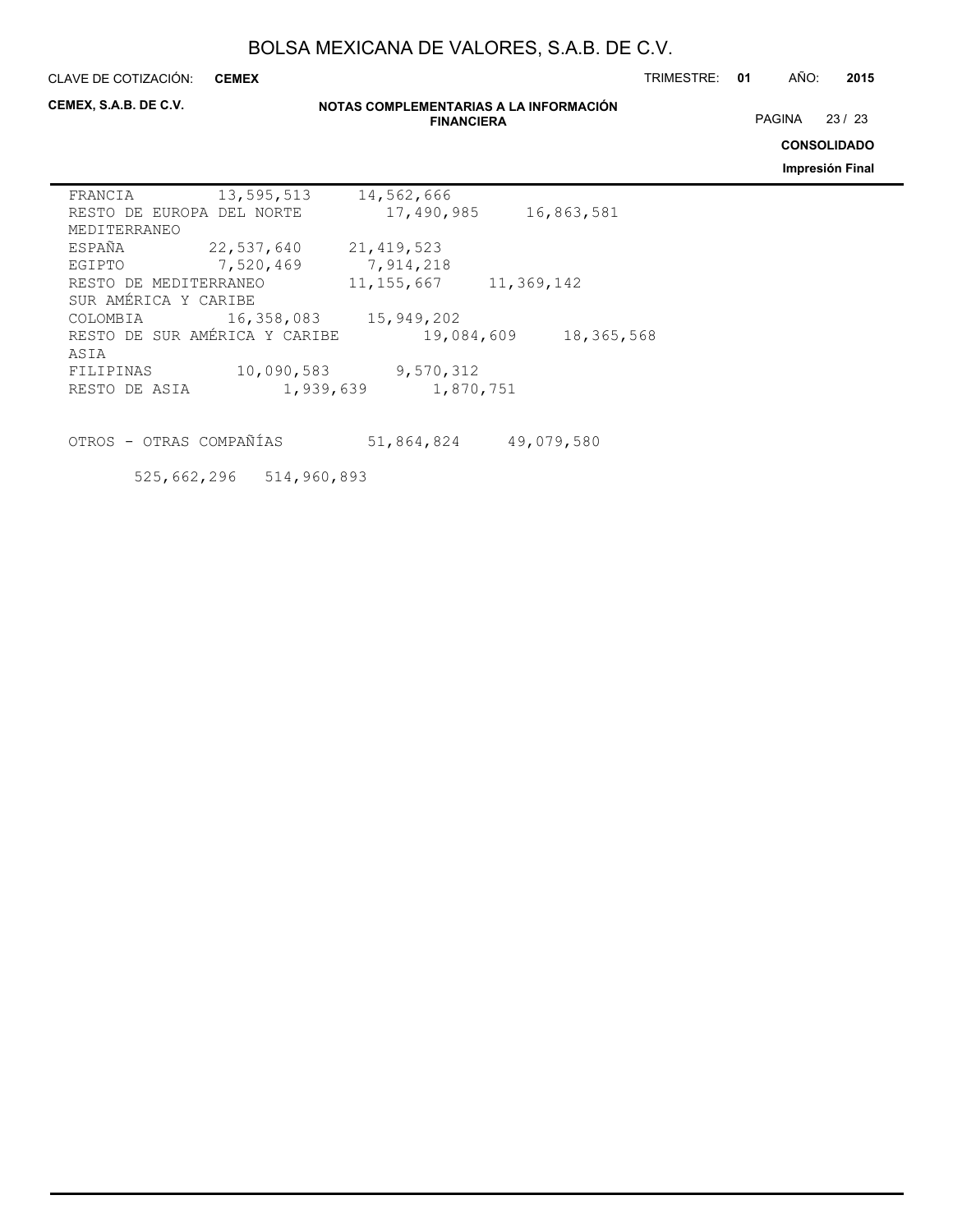**CEMEX, S.A.B. DE C.V.**

CLAVE DE COTIZACIÓN TRIMESTRE **01** AÑO **2015**

# **INVERSIONES EN ASOCIADAS Y NEGOCIOS CONJUNTOS (MILES DE PESOS)**

**CONSOLIDADO**

**Impresión Final**

|                                                     |                            |                        | $%$ DE                     | <b>MONTO TOTAL</b>                    |                               |
|-----------------------------------------------------|----------------------------|------------------------|----------------------------|---------------------------------------|-------------------------------|
| <b>NOMBRE DE LA EMPRESA</b>                         | <b>ACTIVIDAD PRINCIPAL</b> | <b>NO. DE ACCIONES</b> | <b>TENEN</b><br><b>CIA</b> | <b>COSTO DE</b><br><b>ADQUISICIÓN</b> | <b>VALOR</b><br><b>ACTUAL</b> |
| CONTROL ADMINISTRATIVO                              | <b>CEMENTO</b>             | 12,927,670             | 49.00                      | 50,266                                | 4,973,578                     |
| CANCEM                                              | <b>CEMENTO</b>             | 20,058,528             | 10.26                      | 31,206                                | 517,732                       |
| SOCIEDAD DE CEMENTOS<br><b>ANTILLANOS</b>           | <b>CEMENTO</b>             | 56.363                 | 26.03                      | 67,877                                | 56,145                        |
| SOMECA (SOCIETE MERIDIONALE<br>DE CARRIERES)        | <b>AGREGADOS</b>           | 8,050                  | 33.33                      | 99,153                                | 208,194                       |
| <b>LEHIGH WHITE</b>                                 | <b>CEMENTO</b>             |                        | 24.50                      | 92,160                                | 234,108                       |
| <b>TRINIDAD CEMENT</b>                              | <b>CEMENTO</b>             | 147.994.188            | 39.51                      | 809,705                               | 1,463,223                     |
| SOCIETE D'EXPLOITATION DE<br><b>CARRIERES</b>       | <b>AGREGADOS</b>           | 210.000                | 50.00                      | 58,755                                | 168,117                       |
| AKMENES CEMENTAS CRS.                               | <b>CEMENTO</b>             |                        | 37.89                      | 181,115                               | 480,752                       |
| Concrete Supply Co., LLC                            | CONCRETO                   | 1                      | 40.00                      | 811,486                               | 776,284                       |
| Industrias Básicas                                  | <b>CEMENTO</b>             | 25                     | 25.00                      | 116,827                               | 116,827                       |
| ABC Capital, S.A., Institución de Banca<br>Múltiple | <b>FINANCIERA</b>          | 295,527                | 43.32                      | 216,023                               | 344,203                       |
| <b>OTRAS ASOCIADAS</b>                              |                            | 1                      | 0.00                       | $\mathbf{0}$                          | 1,749,006                     |
| <b>TOTAL DE INVERSIONES EN ASOCIADAS</b>            |                            |                        |                            | 2,534,573                             | 11,088,169                    |

**OBSERVACIONES**

**CEMEX**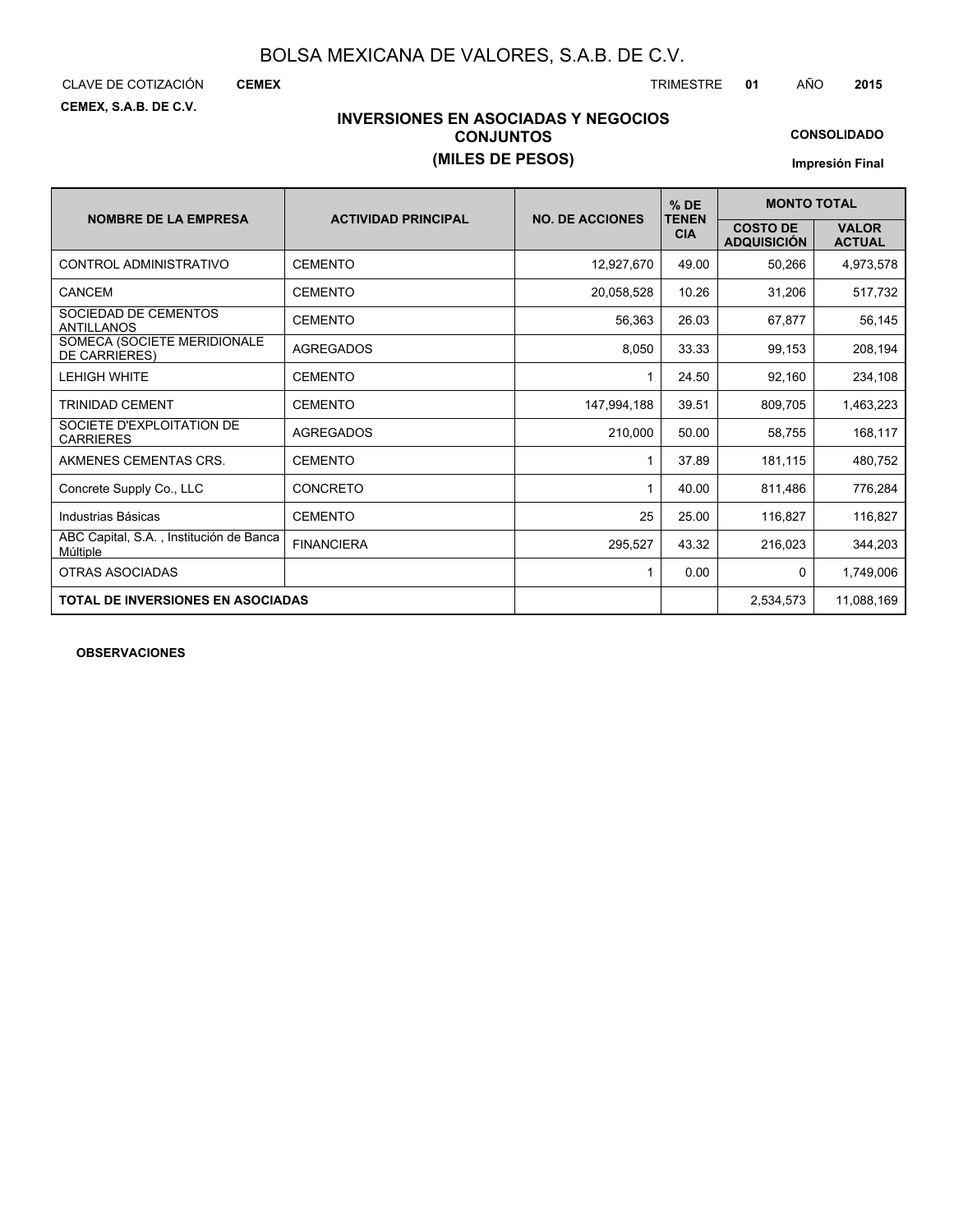**CEMEX, S.A.B. DE C.V.** CLAVE DE COTIZACIÓN**CEMEX**

# **DESGLOSE DE CRÉDITOS**

## (MILES DE PESOS)

TRIMESTRE **<sup>01</sup>** AÑO

**Impresión Final**

|                               |                                                    |                                     |                                       |                                                          | VENCTOS. O AMORT. DENOMINADOS EN MONEDA NACIONAL |                            |                     |                     |                     |                              | VENCTOS. O AMORT. DENOMINADOS EN MONEDA EXTRANJERA |                            |                     |                     |                     |                              |
|-------------------------------|----------------------------------------------------|-------------------------------------|---------------------------------------|----------------------------------------------------------|--------------------------------------------------|----------------------------|---------------------|---------------------|---------------------|------------------------------|----------------------------------------------------|----------------------------|---------------------|---------------------|---------------------|------------------------------|
| TIPO DE CRÉDITO / INSTITUCIÓN | <b>INSTITUCION</b><br><b>EXTRANJERA</b><br>(SI/NO) | FECHA DE FIRMA /<br><b>CONTRATO</b> | <b>FECHA DE</b><br><b>VENCIMIENTO</b> | <b>TASA DE</b><br><b>INTERÉS Y/O</b><br><b>SOBRETASA</b> |                                                  | <b>INTERVALO DE TIEMPO</b> |                     |                     |                     |                              |                                                    | <b>INTERVALO DE TIEMPO</b> |                     |                     |                     |                              |
|                               |                                                    |                                     |                                       |                                                          | <b>AÑO ACTUAL</b>                                | <b>HASTA 1 AÑO</b>         | <b>HASTA 2 AÑOS</b> | <b>HASTA 3 AÑOS</b> | <b>HASTA 4 AÑOS</b> | <b>HASTA 5 AÑOS O</b><br>MÁS | <b>AÑO ACTUAL</b>                                  | <b>HASTA 1 AÑO</b>         | <b>HASTA 2 AÑOS</b> | <b>HASTA 3 AÑOS</b> | <b>HASTA 4 AÑOS</b> | <b>HASTA 5 AÑOS O</b><br>MÁS |
| <b>BANCARIOS</b>              |                                                    |                                     |                                       |                                                          |                                                  |                            |                     |                     |                     |                              |                                                    |                            |                     |                     |                     |                              |
| <b>COMERCIO EXTERIOR</b>      |                                                    |                                     |                                       |                                                          |                                                  |                            |                     |                     |                     |                              |                                                    |                            |                     |                     |                     |                              |
| <b>CON GARANTÍA</b>           |                                                    |                                     |                                       |                                                          |                                                  |                            |                     |                     |                     |                              |                                                    |                            |                     |                     |                     |                              |
| <b>BANCA COMERCIAL</b>        |                                                    |                                     |                                       |                                                          |                                                  |                            |                     |                     |                     |                              |                                                    |                            |                     |                     |                     |                              |
| Facility C - CEMEX, S.A. de   | SI                                                 | 17/09/2012                          | 14/02/2017                            |                                                          | $\mathbf 0$                                      | $\mathbf 0$                | 763,101             | $\Omega$            | $\overline{0}$      | $\Omega$                     |                                                    |                            |                     |                     |                     |                              |
| PN3 - CEMEX, S.A. de C.V.     | SI                                                 | 17/09/2012                          | 14/02/2017                            |                                                          |                                                  | $\circ$                    | 118,205             | $\Omega$            | $\Omega$            | $\Omega$                     |                                                    |                            |                     |                     |                     |                              |
| <b>Bayer Munich</b>           | <b>SI</b>                                          | 30/11/2009                          | 30/11/2017                            |                                                          |                                                  |                            |                     |                     |                     |                              | 9,388                                              | $\overline{0}$             | 18,776              | $\Omega$            | $\Omega$            |                              |
| Bayer Munich                  | SI                                                 | 30/11/2009                          | 15/02/2018                            |                                                          |                                                  |                            |                     |                     |                     |                              | 24,821                                             | 24,822                     | 74,466              | 24,822              | $\Omega$            |                              |
| Facility A1 - CEMEX, S.A. de  | SI                                                 | 17/09/2012                          | 14/02/2017                            |                                                          |                                                  |                            |                     |                     |                     |                              | $^{\circ}$                                         | $\overline{\mathbf{0}}$    | 3,517,423           | $^{\circ}$          | $\Omega$            |                              |
| Facility A2 - CEMEX, S.A. de  | <b>NO</b>                                          | 17/09/2012                          | 14/02/2017                            |                                                          |                                                  |                            |                     |                     |                     |                              | $\Omega$                                           | $\overline{0}$             | 1,068,027           | $^{\circ}$          | $\Omega$            |                              |
| Facility A3 - CEMEX, S.A. de  | SI                                                 | 17/09/2012                          | 14/02/2017                            |                                                          |                                                  |                            |                     |                     |                     |                              | $\Omega$                                           | $\overline{0}$             | 1,220,602           | $^{\circ}$          | $\Omega$            |                              |
| PN1 - CEMEX, S.A. de C.V.     | <b>SI</b>                                          | 17/09/2012                          | 14/02/2017                            |                                                          |                                                  |                            |                     |                     |                     |                              | $\Omega$                                           | $\overline{0}$             | 159,740             | $\mathbf 0$         | $\Omega$            |                              |
| PN2 - CEMEX, S.A. de C.V.     | SI                                                 | 17/09/2012                          | 14/02/2017                            |                                                          |                                                  |                            |                     |                     |                     |                              | $\Omega$                                           | $\overline{0}$             | 698,147             | $\mathbf 0$         | $\Omega$            |                              |
| Facility B1 - CEMEX España S  | SI                                                 | 17/09/2012                          | 14/02/2017                            |                                                          |                                                  |                            |                     |                     |                     |                              | $\Omega$                                           | $\overline{\mathbf{0}}$    | 4,321,825           | $^{\circ}$          | $\Omega$            |                              |
| Facility B2 - CEMEX España S  | SI                                                 | 17/09/2012                          | 14/02/2017                            |                                                          |                                                  |                            |                     |                     |                     |                              | $\Omega$                                           | $\overline{0}$             | 1,540,005           | $^{\circ}$          | $\Omega$            |                              |
| Facility A4 - CEMEX España S  | SI                                                 | 17/09/2012                          | 14/02/2017                            |                                                          |                                                  |                            |                     |                     |                     |                              | $\mathbf 0$                                        | $\overline{0}$             | 9,713,660           | $\overline{0}$      | $\Omega$            |                              |
| Facility A5 - CEMEX España S  | SI                                                 | 17/09/2012                          | 14/02/2017                            |                                                          |                                                  |                            |                     |                     |                     |                              | $^{\circ}$                                         | $\overline{0}$             | 1,507,443           | $\mathbf 0$         | $\Omega$            |                              |
| Facility A8 - CEMEX Material  | SI                                                 | 17/09/2012                          | 14/02/2017                            |                                                          |                                                  |                            |                     |                     |                     |                              | $\Omega$                                           | $\overline{0}$             | 502,759             | $\mathbf 0$         | $\Omega$            |                              |
| Club Loan - CEMEX, S.A. de C  | SI                                                 | 07/10/2014                          | 29/09/2019                            |                                                          |                                                  |                            |                     |                     |                     |                              | $\Omega$                                           | $\overline{0}$             | 1,649,160           | 3,298,320           | 3,067,133           |                              |
| Club Loan - CEMEX, S.A. de C  | <b>SI</b>                                          | 07/10/2014                          | 29/09/2019                            |                                                          |                                                  |                            |                     |                     |                     |                              | $\Omega$                                           | $^{\circ}$                 | 348,156             | 696,312             | 696,312             |                              |
| Club Loan - CEMEX, S.A. de C  | SI                                                 | 07/10/2014                          | 29/09/2019                            |                                                          |                                                  |                            |                     |                     |                     |                              | $\mathbf 0$                                        | $^{\circ}$                 | 595,530             | 1,191,060           | 1,191,060           |                              |
| Club Loan - CEMEX, S.A. de C  | SI                                                 | 07/10/2014                          | 29/09/2019                            |                                                          |                                                  |                            |                     |                     |                     |                              | $\Omega$                                           | $\Omega$                   | 824,580             | 1,649,160           | 1,649,160           |                              |
| Bred/BNP                      | SI                                                 | 01/12/2010                          | 31/01/2015                            |                                                          |                                                  |                            |                     |                     |                     |                              | 2,303                                              | $\overline{0}$             | $\Omega$            | $\mathbf 0$         | $\Omega$            |                              |
| Czech Republic                | SI                                                 | 01/02/2015                          | 30/04/2015                            |                                                          |                                                  |                            |                     |                     |                     |                              | 101,066                                            | $\overline{\mathbf{0}}$    | $\Omega$            | $\mathbf 0$         | $\mathbf 0$         |                              |
| Croatia                       | SI                                                 | 01/03/2015                          | 28/02/2016                            |                                                          |                                                  |                            |                     |                     |                     |                              | 5,911                                              | $^{\circ}$                 | $\Omega$            | $\mathbf 0$         | $\mathbf 0$         |                              |
| Austria                       | SI                                                 | 01/02/2015                          | 28/02/2016                            |                                                          |                                                  |                            |                     |                     |                     |                              | $\overline{\mathbf{0}}$                            | 415                        | $\Omega$            | $\overline{0}$      | $\Omega$            |                              |
| Bank Leumi                    | SI                                                 | 01/04/2012                          | 01/04/2015                            |                                                          |                                                  |                            |                     |                     |                     |                              | 4,263                                              | $\overline{0}$             | $\Omega$            | $\overline{0}$      | $\Omega$            |                              |
| Bank Hapoalim                 | SI                                                 | 01/07/2012                          | 02/07/2015                            |                                                          |                                                  |                            |                     |                     |                     |                              | 11,268                                             | $\overline{0}$             | $\Omega$            | $\circ$             | $\Omega$            |                              |
| Other                         | <b>SI</b>                                          | 31/12/1899                          | 31/12/1899                            |                                                          |                                                  |                            |                     |                     |                     |                              | $\Omega$                                           | $-3,516$                   | $-12,561$           | $^{\circ}$          | $\Omega$            |                              |
| Facility A6 - New Sunward Ho  | SI                                                 | 17/09/2012                          | 14/02/2017                            |                                                          |                                                  |                            |                     |                     |                     |                              | $\Omega$                                           | $\overline{\mathbf{0}}$    | 688,733             | $\mathbf 0$         | $\Omega$            |                              |
| Facility A7- New Sunward Hol  | SI                                                 | 17/09/2012                          | 14/02/2017                            |                                                          |                                                  |                            |                     |                     |                     |                              | $\Omega$                                           | $\overline{0}$             | 2,543,553           | $^{\circ}$          | $\Omega$            |                              |
| Spain                         | SI                                                 | 01/03/2015                          | 28/02/2018                            |                                                          |                                                  |                            |                     |                     |                     |                              | $\Omega$                                           | 27,327                     | 58,811              | $\circ$             | $\Omega$            |                              |
| <b>OTROS</b>                  |                                                    |                                     |                                       |                                                          |                                                  |                            |                     |                     |                     |                              |                                                    |                            |                     |                     |                     |                              |
| <b>TOTAL BANCARIOS</b>        |                                                    |                                     |                                       |                                                          | $\mathbf{0}$                                     | $\mathbf{0}$               | 881,306             | $\mathbf 0$         | $\mathbf{0}$        | $\mathbf{0}$                 | 159,020                                            | 49,048                     | 31,038,835          | 6,859,674           | 6,603,665           | $\mathbf{0}$                 |

**CONSOLIDADO**

**<sup>2015</sup>**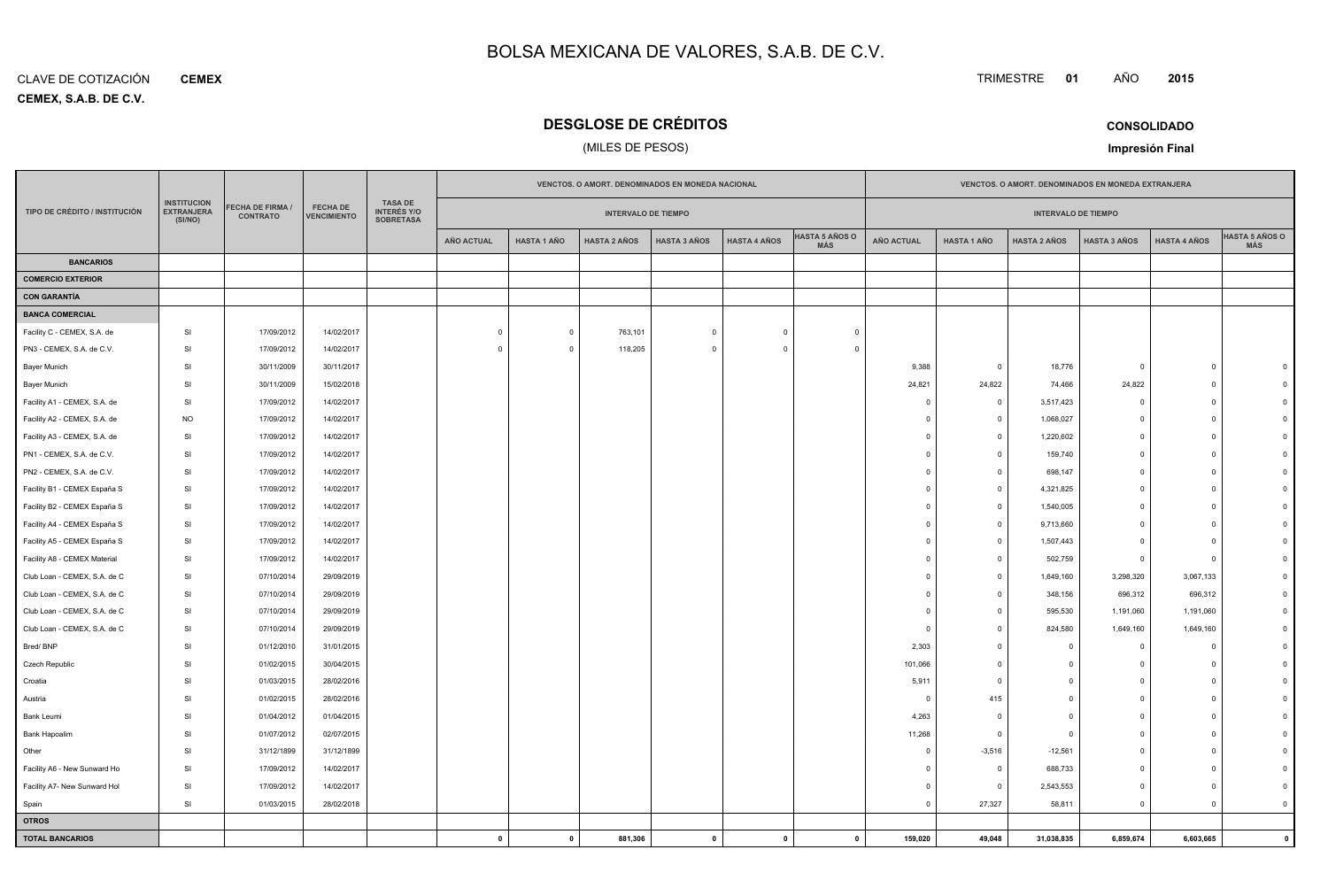#### CLAVE DE COTIZACIÓN TRIMESTRE **<sup>01</sup>** AÑO **<sup>2015</sup> CEMEX**

**CEMEX, S.A.B. DE C.V.**

# **DESGLOSE DE CRÉDITOS**

## (MILES DE PESOS)

**Impresión Final**

|                                                            |                                                    |                                            |                                       |                                            |            | VENCTOS. O AMORT. DENOMINADOS EN MONEDA NACIONAL |                     |                            |                     | VENCTOS. O AMORT. DENOMINADOS EN MONEDA EXTRANJERA |                   |                    |                     |                            |                     |                              |
|------------------------------------------------------------|----------------------------------------------------|--------------------------------------------|---------------------------------------|--------------------------------------------|------------|--------------------------------------------------|---------------------|----------------------------|---------------------|----------------------------------------------------|-------------------|--------------------|---------------------|----------------------------|---------------------|------------------------------|
| TIPO DE CRÉDITO / INSTITUCIÓN                              | <b>INSTITUCION</b><br><b>EXTRANJERA</b><br>(SI/NO) | <b>FECHA DE FIRMA /</b><br><b>CONTRATO</b> | <b>FECHA DE</b><br><b>VENCIMIENTO</b> | TASA DE<br>INTERÉS Y/O<br><b>SOBRETASA</b> |            |                                                  |                     | <b>INTERVALO DE TIEMPO</b> |                     |                                                    |                   |                    |                     | <b>INTERVALO DE TIEMPO</b> |                     |                              |
|                                                            |                                                    |                                            |                                       |                                            | AÑO ACTUAL | HASTA 1 AÑO                                      | <b>HASTA 2 AÑOS</b> | <b>HASTA 3 AÑOS</b>        | <b>HASTA 4 AÑOS</b> | <b>HASTA 5 AÑOS O</b><br>MÁS                       | <b>AÑO ACTUAL</b> | <b>HASTA 1 AÑO</b> | <b>HASTA 2 AÑOS</b> | <b>HASTA 3 AÑOS</b>        | <b>HASTA 4 AÑOS</b> | <b>HASTA 5 AÑOS O</b><br>MÁS |
| <b>BURSÁTILES</b>                                          |                                                    |                                            |                                       |                                            |            |                                                  |                     |                            |                     |                                                    |                   |                    |                     |                            |                     |                              |
| <b>LISTADAS EN BOLSA (MÉXICO Y/O</b><br><b>EXTRANJERO)</b> |                                                    |                                            |                                       |                                            |            |                                                  |                     |                            |                     |                                                    |                   |                    |                     |                            |                     |                              |
| QUIROGRAFARIOS                                             |                                                    |                                            |                                       |                                            |            |                                                  |                     |                            |                     |                                                    |                   |                    |                     |                            |                     |                              |
| <b>CON GARANTÍA</b>                                        |                                                    |                                            |                                       |                                            |            |                                                  |                     |                            |                     |                                                    |                   |                    |                     |                            |                     |                              |
| <b>COLOCACIONES PRIVADAS</b>                               |                                                    |                                            |                                       |                                            |            |                                                  |                     |                            |                     |                                                    |                   |                    |                     |                            |                     |                              |
| <b>QUIROGRAFARIOS</b>                                      |                                                    |                                            |                                       |                                            |            |                                                  |                     |                            |                     |                                                    |                   |                    |                     |                            |                     |                              |
| <b>CON GARANTÍA</b>                                        |                                                    |                                            |                                       |                                            |            |                                                  |                     |                            |                     |                                                    |                   |                    |                     |                            |                     |                              |
| <b>TOTAL BURSÁTILES</b>                                    |                                                    |                                            |                                       |                                            |            |                                                  |                     |                            |                     |                                                    |                   |                    |                     |                            |                     |                              |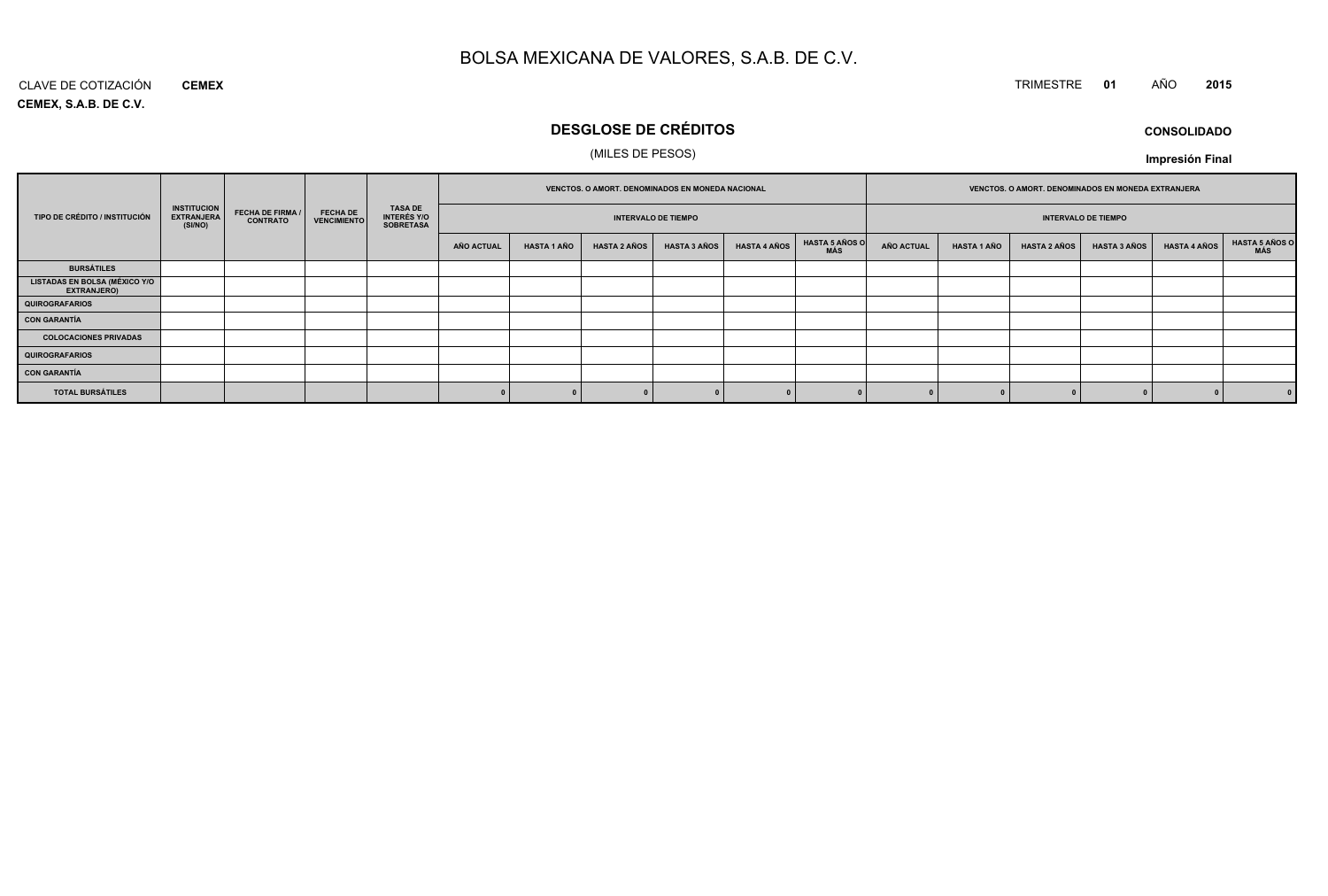#### CLAVE DE COTIZACIÓN**CEMEX**

**CEMEX, S.A.B. DE C.V.**

## **DESGLOSE DE CRÉDITOS**

## (MILES DE PESOS)

|                                                                                       |                                                    |                              |                                       |                            |                    | <b>VENCTOS, O AMORT, DENOMINADOS EN MONEDA NACIONAL</b> |                     |                     |                              |            |                    | <b>VENCTOS, O AMORT, DENOMINADOS EN MONEDA EXTRANJERA</b> |                     |                     |                              |
|---------------------------------------------------------------------------------------|----------------------------------------------------|------------------------------|---------------------------------------|----------------------------|--------------------|---------------------------------------------------------|---------------------|---------------------|------------------------------|------------|--------------------|-----------------------------------------------------------|---------------------|---------------------|------------------------------|
| TIPO DE CRÉDITO / INSTITUCIÓN                                                         | <b>INSTITUCION</b><br><b>EXTRANJERA</b><br>(SI/NO) | <b>FECHA</b><br>CONCERTACIÓN | <b>FECHA DE</b><br><b>VENCIMIENTO</b> | <b>INTERVALO DE TIEMPO</b> |                    |                                                         |                     |                     | <b>INTERVALO DE TIEMPO</b>   |            |                    |                                                           |                     |                     |                              |
|                                                                                       |                                                    |                              |                                       | AÑO ACTUAL                 | <b>HASTA 1 AÑO</b> | <b>HASTA 2 AÑOS</b>                                     | <b>HASTA 3 AÑOS</b> | <b>HASTA 4 AÑOS</b> | <b>HASTA 5 AÑOS O</b><br>MÁS | AÑO ACTUAL | <b>HASTA 1 AÑO</b> | <b>HASTA 2 AÑOS</b>                                       | <b>HASTA 3 AÑOS</b> | <b>HASTA 4 AÑOS</b> | <b>HASTA 5 AÑOS O</b><br>MÁS |
| OTROS PASIVOS CIRCULANTES Y NO<br><b>CIRCULANTES CON COSTO</b>                        |                                                    |                              |                                       |                            |                    |                                                         |                     |                     |                              |            |                    |                                                           |                     |                     |                              |
|                                                                                       | <b>NO</b>                                          |                              |                                       | $\Omega$                   | $\Omega$           | 617,355                                                 | $\Omega$            | $\Omega$            | $\overline{0}$               |            |                    |                                                           |                     |                     |                              |
| VARIOS                                                                                | <b>NO</b>                                          |                              |                                       |                            |                    |                                                         |                     |                     |                              | 14,996,046 | 14,485,324         | 1,016,017                                                 | 24,677,912          | 38,022,073          | 108,730,463                  |
| <b>TOTAL OTROS PASIVOS</b><br><b>CIRCULANTES Y NO CIRCULANTES</b><br><b>CON COSTO</b> |                                                    |                              |                                       | $\mathbf 0$                | $\Omega$           | 617,355                                                 | $\Omega$            | $\Omega$            | $\sqrt{ }$                   | 14,996,046 | 14,485,324         | 1,016,017                                                 | 24,677,912          | 38,022,073          | 108,730,463                  |
|                                                                                       |                                                    |                              |                                       |                            |                    |                                                         |                     |                     |                              |            |                    |                                                           |                     |                     |                              |
| <b>PROVEEDORES</b>                                                                    |                                                    |                              |                                       |                            |                    |                                                         |                     |                     |                              |            |                    |                                                           |                     |                     |                              |
|                                                                                       | <b>NO</b>                                          |                              |                                       | 2,276,513                  | $\Omega$           |                                                         |                     |                     |                              |            |                    |                                                           |                     |                     |                              |
| varios                                                                                | <b>NO</b>                                          |                              |                                       |                            |                    |                                                         |                     |                     |                              | 21,793,515 | $\overline{0}$     |                                                           |                     |                     |                              |
| <b>TOTAL PROVEEDORES</b>                                                              |                                                    |                              |                                       | 2,276,513                  | $\overline{0}$     |                                                         |                     |                     |                              | 21,793,515 | $\circ$            |                                                           |                     |                     |                              |
|                                                                                       |                                                    |                              |                                       |                            |                    |                                                         |                     |                     |                              |            |                    |                                                           |                     |                     |                              |
| OTROS PASIVOS CIRCULANTES Y NO<br><b>CIRCULANTES</b>                                  |                                                    |                              |                                       |                            |                    |                                                         |                     |                     |                              |            |                    |                                                           |                     |                     |                              |
| <b>VARIOS</b>                                                                         | <b>NO</b>                                          |                              |                                       | $\Omega$                   | 5,059,176          | $\mathbf{0}$                                            | $\Omega$            | $\Omega$            | 8,306,836                    |            |                    |                                                           |                     |                     |                              |
| VARIOS                                                                                | SI                                                 |                              |                                       |                            |                    |                                                         |                     |                     |                              | $\Omega$   | 22,338,516         | $\Omega$                                                  | $\overline{0}$      | $\Omega$            | 42,300,870                   |
| <b>TOTAL OTROS PASIVOS</b><br><b>CIRCULANTES Y NO CIRCULANTES</b>                     |                                                    |                              |                                       | $^{\circ}$                 | 5,059,176          | $\mathbf 0$                                             | $\Omega$            | $\Omega$            | 8,306,836                    | $\Omega$   | 22,338,516         | $\Omega$                                                  | $^{\circ}$          | $\Omega$            | 42,300,870                   |
|                                                                                       |                                                    |                              |                                       |                            |                    |                                                         |                     |                     |                              |            |                    |                                                           |                     |                     |                              |
| <b>TOTAL GENERAL</b>                                                                  |                                                    |                              |                                       | 2,276,513                  | 5,059,176          | 1,498,661                                               |                     |                     | 8,306,836                    | 36,948,581 | 36,872,888         | 32,054,852                                                | 31,537,586          | 44,625,738          | 151,031,333                  |

**OBSERVACIONES**

TRIMESTRE **<sup>01</sup>** AÑO **<sup>2015</sup>**

**CONSOLIDADO**

**Impresión Final**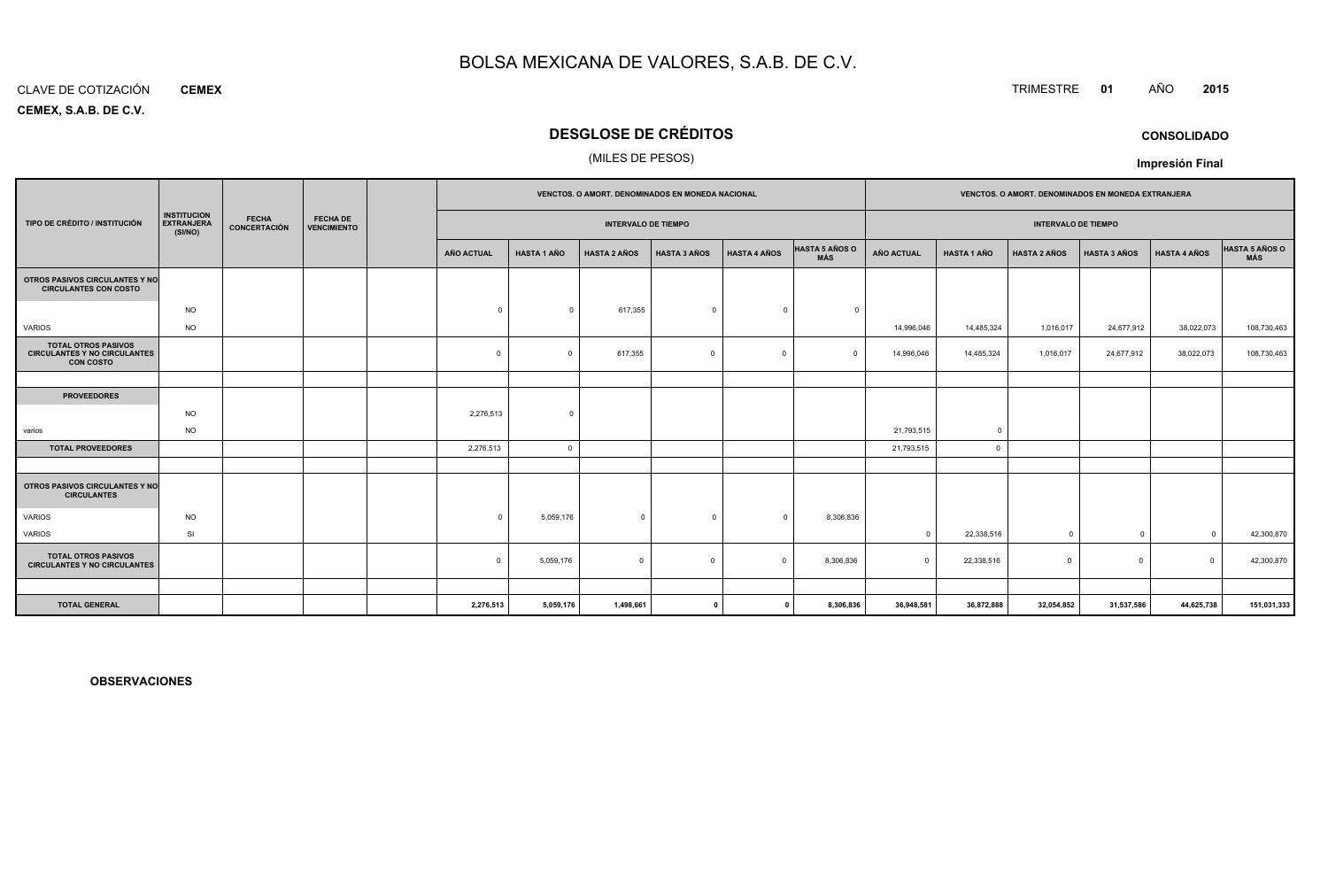CLAVE DE COTIZACIÓN: **CEMEX CEMEX, S.A.B. DE C.V.**

TRIMESTRE: **01** AÑO: **2015**

## **POSICIÓN MONETARIA EN MONEDA EXTRANJERA**

## **CONSOLIDADO**

## **Impresión Final**

| POSICIÓN EN MONEDA EXTRANJERA | <b>DÓLARES</b>          |                       | <b>OTRAS MONEDAS</b>    |                       | <b>TOTAL MILES DE</b> |
|-------------------------------|-------------------------|-----------------------|-------------------------|-----------------------|-----------------------|
| (MILES DE PESOS)              | <b>MILES DE DÓLARES</b> | <b>MILES DE PESOS</b> | <b>MILES DE DÓLARES</b> | <b>MILES DE PESOS</b> | <b>PESOS</b>          |
| <b>ACTIVO MONETARIO</b>       | 1,714,886               | 26,186,303            | 1,899,082               | 28,998,973            | 55,185,276            |
| <b>CIRCULANTE</b>             | 1,672,238               | 25,535,074            | 1,762,485               | 26,913,139            | 52,448,213            |
| NO CIRCULANTE                 | 42,648                  | 651,229               | 136,597                 | 2,085,834             | 2,737,063             |
| <b>PASIVO</b>                 | 15,757,669              | 240,619,601           | 6,054,445               | 92,451,378            | 333,070,979           |
| <b>CIRCULANTE</b>             | 2,624,659               | 40,078,538            | 2,209,753               | 33,742,931            | 73,821,469            |
| NO CIRCULANTE                 | 13,133,010              | 200,541,063           | 3,844,692               | 58,708,447            | 259,249,510           |
| <b>SALDO NETO</b>             | $-14,042,783$           | -214,433,298          | -4,155,363              | $-63,452,405$         | -277,885,703          |

## **OBSERVACIONES**

## **(MILES DE PESOS)**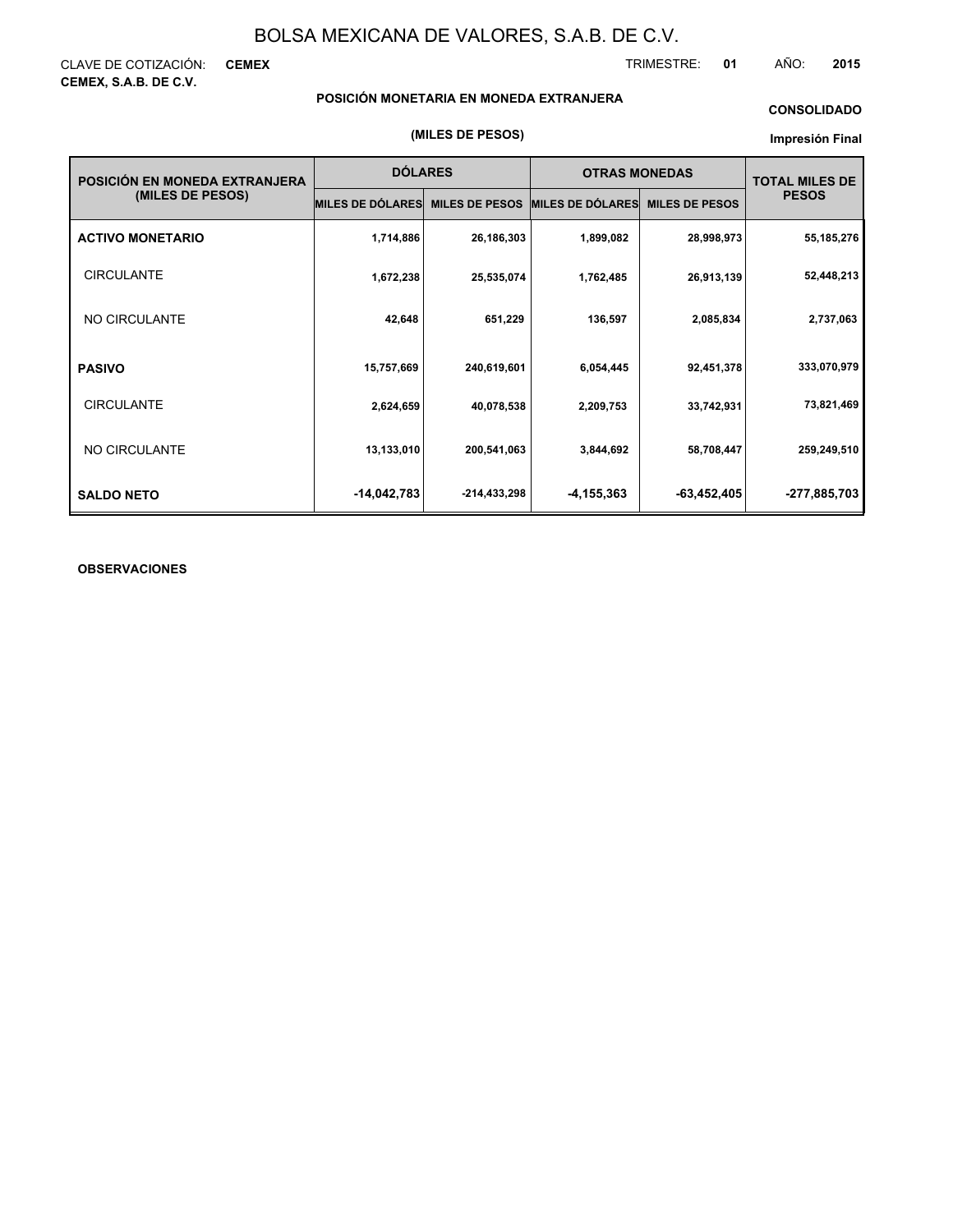CLAVE DE COTIZACIÓN: TRIMESTRE: **01** AÑO: **2015 CEMEX**

**CEMEX, S.A.B. DE C.V.**

**INSTRUMENTOS DE DEUDA**

PAGINA 1/3

**CONSOLIDADO**

**Impresión Final**

# RESTRICCIONES FINANCIERAS **Y/O TITULOLIMITACIONES FINANCIERAS SEGÚN CONTRATO, ESCRITURAS DE LA EMISION**

EL CONTRATO DE CRÉDITO Y EL CONTRATO DE FINANCIAMIENTO REQUIERE A CEMEX EL CUMPLIMIENTO DE RESTRICCIONES FINANCIERAS, PRINCIPALMENTE: A) LA RAZÓN CONSOLIDADA DE DEUDA NETA A FLUJO DE OPERACIÓN (LA "RAZÓN DE APALANCAMIENTO"); Y B) LA RAZÓN CONSOLIDADA DE COBERTURA DE FLUJO DE OPERACIÓN A GASTOS FINANCIEROS (LA "RAZÓN DE COBERTURA"). ESTAS RAZONES FINANCIERAS SE CALCULAN CON BASE EN LOS CONTRATOS DE CRÉDITO UTILIZANDO LAS CIFRAS CONSOLIDADAS BAJO IFRS.

CEMEX DEBE CUMPLIR CON UNA RAZÓN DE COBERTURA PARA CADA PERIODO DE CUATRO TRIMESTRES CONSECUTIVOS NO MENOR DE: (I) 1.50 VECES PARA EL PERIODO TERMINADO AL 31 DE DICIEMBRE DE 2012 Y HASTA EL PERIODO TERMINADO AL 30 DE SEPTIEMBRE DE 2014, (II) 1.75 VECES PARA EL PERIODO TERMINADO AL 31 DE DICIEMBRE DE 2014 Y HASTA EL PERIODO TERMINADO AL 30 DE SEPTIEMBRE DE 2015, (III) 1.85 VECES PARA EL PERIODO TERMINADO AL 31 DE DICIEMBRE DE 2015 Y HASTA EL PERIODO TERMINADO AL 31 DE MARZO DE 2016, (IV) 2.0 VECES PARA EL PERIODO TERMINADO AL 30 DE JUNIO DE 2016 Y HASTA EL PERIODO TERMINADO AL 30 DE SEPTIEMBRE DE 2016, Y (V) 2.25 VECES PARA EL PERIODO TERMINADO AL 31 DE DICIEMBRE DE 2016 Y CADA PERIODO SUBSECUENTE DE REFERENCIA. EN ADICIÓN, CEMEX DEBE CUMPLIR CON UNA RAZÓN DE APALANCAMIENTO MÁXIMA PARA CADA PERIODO DE CUATRO TRIMESTRES CONSECUTIVOS NO MAYOR DE: (I) 7.0 VECES PARA EL PERIODO TERMINADO AL 31 DE DICIEMBRE DE 2012 Y HASTA EL PERIODO TERMINADO AL 31 DE DICIEMBRE DE 2013, (II) 6.75 VECES PARA EL PERIODO TERMINADO AL 30 DE SEPTIEMBRE DE 2014, (III) 6.5 VECES PARA EL PERIODO TERMINADO AL 31 DE DICIEMBRE DE 2014 Y HASTA EL PERIODO TERMINADO AL 31 DE MARZO DE 2015, (IV) 6.0 VECES PARA EL PERIODO TERMINADO AL 30 DE JUNIO DE 2015 Y HASTA EL PERIODO TERMINADO AL 30 DE SEPTIEMBRE DE 2015, (V) 5.5 VECES PARA EL PERIODO TERMINADO AL 31 DE DICIEMBRE DE 2015 Y HASTA EL PERIODO TERMINADO AL 31 DE MARZO DE 2016, (VI) 5.0 PARA EL PERIODO TERMINADO AL 30 DE JUNIO DE 2016 Y HASTA EL PERIODO TERMINADO AL 30 DE SEPTIEMBRE DE 2016, Y (VII) 4.25 VECES PARA EL PERIODO TERMINADO AL 31 DE DICIEMBRE DE 2016 Y CADA PERIODO SUBSECUENTE DE REFERENCIA.

LA HABILIDAD DE CEMEX PARA CUMPLIR CON ESTAS RAZONES FINANCIERAS PUEDE SER AFECTADA POR CONDICIONES ECONÓMICAS Y VOLATILIDAD EN LOS TIPOS DE CAMBIO, ASÍ COMO POR LAS CONDICIONES GENERALES PREVALECIENTES EN LOS MERCADOS DE DEUDA Y CAPITALES. PARA EL PERIODO DE CUMPLIMIENTO TERMINADO AL 31 DE DICIEMBRE DE 2014, CONSIDERANDO EL CONTRATO DE CRÉDITO, EL CONTRATO DE FINANCIAMIENTO ENMENDADO Y EL ACUERDO DE FINANCIAMIENTO ENMENDADO, SEGÚN APLICA ,CEMEX ESTUVO EN CUMPLIMIENTO CON LAS RESTRICCIONES FINANCIERAS DE SUS CONTRATOS DE CRÉDITO. AL 31 DE MARZO DE 2015, LAS PRINCIPALES RAZONES FINANCIERAS CONSOLIDADAS SON LAS SIGUIENTES:

|  |  | RAZÓN DE COBERTURA 3 LÍMITE $>1.75$<br>CÁLCULO 2.44 | RAZONES FINANCIERAS CONSOLIDADAS 2015<br>RAZÓN DE APALANCAMIENTO ' 1, 2 LÍMITE =< $6.50$<br>CÁLCULO 5.11 |
|--|--|-----------------------------------------------------|----------------------------------------------------------------------------------------------------------|

1 LA RAZÓN DE APALANCAMIENTO SE CALCULA EN PESOS DIVIDIENDO LA "DEUDA FONDEADA" ENTRE EL FLUJO DE OPERACIÓN PRO FORMA DE LOS ÚLTIMOS DOCE MESES A LA FECHA DEL CÁLCULO. LA DEUDA FONDEADA CONSIDERA LA DEUDA SEGÚN EL ESTADO FINANCIERO SIN ARRENDAMIENTOS FINANCIEROS, MÁS LAS NOTAS PERPETUAS Y LAS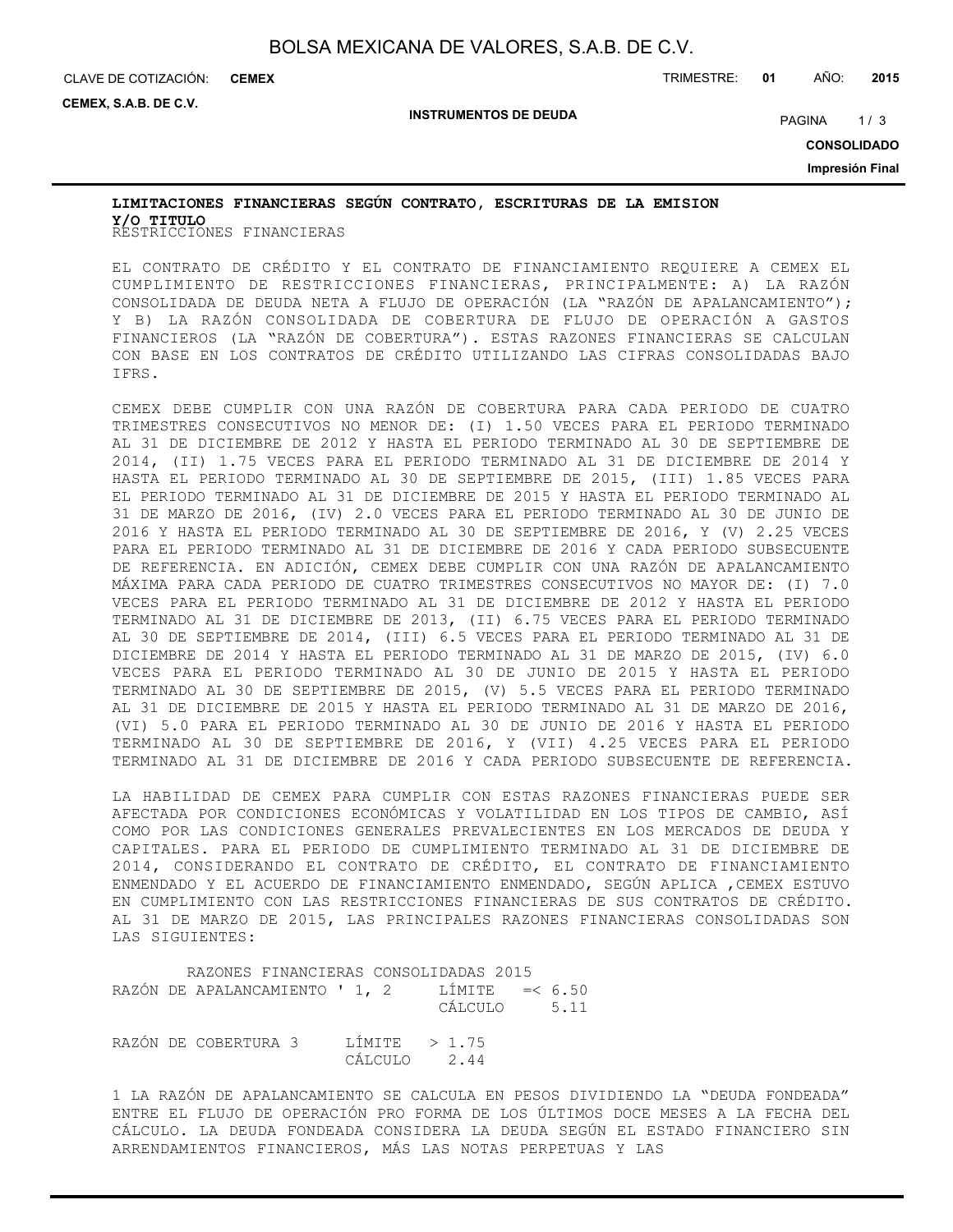**CEMEX**

CLAVE DE COTIZACIÓN: TRIMESTRE: **01** AÑO: **2015**

**CEMEX, S.A.B. DE C.V.**

#### **INSTRUMENTOS DE DEUDA**

PAGINA 2/3

**CONSOLIDADO**

## **Impresión Final**

GARANTÍAS, MÁS O MENOS EL VALOR RAZONABLE DE INSTRUMENTOS DERIVADOS, SEGÚN APLIQUE, ENTRE OTROS AJUSTES.

2 EL FLUJO DE OPERACIÓN PRO FORMA REPRESENTA, CALCULADO EN PESOS, EL FLUJO DE OPERACIÓN DE LOS ÚLTIMOS DOCE MESES A LA FECHA DEL CÁLCULO, MÁS EL FLUJO DE OPERACIÓN REFERIDO A DICHO PERIODO DE CUALQUIER ADQUISICIÓN SIGNIFICATIVA EFECTUADA EN EL PERIODO ANTES DE SU CONSOLIDACIÓN EN CEMEX, MENOS EL FLUJO DE OPERACIÓN REFERIDO A DICHO PERIODO DE CUALQUIER VENTA SIGNIFICATIVA EFECTUADA EN EL PERIODO QUE SE HUBIERA LIQUIDADO.

3 LA RAZÓN DE COBERTURA SE CALCULA CON LAS CIFRAS EN PESOS DE LOS ESTADOS FINANCIEROS, DIVIDIENDO EL FLUJO DE OPERACIÓN PRO FORMA ENTRE LOS GASTOS FINANCIEROS DE LOS ÚLTIMOS DOCE MESES A LA FECHA DEL CÁLCULO. LOS GASTOS FINANCIEROS INCLUYEN LOS INTERESES DEVENGADOS POR LAS NOTAS PERPETUAS.

CON BASE EN SUS PLANES FINANCIEROS, PARA 2015 Y EN ADELANTE, CEMEX CONSIDERA QUE CONTINUARÁ CUMPLIENDO CON LAS RESTRICCIONES FINANCIERAS BAJO EL CONTRATO DE CRÉDITO Y EL CONTRATO DE FINANCIAMIENTO, CEMEX ESPERA BENEFICIARSE DE LOS PROGRAMAS DE REDUCCIÓN DE COSTOS IMPLEMENTADOS DURANTE 2014 Y AÑOS ANTERIORES QUE PUEDEN COMPENSAR LAS CONDICIONES DESFAVORABLES EN ALGUNOS MERCADOS CLAVE, Y LOS AUMENTOS EN LOS COSTOS DE ALGUNOS INSUMOS COMO ENERGÍA. ASIMISMO, COMO EN AÑOS ANTERIORES, CEMEX CONTINUARÁ SEGÚN SEA REQUERIDO, SU PLAN DE VENTA DE ACTIVOS, QUE SE ESPERA COMPLEMENTE LOS ESFUERZOS PARA REDUCIR SU DEUDA.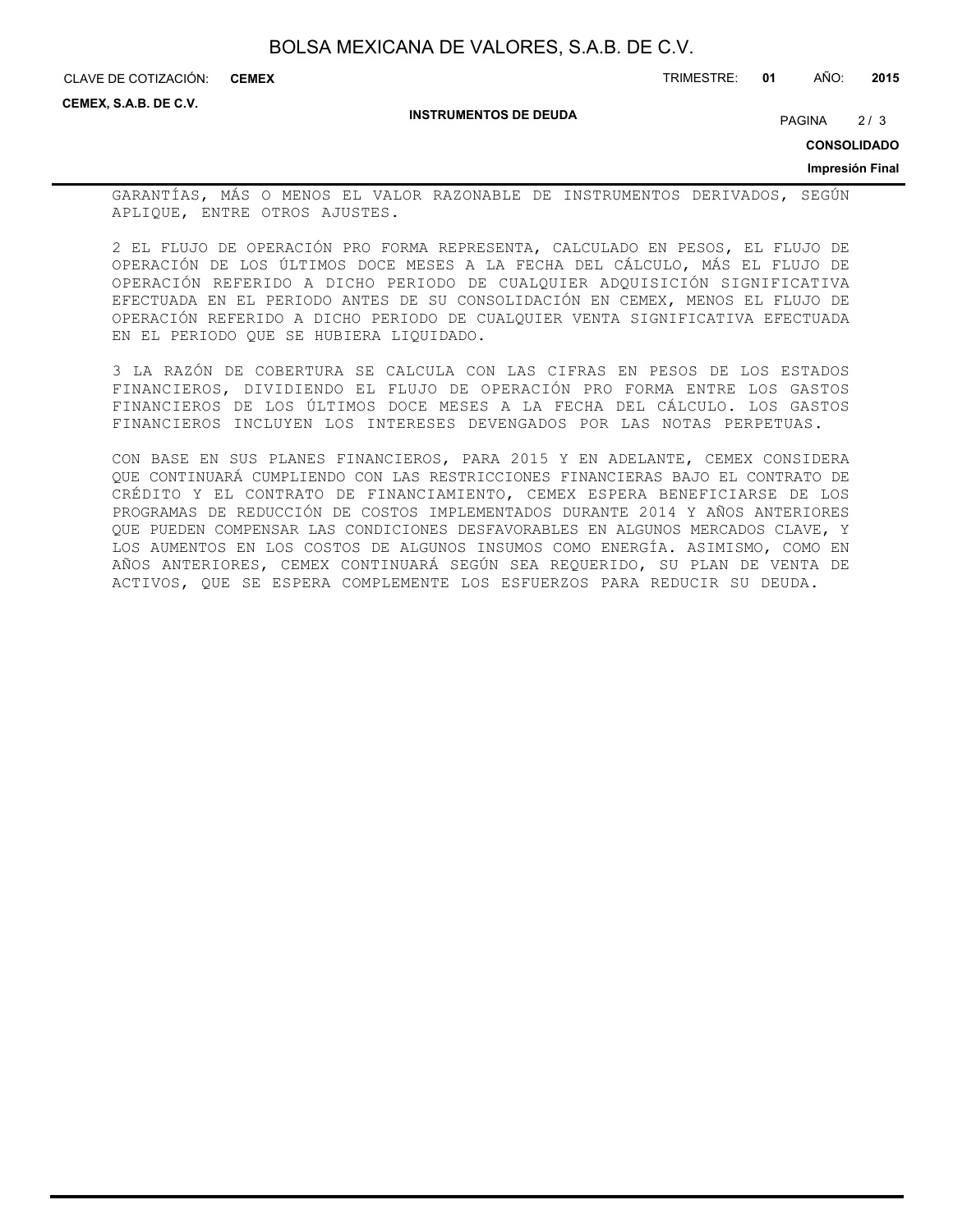| CLAVE DE COTIZACIÓN:  | <b>CEMEX</b> |                                                  |                              | TRIMESTRE: | 01 | AÑO:          | 2015               |
|-----------------------|--------------|--------------------------------------------------|------------------------------|------------|----|---------------|--------------------|
| CEMEX, S.A.B. DE C.V. |              |                                                  | <b>INSTRUMENTOS DE DEUDA</b> |            |    | <b>PAGINA</b> | 3/3                |
|                       |              |                                                  |                              |            |    |               | <b>CONSOLIDADO</b> |
|                       |              |                                                  |                              |            |    |               | Impresión Final    |
|                       |              | SITUACIÓN ACTUAL DE LAS LIMITACIONES FINANCIERAS |                              |            |    |               |                    |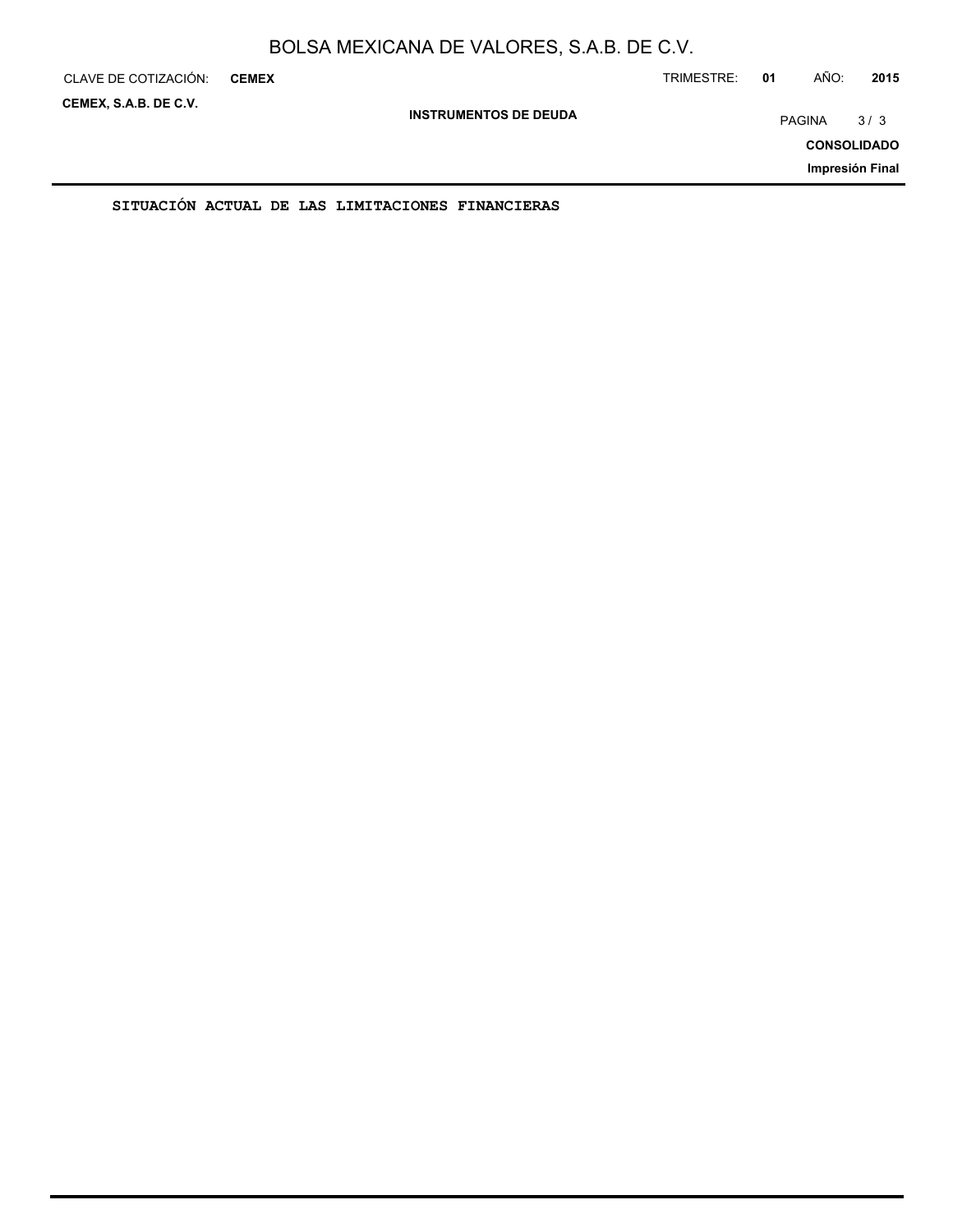**DISTRIBUCIÓN DE INGRESOS POR PRODUCTO**

**INGRESOS TOTALES**

**(MILES DE PESOS)**

**CEMEX, S.A.B. DE C.V.**

## CLAVE DE COTIZACIÓN TRIMESTRE **01** AÑO **2015**

**CONSOLIDADO**

**Impresión Final**

| <b>FRINCIPALES PRODUCTOS O LINEA</b>      | <b>VENTAS</b>  |                | $%$ DE<br><b>PARTICIPACION EN</b> | <b>PRINCIPALES</b> |                 |  |
|-------------------------------------------|----------------|----------------|-----------------------------------|--------------------|-----------------|--|
| <b>DE PRODUCTOS</b>                       | <b>VOLUMEN</b> | <b>IMPORTE</b> | <b>EL MERCADO</b>                 | <b>MARCAS</b>      | <b>CLIENTES</b> |  |
| <b>INGRESOS NACIONALES</b>                |                |                |                                   |                    |                 |  |
|                                           | $\Omega$       | 10,529,429     | 0.00                              |                    |                 |  |
| <b>INGRESOS POR EXPORTACIÓN</b>           |                |                |                                   |                    |                 |  |
|                                           | $\Omega$       | 1,009,890      | 0.00                              |                    |                 |  |
| INGRESOS DE SUBSIDIARIAS EN EL EXTRANJERO |                |                |                                   |                    |                 |  |
|                                           | 0              | 39,696,783     | 0.00                              |                    |                 |  |
| <b>TOTAL</b>                              | 0              | 51,236,102     |                                   |                    |                 |  |

**OBSERVACIONES**

**CEMEX**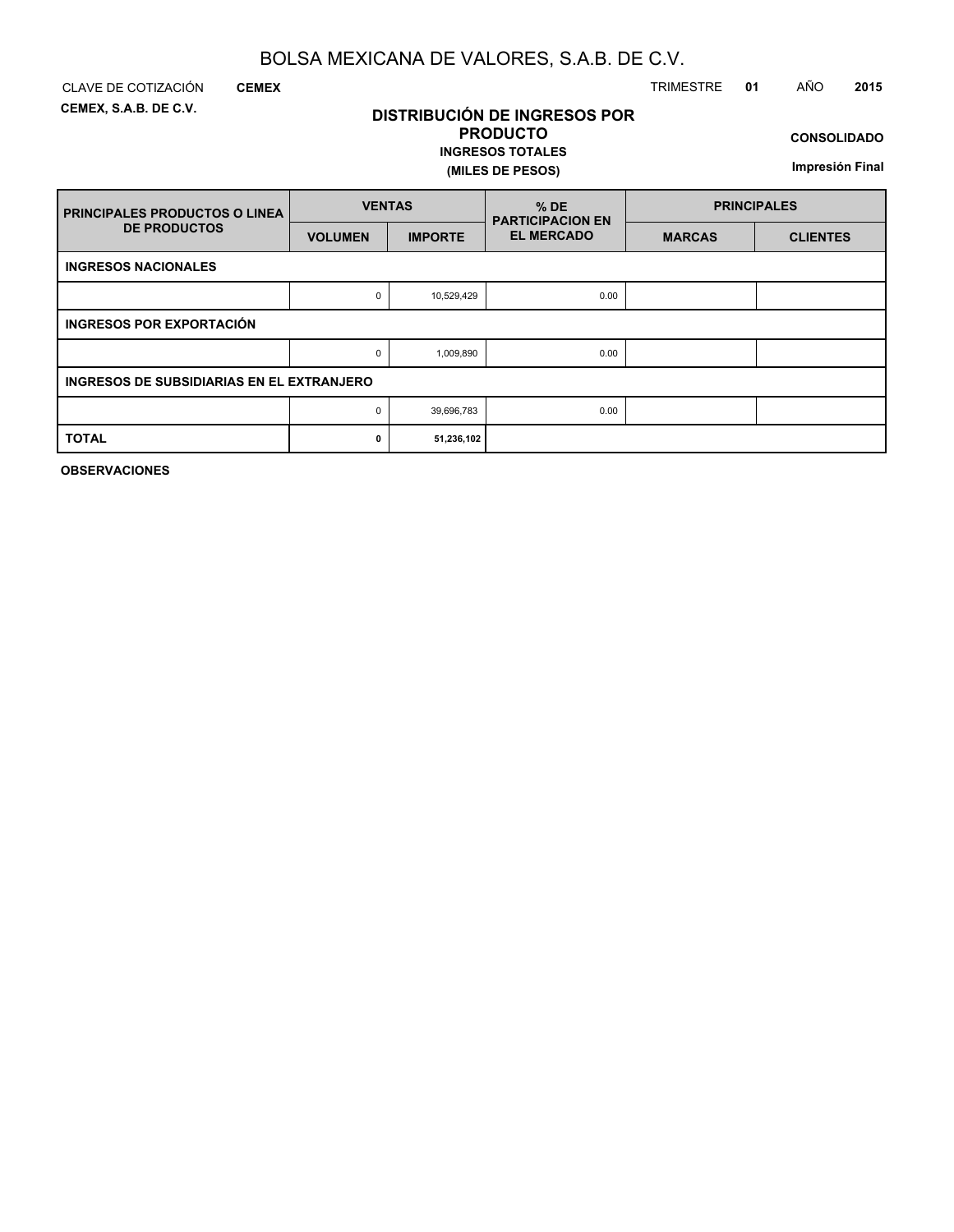**CEMEX, S.A.B. DE C.V.** CLAVE DE COTIZACIÓN**CEMEX**

#### TRIMESTRE **<sup>01</sup>** AÑO**<sup>2015</sup>**

**CONSOLIDADO**

## **INTEGRACIÓN DEL CAPITAL SOCIALPAGADO**

## **CARACTERISTICAS DE LAS ACCIONES**

**Impresión Final**

| <b>SERIES</b> | VALOR NOMINAL(\$) VIGENTE | <b>CUPÓN</b> | <b>NUMERO DE ACCIONES</b> |                           |                  |                          | <b>CAPITAL SOCIAL</b> |                 |
|---------------|---------------------------|--------------|---------------------------|---------------------------|------------------|--------------------------|-----------------------|-----------------|
|               |                           |              | <b>PORCIÓN FIJA</b>       | <b>PORCIÓN VARIABLE  </b> | <b>MEXICANOS</b> | <b>LIBRE SUSCRIPCIÓN</b> | <b>FIJO</b>           | <b>VARIABLE</b> |
| I٨            | 0.00280                   | 146          | 8,712,000,000             | 16,288,473,290            | 25,000,473,290   |                          | 24,190                | 45,227          |
| lв            | 0.00280                   | 146          | 4,356,000,000             | 8,144,236,645             |                  | 12,500,236,645           | 12,095                | 22,613          |
| <b>TOTAL</b>  |                           |              | 13,068,000,000            | 24,432,709,935            | 25,000,473,290   | 12,500,236,645           | 36.285                | 67,840          |

**TOTAL DE ACCIONES QUE REPRESENTAN EL CAPITAL SOCIAL PAGADO A LAFECHA DE ENVIO DE LA INFORMACIÓN:**37,500,709,935

**OBSERVACIONES**